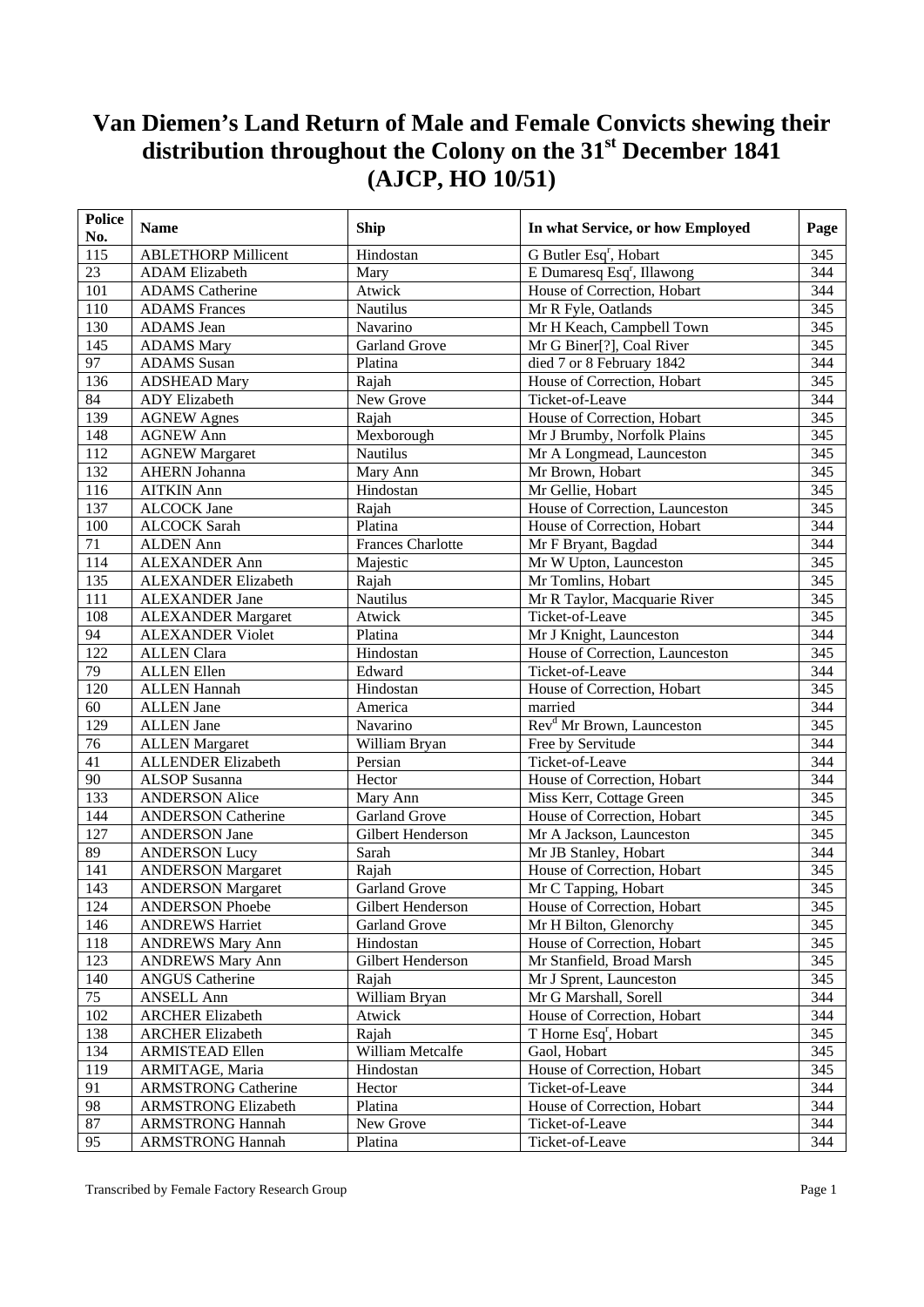| 68<br>Ticket-of-Leave<br>344<br><b>ARMSTRONG Margaret</b><br>Hydery<br>344<br>96<br><b>ARMSTRONG Margaret</b><br>Platina<br>House of Correction, Hobart<br>107<br>345<br><b>ARMSTRONG Mary</b><br>Atwick<br>House of Correction, Hobart<br>Ticket-of-Leave<br>344<br>63<br><b>ARNOLD Harriett</b><br>Mary<br>67<br>House of Correction, Hobart<br>344<br><b>ARNOLD Helen</b><br>Hydery<br>Ticket-of-Leave<br>344<br>65<br><b>ASHCROFT Betty</b><br>Mary<br>345<br>104<br><b>ASHTON Ann</b><br>Atwick<br>Mr Clarke, New Wharf<br>Edward<br>344<br>81<br>Hospital, New Norfolk<br><b>ASHTON Mary</b><br>$\frac{345}{2}$<br>Garland Grove<br>142<br>ATHRELPO Sarah<br>House of Correction, Hobart<br>345<br>125<br>Mr Edward Fowell, Pattersons Plains<br><b>ATTERSBURY Sarah</b><br>Gilbert Henderson<br>82<br>344<br>Edward<br><b>ATTFIELD Sarah</b><br>married<br>Rev <sup>d</sup> J Norman, Sorell<br>Navarino<br>345<br>128<br><b>ATTY Hannah</b><br>House of Correction, Hobart<br>345<br>121<br>Hindostan<br><b>AUBREY Mary Ann</b><br>109<br>William Metcalfe<br>House of Correction, Hobart<br>345<br><b>AUSTIN Jane</b><br>117<br><b>AVENELL Elizabeth</b><br>Hindostan<br>Mr Fowler, Hamilton<br>345<br>344<br>103<br>Mr Betts, Hamilton<br><b>AXFORD Mary Ann</b><br>Atwick<br>80<br>344<br><b>AXON</b> Margaret<br>Edward<br>Mr J D'Arcy, Launceston<br><b>BACON Elizabeth</b><br>Thomas Anstey Esq <sup>r</sup> , Oatlands<br>347<br>246<br><b>Frances Charlotte</b><br>349<br>Ticket-of-Leave<br>348<br><b>BAGSHAW Jane</b><br>Westmoreland<br>348<br>369<br><b>BAILEY</b> Elizabeth<br>Platina<br>Mr S Lord, Avoca<br>348<br>381<br><b>BAILEY Frances</b><br>Platina<br>married<br>160<br>Ticket-of-Leave<br>346<br><b>BAILEY Margaret</b><br>Eliza<br>472<br>Mr Emmett, Glenorchy<br>349<br><b>BAILEY Mary</b><br>Rajah<br>353<br>Westmoreland<br>Hospital, Hobart<br>348<br><b>BAILEY Sarah</b><br>$\overline{350}$<br>484<br><b>BAILEY Sarah</b><br>Rajah<br>Mr Seal, Hobart<br>357<br>348<br><b>BAIN</b> Catherine<br>Westmoreland<br>Mr Turnbull, Tea Tree<br>506<br>350<br><b>Garland Grove</b><br>Captain Clarke, Hunting Ground<br><b>BAIRD</b> Jean<br>317<br>347<br>New Grove<br>Ticket-of-Leave<br><b>BAKER</b> Dinah<br>$\overline{347}$<br>273<br>Ticket-of-Leave<br>William Bryan<br><b>BAKER Elizabeth</b><br>346<br>191<br>Mr JC Groom, Carrick<br><b>BAKER Mary</b><br>America<br>208<br>346<br><b>BAKER Mary Ann</b><br>America<br>Mr W Synnott, Launceston<br>$\overline{272}$<br>Mr GW Gunning, Coal River<br>347<br><b>BALDOCK Ann</b><br>William Bryan<br>326<br>Ticket-of-Leave<br>347<br><b>BALDOCK Ellen</b><br>Hector<br>321<br>347<br>Mr Fenton, Allan Vale<br><b>BALFOUR Ann</b><br>Hector<br>361<br>348<br><b>BALFOUR Elizabeth</b><br>House of Correction, Hobart<br>Westmoreland<br><b>BALL Ann</b><br>347<br>297<br>Ticket-of-Leave<br>Edward<br>349<br><b>BALLARD Elizabeth</b><br>CP Butler Esq <sup>r</sup> , Hobart<br>440<br>Gilbert Henderson<br>349<br>424<br><b>BALLS Mary</b><br>Mr J Button, Launceston<br>Hindostan<br>420<br><b>BANKS</b> Catherine<br>349<br>House of Correction, Hobart<br>Hindostan<br>504<br>350<br><b>BANKS Ruth</b><br>Garland Grove<br>House of Correction, Hobart<br>485<br>350<br><b>BANNAN Mary</b><br>Mr Barrett, Hobart<br>Rajah<br>402<br><b>BARBER Sophia</b><br><b>Nautilus</b><br>James Aitken Esq <sup>r</sup> , Glen Esk<br>348<br>224<br>T Anstey Esq <sup>r</sup> , Oatlands<br>347<br><b>BARKER Ann</b><br>Mary<br>Navarino<br>450<br><b>BARKER Ann</b><br>House of Correction, Hobart<br>349<br>355<br>Westmoreland<br>absconded<br>348<br><b>BARKER Sarah</b><br>489<br>House of Correction, Launceston<br>350<br><b>BARKETT Caroline</b><br>Garland Grove<br>386<br>348<br>House of Correction, Hobart<br><b>BARNARD Mary Ann</b><br>Atwick<br>388<br>348<br><b>BARNARD Mary Ann</b><br>Atwick<br>Mr Stephens, New Norfolk<br>258<br>married<br>347<br><b>BARNES</b> Catherine<br>Jane<br>405<br>married<br>Nautilus<br>348<br><b>BARNES Dorothy</b><br>Rev <sup>d</sup> Mr Palmer, Hobart<br>470<br>349<br><b>BARNES</b> Elizabeth | <b>Police</b><br>No. | <b>Name</b> | <b>Ship</b> | In what Service, or how Employed | Page |
|--------------------------------------------------------------------------------------------------------------------------------------------------------------------------------------------------------------------------------------------------------------------------------------------------------------------------------------------------------------------------------------------------------------------------------------------------------------------------------------------------------------------------------------------------------------------------------------------------------------------------------------------------------------------------------------------------------------------------------------------------------------------------------------------------------------------------------------------------------------------------------------------------------------------------------------------------------------------------------------------------------------------------------------------------------------------------------------------------------------------------------------------------------------------------------------------------------------------------------------------------------------------------------------------------------------------------------------------------------------------------------------------------------------------------------------------------------------------------------------------------------------------------------------------------------------------------------------------------------------------------------------------------------------------------------------------------------------------------------------------------------------------------------------------------------------------------------------------------------------------------------------------------------------------------------------------------------------------------------------------------------------------------------------------------------------------------------------------------------------------------------------------------------------------------------------------------------------------------------------------------------------------------------------------------------------------------------------------------------------------------------------------------------------------------------------------------------------------------------------------------------------------------------------------------------------------------------------------------------------------------------------------------------------------------------------------------------------------------------------------------------------------------------------------------------------------------------------------------------------------------------------------------------------------------------------------------------------------------------------------------------------------------------------------------------------------------------------------------------------------------------------------------------------------------------------------------------------------------------------------------------------------------------------------------------------------------------------------------------------------------------------------------------------------------------------------------------------------------------------------------------------------------------------------------------------------------------------------------------------------------------------------------------------------------------------------------------------------------------------------------------------------------------------------------------------------------------------------------------------------------------------------------------------------------------------------------------------------------------------------------------------------------------------------------------------------------------------------------------------------------------------|----------------------|-------------|-------------|----------------------------------|------|
|                                                                                                                                                                                                                                                                                                                                                                                                                                                                                                                                                                                                                                                                                                                                                                                                                                                                                                                                                                                                                                                                                                                                                                                                                                                                                                                                                                                                                                                                                                                                                                                                                                                                                                                                                                                                                                                                                                                                                                                                                                                                                                                                                                                                                                                                                                                                                                                                                                                                                                                                                                                                                                                                                                                                                                                                                                                                                                                                                                                                                                                                                                                                                                                                                                                                                                                                                                                                                                                                                                                                                                                                                                                                                                                                                                                                                                                                                                                                                                                                                                                                                                                                      |                      |             |             |                                  |      |
|                                                                                                                                                                                                                                                                                                                                                                                                                                                                                                                                                                                                                                                                                                                                                                                                                                                                                                                                                                                                                                                                                                                                                                                                                                                                                                                                                                                                                                                                                                                                                                                                                                                                                                                                                                                                                                                                                                                                                                                                                                                                                                                                                                                                                                                                                                                                                                                                                                                                                                                                                                                                                                                                                                                                                                                                                                                                                                                                                                                                                                                                                                                                                                                                                                                                                                                                                                                                                                                                                                                                                                                                                                                                                                                                                                                                                                                                                                                                                                                                                                                                                                                                      |                      |             |             |                                  |      |
|                                                                                                                                                                                                                                                                                                                                                                                                                                                                                                                                                                                                                                                                                                                                                                                                                                                                                                                                                                                                                                                                                                                                                                                                                                                                                                                                                                                                                                                                                                                                                                                                                                                                                                                                                                                                                                                                                                                                                                                                                                                                                                                                                                                                                                                                                                                                                                                                                                                                                                                                                                                                                                                                                                                                                                                                                                                                                                                                                                                                                                                                                                                                                                                                                                                                                                                                                                                                                                                                                                                                                                                                                                                                                                                                                                                                                                                                                                                                                                                                                                                                                                                                      |                      |             |             |                                  |      |
|                                                                                                                                                                                                                                                                                                                                                                                                                                                                                                                                                                                                                                                                                                                                                                                                                                                                                                                                                                                                                                                                                                                                                                                                                                                                                                                                                                                                                                                                                                                                                                                                                                                                                                                                                                                                                                                                                                                                                                                                                                                                                                                                                                                                                                                                                                                                                                                                                                                                                                                                                                                                                                                                                                                                                                                                                                                                                                                                                                                                                                                                                                                                                                                                                                                                                                                                                                                                                                                                                                                                                                                                                                                                                                                                                                                                                                                                                                                                                                                                                                                                                                                                      |                      |             |             |                                  |      |
|                                                                                                                                                                                                                                                                                                                                                                                                                                                                                                                                                                                                                                                                                                                                                                                                                                                                                                                                                                                                                                                                                                                                                                                                                                                                                                                                                                                                                                                                                                                                                                                                                                                                                                                                                                                                                                                                                                                                                                                                                                                                                                                                                                                                                                                                                                                                                                                                                                                                                                                                                                                                                                                                                                                                                                                                                                                                                                                                                                                                                                                                                                                                                                                                                                                                                                                                                                                                                                                                                                                                                                                                                                                                                                                                                                                                                                                                                                                                                                                                                                                                                                                                      |                      |             |             |                                  |      |
|                                                                                                                                                                                                                                                                                                                                                                                                                                                                                                                                                                                                                                                                                                                                                                                                                                                                                                                                                                                                                                                                                                                                                                                                                                                                                                                                                                                                                                                                                                                                                                                                                                                                                                                                                                                                                                                                                                                                                                                                                                                                                                                                                                                                                                                                                                                                                                                                                                                                                                                                                                                                                                                                                                                                                                                                                                                                                                                                                                                                                                                                                                                                                                                                                                                                                                                                                                                                                                                                                                                                                                                                                                                                                                                                                                                                                                                                                                                                                                                                                                                                                                                                      |                      |             |             |                                  |      |
|                                                                                                                                                                                                                                                                                                                                                                                                                                                                                                                                                                                                                                                                                                                                                                                                                                                                                                                                                                                                                                                                                                                                                                                                                                                                                                                                                                                                                                                                                                                                                                                                                                                                                                                                                                                                                                                                                                                                                                                                                                                                                                                                                                                                                                                                                                                                                                                                                                                                                                                                                                                                                                                                                                                                                                                                                                                                                                                                                                                                                                                                                                                                                                                                                                                                                                                                                                                                                                                                                                                                                                                                                                                                                                                                                                                                                                                                                                                                                                                                                                                                                                                                      |                      |             |             |                                  |      |
|                                                                                                                                                                                                                                                                                                                                                                                                                                                                                                                                                                                                                                                                                                                                                                                                                                                                                                                                                                                                                                                                                                                                                                                                                                                                                                                                                                                                                                                                                                                                                                                                                                                                                                                                                                                                                                                                                                                                                                                                                                                                                                                                                                                                                                                                                                                                                                                                                                                                                                                                                                                                                                                                                                                                                                                                                                                                                                                                                                                                                                                                                                                                                                                                                                                                                                                                                                                                                                                                                                                                                                                                                                                                                                                                                                                                                                                                                                                                                                                                                                                                                                                                      |                      |             |             |                                  |      |
|                                                                                                                                                                                                                                                                                                                                                                                                                                                                                                                                                                                                                                                                                                                                                                                                                                                                                                                                                                                                                                                                                                                                                                                                                                                                                                                                                                                                                                                                                                                                                                                                                                                                                                                                                                                                                                                                                                                                                                                                                                                                                                                                                                                                                                                                                                                                                                                                                                                                                                                                                                                                                                                                                                                                                                                                                                                                                                                                                                                                                                                                                                                                                                                                                                                                                                                                                                                                                                                                                                                                                                                                                                                                                                                                                                                                                                                                                                                                                                                                                                                                                                                                      |                      |             |             |                                  |      |
|                                                                                                                                                                                                                                                                                                                                                                                                                                                                                                                                                                                                                                                                                                                                                                                                                                                                                                                                                                                                                                                                                                                                                                                                                                                                                                                                                                                                                                                                                                                                                                                                                                                                                                                                                                                                                                                                                                                                                                                                                                                                                                                                                                                                                                                                                                                                                                                                                                                                                                                                                                                                                                                                                                                                                                                                                                                                                                                                                                                                                                                                                                                                                                                                                                                                                                                                                                                                                                                                                                                                                                                                                                                                                                                                                                                                                                                                                                                                                                                                                                                                                                                                      |                      |             |             |                                  |      |
|                                                                                                                                                                                                                                                                                                                                                                                                                                                                                                                                                                                                                                                                                                                                                                                                                                                                                                                                                                                                                                                                                                                                                                                                                                                                                                                                                                                                                                                                                                                                                                                                                                                                                                                                                                                                                                                                                                                                                                                                                                                                                                                                                                                                                                                                                                                                                                                                                                                                                                                                                                                                                                                                                                                                                                                                                                                                                                                                                                                                                                                                                                                                                                                                                                                                                                                                                                                                                                                                                                                                                                                                                                                                                                                                                                                                                                                                                                                                                                                                                                                                                                                                      |                      |             |             |                                  |      |
|                                                                                                                                                                                                                                                                                                                                                                                                                                                                                                                                                                                                                                                                                                                                                                                                                                                                                                                                                                                                                                                                                                                                                                                                                                                                                                                                                                                                                                                                                                                                                                                                                                                                                                                                                                                                                                                                                                                                                                                                                                                                                                                                                                                                                                                                                                                                                                                                                                                                                                                                                                                                                                                                                                                                                                                                                                                                                                                                                                                                                                                                                                                                                                                                                                                                                                                                                                                                                                                                                                                                                                                                                                                                                                                                                                                                                                                                                                                                                                                                                                                                                                                                      |                      |             |             |                                  |      |
|                                                                                                                                                                                                                                                                                                                                                                                                                                                                                                                                                                                                                                                                                                                                                                                                                                                                                                                                                                                                                                                                                                                                                                                                                                                                                                                                                                                                                                                                                                                                                                                                                                                                                                                                                                                                                                                                                                                                                                                                                                                                                                                                                                                                                                                                                                                                                                                                                                                                                                                                                                                                                                                                                                                                                                                                                                                                                                                                                                                                                                                                                                                                                                                                                                                                                                                                                                                                                                                                                                                                                                                                                                                                                                                                                                                                                                                                                                                                                                                                                                                                                                                                      |                      |             |             |                                  |      |
|                                                                                                                                                                                                                                                                                                                                                                                                                                                                                                                                                                                                                                                                                                                                                                                                                                                                                                                                                                                                                                                                                                                                                                                                                                                                                                                                                                                                                                                                                                                                                                                                                                                                                                                                                                                                                                                                                                                                                                                                                                                                                                                                                                                                                                                                                                                                                                                                                                                                                                                                                                                                                                                                                                                                                                                                                                                                                                                                                                                                                                                                                                                                                                                                                                                                                                                                                                                                                                                                                                                                                                                                                                                                                                                                                                                                                                                                                                                                                                                                                                                                                                                                      |                      |             |             |                                  |      |
|                                                                                                                                                                                                                                                                                                                                                                                                                                                                                                                                                                                                                                                                                                                                                                                                                                                                                                                                                                                                                                                                                                                                                                                                                                                                                                                                                                                                                                                                                                                                                                                                                                                                                                                                                                                                                                                                                                                                                                                                                                                                                                                                                                                                                                                                                                                                                                                                                                                                                                                                                                                                                                                                                                                                                                                                                                                                                                                                                                                                                                                                                                                                                                                                                                                                                                                                                                                                                                                                                                                                                                                                                                                                                                                                                                                                                                                                                                                                                                                                                                                                                                                                      |                      |             |             |                                  |      |
|                                                                                                                                                                                                                                                                                                                                                                                                                                                                                                                                                                                                                                                                                                                                                                                                                                                                                                                                                                                                                                                                                                                                                                                                                                                                                                                                                                                                                                                                                                                                                                                                                                                                                                                                                                                                                                                                                                                                                                                                                                                                                                                                                                                                                                                                                                                                                                                                                                                                                                                                                                                                                                                                                                                                                                                                                                                                                                                                                                                                                                                                                                                                                                                                                                                                                                                                                                                                                                                                                                                                                                                                                                                                                                                                                                                                                                                                                                                                                                                                                                                                                                                                      |                      |             |             |                                  |      |
|                                                                                                                                                                                                                                                                                                                                                                                                                                                                                                                                                                                                                                                                                                                                                                                                                                                                                                                                                                                                                                                                                                                                                                                                                                                                                                                                                                                                                                                                                                                                                                                                                                                                                                                                                                                                                                                                                                                                                                                                                                                                                                                                                                                                                                                                                                                                                                                                                                                                                                                                                                                                                                                                                                                                                                                                                                                                                                                                                                                                                                                                                                                                                                                                                                                                                                                                                                                                                                                                                                                                                                                                                                                                                                                                                                                                                                                                                                                                                                                                                                                                                                                                      |                      |             |             |                                  |      |
|                                                                                                                                                                                                                                                                                                                                                                                                                                                                                                                                                                                                                                                                                                                                                                                                                                                                                                                                                                                                                                                                                                                                                                                                                                                                                                                                                                                                                                                                                                                                                                                                                                                                                                                                                                                                                                                                                                                                                                                                                                                                                                                                                                                                                                                                                                                                                                                                                                                                                                                                                                                                                                                                                                                                                                                                                                                                                                                                                                                                                                                                                                                                                                                                                                                                                                                                                                                                                                                                                                                                                                                                                                                                                                                                                                                                                                                                                                                                                                                                                                                                                                                                      |                      |             |             |                                  |      |
|                                                                                                                                                                                                                                                                                                                                                                                                                                                                                                                                                                                                                                                                                                                                                                                                                                                                                                                                                                                                                                                                                                                                                                                                                                                                                                                                                                                                                                                                                                                                                                                                                                                                                                                                                                                                                                                                                                                                                                                                                                                                                                                                                                                                                                                                                                                                                                                                                                                                                                                                                                                                                                                                                                                                                                                                                                                                                                                                                                                                                                                                                                                                                                                                                                                                                                                                                                                                                                                                                                                                                                                                                                                                                                                                                                                                                                                                                                                                                                                                                                                                                                                                      |                      |             |             |                                  |      |
|                                                                                                                                                                                                                                                                                                                                                                                                                                                                                                                                                                                                                                                                                                                                                                                                                                                                                                                                                                                                                                                                                                                                                                                                                                                                                                                                                                                                                                                                                                                                                                                                                                                                                                                                                                                                                                                                                                                                                                                                                                                                                                                                                                                                                                                                                                                                                                                                                                                                                                                                                                                                                                                                                                                                                                                                                                                                                                                                                                                                                                                                                                                                                                                                                                                                                                                                                                                                                                                                                                                                                                                                                                                                                                                                                                                                                                                                                                                                                                                                                                                                                                                                      |                      |             |             |                                  |      |
|                                                                                                                                                                                                                                                                                                                                                                                                                                                                                                                                                                                                                                                                                                                                                                                                                                                                                                                                                                                                                                                                                                                                                                                                                                                                                                                                                                                                                                                                                                                                                                                                                                                                                                                                                                                                                                                                                                                                                                                                                                                                                                                                                                                                                                                                                                                                                                                                                                                                                                                                                                                                                                                                                                                                                                                                                                                                                                                                                                                                                                                                                                                                                                                                                                                                                                                                                                                                                                                                                                                                                                                                                                                                                                                                                                                                                                                                                                                                                                                                                                                                                                                                      |                      |             |             |                                  |      |
|                                                                                                                                                                                                                                                                                                                                                                                                                                                                                                                                                                                                                                                                                                                                                                                                                                                                                                                                                                                                                                                                                                                                                                                                                                                                                                                                                                                                                                                                                                                                                                                                                                                                                                                                                                                                                                                                                                                                                                                                                                                                                                                                                                                                                                                                                                                                                                                                                                                                                                                                                                                                                                                                                                                                                                                                                                                                                                                                                                                                                                                                                                                                                                                                                                                                                                                                                                                                                                                                                                                                                                                                                                                                                                                                                                                                                                                                                                                                                                                                                                                                                                                                      |                      |             |             |                                  |      |
|                                                                                                                                                                                                                                                                                                                                                                                                                                                                                                                                                                                                                                                                                                                                                                                                                                                                                                                                                                                                                                                                                                                                                                                                                                                                                                                                                                                                                                                                                                                                                                                                                                                                                                                                                                                                                                                                                                                                                                                                                                                                                                                                                                                                                                                                                                                                                                                                                                                                                                                                                                                                                                                                                                                                                                                                                                                                                                                                                                                                                                                                                                                                                                                                                                                                                                                                                                                                                                                                                                                                                                                                                                                                                                                                                                                                                                                                                                                                                                                                                                                                                                                                      |                      |             |             |                                  |      |
|                                                                                                                                                                                                                                                                                                                                                                                                                                                                                                                                                                                                                                                                                                                                                                                                                                                                                                                                                                                                                                                                                                                                                                                                                                                                                                                                                                                                                                                                                                                                                                                                                                                                                                                                                                                                                                                                                                                                                                                                                                                                                                                                                                                                                                                                                                                                                                                                                                                                                                                                                                                                                                                                                                                                                                                                                                                                                                                                                                                                                                                                                                                                                                                                                                                                                                                                                                                                                                                                                                                                                                                                                                                                                                                                                                                                                                                                                                                                                                                                                                                                                                                                      |                      |             |             |                                  |      |
|                                                                                                                                                                                                                                                                                                                                                                                                                                                                                                                                                                                                                                                                                                                                                                                                                                                                                                                                                                                                                                                                                                                                                                                                                                                                                                                                                                                                                                                                                                                                                                                                                                                                                                                                                                                                                                                                                                                                                                                                                                                                                                                                                                                                                                                                                                                                                                                                                                                                                                                                                                                                                                                                                                                                                                                                                                                                                                                                                                                                                                                                                                                                                                                                                                                                                                                                                                                                                                                                                                                                                                                                                                                                                                                                                                                                                                                                                                                                                                                                                                                                                                                                      |                      |             |             |                                  |      |
|                                                                                                                                                                                                                                                                                                                                                                                                                                                                                                                                                                                                                                                                                                                                                                                                                                                                                                                                                                                                                                                                                                                                                                                                                                                                                                                                                                                                                                                                                                                                                                                                                                                                                                                                                                                                                                                                                                                                                                                                                                                                                                                                                                                                                                                                                                                                                                                                                                                                                                                                                                                                                                                                                                                                                                                                                                                                                                                                                                                                                                                                                                                                                                                                                                                                                                                                                                                                                                                                                                                                                                                                                                                                                                                                                                                                                                                                                                                                                                                                                                                                                                                                      |                      |             |             |                                  |      |
|                                                                                                                                                                                                                                                                                                                                                                                                                                                                                                                                                                                                                                                                                                                                                                                                                                                                                                                                                                                                                                                                                                                                                                                                                                                                                                                                                                                                                                                                                                                                                                                                                                                                                                                                                                                                                                                                                                                                                                                                                                                                                                                                                                                                                                                                                                                                                                                                                                                                                                                                                                                                                                                                                                                                                                                                                                                                                                                                                                                                                                                                                                                                                                                                                                                                                                                                                                                                                                                                                                                                                                                                                                                                                                                                                                                                                                                                                                                                                                                                                                                                                                                                      |                      |             |             |                                  |      |
|                                                                                                                                                                                                                                                                                                                                                                                                                                                                                                                                                                                                                                                                                                                                                                                                                                                                                                                                                                                                                                                                                                                                                                                                                                                                                                                                                                                                                                                                                                                                                                                                                                                                                                                                                                                                                                                                                                                                                                                                                                                                                                                                                                                                                                                                                                                                                                                                                                                                                                                                                                                                                                                                                                                                                                                                                                                                                                                                                                                                                                                                                                                                                                                                                                                                                                                                                                                                                                                                                                                                                                                                                                                                                                                                                                                                                                                                                                                                                                                                                                                                                                                                      |                      |             |             |                                  |      |
|                                                                                                                                                                                                                                                                                                                                                                                                                                                                                                                                                                                                                                                                                                                                                                                                                                                                                                                                                                                                                                                                                                                                                                                                                                                                                                                                                                                                                                                                                                                                                                                                                                                                                                                                                                                                                                                                                                                                                                                                                                                                                                                                                                                                                                                                                                                                                                                                                                                                                                                                                                                                                                                                                                                                                                                                                                                                                                                                                                                                                                                                                                                                                                                                                                                                                                                                                                                                                                                                                                                                                                                                                                                                                                                                                                                                                                                                                                                                                                                                                                                                                                                                      |                      |             |             |                                  |      |
|                                                                                                                                                                                                                                                                                                                                                                                                                                                                                                                                                                                                                                                                                                                                                                                                                                                                                                                                                                                                                                                                                                                                                                                                                                                                                                                                                                                                                                                                                                                                                                                                                                                                                                                                                                                                                                                                                                                                                                                                                                                                                                                                                                                                                                                                                                                                                                                                                                                                                                                                                                                                                                                                                                                                                                                                                                                                                                                                                                                                                                                                                                                                                                                                                                                                                                                                                                                                                                                                                                                                                                                                                                                                                                                                                                                                                                                                                                                                                                                                                                                                                                                                      |                      |             |             |                                  |      |
|                                                                                                                                                                                                                                                                                                                                                                                                                                                                                                                                                                                                                                                                                                                                                                                                                                                                                                                                                                                                                                                                                                                                                                                                                                                                                                                                                                                                                                                                                                                                                                                                                                                                                                                                                                                                                                                                                                                                                                                                                                                                                                                                                                                                                                                                                                                                                                                                                                                                                                                                                                                                                                                                                                                                                                                                                                                                                                                                                                                                                                                                                                                                                                                                                                                                                                                                                                                                                                                                                                                                                                                                                                                                                                                                                                                                                                                                                                                                                                                                                                                                                                                                      |                      |             |             |                                  |      |
|                                                                                                                                                                                                                                                                                                                                                                                                                                                                                                                                                                                                                                                                                                                                                                                                                                                                                                                                                                                                                                                                                                                                                                                                                                                                                                                                                                                                                                                                                                                                                                                                                                                                                                                                                                                                                                                                                                                                                                                                                                                                                                                                                                                                                                                                                                                                                                                                                                                                                                                                                                                                                                                                                                                                                                                                                                                                                                                                                                                                                                                                                                                                                                                                                                                                                                                                                                                                                                                                                                                                                                                                                                                                                                                                                                                                                                                                                                                                                                                                                                                                                                                                      |                      |             |             |                                  |      |
|                                                                                                                                                                                                                                                                                                                                                                                                                                                                                                                                                                                                                                                                                                                                                                                                                                                                                                                                                                                                                                                                                                                                                                                                                                                                                                                                                                                                                                                                                                                                                                                                                                                                                                                                                                                                                                                                                                                                                                                                                                                                                                                                                                                                                                                                                                                                                                                                                                                                                                                                                                                                                                                                                                                                                                                                                                                                                                                                                                                                                                                                                                                                                                                                                                                                                                                                                                                                                                                                                                                                                                                                                                                                                                                                                                                                                                                                                                                                                                                                                                                                                                                                      |                      |             |             |                                  |      |
|                                                                                                                                                                                                                                                                                                                                                                                                                                                                                                                                                                                                                                                                                                                                                                                                                                                                                                                                                                                                                                                                                                                                                                                                                                                                                                                                                                                                                                                                                                                                                                                                                                                                                                                                                                                                                                                                                                                                                                                                                                                                                                                                                                                                                                                                                                                                                                                                                                                                                                                                                                                                                                                                                                                                                                                                                                                                                                                                                                                                                                                                                                                                                                                                                                                                                                                                                                                                                                                                                                                                                                                                                                                                                                                                                                                                                                                                                                                                                                                                                                                                                                                                      |                      |             |             |                                  |      |
|                                                                                                                                                                                                                                                                                                                                                                                                                                                                                                                                                                                                                                                                                                                                                                                                                                                                                                                                                                                                                                                                                                                                                                                                                                                                                                                                                                                                                                                                                                                                                                                                                                                                                                                                                                                                                                                                                                                                                                                                                                                                                                                                                                                                                                                                                                                                                                                                                                                                                                                                                                                                                                                                                                                                                                                                                                                                                                                                                                                                                                                                                                                                                                                                                                                                                                                                                                                                                                                                                                                                                                                                                                                                                                                                                                                                                                                                                                                                                                                                                                                                                                                                      |                      |             |             |                                  |      |
|                                                                                                                                                                                                                                                                                                                                                                                                                                                                                                                                                                                                                                                                                                                                                                                                                                                                                                                                                                                                                                                                                                                                                                                                                                                                                                                                                                                                                                                                                                                                                                                                                                                                                                                                                                                                                                                                                                                                                                                                                                                                                                                                                                                                                                                                                                                                                                                                                                                                                                                                                                                                                                                                                                                                                                                                                                                                                                                                                                                                                                                                                                                                                                                                                                                                                                                                                                                                                                                                                                                                                                                                                                                                                                                                                                                                                                                                                                                                                                                                                                                                                                                                      |                      |             |             |                                  |      |
|                                                                                                                                                                                                                                                                                                                                                                                                                                                                                                                                                                                                                                                                                                                                                                                                                                                                                                                                                                                                                                                                                                                                                                                                                                                                                                                                                                                                                                                                                                                                                                                                                                                                                                                                                                                                                                                                                                                                                                                                                                                                                                                                                                                                                                                                                                                                                                                                                                                                                                                                                                                                                                                                                                                                                                                                                                                                                                                                                                                                                                                                                                                                                                                                                                                                                                                                                                                                                                                                                                                                                                                                                                                                                                                                                                                                                                                                                                                                                                                                                                                                                                                                      |                      |             |             |                                  |      |
|                                                                                                                                                                                                                                                                                                                                                                                                                                                                                                                                                                                                                                                                                                                                                                                                                                                                                                                                                                                                                                                                                                                                                                                                                                                                                                                                                                                                                                                                                                                                                                                                                                                                                                                                                                                                                                                                                                                                                                                                                                                                                                                                                                                                                                                                                                                                                                                                                                                                                                                                                                                                                                                                                                                                                                                                                                                                                                                                                                                                                                                                                                                                                                                                                                                                                                                                                                                                                                                                                                                                                                                                                                                                                                                                                                                                                                                                                                                                                                                                                                                                                                                                      |                      |             |             |                                  |      |
|                                                                                                                                                                                                                                                                                                                                                                                                                                                                                                                                                                                                                                                                                                                                                                                                                                                                                                                                                                                                                                                                                                                                                                                                                                                                                                                                                                                                                                                                                                                                                                                                                                                                                                                                                                                                                                                                                                                                                                                                                                                                                                                                                                                                                                                                                                                                                                                                                                                                                                                                                                                                                                                                                                                                                                                                                                                                                                                                                                                                                                                                                                                                                                                                                                                                                                                                                                                                                                                                                                                                                                                                                                                                                                                                                                                                                                                                                                                                                                                                                                                                                                                                      |                      |             |             |                                  |      |
|                                                                                                                                                                                                                                                                                                                                                                                                                                                                                                                                                                                                                                                                                                                                                                                                                                                                                                                                                                                                                                                                                                                                                                                                                                                                                                                                                                                                                                                                                                                                                                                                                                                                                                                                                                                                                                                                                                                                                                                                                                                                                                                                                                                                                                                                                                                                                                                                                                                                                                                                                                                                                                                                                                                                                                                                                                                                                                                                                                                                                                                                                                                                                                                                                                                                                                                                                                                                                                                                                                                                                                                                                                                                                                                                                                                                                                                                                                                                                                                                                                                                                                                                      |                      |             |             |                                  |      |
|                                                                                                                                                                                                                                                                                                                                                                                                                                                                                                                                                                                                                                                                                                                                                                                                                                                                                                                                                                                                                                                                                                                                                                                                                                                                                                                                                                                                                                                                                                                                                                                                                                                                                                                                                                                                                                                                                                                                                                                                                                                                                                                                                                                                                                                                                                                                                                                                                                                                                                                                                                                                                                                                                                                                                                                                                                                                                                                                                                                                                                                                                                                                                                                                                                                                                                                                                                                                                                                                                                                                                                                                                                                                                                                                                                                                                                                                                                                                                                                                                                                                                                                                      |                      |             |             |                                  |      |
|                                                                                                                                                                                                                                                                                                                                                                                                                                                                                                                                                                                                                                                                                                                                                                                                                                                                                                                                                                                                                                                                                                                                                                                                                                                                                                                                                                                                                                                                                                                                                                                                                                                                                                                                                                                                                                                                                                                                                                                                                                                                                                                                                                                                                                                                                                                                                                                                                                                                                                                                                                                                                                                                                                                                                                                                                                                                                                                                                                                                                                                                                                                                                                                                                                                                                                                                                                                                                                                                                                                                                                                                                                                                                                                                                                                                                                                                                                                                                                                                                                                                                                                                      |                      |             |             |                                  |      |
|                                                                                                                                                                                                                                                                                                                                                                                                                                                                                                                                                                                                                                                                                                                                                                                                                                                                                                                                                                                                                                                                                                                                                                                                                                                                                                                                                                                                                                                                                                                                                                                                                                                                                                                                                                                                                                                                                                                                                                                                                                                                                                                                                                                                                                                                                                                                                                                                                                                                                                                                                                                                                                                                                                                                                                                                                                                                                                                                                                                                                                                                                                                                                                                                                                                                                                                                                                                                                                                                                                                                                                                                                                                                                                                                                                                                                                                                                                                                                                                                                                                                                                                                      |                      |             |             |                                  |      |
|                                                                                                                                                                                                                                                                                                                                                                                                                                                                                                                                                                                                                                                                                                                                                                                                                                                                                                                                                                                                                                                                                                                                                                                                                                                                                                                                                                                                                                                                                                                                                                                                                                                                                                                                                                                                                                                                                                                                                                                                                                                                                                                                                                                                                                                                                                                                                                                                                                                                                                                                                                                                                                                                                                                                                                                                                                                                                                                                                                                                                                                                                                                                                                                                                                                                                                                                                                                                                                                                                                                                                                                                                                                                                                                                                                                                                                                                                                                                                                                                                                                                                                                                      |                      |             |             |                                  |      |
|                                                                                                                                                                                                                                                                                                                                                                                                                                                                                                                                                                                                                                                                                                                                                                                                                                                                                                                                                                                                                                                                                                                                                                                                                                                                                                                                                                                                                                                                                                                                                                                                                                                                                                                                                                                                                                                                                                                                                                                                                                                                                                                                                                                                                                                                                                                                                                                                                                                                                                                                                                                                                                                                                                                                                                                                                                                                                                                                                                                                                                                                                                                                                                                                                                                                                                                                                                                                                                                                                                                                                                                                                                                                                                                                                                                                                                                                                                                                                                                                                                                                                                                                      |                      |             |             |                                  |      |
|                                                                                                                                                                                                                                                                                                                                                                                                                                                                                                                                                                                                                                                                                                                                                                                                                                                                                                                                                                                                                                                                                                                                                                                                                                                                                                                                                                                                                                                                                                                                                                                                                                                                                                                                                                                                                                                                                                                                                                                                                                                                                                                                                                                                                                                                                                                                                                                                                                                                                                                                                                                                                                                                                                                                                                                                                                                                                                                                                                                                                                                                                                                                                                                                                                                                                                                                                                                                                                                                                                                                                                                                                                                                                                                                                                                                                                                                                                                                                                                                                                                                                                                                      |                      |             |             |                                  |      |
|                                                                                                                                                                                                                                                                                                                                                                                                                                                                                                                                                                                                                                                                                                                                                                                                                                                                                                                                                                                                                                                                                                                                                                                                                                                                                                                                                                                                                                                                                                                                                                                                                                                                                                                                                                                                                                                                                                                                                                                                                                                                                                                                                                                                                                                                                                                                                                                                                                                                                                                                                                                                                                                                                                                                                                                                                                                                                                                                                                                                                                                                                                                                                                                                                                                                                                                                                                                                                                                                                                                                                                                                                                                                                                                                                                                                                                                                                                                                                                                                                                                                                                                                      |                      |             |             |                                  |      |
|                                                                                                                                                                                                                                                                                                                                                                                                                                                                                                                                                                                                                                                                                                                                                                                                                                                                                                                                                                                                                                                                                                                                                                                                                                                                                                                                                                                                                                                                                                                                                                                                                                                                                                                                                                                                                                                                                                                                                                                                                                                                                                                                                                                                                                                                                                                                                                                                                                                                                                                                                                                                                                                                                                                                                                                                                                                                                                                                                                                                                                                                                                                                                                                                                                                                                                                                                                                                                                                                                                                                                                                                                                                                                                                                                                                                                                                                                                                                                                                                                                                                                                                                      |                      |             |             |                                  |      |
|                                                                                                                                                                                                                                                                                                                                                                                                                                                                                                                                                                                                                                                                                                                                                                                                                                                                                                                                                                                                                                                                                                                                                                                                                                                                                                                                                                                                                                                                                                                                                                                                                                                                                                                                                                                                                                                                                                                                                                                                                                                                                                                                                                                                                                                                                                                                                                                                                                                                                                                                                                                                                                                                                                                                                                                                                                                                                                                                                                                                                                                                                                                                                                                                                                                                                                                                                                                                                                                                                                                                                                                                                                                                                                                                                                                                                                                                                                                                                                                                                                                                                                                                      |                      |             |             |                                  |      |
|                                                                                                                                                                                                                                                                                                                                                                                                                                                                                                                                                                                                                                                                                                                                                                                                                                                                                                                                                                                                                                                                                                                                                                                                                                                                                                                                                                                                                                                                                                                                                                                                                                                                                                                                                                                                                                                                                                                                                                                                                                                                                                                                                                                                                                                                                                                                                                                                                                                                                                                                                                                                                                                                                                                                                                                                                                                                                                                                                                                                                                                                                                                                                                                                                                                                                                                                                                                                                                                                                                                                                                                                                                                                                                                                                                                                                                                                                                                                                                                                                                                                                                                                      |                      |             |             |                                  |      |
|                                                                                                                                                                                                                                                                                                                                                                                                                                                                                                                                                                                                                                                                                                                                                                                                                                                                                                                                                                                                                                                                                                                                                                                                                                                                                                                                                                                                                                                                                                                                                                                                                                                                                                                                                                                                                                                                                                                                                                                                                                                                                                                                                                                                                                                                                                                                                                                                                                                                                                                                                                                                                                                                                                                                                                                                                                                                                                                                                                                                                                                                                                                                                                                                                                                                                                                                                                                                                                                                                                                                                                                                                                                                                                                                                                                                                                                                                                                                                                                                                                                                                                                                      |                      |             | Rajah       |                                  |      |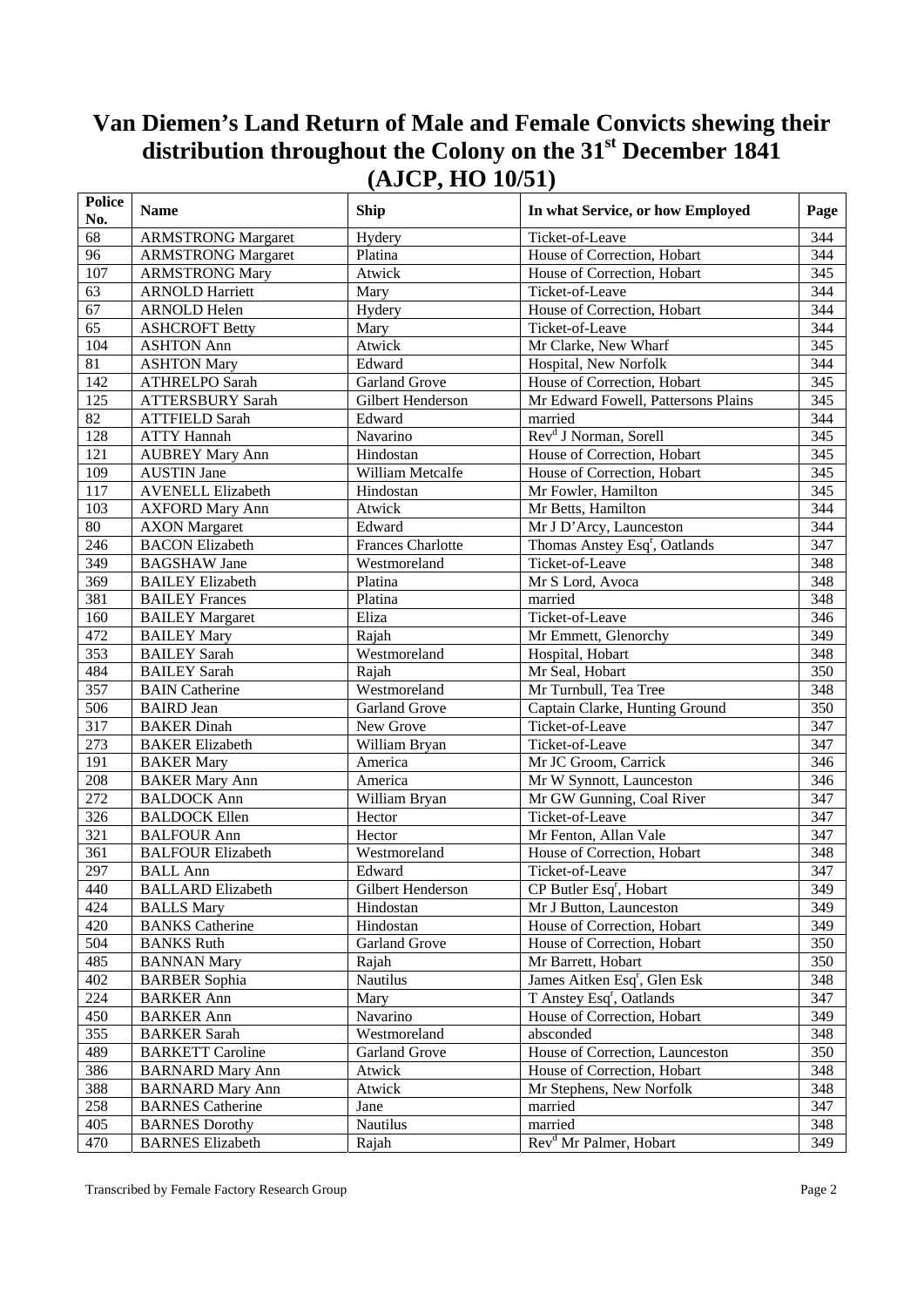| <b>Police</b><br>No. | <b>Name</b>              | <b>Ship</b>          | In what Service, or how Employed          | Page |
|----------------------|--------------------------|----------------------|-------------------------------------------|------|
| 414                  | <b>BARNES</b> Frances    | Majestic             | House of Correction, Launceston           | 349  |
| 319                  | <b>BARNES</b> Sarah      | Hector               | Mr Thompson, New Norfolk                  | 347  |
| 312                  | <b>BARNETT Caroline</b>  | New Grove            | Ticket-of-Leave                           | 347  |
| 333                  | <b>BARNETT Elizabeth</b> | Arab                 | House of Correction, Hobart               | 347  |
| 442                  | <b>BARNETT Mary</b>      | Gilbert Henderson    | Dr Desailley, Hobart                      | 349  |
| 518                  | <b>BARNETT Mary</b>      | Mexborough           | Captain Pulham, Launceston                | 350  |
| 194                  | <b>BARNETT</b> Sarah     | America              | Ticket-of-Leave                           | 346  |
| $\overline{509}$     | <b>BARRETT Agnes</b>     | Garland Grove        | Mr W Conville <sup>[?]</sup> , Launceston | 350  |
| 437                  | <b>BARRETT Ann</b>       | Gilbert Henderson    | Mr Sandford, Bagdad                       | 349  |
| 487                  | <b>BARRETT Elizabeth</b> | Rajah                | House of Correction, Launceston           | 350  |
| 514                  | <b>BARRETT</b> Jane      | Mexborough           | Mr J Cook, Hobart                         | 350  |
| 380                  | <b>BARRETT Mary</b>      | Platina              | Mr Skone, Brown's River                   | 348  |
| 511                  | <b>BARRETT Mary</b>      | Mexborough           | Mr GW Walker, Hobart                      | 350  |
| 416                  | <b>BARRS</b> Ann         | Majestic             | Thomas Horne Esq <sup>r</sup> , Hobart    | 349  |
| 418                  | <b>BARRY Ann</b>         | Hindostan            | G Meredith Esq <sup>r</sup> , Swan Port   | 349  |
| 448                  | <b>BARRY</b> Catherine   | Gilbert Henderson    | House of Correction, Hobart               | 349  |
| 352                  | <b>BARTLE Margaret</b>   | Westmoreland         | Doctor Casey, New Norfolk                 | 348  |
| 197                  | <b>BARTLETT Ann</b>      | America              | House of Correction, Hobart               | 346  |
| 500                  | <b>BARTLETT Ann</b>      | Garland Grove        | Mr G Marshall, Pittwater                  | 350  |
| 374                  | <b>BARTLETT Sarah</b>    | Platina              | Mr Bonney, Richmond                       | 348  |
| 456                  | <b>BARTLETT Sarah</b>    | Navarino             | Mr Grant, O'Brien's Bridge                | 349  |
| 370                  | <b>BARTON</b> ann        | Platina              | Mr Waterhouse, Hobart                     | 348  |
| $77\,$               | <b>BARTON</b> Jane       | <b>Brothers</b>      | absconded                                 | 346  |
| 61                   | <b>BARTON Rebecca</b>    | Northampton          | House of Correction, Launceston           | 346  |
| 285                  | <b>BASSETT Susan</b>     | Edward               | Ticket-of-Leave                           | 347  |
| 215                  | <b>BASTARD</b> Susannah  | Mary                 | Ticket-of-Leave                           | 347  |
| 162                  | <b>BATCHELOR Mary</b>    | Eliza                | married                                   | 346  |
| 190                  | <b>BATEMAN Bridget</b>   | America              | Rev <sup>d</sup> Mr Turner, Launceston    | 346  |
| 417                  | <b>BATH</b> Jemima       | Hindostan            | Mr Salmon, Oatlands                       | 349  |
| 390                  | <b>BATTEN Elizabeth</b>  | Atwick               | House of Correction, Hobart               | 348  |
| 295                  | <b>BAXTER Jane</b>       | Edward               | Mr H Reading, Launceston                  | 347  |
| 428                  | <b>BAYLE Ellen</b>       | Hindostan            | Mr JB Thomas, Millford                    | 349  |
| 501                  | <b>BAYLEY Louisa</b>     | <b>Garland Grove</b> | Mr C Chichester, Launceston               | 350  |
| 491                  | <b>BEACHAM Ann</b>       | Garland Grove        | Mr G Sparrow, Launceston                  | 350  |
| 422                  | <b>BEARD</b> Ann         | Hindostan            | House of Correction, Hobart               | 349  |
| 502                  | <b>BEASANT</b> Phoebe    | Garland Grove        | Mr Liston, Hobart                         | 350  |
| 372                  | <b>BEATTIE Harriet</b>   | Platina              | Mr Chelton, Hamilton                      | 348  |
| 371                  | <b>BECK Ann</b>          | Platina              | absconded                                 | 348  |
| 337                  | <b>BECK Louisa</b>       | Arab                 | House of Correction, Hobart               | 348  |
| 332                  | <b>BECKETT Rachael</b>   | Arab                 | married                                   | 347  |
| 477                  | <b>BECKWITH Sarah</b>    | Rajah                | Mr Prentice, Hobart                       | 349  |
| 269                  | <b>BEDFORD Elizabeth</b> | William Bryan        | Ticket-of-Leave                           | 347  |
| 411                  | <b>BEER Elizabeth</b>    | Majestic             | Mr J Hopwood, Longford                    | 349  |
| 435                  | <b>BEFORD</b> Mary       | Gilbert Henderson    | Mrs Betts, Hobart                         | 349  |
| 218                  | <b>BEGRIE Margaret</b>   | Mary                 | Gaol, Richmond                            | 347  |
| 465                  | <b>BEHAN</b> Catherine   | Mary Anne III        | Mr Windsor, Sandy Bay                     | 349  |
| 522                  | <b>BEIRNE Anne</b>       | Mexborough           | Mr CD Logan, Hobart                       | 350  |
| 482                  | <b>BELL Elizabeth</b>    | Rajah                | Mr Richenburgh, Hobart                    | 350  |
| 240                  | <b>BELL</b> Jean         | Hydery               | House of Correction, Hobart               | 347  |
| 441                  | <b>BELL Louisa</b>       | Gilbert Henderson    | Mr Mooney, Argyle St, Hobart              | 349  |
| 255                  | <b>BELL Matilda</b>      | Frances Charlotte    | House of Correction, Hobart               | 347  |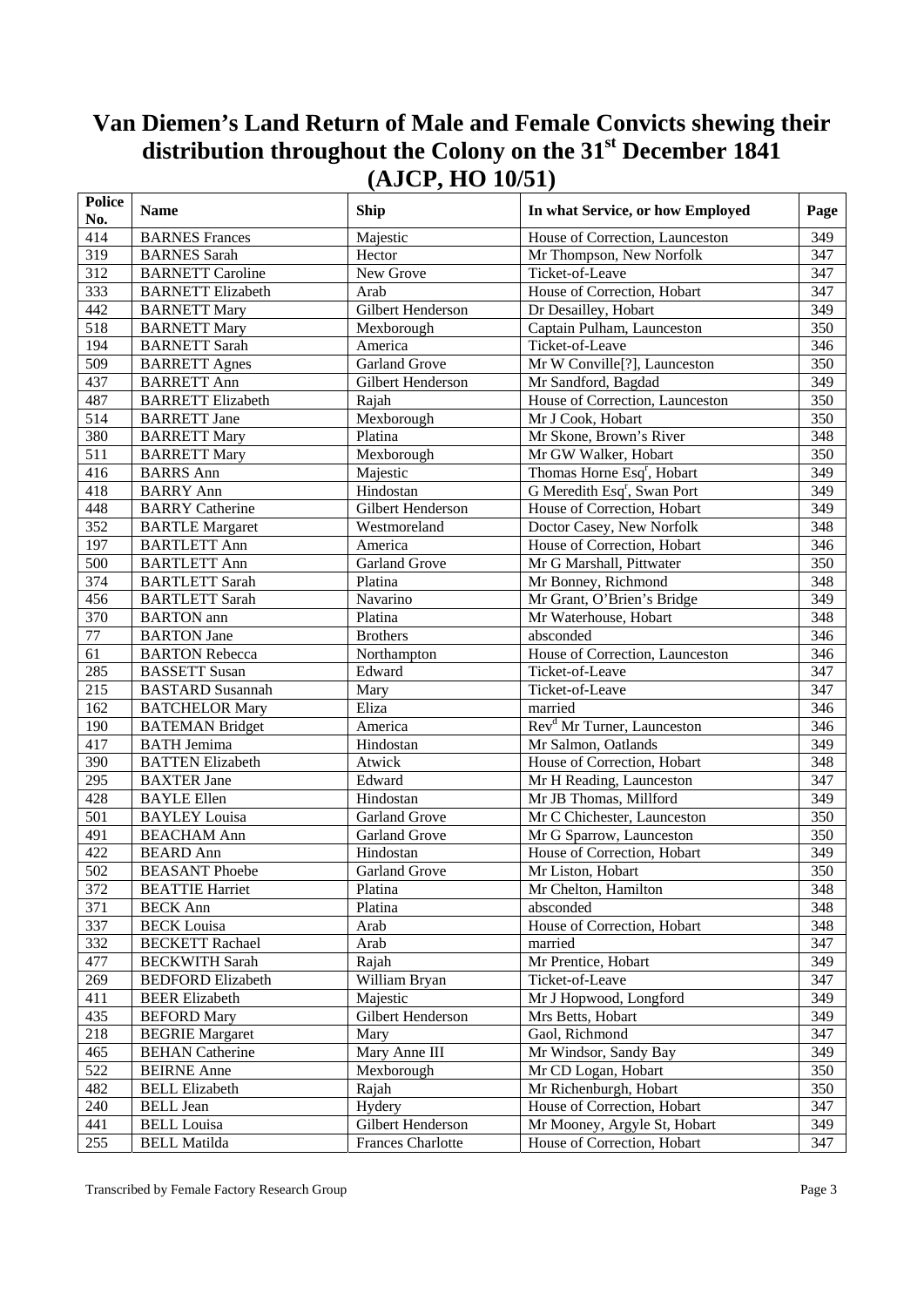| <b>Police</b><br>No. | <b>Name</b>                | <b>Ship</b>              | In what Service, or how Employed    | Page             |
|----------------------|----------------------------|--------------------------|-------------------------------------|------------------|
| 315                  | <b>BENNER Maria</b>        | New Grove                | Ticket-of-Leave                     | 347              |
| 401                  | <b>BENNETT Ann Frances</b> | Nautilus                 | Mr HJ Hookey, Launceston            | 348              |
| 294                  | <b>BENNETT Elizabeth</b>   | Edward                   | Ticket-of-Leave                     | 347              |
| 439                  | <b>BENNETT</b> Jane        | Gilbert Henderson        | Mr Whittle, Morven                  | 349              |
| 288                  | <b>BENNETT</b> Selina      | Edward                   | Mr Bennison, Hobart                 | 347              |
| 311                  | <b>BENSON Ellen</b>        | New Grove                | Ticket-of-Leave                     | 347              |
| 310                  | <b>BENSON</b> Margaret     | New Grove                | Ticket-of-Leave                     | 347              |
| 467                  | <b>BENSON Mary</b>         | Mary Anne III            | Mr Spottswood, East Bay             | 349              |
| 393                  | <b>BENTLEY Mary</b>        | Atwick                   | Nursery, Hobart                     | 348              |
| 248                  | <b>BENTLEY Sarah</b>       | <b>Frances Charlotte</b> | Ticket-of-Leave                     | 347              |
| 320                  | <b>BENWELL Eliza</b>       | Hector                   | Ticket-of-Leave                     | 347              |
| 303                  | <b>BERNAND Ellen</b>       | New Grove                | Free by Servitude                   | 347              |
| 283                  | <b>BERRY Mary</b>          | Norval                   | Ticket-of-Leave                     | 347              |
| 488                  | <b>BEVINGTON Petus</b>     | Rajah                    | Mr S Williamson, Hobart             | 350              |
| 336                  | <b>BIBBY</b> Ann           | Arab                     | Ticket-of-Leave                     | 348              |
| 241                  | <b>BICKERDIKE Ruth</b>     | <b>Frances Charlotte</b> | Mr Saltmarsh, Hamilton              | 347              |
| 452                  | <b>BIDDLE</b> Henrietta    | Navarino                 | J Price Esq <sup>r</sup> , Hobart   | 349              |
| 378                  | <b>BIRCH Mary</b>          | Platina                  | House of Correction, Hobart         | 348              |
| 236                  | <b>BIRD</b> Elizabeth      | Hydery                   | Mr Vincent, Spring Hill             | 347              |
| 451                  | <b>BIRD Harriet</b>        | Navarino                 | Mr JM Stephenson, Mowbray           | 349              |
| 426                  | <b>BIRD</b> Mary           | Hindostan                | Mr Chapman, Hobart                  | 349              |
| 226                  | <b>BIRMINGHAM Sarah</b>    | Hydery                   | Ticket-of-Leave                     | $\frac{347}{7}$  |
| 404                  | <b>BIRNIE Jean Gordon</b>  | Nautilus                 | J Brown Esq <sup>r</sup> , Hobart   | 348              |
| 339                  | <b>BISGROVE Martha</b>     | Arab                     | House of Correction, Launceston     | 348              |
| 266                  | <b>BISHOP Lucy</b>         | Jane                     | Ticket-of-Leave                     | 347              |
| 354                  | <b>BISSEX Harriett</b>     | Westmoreland             | Ticket-of-Leave                     | 348              |
| 389                  | <b>BLACK Ann</b>           | Atwick                   | Mr Macleane, Hobart                 | 348              |
| 410                  | <b>BLACK Margaret</b>      | Majestic                 | Mr Barnett, Longford                | 349              |
| 468                  | <b>BLACKBURN Elizabeth</b> | Mary Anne III            | Mr Fox, Glenorchy                   | 349              |
| $\overline{505}$     | <b>BLACKBURN Mary</b>      | <b>Garland Grove</b>     | D Turnbull, Hobart                  | $\overline{350}$ |
| 497                  | <b>BLACKBURN Mary Ann</b>  | <b>Garland Grove</b>     | Mr Holmes, Hobart                   | 350              |
| $\overline{407}$     | <b>BLACKHALL Margaret</b>  | Nautilus                 | House of Correction, Hobart         | 348              |
| 338                  | <b>BLACKLOCK Elizabeth</b> | Arab                     | Ticket-of-Leave                     | 348              |
| 316                  | <b>BLACKWELL Harriett</b>  | New Grove                | Ticket-of-Leave                     | 347              |
| 408                  | <b>BLACKWOOD Jane</b>      | Nautilus                 | Mr WM Dean, New Norfolk             | 349              |
| 461                  | <b>BLAIR Agnes</b>         | Navarino                 | Mr E Nicholas, Bothwell             | 349              |
| 325                  | <b>BLAIR Ann</b>           | Hector                   | Mr James Clarke, Campbell Town      | 347              |
| 507                  | <b>BLAIR Elizabeth</b>     | Garland Grove            | Mr Harvie, Launceston               | 350              |
| 259                  | <b>BLAKE</b> Margaret      | Jane                     | Mr Dudfield, Oatlands               | 347              |
| 513                  | <b>BLEAKEY Bridget</b>     | Mexborough               | Nursery, Hobart                     | 350              |
| 201                  | <b>BLEEZE</b> Mary         | America                  | Government House, Hobart            | 346              |
| 329                  | <b>BLOCK</b> Jean          | Hector                   | Ticket-of-Leave                     | 347              |
| 412                  | <b>BLUNDEN Eliza</b>       | Majestic                 | Mr H Melville, New Norfolk          | 349              |
| 474                  | <b>BOGLE Ann</b>           | Rajah                    | died 11 <sup>th</sup> December 1841 | 349              |
| 376                  | <b>BOHANNAH Maria</b>      | Platina                  | Ticket-of-Leave                     | 348              |
| 480                  | <b>BOILEY Mary Maria</b>   | Rajah                    | Mr Mummery, Bagdad                  | 350              |
| 524                  | <b>BOLTON Ann</b>          | Mexborough               | Nursery, Hobart                     | 350              |
| 132                  | <b>BOLTON Elizabeth</b>    | Mermaid                  | married                             | 346              |
| 307                  | <b>BOLTON Emma</b>         | New Grove                | Ticket-of-Leave                     | 347              |
| 343                  | <b>BOLTON Mary</b>         | Westmoreland             | House of Correction, Hobart         | 348              |
| 396                  | <b>BONAR Janet</b>         | Atwick                   | House of Correction, Hobart         | 348              |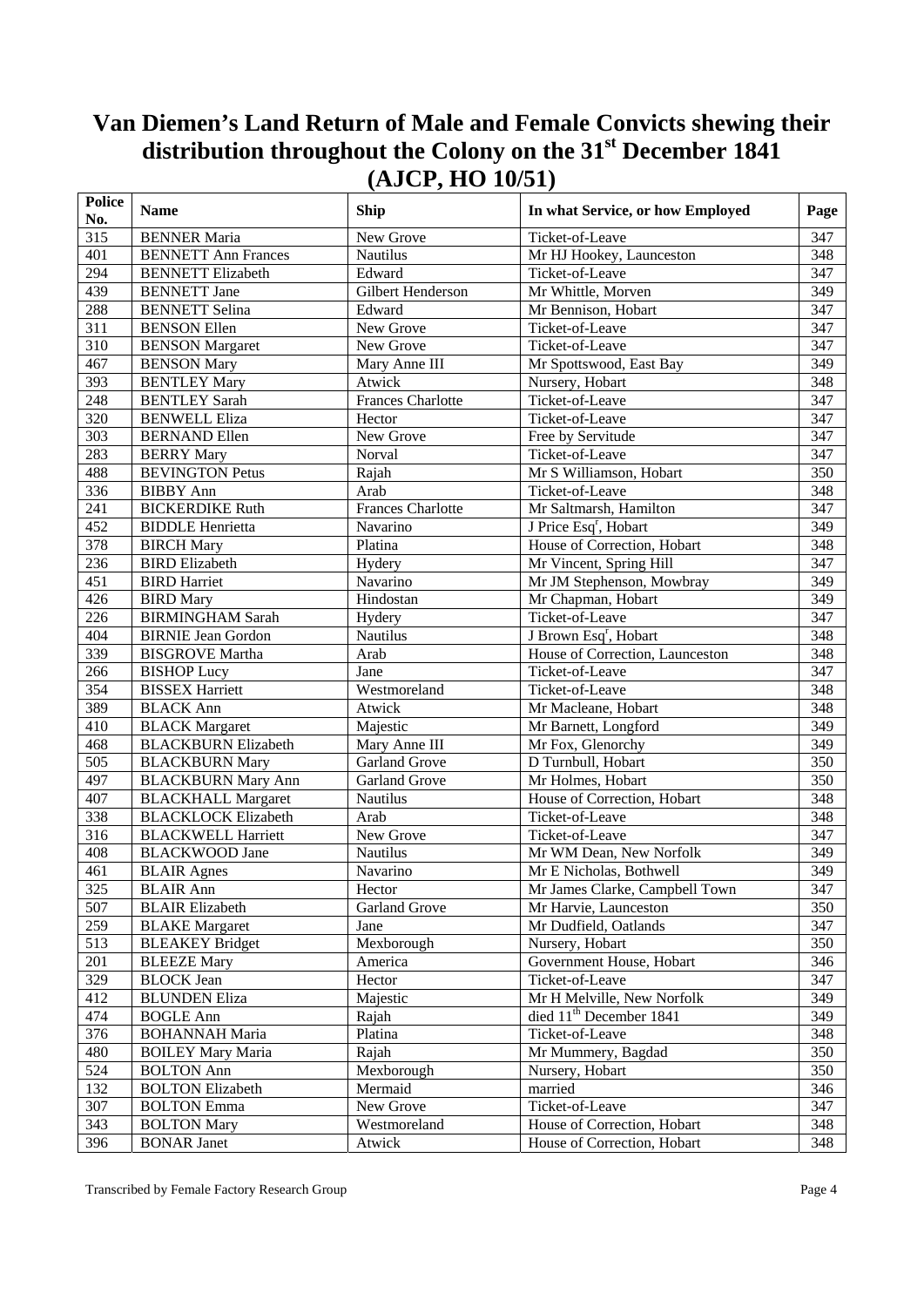| <b>Police</b><br>No. | <b>Name</b>              | <b>Ship</b>              | In what Service, or how Employed             | Page            |
|----------------------|--------------------------|--------------------------|----------------------------------------------|-----------------|
| 86                   | <b>BONG</b> Margaret     | Henry                    | Mr R Gregory                                 | 346             |
| 454                  | <b>BOREHAM Rebecca</b>   | Navarino                 | House of Correction, Hobart                  | 349             |
| 150                  | <b>BOSWELL Mary</b>      | Harmony                  | Mr J Fyle, Richmond                          | 346             |
| 503                  | <b>BOTT Mary</b>         | <b>Garland Grove</b>     | J Spode Esq <sup>r</sup> , New Town          | 350             |
| 335                  | <b>BOTTOM Catherine</b>  | Arab                     | Mrs Cartwright, Hobart                       | 348             |
| 458                  | <b>BOUGHEY Ann</b>       | Navarino                 | Mr J Murcock, Green Point                    | 349             |
| 211                  | <b>BOULTER Jane</b>      | America                  | absconded                                    | 346             |
| 377                  | <b>BOULTON Sarah Ann</b> | Platina                  | Mr Boulton, Richmond                         | 348             |
| $\overline{517}$     | <b>BOURKE Mary</b>       | Mexborough               | Nursery, Hobart                              | 350             |
| 499                  | <b>BOWES Elizabeth</b>   | Garland Grove            | Mr Brock, Hobart                             | 350             |
| 268                  | <b>BOWES</b> Isabella    | William Bryan            | married                                      | 347             |
| 475                  | <b>BOWIE Jane</b>        | Rajah                    | Mr J Lowe, Hobart                            | 349             |
| 213                  | <b>BOWLEY Lydia</b>      | Mary                     | Ticket-of-Leave                              | 346             |
| 213                  | <b>BOWLEY Lydia</b>      | Mary                     | Mrs P Graham, Hobart                         | 347             |
| 242                  | <b>BOWMAN</b> Eleanor    | <b>Frances Charlotte</b> | Ticket-of-Leave                              | 347             |
| 395                  | <b>BOY Ann</b>           | Atwick                   | Nursery, Hobart                              | 348             |
| 486                  | <b>BOYCE Charlotte</b>   | Rajah                    | Mr G Woodward, Hobart                        | 350             |
| 331                  | <b>BOYD Ellen</b>        | Arab                     | Mr Saltmarsh, Launceston                     | 347             |
| 398                  | <b>BOYD</b> Jean         | Atwick                   | Lieutenant Wettenhall, Carlton               | 348             |
| 344                  | <b>BOYLE Elizabeth</b>   | Westmoreland             | Mr R Hood, Hobart                            | 348             |
| 363                  | <b>BOYLE Helen</b>       | Westmoreland             | Miss Glover, Hobart                          | 348             |
| 481                  | <b>BRACE Ann</b>         | Rajah                    | Mr H Griffiths, Tamar                        | 350             |
| 387                  | <b>BRACE Hannah</b>      | Atwick                   | Ticket-of-Leave                              | 348             |
| 247                  | <b>BRADLEY</b> Jane      | <b>Frances Charlotte</b> | Ticket-of-Leave                              | 347             |
| 383                  | <b>BRADLEY Sarah</b>     | Marian Watson            | Mr Patterson, New Town Road                  | 348             |
| 212                  | <b>BRADY</b> Catherine   | Rains[?]                 | Ticket-of-Leave                              | 346             |
| 510                  | <b>BRADY</b> Elizabeth   | Mexborough               | Mr H Barnes, Richmond                        | 350             |
| 368                  | <b>BRADY Mary Ann</b>    | Platina                  | married                                      | 348             |
| 183                  | <b>BRAICK Jean</b>       | Mellish                  | Ticket-of-Leave                              | 346             |
| 322                  | <b>BRAID Mary</b>        | Hector                   | SR Dawson Esq <sup>r</sup> , Clarence Plains | $\frac{347}{ }$ |
| 490                  | <b>BRAISLEY Lucy</b>     | <b>Garland Grove</b>     | Mr Pitt, Hobart                              | 350             |
| $\overline{375}$     | <b>BRANNON Ann</b>       | Platina                  | absconded                                    | 348             |
| 446                  | <b>BRANNON Mary</b>      | Gilbert Henderson        | House of Correction, Hobart                  | 349             |
| 447                  | <b>BRAY</b> Jane         | Gilbert Henderson        | House of Correction, Hobart                  | 349             |
| $44\overline{5}$     | <b>BRAYSON</b> Margaret  | Gilbert Henderson        | Mr J Kew, Hamilton                           | 349             |
| 293                  | <b>BREAN</b> Caroline    | Edward                   | Ticket-of-Leave                              | 347             |
| 409                  | <b>BRENNAN Ann</b>       | Majestic                 | House of Correction, Hobart                  | 349             |
| 421                  | <b>BRIANT Mary</b>       | Hindostan                | Mr Tobin, Hobart                             | 349             |
| 385                  | <b>BRICKELL Sarah</b>    | Atwick                   | Mr Dixon, Hamilton                           | 348             |
| 330                  | <b>BRIERLEY Mary</b>     | Arab                     | Mr WB Wilson, Hobart                         | 347             |
| 257                  | <b>BRIM Ann</b>          | Jane                     | Ticket-of-Leave                              | 347             |
| 347                  | <b>BRIMLEY Elizabeth</b> | Westmoreland             | Nursery, Hobart                              | 348             |
| 350                  | <b>BRINKLEY Eliza</b>    | Westmoreland             | Major Schaw, Richmond                        | 348             |
| 460                  | <b>BROADBENT Ann</b>     | Navarino                 | Mr Sherwin, Macquarie St, Hobart             | 349             |
| 267                  | <b>BROADHEAD Sarah</b>   | Jane                     | Nursery, Hobart                              | 347             |
| 260                  | <b>BRODIE Ann</b>        | Jane                     | Ticket-of-Leave                              | 347             |
| 318                  | <b>BROMWICH Mary Ann</b> | New Grove                | Mr Harrison, Campbell Town                   | 347             |
| 459                  | <b>BROOK Ann</b>         | Navarino                 | died 5 January 1842                          | 349             |
| 98                   | <b>BROOKES</b> Ann       | Providence               | Ticket-of-Leave                              | 346             |
| 367                  | <b>BROOKS</b> Elizabeth  | Platina                  | Ticket-of-Leave                              | 348             |
| 299                  | <b>BROOKS</b> Martha     | Edward                   | married                                      | 347             |
|                      |                          |                          |                                              |                 |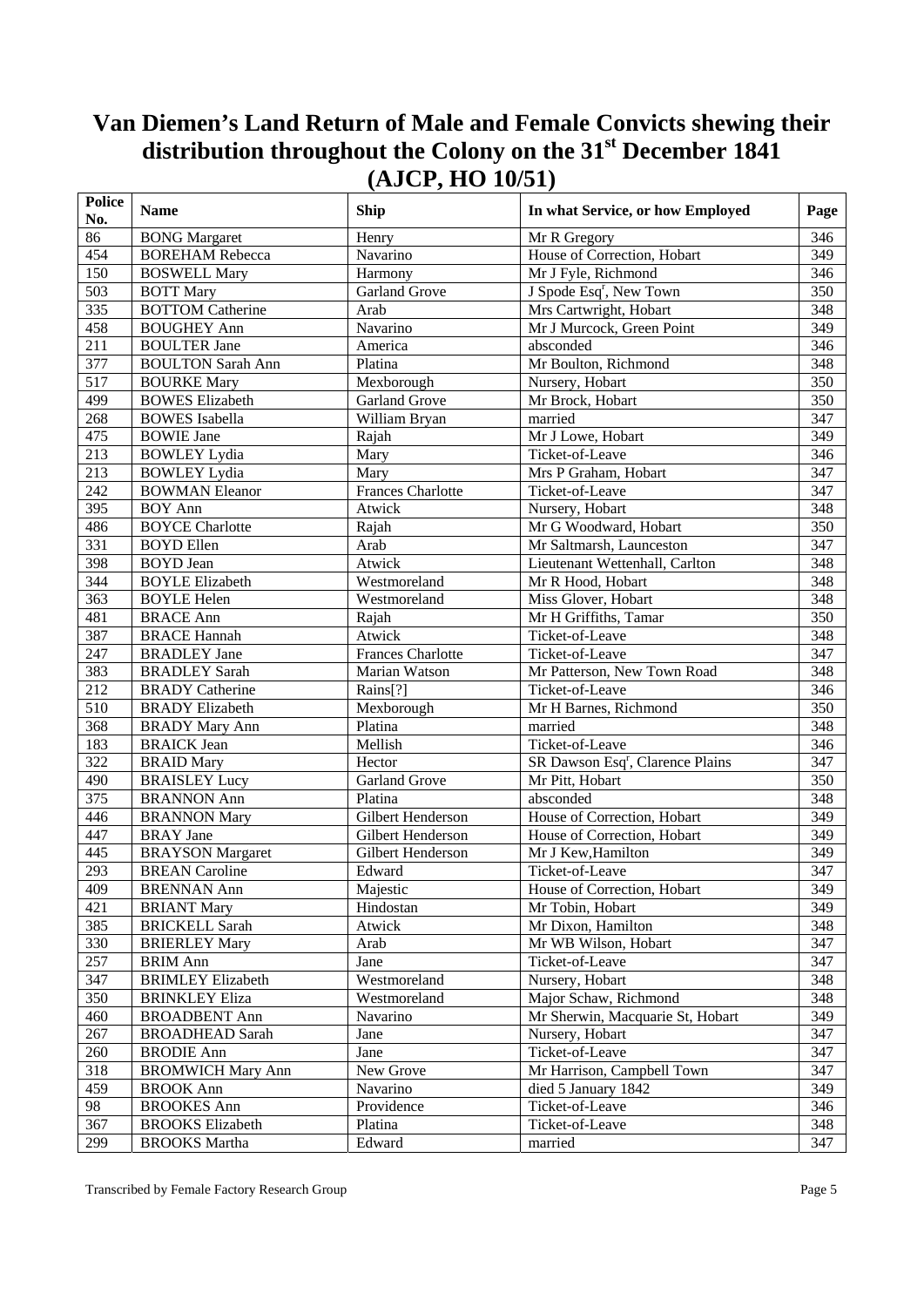| <b>Police</b><br>No. | <b>Name</b>                 | Ship                 | In what Service, or how Employed          | Page             |
|----------------------|-----------------------------|----------------------|-------------------------------------------|------------------|
| 233                  | <b>BROOKS</b> Sarah         | Hydery               | absconded                                 | 347              |
| 345                  | <b>BROOM Elizabeth</b>      | Westmoreland         | Ticket-of-Leave                           | 348              |
| 413                  | <b>BROUGHTON Dorothy</b>    | Majestic             | Mr T Lightfoot, New Norfolk               | 349              |
| 379                  | <b>BROUGHTON Hannah</b>     | Platina              | House of Correction, Hobart               | 348              |
| 432                  | <b>BROWN</b> Alice          | Hindostan            | Mr Munday, Swan Port                      | 349              |
| 238                  | <b>BROWN</b> Ann            | Hydery               | Ticket-of-Leave                           | 347              |
| 359                  | <b>BROWN</b> Ann            | Westmoreland         | House of Correction, Hobart               | 348              |
| 476                  | <b>BROWN</b> Ann            | Rajah                | Mr Marzetti, Hobart                       | 349              |
| 399                  | <b>BROWN</b> Ann Frances    | <b>Nautilus</b>      | House of Correction, Hobart               | 348              |
| 200                  | <b>BROWN Eleanor</b>        | America              | Ticket-of-Leave                           | 346              |
| 206                  | <b>BROWN Eliza</b>          | America              | Ticket-of-Leave                           | 346              |
| 483                  | <b>BROWN Eliza</b>          | Rajah                | House of Correction, Hobart               | 350              |
| 138                  | <b>BROWN Elizabeth</b>      | Mermaid              | Free by Servitude                         | 346              |
| 223                  | <b>BROWN Elizabeth</b>      | Mary                 | <b>Conditional Pardon</b>                 | 347              |
| 275                  | <b>BROWN Elizabeth</b>      | William Bryan        | married                                   | 347              |
| 281                  | <b>BROWN Elizabeth</b>      | William Bryan        | Ticket-of-Leave                           | 347              |
| 327                  | <b>BROWN Elizabeth</b>      | Hector               | Ticket-of-Leave                           | 347              |
| 392                  | <b>BROWN Elizabeth</b>      | Atwick               | GT Harrison Esq <sup>r</sup> , Panshanger | 348              |
| 360                  | <b>BROWN</b> Euphemia       | Westmoreland         | absconded                                 | 348              |
| 471                  | <b>BROWN Hannah</b>         | Rajah                | Mr Garrett, Hobart                        | 349              |
| 264                  | <b>BROWN Harriet</b>        | Jane                 | Ticket-of-Leave                           | $\overline{347}$ |
| 356                  | <b>BROWN</b> Jane           | Westmoreland         | House of Correction, Hobart               | 348              |
| 394                  | <b>BROWN</b> Jane           | Atwick               | House of Correction, Hobart               | 348              |
| 328                  | <b>BROWN</b> Margaret       | Hector               | House of Correction, Hobart               | 347              |
| $\overline{351}$     | <b>BROWN</b> Margaret       | Westmoreland         | House of Correction, Hobart               | 348              |
| 430                  | <b>BROWN</b> Margaret       | Hindostan            | Mr Reed, Hobart                           | 349              |
| 55                   | <b>BROWN</b> Mary           | Providence           | House of Correction, Hobart               | 346              |
| 280                  | <b>BROWN</b> Mary           | William Bryan        | Ticket-of-Leave                           | 347              |
| 290                  | <b>BROWN</b> Mary           | Edward               | married                                   | 347              |
| 291                  | <b>BROWN</b> Mary           | Edward               | Mr Wiggins, Sorell                        | $\overline{347}$ |
| 384                  | <b>BROWN</b> Mary           | Atwick               | Captain Crear, Launceston                 | 348              |
| 419                  | <b>BROWN</b> Mary           | Hindostan            | Mr W Wilkes, Launceston                   | 349              |
| 431                  | <b>BROWN</b> Mary           | Hindostan            | Mr J Barrett, Longford                    | 349              |
| 473                  | <b>BROWN Mary</b>           | Rajah                | Mr Kick, Brisbane St, Hobart;             | 349              |
|                      |                             |                      | died 20 July 1843                         |                  |
| 196                  | <b>BROWN Mary Ann</b>       | America              | Gaol, Waterloo Point                      | 346              |
| 466                  | <b>BROWN Mary Ann</b>       | Mary Anne III        | House of Correction, Hobart               | $\frac{349}{2}$  |
| 492                  | <b>BROWN Mary Ann</b>       | Garland Grove        | House of Correction, Launceston           | 350              |
| 415                  | <b>BROWN</b> Sarah          | Majestic             | House of Correction, Launceston           | 349              |
| 496                  | <b>BROWN</b> Sarah          | Garland Grove        | Nursery, Hobart; died 30 January 1843     | 350              |
| 453                  | <b>BROWNING Mary Ann</b>    | Navarino             | House of Correction, Hobart               | 349              |
| 433                  | <b>BRUICE Jane</b>          | Indemnity            | S Stephens Esq <sup>r</sup> , Hobart      | 349              |
| 342                  | <b>BRYAN</b> Ann            | Westmoreland         | Mr Barrett, Hobart                        | 348              |
| 438                  | <b>BRYAN</b> Margaret       | Gilbert Henderson    | Mr White, Hobart                          | 349              |
| 519                  | <b>BRYAN</b> Mary           | Mexborough           | Mr R Dodge, Carlton                       | 350              |
| 314                  | <b>BUCCHANNON Catherine</b> | New Grove            | married                                   | 347              |
|                      |                             | <b>Garland Grove</b> |                                           |                  |
| 508                  | <b>BUCHANAN Margaret</b>    |                      | Mr J Mills, Launceston                    | 350              |
| 365                  | <b>BUCHANNAN Ann</b>        | Westmoreland         | House of Correction, Hobart               | 348              |
| 362                  | <b>BUCHANNAN Mary</b>       | Westmoreland         | House of Correction, Hobart               | 348              |
| 494                  | <b>BUCKINGHAM Sarah</b>     | <b>Garland Grove</b> | Mr W Roberts, Launceston                  | 350              |
| 512                  | <b>BUCKLEY Mary Ann</b>     | Mexborough           | Mr T Murphy, Launceston                   | 350              |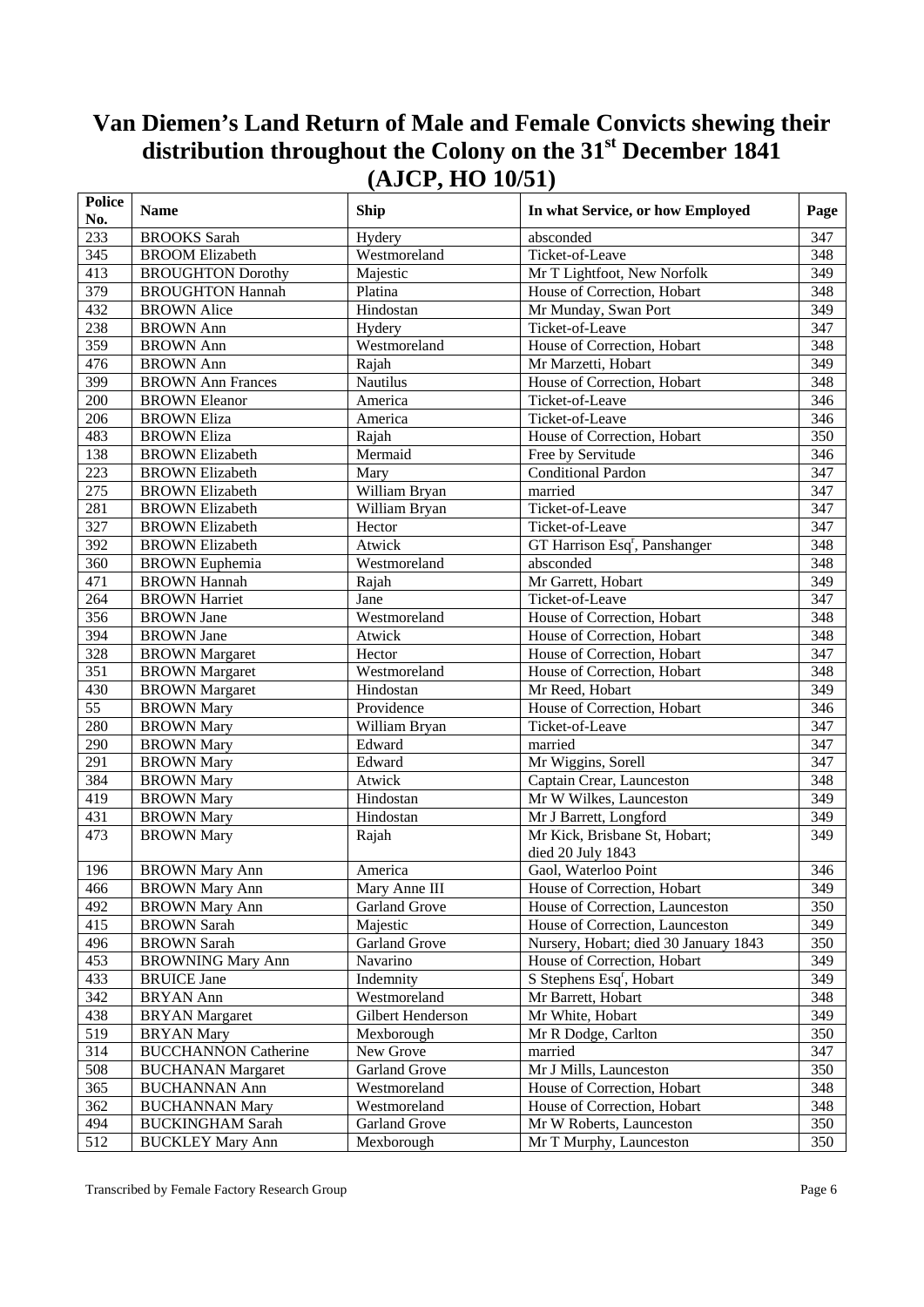| <b>Police</b><br>No. | <b>Name</b>                | Ship                     | In what Service, or how Employed            | Page            |
|----------------------|----------------------------|--------------------------|---------------------------------------------|-----------------|
| $\overline{340}$     | <b>BUDGELL Mary</b>        | Arab                     | Mr Clarke, Hobart                           | 348             |
| 449                  | <b>BURCHALL Sarah</b>      | Navarino                 | GT Boyes Esq <sup>r</sup> , Hobart          | 349             |
| 141                  | <b>BURGESS Fanny</b>       | Borneo                   | House of Correction, Hobart                 | 346             |
| 243                  | <b>BURGESS Susannah</b>    | <b>Frances Charlotte</b> | House of Correction, Hobart                 | 347             |
| 493                  | <b>BURGH Eliza</b>         | <b>Garland Grove</b>     | Mr Moses, Hobart                            | 350             |
| 140                  | <b>BURKE Mary</b>          | Borneo                   | House of Correction, Hobart                 | 346             |
| 391                  | <b>BURKE Mary</b>          | Atwick                   | Mr Simmonds, Hobart                         | 348             |
| 149                  | <b>BURKE Sarah</b>         | Harmony                  | Mr Hayes, Constitution Hill                 | 346             |
| 341                  | <b>BURKE Sarah Ann</b>     | Arab                     | Ticket-of-Leave                             | 348             |
| 403                  | <b>BURN</b> Ann            | <b>Nautilus</b>          | Mr GS Hall, Bothwell                        | 348             |
| 52                   | <b>BURNES Catherine</b>    | Morley                   | Mr Young, River Ouse                        | 346             |
| 373                  | <b>BURNETT Mary</b>        | Platina                  | House of Correction, Hobart                 | 348             |
| 457                  | <b>BURNHAM Hannah</b>      | Navarino                 | Miss Short, Argyle St, Hobart               | 349             |
| 406                  | <b>BURNS Catherine</b>     | <b>Nautilus</b>          | Mr W Russell, Launceston                    | 348             |
| 462                  | <b>BURNS</b> Catherine     | Mary Anne III            | House of Correction, Hobart                 | 349             |
| 463                  | <b>BURNS Catherine</b>     | Mary Anne III            | House of Correction, Hobart                 | 349             |
| 348                  | <b>BURNS</b> Margaret      | Westmoreland             | Mr C Bonney, Tea Tree                       | 348             |
| 256                  | <b>BURNS Mary</b>          | Jane                     | died 19 April 1841                          | 347             |
| 429                  | <b>BURNS Mary</b>          | Hindostan                | Mr Stokell, Clarence Plains                 | 349             |
| 346                  | <b>BURNS May</b>           | Westmoreland             | Ticket-of-Leave                             | 348             |
| 289                  | <b>BURNS</b> Sarah         | Edward                   | married                                     | 347             |
| 284                  | <b>BURNSIDES Ann</b>       | Currency Lass            | Ticket-of-Leave                             | 347             |
| 324                  | <b>BURROWS Mary</b>        | Hector                   | Mr Abell, New Norfolk                       | 347             |
| 478                  | <b>BURT Caroline</b>       | Rajah                    | Mr W Jones, Oatlands                        | 349             |
| 479                  | <b>BURT Jane</b>           | Rajah                    | Mr Peacock, Sorell                          | 350             |
| 443                  | <b>BURT Mary</b>           | Gilbert Henderson        | Rev <sup>d</sup> W Garrard, New Norfolk     | 349             |
| 444                  | <b>BURT Milicent</b>       | Gilbert Henderson        | Thomas Mason Esq <sup>r</sup> , New Norfolk | 349             |
| 228                  | <b>BURTON Ann</b>          | Hydery                   | Ticket-of-Leave                             | 347             |
| 423                  | <b>BURTON Mary</b>         | Hindostan                | House of Correction, Hobart                 | 349             |
| 455                  | <b>BURTON Mary Ann</b>     | Navarino                 | Miss Dixon, Isis                            | 349             |
| 204                  | <b>BUSH Caroline</b>       | America                  | Ticket-of-Leave                             | $\frac{1}{346}$ |
| 59                   | <b>BUSH Sarah</b>          | Mary Ann                 | Ticket-of-Leave                             | 346             |
| 434                  | <b>BUTCHER Frances</b>     | Gilbert Henderson        | <b>Captain Moriarty</b>                     | 349             |
| 495                  | <b>BUTCHER Mary</b>        | <b>Garland Grove</b>     | House of Correction, Launceston             | 350             |
| 464                  | <b>BUTLER Judy</b>         | Mary Anne III            | Captain Vicary, Spring Bay                  | 349             |
| 126                  | <b>BUTLER Margaret</b>     | Mermaid                  | Ticket-of-Leave                             | 346             |
| 270                  | <b>BUXTON Caroline</b>     | William Bryan            | Ticket-of-Leave                             | 347             |
| 425                  | <b>BYERS Mary Ann</b>      | Hindostan                | Mr Blacklow, Black Brush                    | 349             |
| 515                  | <b>BYRNE Bridget</b>       | Mexborough               | Mrs Ring, Hobart                            | 350             |
| 523                  | <b>BYRNE Elizabeth</b>     | Mexborough               | House of Correction, Launceston             | 350             |
| 469                  | <b>BYRNE</b> Margaret      | Mary Anne III            | House of Correction, Hobart                 | 349             |
| 521                  | <b>BYRNE Mary</b>          | Mexborough               | Dr Paton, Norfolk Plains                    | 350             |
| 520                  | <b>BYRNE Rose</b>          | Mexborough               | Mr J Roberts, Hobart                        | 350             |
| 516                  | <b>BYRNE Sarah</b>         | Mexborough               | House of Correction, Hobart                 | 350             |
| 215                  | <b>CAIN Sarah</b>          | Frances Charlotte        | Free by Servitude                           | 352             |
| 461                  | <b>CAIRNS Mary Ann</b>     | <b>Garland Grove</b>     | Captain Lloyds, Sandy Bay                   | 355             |
| 435                  | CALE Jane                  | Rajah                    | Mr S Bishton, Launceston                    | 354             |
| 404                  | <b>CALLAGHAN Margaret</b>  | Navarino                 | Mr O'Meagher, Hobart                        | 354             |
| 216                  | <b>CALLAGHAN Mary</b>      | Princess Royal           | Free by Servitude                           | 352             |
| 438                  | <b>CALLAGTHAN Margaret</b> | Rajah                    | Government House                            | 354             |
| 292                  | <b>CALLANAN Ann</b>        | Arab                     | Ticket-of-Leave                             | 352             |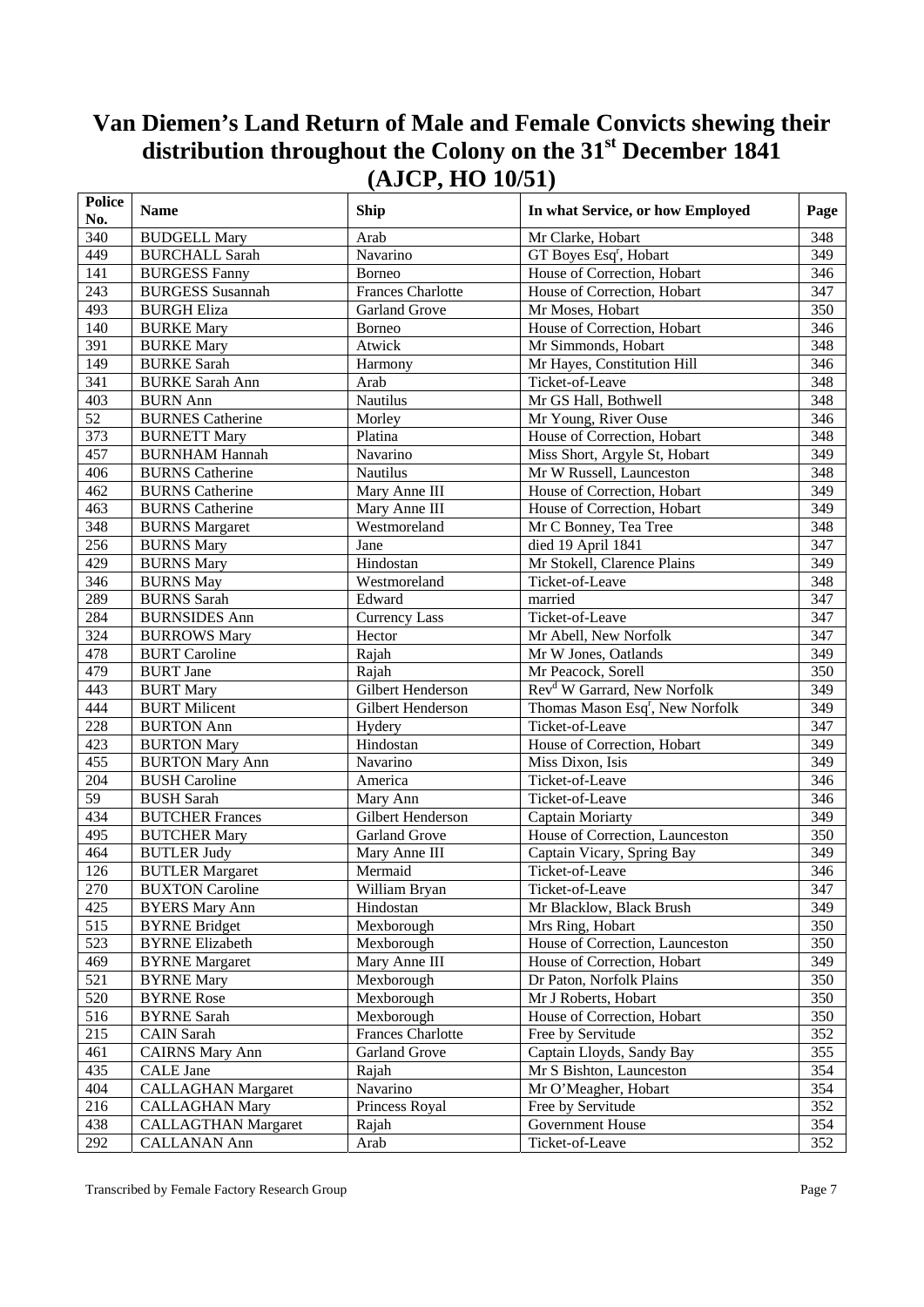| <b>Police</b><br>No. | <b>Name</b>                | Ship                 | In what Service, or how Employed          | Page             |
|----------------------|----------------------------|----------------------|-------------------------------------------|------------------|
| 365                  | <b>CALLIGAN Mary</b>       | Majestic             | Major Schaw, Bothwell                     | 353              |
| 298                  | <b>CALLOW Elizabeth</b>    | Arab                 | Ticket-of-Leave                           | 352              |
| 325                  | <b>CALVERT Mary Ann</b>    | Platina              | Ticket-of-Leave                           | 353              |
| 288                  | <b>CAMERON Ann</b>         | Hector               | Ticket-of-Leave                           | 352              |
| 201                  | <b>CAMERON</b> Christian   | Hydery               | House of Correction, Launceston           | 352              |
| 397                  | <b>CAMERON Mary</b>        | Gilbert Henderson    | Mr Gresley, Hobart                        | 354              |
| 382                  | <b>CAMM</b> Ann            | Hindostan            | Mr F Cotton, Swan Port                    | $\overline{353}$ |
| 474                  | <b>CAMPBELL Ann</b>        | Mexborough           | Mr J Bourne, Launceston                   | 355              |
| 398                  | <b>CAMPBELL Elizabeth</b>  | Gilbert Henderson    | House of Correction, Hobart               | 354              |
| 354                  | <b>CAMPBELL Flora</b>      | <b>Nautilus</b>      | Mr W Bramage, Morven                      | 353              |
| 64                   | <b>CAMPBELL Jean</b>       | Henry                | married                                   | 351              |
| 444                  | <b>CAMPBELL Jean</b>       | Rajah                | Mr Parker, High Plains                    | 354              |
| 199                  | <b>CAMPBELL Margaret</b>   | Hydery               | Mr A Downie, Hamilton                     | 351              |
| 280                  | <b>CAMPBELL Margaret</b>   | Hector               | died 4 September 1841                     | 352              |
| 459                  | <b>CAMPBELL Maria</b>      | <b>Garland Grove</b> | Mr Ring, Hobart                           | 355              |
| 156                  | <b>CAMPBELL Mary</b>       | Mellish              | married                                   | 351              |
| 314                  | <b>CAMPBELL Mary</b>       | Westmoreland         | Ticket-of-Leave                           | 352              |
| 337                  | <b>CAMPBELL Mary</b>       | Atwick               | married                                   | 353              |
| 413                  | <b>CAMPBELL Mary</b>       | Mary Ann             | House of Correction, Hobart               | 354              |
| 472                  | <b>CAMPBELL Mary Ann</b>   | Mexborough           | House of Correction, Hobart               | 355              |
| 179                  | <b>CAMPBELL Sarah</b>      | Mary                 | Ticket-of-Leave                           | 351              |
| 364                  | <b>CANE Mary Ann</b>       | Majestic             | GW Boyes Esq <sup>r</sup> , Hobart        | 353              |
| 243                  | <b>CANN</b> Jane           | Edward               | Ticket-of-Leave                           | 352              |
| 387                  | <b>CANNING</b> Margaret    | Moffatt              | married                                   | 354              |
| 174                  | <b>CANNY Nancy</b>         | Mary                 | House of Correction, Hobart               | $\overline{351}$ |
| 418                  | <b>CANTWELL Eliza</b>      | Mary Ann             | House of Correction, Hobart               | 354              |
| 452                  | <b>CAPEL Jane</b>          | <b>Garland Grove</b> | House of Correction, Hobart               | 354              |
| 386                  | <b>CAPONHURST Mary Ann</b> | Hindostan            | Mr James, Hobart                          | 353              |
| 151                  | <b>CARD</b> Rebecca        | Mellish              | House of Correction, Hobart               | 351              |
| 408                  | <b>CARDWELL Mary</b>       | Navarino             | Mr W Parker, Launceston                   | 354              |
| 256                  | <b>CARLTON</b> Grace       | Edward               | married                                   | 352              |
| 260                  | <b>CARMODY Mary</b>        | New Grove            | House of Correction, Hobart               | 352              |
| 98                   | <b>CARNE Julia</b>         | Sovereign            | Ticket-of-Leave                           | 351              |
| 316                  | <b>CARPENTER Betsey</b>    | Westmoreland         | House of Correction, Launceston           | 353              |
| 366                  | <b>CARR</b> Agnes          | Majestic             | House of Correction, Launceston           | 353              |
| 257                  | <b>CARR</b> Jane           | Edward               | Gaol, Campbell Town                       | 352              |
| 135                  | <b>CARR</b> Margaret       | Lady of the Lake     | Ticket-of-Leave                           | $\overline{351}$ |
| 402                  | <b>CARROLL Ann</b>         | Abercrombie          | Thomas Anstey Esq <sup>r</sup> , Oatlands | 354              |
| 381                  | <b>CARROLL Jane</b>        | Hindostan            | House of Correction, Hobart               | 353              |
| 420                  | <b>CARROLL Margaret</b>    | Mary Ann             | House of Correction, Hobart               | 354              |
| 373                  | <b>CARSON Mary Ann</b>     | Hindostan            | House of Correction, Hobart               | 353              |
| 173                  | <b>CARTER Ellen</b>        | America              | Ticket-of-Leave                           | 351              |
| 401                  | <b>CARTER Maria</b>        | Sir George Arthur    | Mr H Jennings, Launceston                 | 354              |
| 262                  | <b>CARTER Mary Ann</b>     | New Grove            | G Butler Esq <sup>r</sup> , Hobart        | 352              |
| 361                  |                            | Majestic             | married                                   | 353              |
| 303                  | <b>CARTLEDGE Ann</b>       | Arab                 | House of Correction, Hobart               | 352              |
|                      | <b>CARTMELL Mary</b>       |                      |                                           |                  |
| 126                  | <b>CASEMERE</b> Lydia      | Harmony              | House of Correction, Hobart               | 351              |
| 468                  | <b>CASEY Mary</b>          | Mexborough           | Mr G Collins, Evandale                    | 355              |
| $248\,$              | <b>CASHELL Sarah</b>       | Edward               | Ticket-of-Leave                           | 352              |
| 400                  | <b>CASHEN Margaret</b>     | Gilbert Henderson    | House of Correction, Hobart               | 354              |
| 426                  | <b>CASSIDY Margaret</b>    | Mary Ann             | House of Correction, Hobart               | 354              |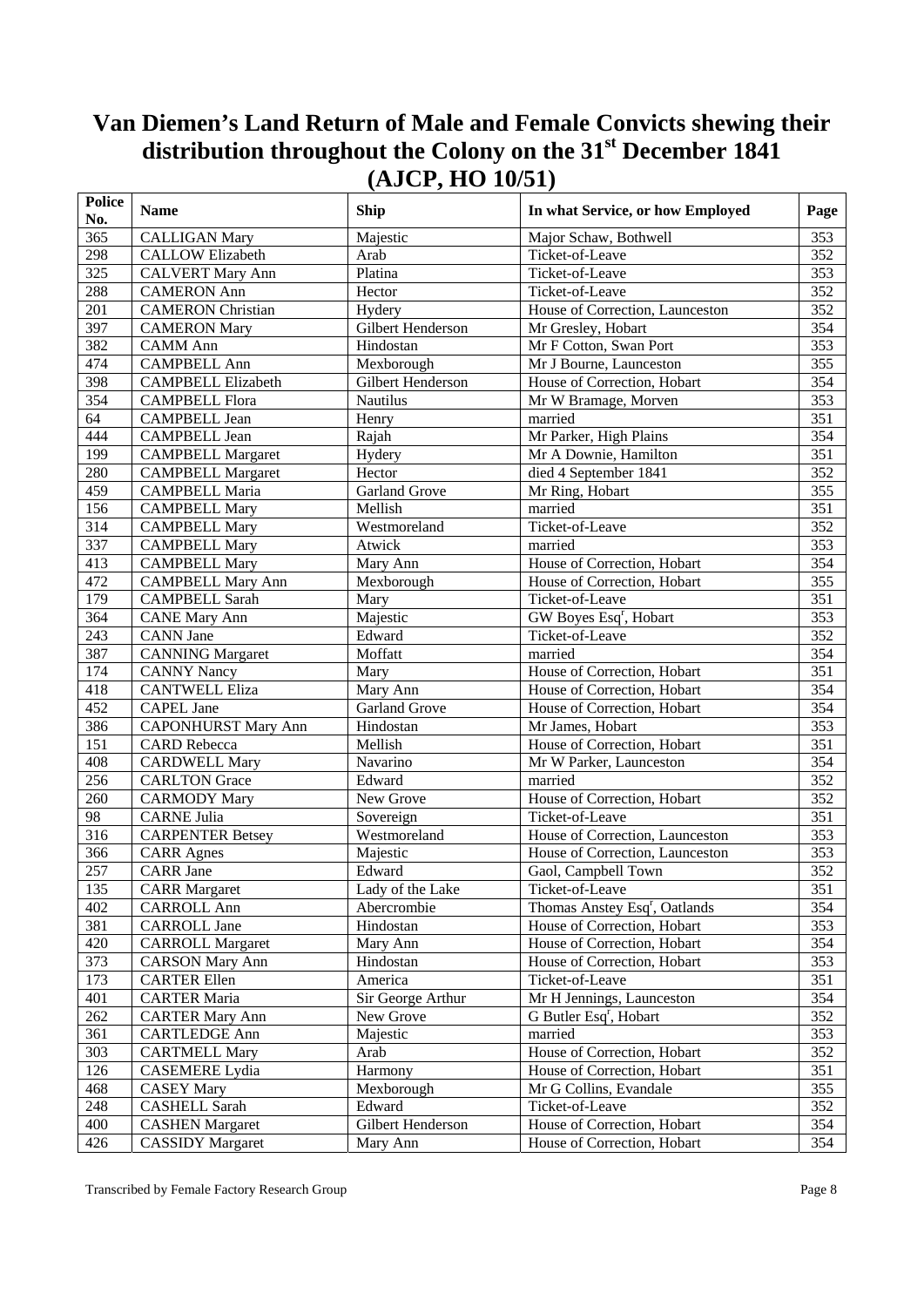| <b>Police</b><br>No. | <b>Name</b>                 | <b>Ship</b>           | In what Service, or how Employed             | Page             |
|----------------------|-----------------------------|-----------------------|----------------------------------------------|------------------|
| 363                  | <b>CATON Mary</b>           | Majestic              | House of Correction, Hobart                  | 353              |
| 345                  | <b>CATTERNS Mary</b>        | <b>Nautilus</b>       | married                                      | 353              |
| 97                   | <b>CATTLE Mary</b>          | Persian               | House of Correction, Hobart                  | 351              |
| 428                  | <b>CAVANAGH Rosanna</b>     | Abercrombie           | Mr G Johnson, Hobart                         | 354              |
| 375                  | <b>CAVANNAH Mary</b>        | Hindostan             | Mr J Lambert, Avoca                          | 353              |
| 183                  | <b>CAWSON Mary</b>          | Mary                  | Ticket-of-Leave                              | 351              |
| 429                  | Cecile                      | Eleanor               | Hospital, Hobart                             | 354              |
| 448                  | <b>CHALLIS Mary</b>         | <b>Garland Grove</b>  | Mr RP Stewart, Launceston                    | $\overline{354}$ |
| 338                  | <b>CHALMERS Mary</b>        | Atwick                | married                                      | 353              |
| 261                  | <b>CHAMBERLAIN Mary Ann</b> | New Grove             | Mr Weeding, Oatlands                         | 352              |
| 327                  | <b>CHAMBERLAIN Selina</b>   | Platina               | Captain Forth, Hobart                        | 353              |
| 394                  | <b>CHAMBERS Julia</b>       | Gilbert Henderson     | Mr Sprent, Hobart                            | 354              |
| 334                  | <b>CHAPMAN</b> Amelia       | Atwick                | GB Skardon Esq <sup>r</sup> , Norfolk Plains | 353              |
| 433                  | <b>CHAPMAN Ann</b>          | Rajah                 | Mr JG Jennings, Hobart                       | 354              |
| $\overline{271}$     | <b>CHAPMAN</b> Charlotte    | Hector                | Mr G Williams, Sorell                        | 352              |
| 218                  | <b>CHAPMAN</b> Isabella     | Jane                  | House of Correction, Hobart                  | 352              |
| 434                  | <b>CHAPMAN Jane</b>         | Rajah                 | RH Willis Esq <sup>r</sup> , Avoca           | 354              |
| 230                  | <b>CHAPMAN Rosanna</b>      | William Bryan         | Ticket-of-Leave                              | 352              |
| 238                  | <b>CHARLTON Ann</b>         | William Bryan         | married                                      | 352              |
| 476                  | <b>CHARLTON Jane</b>        | Mexborough            | Dr Brock, Hobart                             | 355              |
| 255                  | <b>CHATTERLEY Lydia</b>     | Edward                | Ticket-of-Leave                              | 352              |
| 297                  | <b>CHEAP Janet</b>          | Arab                  | House of Correction, Launceston              | $\overline{352}$ |
| 341                  | <b>CHISHOLM Catharine</b>   | Atwick                | Ticket-of-Leave                              | 353              |
| 336                  | <b>CHRISTIE Margaret</b>    | Atwick                | Mr Barker, New Norfolk                       | 353              |
| 463                  | <b>CHRISTISON Mary</b>      | Garland Grove         | House of Correction, Launceston              | 355              |
| 405                  | <b>CHURCHILL Eliza</b>      | Navarino              | Mr J Glover, Morven                          | 354              |
| 443                  | <b>CLAPPERTON Isabella</b>  | Rajah                 | Mr Davis, Hobart                             | 354              |
| 393                  | <b>CLARE</b> Margaret       | Gilbert Henderson     | House of Correction, Hobart                  | 354              |
| $\overline{312}$     | <b>CLARK Elizabeth</b>      | Westmoreland          | married                                      | $\overline{352}$ |
| 160                  | <b>CLARK</b> Frances        | America               | Ticket-of-Leave                              | 351              |
| 284                  | <b>CLARK</b> Margaret       | Hector                | married                                      | 352              |
| 155                  | <b>CLARK Mary</b>           | Mellish               | Mr French, Longford                          | 351              |
| 279                  | <b>CLARK Mary</b>           | Hector                | House of Correction, Launceston              | 352              |
| 339                  | <b>CLARK Mary Ann</b>       | Atwick                | House of Correction, Hobart                  | 353              |
| 352                  | <b>CLARK Mary Ann</b>       | Nautilus              | Mr Lowe, Glenorchy                           | 353              |
| 342                  | <b>CLARK Sally</b>          | Atwick                | Ticket-of-Leave                              | 353              |
| 462                  | <b>CLARK Sally</b>          | Garland Grove         | House of Correction, Launceston              | $\overline{355}$ |
| 273                  | <b>CLARK</b> Sarah          | Hector                | Mr Pitt, Hunting Ground                      | 352              |
| 475                  | <b>CLARKE Briget</b>        | Mexborough            | Prisoners Barracks, Launceston               | 355              |
| 349                  | <b>CLARKE</b> Eliza         | Nautilus              | House of Correction, Launceston              | 353              |
| 439                  | <b>CLARKE</b> Eliza         | Rajah                 | House of Correction, Hobart                  | 354              |
| 424                  | <b>CLARKE Ellen</b>         |                       | Mrs Levy, Hobart; died 27 December 1842      | 354              |
| 384                  | <b>CLARKE</b> Esther        | Mary Ann<br>Hindostan | died 27 November 1841                        |                  |
|                      |                             |                       |                                              | 353              |
| 465                  | Clarke Jane                 | Mexborough            | House of Correction, Hobart                  | 355              |
| 436                  | <b>CLARKE</b> Margaret      | Rajah                 | House of Correction, Launceston              | 354              |
| 441                  | <b>CLARKE Mary</b>          | Rajah                 | Miss Waddell, Launceston                     | 354              |
| 378                  | <b>CLARKE Mary Ann</b>      | Hindostan             | House of Correction, Hobart                  | 353              |
| 451                  | <b>CLARKE</b> Sarah         | Garland Grove         | Mr J Johnson, Hobart                         | 354              |
| 150                  | <b>CLARKSON</b> Ann         | Mellish               | Ticket-of-Leave                              | 351              |
| 406                  | <b>CLARKSON Ellen</b>       | Navarino              | Mr JB Grassey, Launceston                    | 354              |
| 240                  | <b>CLAY Mary</b>            | William Bryan         | Ticket-of-Leave                              | 352              |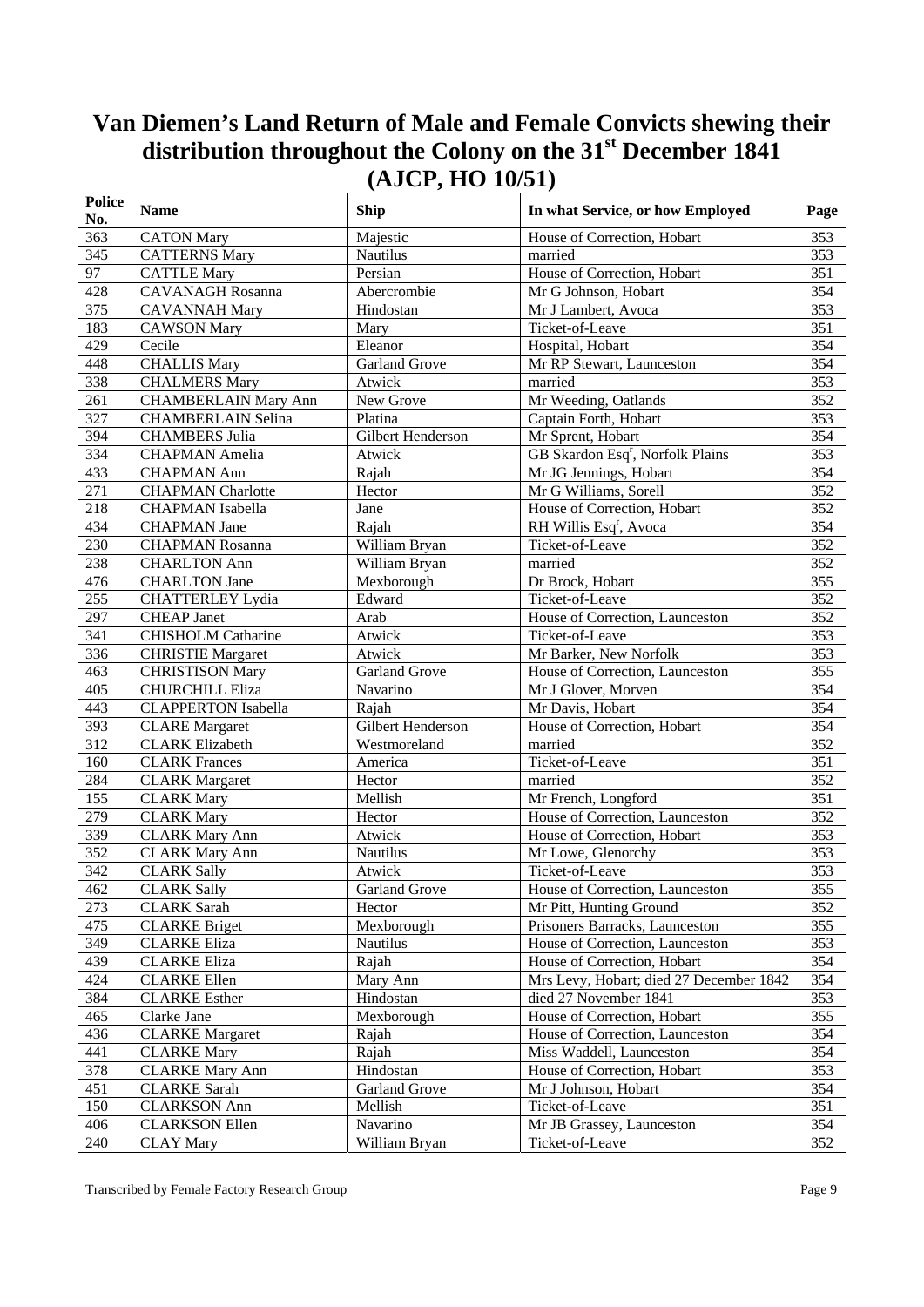| <b>Police</b><br>No. | <b>Name</b>               | <b>Ship</b>          | In what Service, or how Employed                 | Page             |
|----------------------|---------------------------|----------------------|--------------------------------------------------|------------------|
| 306                  | <b>CLAYTON Ann</b>        | Arab                 | married                                          | 352              |
| 432                  | <b>CLAYTON Elizabeth</b>  | Rajah                | House of Correction, Hobart                      | 354              |
| 383                  | <b>CLAYTON Mary</b>       | Hindostan            | Mr Culley, Hobart                                | 353              |
| 347                  | <b>CLAYTON Susannah</b>   | <b>Nautilus</b>      | J Kerr Esq <sup>r</sup> , Hobart                 | 353              |
| 377                  | <b>CLEMENT Harriett</b>   | Hindostan            | Nursery, Hobart                                  | 353              |
| 374                  | <b>CLEMENTS Eliza</b>     | Hindostan            | House of Correction, Launceston                  | 353              |
| $\overline{305}$     | <b>CLEMENTS Lucy</b>      | Arab                 | Mr Inkersole, Hobart                             | $\overline{352}$ |
| 453                  | <b>CLEMENTS Mary Ann</b>  | <b>Garland Grove</b> | Mr T Davis, George Town                          | 354              |
| 197                  | <b>CLEMENTS</b> Sarah     | Hydery               | Ticket-of-Leave                                  | $\overline{351}$ |
| 431                  | CLEVELAND, Elizabeth      | Rajah                | Mr D McPherson, Hobart                           | 354              |
| 385                  | <b>CLIFFE Mary</b>        | Hindostan            | Mr Eustice, Kangaroo Bottom                      | 353              |
| 371                  | <b>CLIFFORD Mary</b>      | Hindostan            | House of Correction, Launceston                  | 353              |
| 290                  | <b>CLOSE</b> Jane         | Mellish              | House of Correction, Hobart                      | 352              |
| 454                  | <b>CLOUGH Mary</b>        | <b>Garland Grove</b> | Mr Solomon, Hobart                               | 354              |
| 104                  | <b>CLOWES Phoebe</b>      | Sovereign            | married                                          | 351              |
| 391                  | <b>COBLEY Ann</b>         | Gilbert Henderson    | Hospital, New Norfolk                            | 354              |
| 360                  | CODDINGTON, Catherine     | Majestic             | Mr Millward, Hobart                              | 353              |
| 169                  | <b>COFFEE Catherine</b>   | America              | Gaol, Launceston                                 | 351              |
| 344                  | <b>COFFER Sarah</b>       | Boadicea             | Free by Servitude                                | 353              |
| 471                  | <b>COGHLAN Mary</b>       | Mexborough           | Mr J Watson, Launceston                          | 355              |
| 362                  | <b>COKELEY Hannah</b>     | Majestic             | House of Correction, Launceston                  | 353              |
| 239                  | <b>COLEMAN Elizabeth</b>  | William Bryan        | married                                          | 352              |
| $\overline{275}$     | <b>COLEMAN Frances</b>    | Hector               | Ticket-of-Leave                                  | 352              |
| 265                  | <b>COLLETT Mary</b>       | New Grove            | Free by Servitude                                | 352              |
| 192                  | <b>COLLINS Ann</b>        | Hydery               | Mr G Miller, Launceston                          | $\overline{351}$ |
| 281                  | <b>COLLINS Ann</b>        | Hector               | House of Correction, Hobart                      | 352              |
| 412                  | <b>COLLINS Ann</b>        | Navarino             | House of Correction, Launceston                  | 354              |
| 251                  | <b>COLLINS Elizabeth</b>  | Edward               | Ticket-of-Leave                                  | 352              |
| 372                  | <b>COLLINS Ellen</b>      | Hindostan            | Mr Parker, Longford                              | 353              |
| 369                  | <b>COLLINS Margaret</b>   | Marian Watson        | House of Correction, Launceston                  | 353              |
| 161                  | <b>COLLIS Ann</b>         | America              | Ticket-of-Leave                                  | 351              |
| 258                  | <b>COLLIS Elizabeth</b>   | Jupiter              | Ticket-of-Leave                                  | 352              |
| 457                  | <b>COLVIN Margery</b>     | <b>Garland Grove</b> | Mr S Dickson, Oatlands                           | 354              |
| 225                  | <b>COLYER Susan</b>       | Jane                 | Ticket-of-Leave                                  | 352              |
| 330                  | <b>CONN Bridget</b>       | Platina              | Mr WH Gough, Launceston                          | 353              |
| 446                  | <b>CONNELL Ann</b>        | Garland Grove        | House of Correction, Launceston                  | 354              |
| 414                  | <b>CONNELL Catherine</b>  | Mary Ann             | Lieutenant Simmonds, New Town                    | 354              |
| 467                  | <b>CONNELL Ellen</b>      | Mexborough           | House of Correction, Hobart                      | 355              |
| 388                  | <b>CONNELL Louisa</b>     | Gilbert Henderson    | Mr Swan, Hobart; died 7 January 1844             | 354              |
| 309                  | <b>CONNELL Mary</b>       | Westmoreland         | married                                          | 352              |
| 470                  | <b>CONNER Teresa</b>      | Mexborough           | Mr A Langmaid, Launceston                        | 355              |
| 324                  | <b>CONNOLLY Ann</b>       | Platina              | Mr Harvey, Launceston                            | 353              |
| 427                  | <b>CONNOLLY Catherine</b> | Mary Ann             | Mr W Nicholls jun <sup>r</sup> , Clarence Plains | 354              |
| 328                  | <b>CONNOLLY Maria</b>     | Platina              | married                                          | 353              |
| 359                  | <b>CONNOR Catherine</b>   | Majestic             | Mr French, Longford                              | 353              |
| 445                  | <b>CONNOR Honora</b>      | Marian Watson        | Nursery, Hobart                                  | 354              |
| 221                  | <b>CONNOR Margaret</b>    | Jane                 | House of Correction, Launceston                  | 352              |
| 285                  | <b>CONNOR Margaret</b>    | Hector               | House of Correction, Hobart                      | 352              |
| 477                  | <b>CONNOR Mary</b>        | Mexborough           | Mr Donahoo, Sandy Bay;                           | 355              |
|                      |                           |                      | died 23 April 1843                               |                  |
| 419                  | <b>CONNORS Ann</b>        | Mary Ann             | Mr Thomas Bell, Hobart                           | 354              |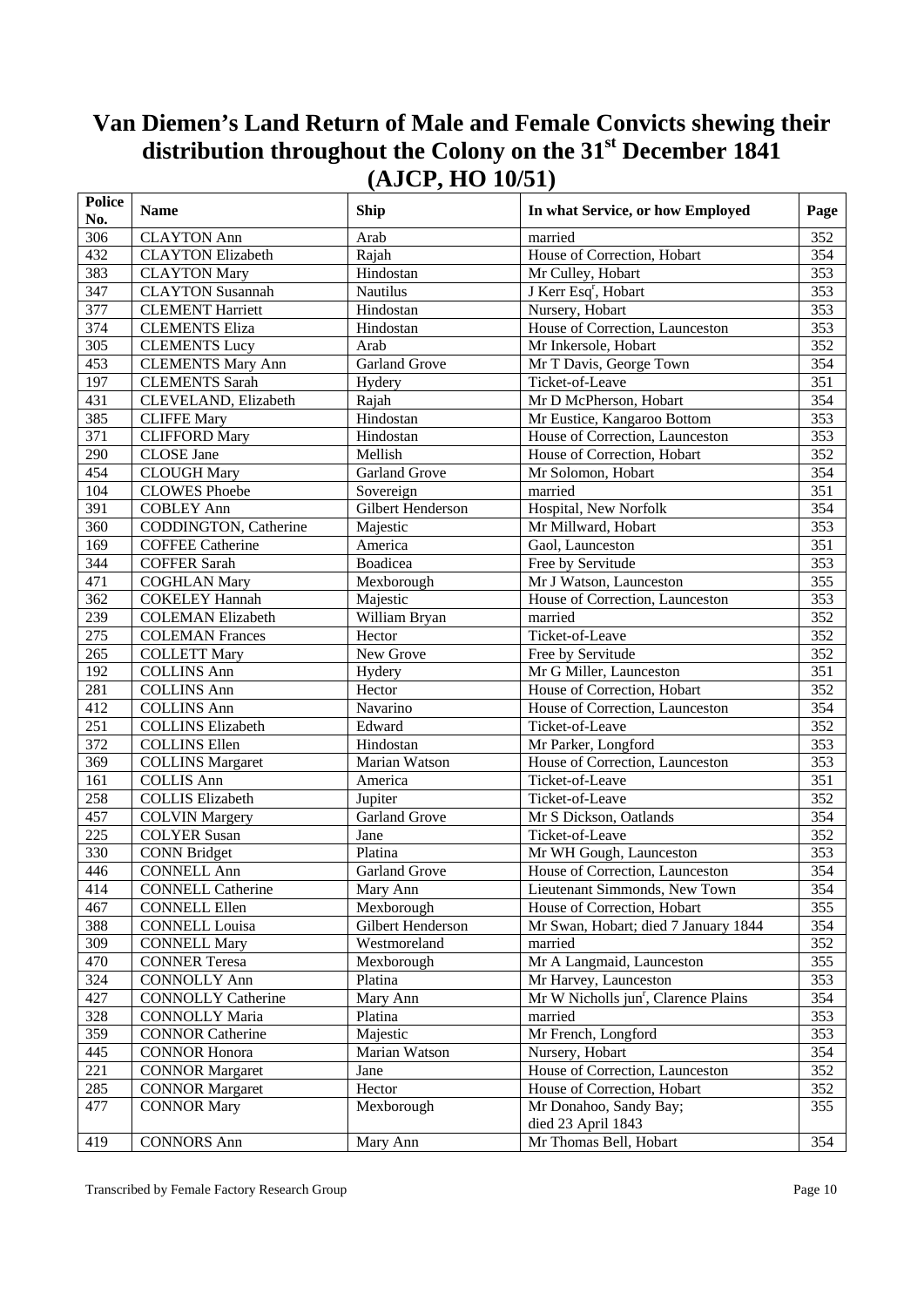| <b>Police</b><br>No. | <b>Name</b>               | <b>Ship</b>              | In what Service, or how Employed    | Page             |
|----------------------|---------------------------|--------------------------|-------------------------------------|------------------|
| 410                  | <b>CONNOWAY Janet</b>     | Navarino                 | Mr White, Hobart                    | 354              |
| 355                  | <b>CONOWAY Mary</b>       | <b>Nautilus</b>          | Mr J Kelly, Launceston              | 353              |
| 283                  | <b>CONROY Mary Ann</b>    | Hector                   | House of Correction, Hobart         | 352              |
| 423                  | <b>CONVILLE Elizabeth</b> | Mary Ann                 | died 25 October 1841                | 354              |
| 308                  | <b>CONWAY Johana</b>      | Westmoreland             | Mr Witton, Hobart                   | 352              |
| 416                  | <b>CONYNGHAM Mary</b>     | Mary Ann                 | House of Correction, Hobart         | 354              |
| 223                  | COOK Ann                  | Jane                     | Ticket-of-Leave                     | 352              |
| 450                  | <b>COOK</b> Ann           | <b>Garland Grove</b>     | Mr Buckland, Hobart                 | 354              |
| 351                  | <b>COOK Catherine</b>     | Nautilus                 | House of Correction, Hobart         | 353              |
| 168                  | COOK Jane                 | America                  | Ticket-of-Leave                     | 351              |
| 263                  | <b>COOK Mary</b>          | New Grove                | House of Correction, Hobart         | 352              |
| 76                   | <b>COOK Mary Ann</b>      | Providence               | married                             | 351              |
| 379                  | <b>COOLEY Ann</b>         | Hindostan                | Mr J Norton, Launceston             | 353              |
| 395                  | <b>COOMBS Mary</b>        | Gilbert Henderson        | House of Correction, Hobart         | 354              |
| $\overline{300}$     | <b>COOMBS</b> Sarah       | Arab                     | Ticket-of-Leave                     | 352              |
| 390                  | <b>COONEY Mary</b>        | Gilbert Henderson        | Mr Carpenter, Hamilton              | 354              |
| 449                  | <b>COOPER Ann</b>         | <b>Garland Grove</b>     | Mrs Higgins, Hobart                 | 354              |
| 350                  | <b>COOPER Jean</b>        | Nautilus                 | Mr Turner, Launceston               | 353              |
| 407                  | COOPER Joanna             | Navarino                 | Mr J Esdaile, Launceston            | 354              |
| 267                  | <b>COOPER Mary</b>        | New Grove                | Ticket-of-Leave                     | 352              |
| 317                  | <b>COOPER Mary</b>        | Westmoreland             | Rev <sup>d</sup> Mr Turner, Hobart  | 353              |
| 296                  | <b>COOPER Sarah</b>       | Arab                     | Ticket-of-Leave                     | 352              |
| 304                  | <b>COOPER Sarah</b>       | Arab                     | absconded                           | 352              |
| 71                   | <b>COOTE</b> Maria        | Providence               | Ticket-of-Leave                     | 351              |
| 313                  | <b>COPDEN Jane</b>        | Westmoreland             | Mr W Powell, Launceston             | 352              |
| 357                  | <b>COPE Sarah</b>         | Majestic                 | Mr A Johnson, Hobart                | 353              |
| 276                  | <b>COPLEY Mary</b>        | Hector                   | Ticket-of-Leave                     | 352              |
| 277                  | <b>COPLEY Sarah</b>       | Hector                   | Ticket-of-Leave                     | 352              |
| 442                  | <b>COPPING Mary</b>       | Rajah                    | House of Correction, Hobart         | 354              |
| 370                  | <b>COPPINGER Mary Ann</b> | Marian Watson            | House of Correction, Hobart         | 353              |
| 191                  | <b>CORBYN Mary</b>        | Hydery                   | Gaol, Campbell Town                 | $\overline{351}$ |
| 455                  | <b>COSGROVE</b> Catherine | <b>Garland Grove</b>     | Mr J Hudson, Launceston             | 354              |
| 430                  | <b>COSTELLO</b> Margaret  | Boadicea                 | Mr G Govett, Launceston             | 354              |
| 329                  | <b>COSTER Ann</b>         | Platina                  | Mr James Lewis, Richmond            | 353              |
| 205                  | <b>COTTER Hannah</b>      | <b>Frances Charlotte</b> | Ticket-of-Leave                     | 352              |
| 331                  | <b>COTTON Emma</b>        | Marian Watson            | Ticket-of-Leave                     | 353              |
| 291                  | <b>COUSINS Emma</b>       | Arab                     | House of Correction, Hobart         | 352              |
| 409                  | <b>COWIE Selina</b>       | Navarino                 | Mr Flegg, Hobart                    | 354              |
| 322                  | COX Jane                  | <b>Francis Freeling</b>  | Free by Servitude                   | 353              |
| 399                  | <b>COYLE Ann</b>          | Gilbert Henderson        | House of Correction, Launceston     | 354              |
| 469                  | <b>COYNE Rose</b>         | Mexborough               | Mr G Johnson, Hobart                | 355              |
| 315                  | <b>CRABTREE Elizabeth</b> | Westmoreland             | Ticket-of-Leave; died 11 April 1842 | 352              |
| 302                  | <b>CRAGG Mary</b>         | Arab                     | Mr Witton, Hobart                   | 352              |
| 282                  | <b>CRAIG</b> Jane         | Hector                   | Free by Servitude                   | 352              |
| 353                  | <b>CRAIG</b> Jean         | Nautilus                 | Mr S Gatehouse, Sorell              | 353              |
| 295                  | <b>CRAMP</b> Maria Julia  | Arab                     | married                             | 352              |
| 376                  | <b>CRAWFORD Elizabeth</b> | Hindostan                | Mr Stump, Hobart                    | 353              |
| 332                  | <b>CRAWLEY Ann</b>        | Atwick                   | married                             | 353              |
| 326                  | <b>CRAWLEY Julia</b>      | Platina                  | Ticket-of-Leave                     | 353              |
| 143                  | <b>CREAMER Ann</b>        | Eliza                    | Ticket-of-Leave                     | 351              |
| 425                  | <b>CREATON Bridget</b>    | Mary Ann                 | Mr Fenton, Fenton Forest            | 354              |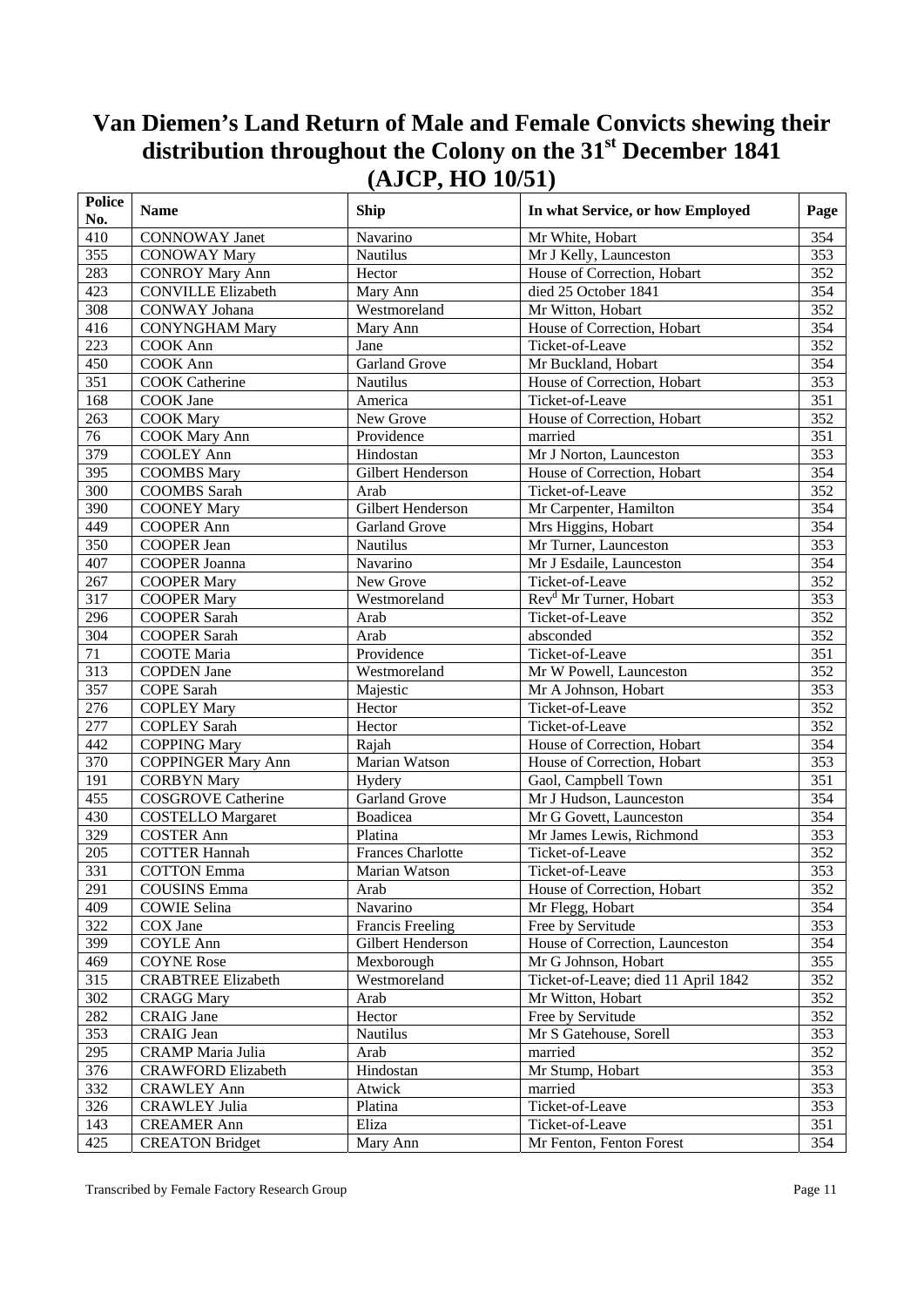| <b>Police</b><br>No. | <b>Name</b>                | Ship                     | In what Service, or how Employed             | Page             |
|----------------------|----------------------------|--------------------------|----------------------------------------------|------------------|
| 458                  | <b>CREBBIN Catherine</b>   | <b>Garland Grove</b>     | Mr Barnard, Hobart                           | 355              |
| 110                  | <b>CREED Mary</b>          | Mermaid                  | Ticket-of-Leave                              | 351              |
| 473                  | <b>CREGAN Mary</b>         | Mexborough               | Miss Blackman, Hobart                        | 355              |
| 368                  | <b>CRESS Maria</b>         | Majestic                 | Mr Lovett, Hobart                            | 353              |
| 392                  | <b>CRICK Catherine</b>     | Gilbert Henderson        | Dr Sharland, Hamilton                        | 354              |
| 269                  | <b>CROFTS Ann</b>          | New Grove                | married                                      | 352              |
| 259                  | <b>CROMPTON Mary</b>       | New Grove                | House of Correction, Launceston;             | 352              |
|                      |                            |                          | died 6 January[?] 1843[?]                    |                  |
| 278                  | <b>CROOKSHANK Isabella</b> | Hector                   | Ticket-of-Leave                              | 352              |
| 319                  | <b>CROSBIE</b> Agnes       | Westmoreland             | Mr R Roberts, Hobart                         | 353              |
| 213                  | <b>CROSS Hannah</b>        | <b>Frances Charlotte</b> | Free by Servitude                            | 352              |
| 301                  | <b>CROWE Elizabeth</b>     | Arab                     | married                                      | 352              |
| 212                  | <b>CROWLEY Mary</b>        | <b>Frances Charlotte</b> | Ticket-of-Leave                              | 352              |
| 464                  | <b>CULEN Sarah</b>         | Mexborough               | Mr Suter, Longford                           | 355              |
| 164                  | <b>CULL Rebecca</b>        | America                  | Ticket-of-Leave                              | 351              |
| 270                  | <b>CULLEN Ann</b>          | Neva                     | E Dumaresq Esq <sup>r</sup> , Norfolk Plains | 352              |
| 358                  | <b>CULLEN Mary</b>         | Majestic                 | House of Correction, Hobart                  | 353              |
| 367                  | <b>CULLINGFORD Mary</b>    | Majestic                 | Mr K Harrison, Campbell Town                 | 353              |
| 158                  | <b>CULLY Mary</b>          | America                  | House of Correction, Launceston              | $\overline{351}$ |
| 154                  | <b>CUMMING Jean</b>        | Mellish                  | died 13 September 1841                       | 351              |
| 268                  | <b>CUMMINS Mary</b>        | New Grove                | House of Correction, Launceston              | 352              |
| 294                  | <b>CUNNINGHAM Caroline</b> | Arab                     | Mr King, Launceston                          | 352              |
| 466                  | <b>CUNNINGHAM Honora</b>   | Mexborough               | Mr Dyer, Hobart                              | 355              |
| 323                  | <b>CUNNINGHAM Mary</b>     | Platina                  | Ticket-of-Leave                              | 353              |
| 348                  | <b>CUNNINGHAM Mary</b>     | Nautilus                 | Gaol, New Norfolk; died 4 August 1843        | 353              |
| 340                  | <b>CURLE Helen</b>         | Atwick                   | House of Correction, Hobart                  | $\overline{353}$ |
| 253                  | <b>CURTIS Ann</b>          | Edward                   | Hospital, New Norfolk                        | 352              |
| 289                  | <b>CUTHBERT Margaret</b>   | Hector                   | married                                      | 352              |
| 403                  | <b>CUTLER Sarah</b>        | Navarino                 | Mr JG Read, Launceston                       | 354              |
| 263                  | <b>DACEY Ellen</b>         | Gilbert Henderson        | CC Parsons Esq <sup>r</sup> , Kimbolton      | 358              |
| 295                  | DALE Louisa                | Rajah                    | Mr Sprent, Hobart                            | 358              |
| 233                  | <b>DALLEY Anne</b>         | <b>Nautilus</b>          | House of Correction, Launceston              | 357              |
| 320                  | <b>DALTON Catherine</b>    | Mexborough               | Nursery, Hobart                              | 359              |
| 275                  | DALY Julia                 | Gilbert Henderson        | House of Correction, Hobart                  | 358              |
| 290                  | <b>DALY</b> Margaret       | Mary Ann                 | Mr S McKee, Launceston                       | 358              |
| 182                  | DALY Maria                 | New Grove                | Ticket-of-Leave                              | 357              |
| 234                  | <b>DARKE Mary Anne</b>     | Nautilus                 | died 3 January 1840                          | 357              |
| 297                  | DAVENPORT Ann              | Rajah                    | Mr T Swift, Campbell Town                    | 358              |
| 160                  | <b>DAVEY Dinah</b>         | William Bryan            | Ticket-of-Leave                              | 357              |
| 247                  | <b>DAVEY Harriett</b>      | Majestic                 | House of Correction, Hobart                  | 358              |
| 227                  | <b>DAVIDSON Eliza</b>      | Atwick                   | House of Correction, Hobart                  | 357              |
| 238                  | <b>DAVIE Grace</b>         | Nautilus                 | Mr Hopkins, Coal River                       | 357              |
| 179                  | <b>DAVIES</b> Ann          | New Grove                | Captain Booth, Port Arthur                   | 357              |
| 224                  | <b>DAVIES</b> Elizabeth    | Atwick                   | Mr T Bonney, Tea Tree                        | 357              |
| 283                  | <b>DAVIES</b> Emma         | Navarino                 | House of Correction, Hobart                  | 358              |
| 305                  | <b>DAVIES Mary</b>         | Garland Grove            | Mr R Nicholls, Westbury                      | 358              |
| 127                  | DAVIS Ann                  | Mary                     | married                                      | 356              |
| 250                  | DAVIS Ann                  | Majestic                 | married                                      | 358              |
| 259                  | DAVIS Ann                  | Hindostan                | Mr Giblin, New Town                          | 358              |
| 200                  | <b>DAVIS Eliza</b>         | Arab                     | Rev <sup>d</sup> Mr Manton, Port Arthur      | 357              |
| $82\,$               | <b>DAVIS Elizabeth</b>     | Sovereign                | Mr A Glover, New Norfolk                     | 356              |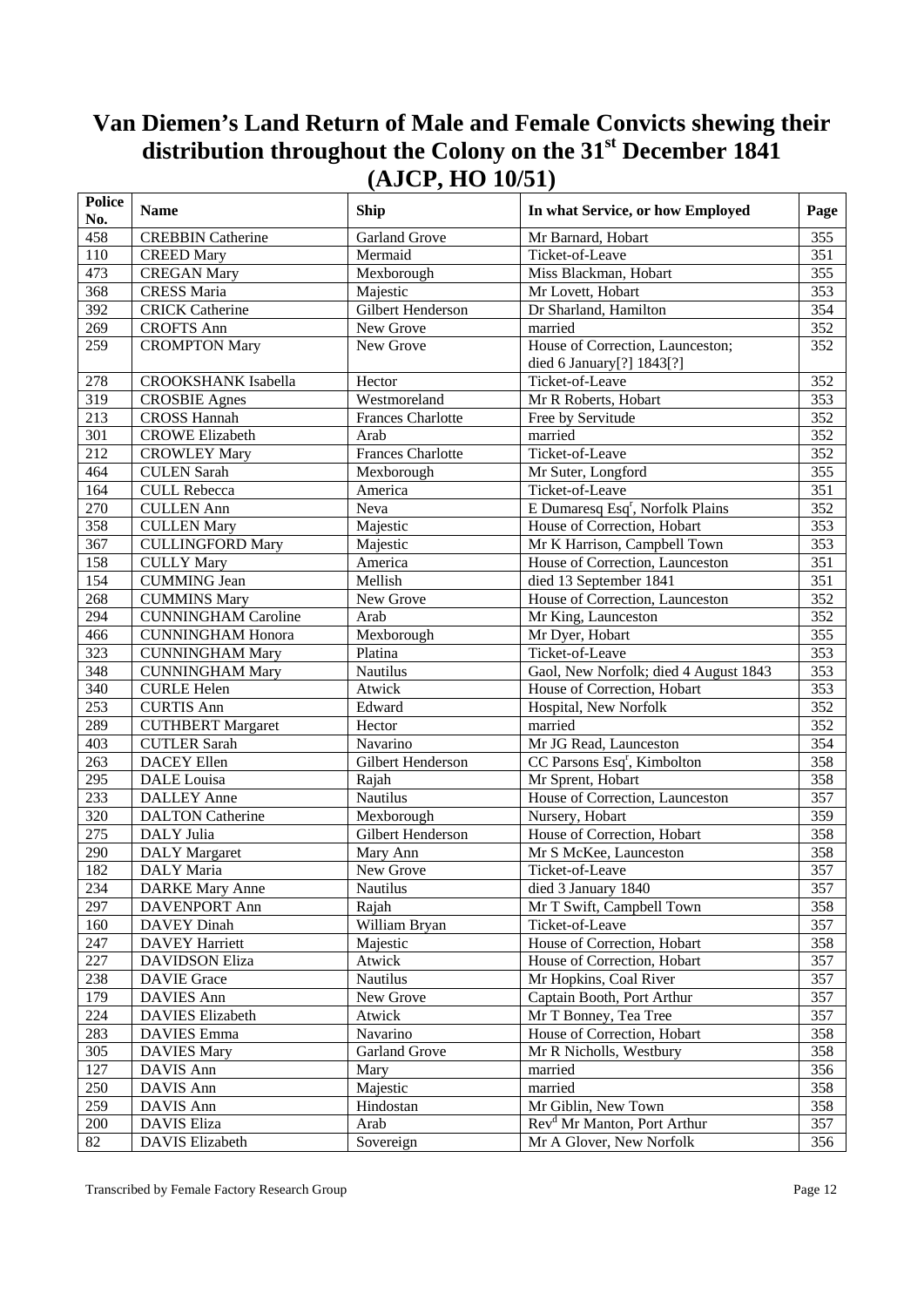| <b>Police</b><br>No. | <b>Name</b>                    | <b>Ship</b>          | In what Service, or how Employed            | Page             |
|----------------------|--------------------------------|----------------------|---------------------------------------------|------------------|
| 129                  | <b>DAVIS</b> Elizabeth         | Mary                 | Mr R Joseph, New Norfolk                    | 356              |
| 271                  | <b>DAVIS Elizabeth</b>         | Gilbert Henderson    | Mr Wait, Hobart                             | 358              |
| 272                  | <b>DAVIS Elizabeth</b>         | Gilbert Henderson    | House of Correction, Hobart                 | 358              |
| 291                  | DAVIS Ellen                    | Mary Ann             | Mr T Williams, Brighton                     | 358              |
| 62                   | DAVIS Jane                     | Providence           | Ticket-of-Leave                             | 356              |
| 213                  | DAVIS Jane                     | Princess Royal       | House of Correction, Launceston             | 357              |
| 278                  | DAVIS Martha                   | Navarino             | married                                     | 358              |
| 122                  | <b>DAVIS Mary</b>              | America              | Ticket-of-Leave                             | $\overline{356}$ |
| 183                  | <b>DAVIS Mary</b>              | New Grove            | married                                     | 357              |
| 154                  | DAVIS Mary Ann                 | Jane                 | Ticket-of-Leave                             | 357              |
| 197                  | DAVIS Mary Ann                 | Arab                 | Ticket-of-Leave                             | 357              |
| 256                  | DAVIS Mary Ann                 | Hindostan            | Mr Graham, Hobart                           | 358              |
| 300                  | DAVIS Mary Ann                 | Rajah                | House of Correction, Hobart                 | 358              |
| 104                  | DAVIS Sarah                    | Lady of the Lake     | Ticket-of-Leave                             | 356              |
| 137                  | DAVIS Sarah                    | Kangaroo             | House of Correction, Launceston             | $\overline{356}$ |
| 158                  | DAVIS Sarah                    | William Bryan        | Ticket-of-Leave                             | 357              |
| 168                  | DAVIS Sarah                    | Edward               | Mr Richard Green, Launceston                | 357              |
| 180                  | DAVIS Sarah                    | New Grove            | Ticket-of-Leave                             | 357              |
| 185                  | <b>DAVISON Elizabeth</b>       | New Grove            | Mr Barnes, Muddy Plains                     | 357              |
| 307                  | <b>DAWSON Catherine</b>        | <b>Garland Grove</b> | T Bartley Esq <sup>r</sup> , Launceston     | 358              |
| 268                  | <b>DAWSON</b> Sarah            | Gilbert Henderson    | absconded                                   | 358              |
| 264                  | DAY Ann                        | Gilbert Henderson    | House of Correction, Hobart                 | 358              |
| 279                  | DAY Ann                        | Navarino             | Mrs Jackson, Hobart                         | 358              |
| 189                  | DAY Elizabeth                  | Hector               | died 16 March 1840                          | 357              |
| 258                  | DAY Mary                       | Hindostan            | Mr J Oakley, Oatlands                       | 358              |
| 135                  | <b>DEAKIN</b> Caroline         | Mary                 | House of Correction, Hobart                 | 356              |
| 173                  | <b>DEALEY</b> Margaret         | New Grove            | House of Correction, Launceston             | 357              |
| 316                  | <b>DEALY Mary</b>              | Mexborough           | Mr GF Evans, Hobart                         | 359              |
| 245                  | <b>DEAN Mary Ann</b>           | Majestic             | A Gatenby Esq <sup>r</sup> , Isis           | 358              |
| 302                  | <b>DEANS</b> Eliza             | Rajah                | House of Correction, Hobart                 | 358              |
| 83                   | DEARMAN Martha                 | Sovereign            | AF Kemp Esq <sup>r</sup> , Cross Marsh      | 356              |
| 214                  | <b>DELANEY Ellen</b>           | Platina              | Ticket-of-Leave                             | $\overline{357}$ |
| 308                  | <b>DELANY Mary</b>             | <b>Garland Grove</b> | TJ Parker Esq <sup>r</sup> , Norfolk Plains | 358              |
| 198                  | <b>DEMPSEY Mary Ann</b>        | Arab                 | Ticket-of-Leave                             | $\overline{357}$ |
| 69                   | <b>DENHAM Mary Ann</b>         | Sir Charles Forbes   | married                                     | 356              |
| 298                  | <b>DENNERLEY Sarah</b>         | Rajah                | House of Correction, Hobart                 | 358              |
| $\overline{315}$     | <b>DENNING</b> Ann             | Mexborough           | House of Correction, Hobart                 | 359              |
| 191                  | <b>DENNY Mary</b>              | Hector               | Ticket-of-Leave                             | 357              |
| 287                  | <b>DESMOND Margaret</b>        | Mary Ann             | House of Correction, Hobart                 | 358              |
| 239                  | <b>DEVELIN</b> Margaret        | Nautilus             | Mr Bennett, Hamilton                        | 357              |
| 167                  | DEVELING Ann                   | Edward               | Ticket-of-Leave                             | 357              |
| 133                  | <b>DEVEREUX Mary</b>           | Mary                 | House of Correction, Hobart                 | 356              |
| 134                  | DEVEREUX Mary jun <sup>r</sup> | Mary                 | House of Correction, Hobart                 | 356              |
| 293                  | <b>DEVINE Mary</b>             | Mary Ann             | House of Correction, Hobart                 | 358              |
| 312                  | DEVLIN Ellen                   | Mexborough           | Mr J Conningsby, Launceston                 | 358              |
| 131                  | DEWER Isabella                 | Mary                 | Ticket-of-Leave                             | 356              |
| 236                  | DEWSBERY Ann                   | Nautilus             | Ticket-of-Leave                             | 357              |
| 169                  | <b>DIAMOND</b> Elizabeth       | Edward               | married                                     | 357              |
| 175                  | <b>DICKENSON Ann</b>           | New Grove            | House of Correction, Launceston             | 357              |
| 72                   | <b>DICKSON</b> Christiana      | Sir Charles Forbes   | Female House of Correction, Hobart          | 356              |
| 211                  | <b>DICKSON</b> Jean            | Westmoreland         | House of Correction, Hobart                 | 357              |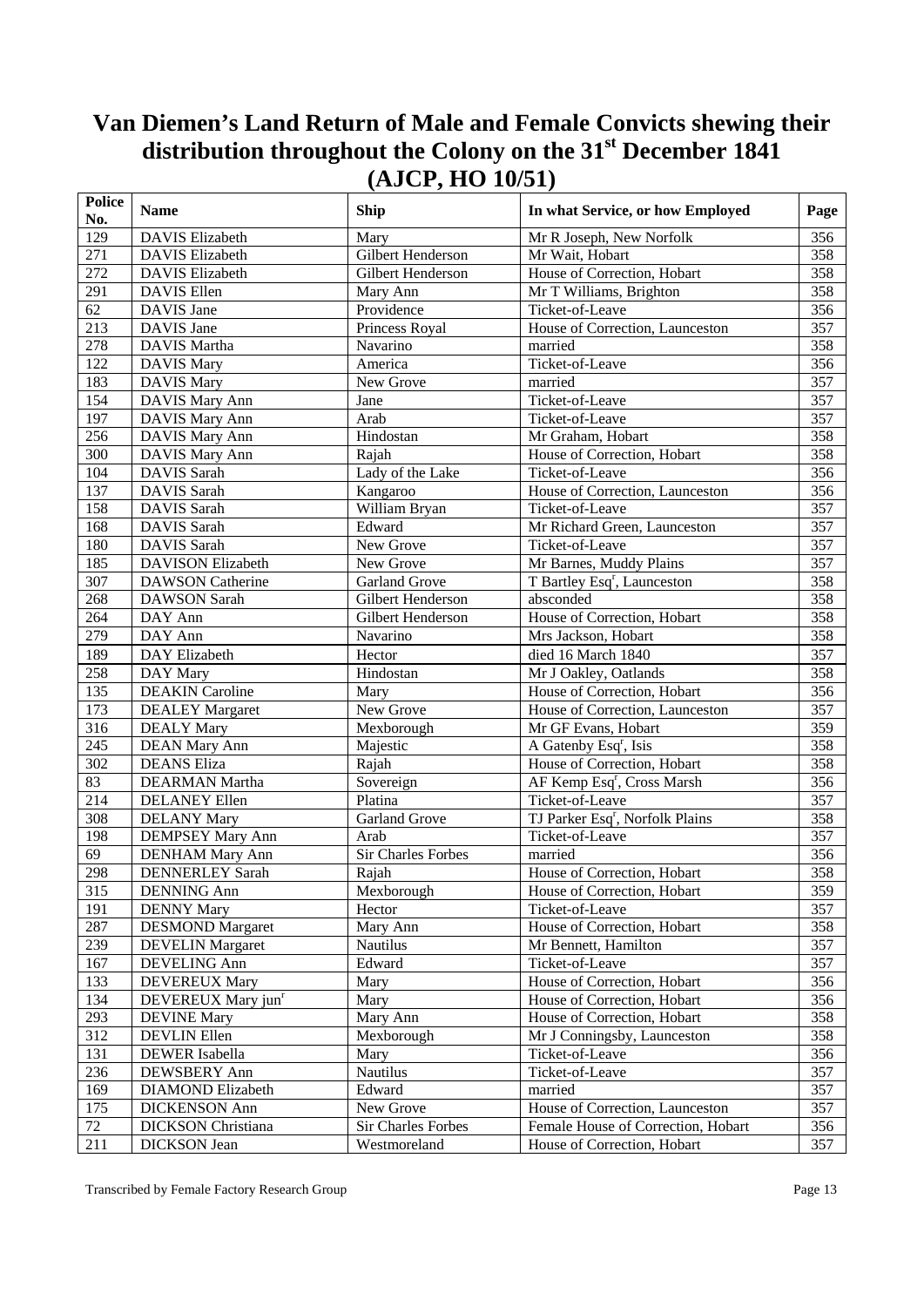| 152    | <b>DICKSON</b> Margaret  | Frances Charlotte    | Hospital, Hobart                       | 357 |
|--------|--------------------------|----------------------|----------------------------------------|-----|
| 306    | <b>DIGGLE Mary</b>       | <b>Garland Grove</b> | Hospital, Hobart                       | 358 |
| 254    | <b>DILLON Mary Ann</b>   | Hindostan            | Mr Bennison, Hobart                    | 358 |
| 282    | <b>DIMOLINE Mary</b>     | Navarino             | House of Correction, Hobart            | 358 |
| 138    | DITCHFIELD Jean          | Hydery               | Mr WH Gough, Launceston                | 356 |
| $46\,$ | <b>DITCHFIELD Mary</b>   | Maria $I^1$          | married                                | 356 |
| 172    | <b>DIXON</b> Ann         | New Grove            | married                                | 357 |
| 226    | <b>DIXON</b> Elizabeth   | Atwick               | JJ Fenton Esq <sup>r</sup> , Allanvale | 357 |
| 202    | <b>DIXON</b> Isabella    | Westmoreland         | Mrs Flowerdew, Hobart                  | 357 |
| 269    | <b>DOBBINS</b> Sarah     | Gilbert Henderson    | Mr Hines, Launceston                   | 358 |
| 243    | <b>DOBIE Mary</b>        | Majestic             | Mr Groom, Launceston                   | 357 |
| 253    | <b>DOBSON</b> Jane       | Hindostan            | Mr Braithwaite, New Town               | 358 |
| 142    | <b>DOCKERLY Mary</b>     | Hydery               | Mr J Lamb, Oatlands                    | 356 |
| 193    | <b>DOCKERTY Sarah</b>    | Hector               | Ticket-of-Leave                        | 357 |
| 221    | DODD Ann                 | Platina              | married                                | 357 |
| 210    | <b>DODD</b> Margaret     | Westmoreland         | Ticket-of-Leave                        | 357 |
| 232    | <b>DODD</b> Martha       | <b>Nautilus</b>      | House of Correction, Hobart            | 357 |
| 304    | <b>DOGHERTY Agnes</b>    | Rajah                | House of Correction, Hobart            | 358 |
| 294    | <b>DOGHERTY Margaret</b> | Abercrombie          | House of Correction, Hobart            | 358 |
| 249    | <b>DOGHERTY Mary</b>     | Majestic             | House of Correction, Launceston        | 358 |
| 246    | <b>DOGHERTY Sarah</b>    | Majestic             | House of Correction, Hobart;           | 358 |
|        |                          |                      | died 5 March 1845                      |     |
| 317    | <b>DOHERTY Elizabeth</b> | Mexborough           | Mr Baxter, Launceston                  | 359 |
| 318    | <b>DOHERTY Nancy</b>     | Mexborough           | House of Correction, Hobart            | 359 |
| 216    | <b>DOLBEAR Mary</b>      | Platina              | Mr Lamprell, Tea Tree                  | 357 |
| 242    | <b>DOLLANS</b> Margaret  | <b>Nautilus</b>      | Nursery, Hobart                        | 357 |
| 270    | DONAHOO Ann              | Gilbert Henderson    | Mr Nicholls, Bothwell                  | 358 |
| 319    | DONAHOO Celia            | Mexborough           | Mr GP Ball, Launceston                 | 359 |
| 284    | <b>DONALDSON Susan</b>   | Navarino             | House of Correction, Launceston        | 358 |
| 164    | <b>DONALLY Mary</b>      | Edward               | House of Correction, Launceston        | 357 |
| 212    | <b>DONECHIE Sally</b>    | Westmoreland         | Ticket-of-Leave                        | 357 |
| 222    | <b>DONNELLY Ann</b>      | Platina              | House of Correction, Hobart            | 357 |
| 248    | <b>DONOHOE Margaret</b>  | Majestic             | married                                | 358 |
| 261    | <b>DONOVAN Catherine</b> | Gilbert Henderson    | married                                | 358 |
| 44     | <b>DONOVAN Margaret</b>  | Mary                 | married                                | 356 |
| 192    | <b>DONOVAN Margaret</b>  | Hector               | Mr McKenzie, Campbell Town             | 357 |
| 166    | <b>DONOVAN Mary</b>      | Edward               | Mr T Brown, Oatlands                   | 357 |
| 296    | <b>DONOVAN Mary</b>      | Rajah                | Mr Herbert, Launceston                 | 358 |
| 301    | <b>DONOVAN Mary</b>      | Rajah                | House of Correction, Hobart            | 358 |
| 91     | DONOVAN Mary Ann         | Harmony              | House of Correction, Hobart            | 356 |
| 281    | <b>DORAN</b> Ann         | Navarino             | Mr Poynter, Hobart                     | 358 |
| 205    | DOUGLAS Mary Ann         | Westmoreland         | Ticket-of-Leave                        | 357 |
| 235    | DOUGLAS Sarah            | <b>Nautilus</b>      | Mr R Turner, Launceston                | 357 |
| 265    | <b>DOWDING Mary</b>      | Gilbert Henderson    | House of Correction, Hobart            | 358 |
| 223    | <b>DOWELL Mary Ann</b>   | Atwick               | House of Correction, Launceston        | 357 |
| 201    | <b>DOWLAND Alice</b>     | Arab                 | Ticket-of-Leave                        | 357 |
| 140    | DOWLING Maria            | Hydery               | Ticket-of-Leave                        | 356 |
| 313    | <b>DOWNEY Catherine</b>  | Mexborough           | Nursery, Hobart                        | 358 |
| 267    | DOWNHAM Elizabeth        | Gilbert Henderson    | Nursery, Hobart                        | 358 |
| 171    | DOWNING Elizabeth        | New Grove            | Ticket-of-Leave                        | 357 |
| 61     | <b>DOYLE Elizabeth</b>   | Providence           | Mr W Chitty, Tamar                     | 356 |

 1 Ship erroneously given as *Brothers* on muster roll.

Transcribed by Female Factory Research Group Page 14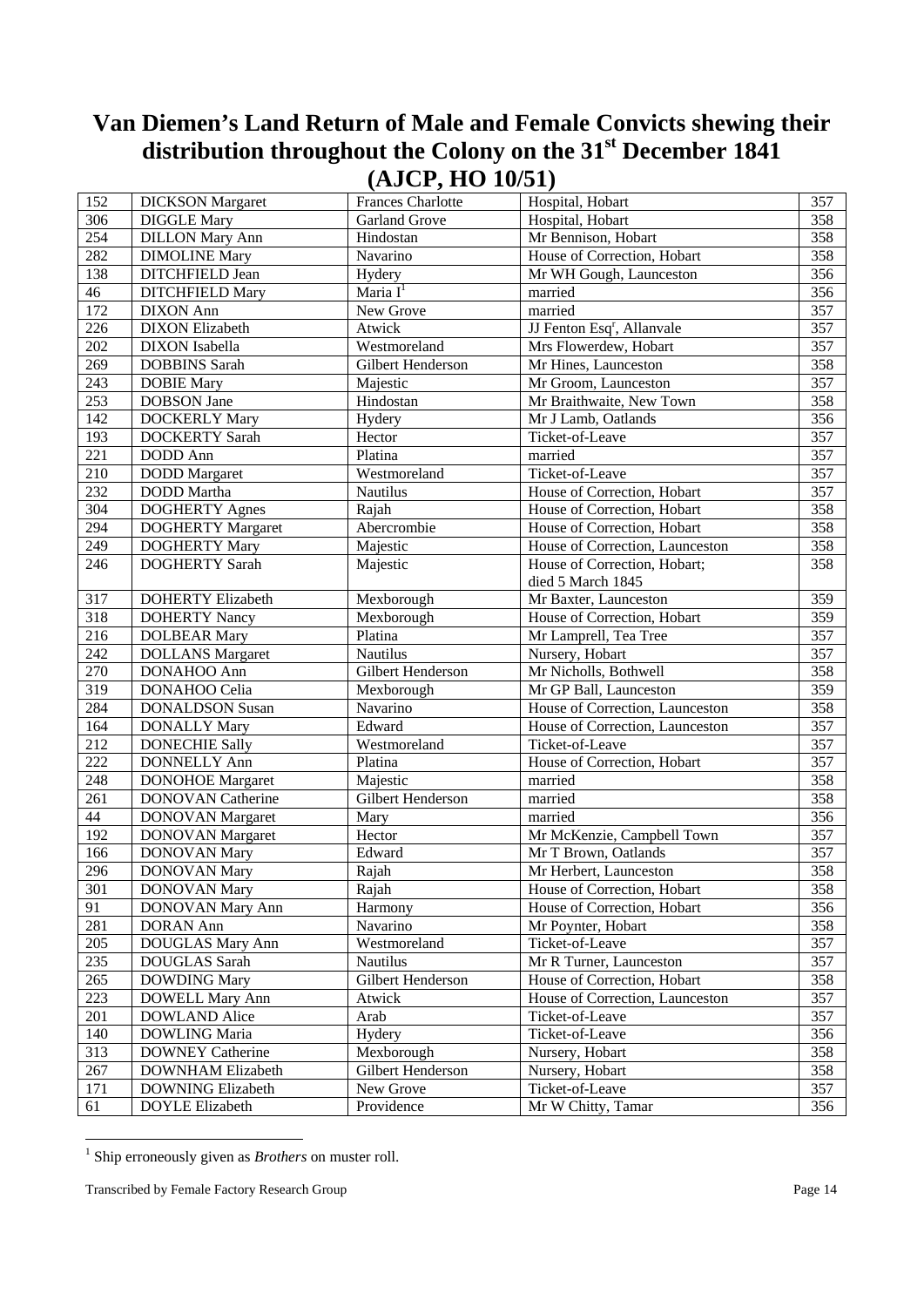| 255      | <b>DOYLE Julia</b>      | $(2 - 3 - 9 - 9 - 9)$<br>Hindostan | House of Correction, Hobart                      | 358 |
|----------|-------------------------|------------------------------------|--------------------------------------------------|-----|
| 143      | <b>DRAKE</b> Ann        | Hydery                             | absconded                                        | 356 |
| 251      | <b>DRAYTON Mary Ann</b> | Marian Watson                      | House of Correction, Hobart                      | 358 |
| 170      |                         |                                    | House of Correction, Hobart                      | 357 |
| 215      | <b>DRISCOLL Mary</b>    | Edward                             |                                                  | 357 |
|          | <b>DROVER Elizabeth</b> | Platina                            | married                                          |     |
| $207\,$  | DRURY Ann               | Westmoreland                       | Mr G Bilton, Kimbolton                           | 357 |
| 220      | <b>DRURY</b> Ann        | Platina                            | Mr A Gwilliam, Launceston                        | 357 |
| 186      | <b>DUCKETT</b> Ellen    | New Grove                          | absconded                                        | 357 |
| 225      | <b>DUCKWORTH Mary</b>   | Atwick                             | House of Correction, Hobart                      | 357 |
| 237      | DUFF Jane               | Nautilus                           | married                                          | 357 |
| 162      | <b>DUFFELL Hannah</b>   | Edward                             | Mr Bonney, Tea Tree                              | 357 |
| 217      | <b>DUFFEY Jane</b>      | Platina                            | Ticket-of-Leave                                  | 357 |
| 240      | <b>DUFFIE Margaret</b>  | Nautilus                           | Mr J Thompson, Campbell Town                     | 357 |
| 288      | <b>DUFFY Bridget</b>    | Mary Ann                           | House of Correction, Hobart                      | 358 |
| 285      | DUGGAN Johanna          | Mary Ann                           | Mr Offer, Hobart                                 | 358 |
| 209      | <b>DUGNES Mary</b>      | Westmoreland                       | House of Correction, Hobart                      | 357 |
| 262      | <b>DUNBAR Julia</b>     | Gilbert Henderson                  | Miss Moriarty, Westbury                          | 358 |
| 208      | <b>DUNCAN Helen</b>     | Westmoreland                       | House of Correction, Hobart                      | 357 |
| 309      | <b>DUNDAS</b> Agnes     | Garland Grove                      | Rev <sup>d</sup> Mr Aislabie, Richmond           | 358 |
| 303      | <b>DUNDAS</b> Charlotte | Rajah                              | Mr Bateman, Launceston                           | 358 |
| 99       | <b>DUNLOP</b> Ann       | Harmony                            | Ticket-of-Leave                                  | 356 |
| 273      | <b>DUNN</b> Christian   | Gilbert Henderson                  | Mr McDowall, Bothwell                            | 358 |
| 276      | <b>DUNN</b> Janet       | Gilbert Henderson                  | Mr Swan, New Town                                | 358 |
| $77\,$   | <b>DUNN Mary</b>        | Sovereign                          | married                                          | 356 |
| 289      | <b>DUNNE Bridget</b>    | Mary Ann                           | House of Correction, Hobart                      | 358 |
| 292      | <b>DUNNE</b> Margaret   | Mary Ann                           | Mr J Walker, Pittwater                           | 358 |
| 257      | <b>DUNNIDGE Sarah</b>   | Hindostan                          | Nursery, Hobart                                  | 358 |
| 203      | <b>DURGESS Ann</b>      | Westmoreland                       | Ticket-of-Leave                                  | 357 |
| 204      | <b>DUTTON</b> Jane      | Westmoreland                       | House of Correction, Hobart                      | 357 |
| 244      | <b>DWYER Ellen</b>      | Majestic                           | married                                          | 358 |
| 286      | <b>DWYER Honora</b>     | Mary Ann                           | GW Gunning Esq <sup>r</sup> , Coal River         | 358 |
| $80\,$   | <b>DWYERE</b> Charlotte | Sovereign                          | Mr H Jellicoe, Campbell Town                     | 356 |
| 299      | <b>DYER Ann</b>         | Rajah                              | House of Correction, Hobart                      | 358 |
| 310      | <b>DYKES</b> Mary       | Garland Grove                      | House of Correction, Hobart                      | 358 |
| 75       | <b>EARLE Caroline</b>   | Hindostan                          | Captain Mahon, Woodville                         | 360 |
| 80       | <b>EARLY</b> Sarah      | Hindostan                          | Rev <sup>d</sup> Mr Simpson, Hobart              | 360 |
| 84       | <b>EASDON</b> Sarah     | Gilbert Henderson                  | House of Correction, Hobart                      | 360 |
| 58       | <b>EASTBURN Mary</b>    | Westmoreland                       | House of Correction, Hobart                      | 359 |
| 26       | EASTON Ann              | Mermaid                            | Mr A Thompson, Launceston                        | 359 |
| 59       | EASTWOOD Mary           | Platina                            | Ticket-of-Leave                                  | 359 |
| 86       | <b>EATHERTON Jane</b>   | Navarino                           | Mr J Clarke, Glen Dhu                            | 360 |
| 68       | <b>EATON</b> Jane       | <b>Nautilus</b>                    | Mr G Nicholas, Bothwell                          | 359 |
| 101      | <b>EBBITT</b> Jane      | Mexborough                         | Mr O'Boyle, Hobart                               | 360 |
| 60       | <b>ECCLES</b> Ann       | Platina                            | House of Correction, Hobart                      | 359 |
|          |                         |                                    |                                                  |     |
| 67<br>97 | <b>ECCLESTON Ann</b>    | Nautilus<br><b>Garland Grove</b>   | House of Correction, Hobart<br>Mr Downes, Hobart | 359 |
|          | <b>EDDISON</b> Jane     |                                    |                                                  | 360 |
| $71\,$   | <b>EDDS</b> Elizabeth   | Majestic                           | Mr Stephens, Glenorchy                           | 359 |
| 69       | EDGECOMBE Martha        | Majestic                           | House of Correction, Hobart                      | 359 |
| 79       | <b>EDGHILL Ann</b>      | Hindostan                          | Mr E Lovell, Hobart                              | 360 |
| 51       | <b>EDMONDS</b> Sarah    | New Grove                          | Ticket-of-Leave                                  | 359 |
| 30       | <b>EDWARD</b> Jane      | Harmony                            | House of Correction, Launceston                  | 359 |
| 42       | <b>EDWARDS Ann</b>      | William Bryan                      | Mr G Burn, Coal River                            | 359 |
| 56       | <b>EDWARDS Ann</b>      | Westmoreland                       | House of Correction, Hobart;                     | 359 |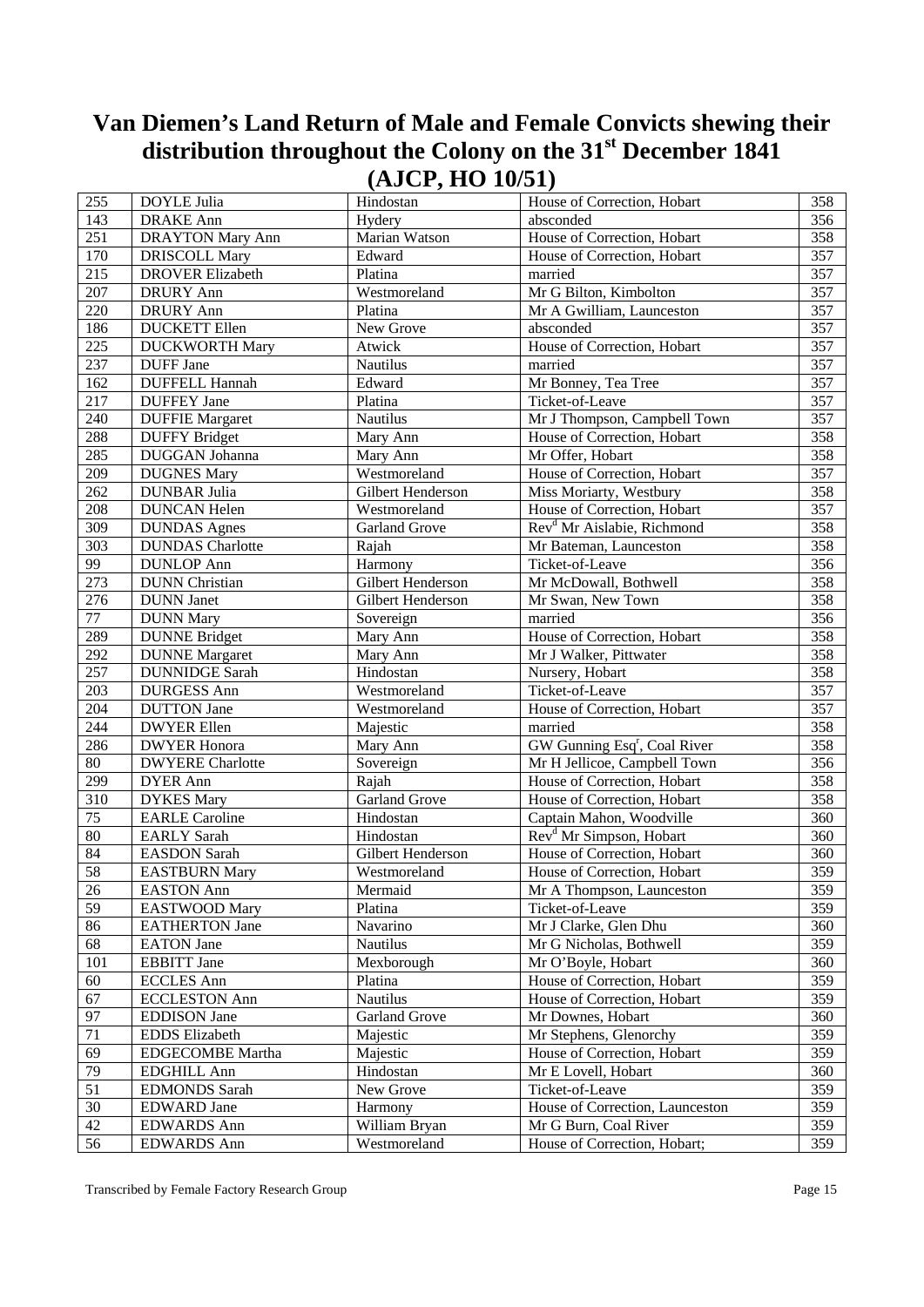|                 |                              |                      | died 14 July 1842                        |     |
|-----------------|------------------------------|----------------------|------------------------------------------|-----|
| 83              | <b>EDWARDS Ann</b>           | Gilbert Henderson    | Mrs Barratt, Tamar                       | 360 |
| 38              | <b>EDWARDS Fanny</b>         | Jane                 | Ticket-of-Leave                          | 359 |
| $\overline{76}$ | <b>EDWARDS Hannah</b>        | Hindostan            | House of Correction, Launceston          | 360 |
| 92              | <b>EDWARDS</b> Jane          | Rajah                | Mr Patterson, Hobart                     | 360 |
| 88              | <b>EDWARDS Margaret</b>      | Navarino             | T Bartley Esq <sup>r</sup> , Launceston  | 360 |
| $\overline{96}$ | <b>EDWARDS</b> Susan         | <b>Garland Grove</b> | B Berthon Esq <sup>r</sup> , Cross Marsh | 360 |
| $77 \,$         | <b>EDWICK Mary Ann</b>       | Hindostan            | House of Correction, Hobart              | 360 |
| 40              | <b>EDYVEAN Miliscent</b>     | William Bryan        | Mr Watchorn, Hobart                      | 359 |
| $70\,$          | EFFINGHAM Ann                | Majestic             | House of Correction, Hobart              | 359 |
| 90              | <b>EGAN</b> Elizabeth        | Mary Ann             | Mr S Farrell, Hobart                     | 360 |
| 91              | <b>EGAN Mary</b>             | Mary Ann             | Miss Lennon, Bruné                       | 360 |
| 39              | <b>ELAM Sarah</b>            | Jane                 | Mr L Smith, Sandy Bay                    | 359 |
| 85              | <b>ELEMORE</b> Elizabeth     | Gilbert Henderson    | absconded                                | 360 |
| 73              | <b>ELLIKER Ann</b>           | Majestic             | House of Correction, Launceston          | 360 |
| 24              | <b>ELLIOTT Ann</b>           | Princess Charlotte   | married                                  | 359 |
| 46              | <b>ELLIOTT Ellen</b>         | Edward               | <b>Conditional Pardon</b>                | 359 |
| $\overline{57}$ | <b>ELLIS</b> Elizabeth       | Westmoreland         | absconded                                | 359 |
| $\overline{65}$ | <b>ELLIS</b> Elizabeth       | Atwick               | Mr Rowe, Hobart                          | 359 |
| 87              | <b>ELLIS</b> Elizabeth       | Navarino             | House of Correction, Hobart              | 360 |
| 49              | <b>ELLIS Margaret</b>        | New Grove            | Ticket-of-Leave                          | 359 |
| 99              | <b>ELPHINSTONE Elizabeth</b> | <b>Garland Grove</b> | absconded                                | 360 |
| 72              | <b>ELSOM</b> Frances         | Majestic             | Ticket-of-Leave                          | 359 |
| 36              | <b>ELTON Mary</b>            | Hydery               | Ticket-of-Leave                          | 359 |
| 62              | <b>EMERY Hester</b>          | Atwick               | House of Correction, Hobart              | 359 |
| 64              | <b>EMERY Margaret</b>        | Atwick               | House of Correction, Hobart              | 359 |
| 100             | <b>ERSKINE Mary</b>          | Garland Grove        | House of Correction, Launceston          | 360 |
| $\overline{95}$ | <b>ESKITT</b> Jane           | <b>Garland Grove</b> | Prisoners Barracks, Launceston           | 360 |
| 94              | ESP Sarah                    | Rajah                | H Grey Esq <sup>r</sup> , Launceston     | 360 |
| $\overline{54}$ | <b>EVANS</b> Amelia          | Westmoreland         | Mr Williams, Hobart                      | 359 |
| 44              | <b>EVANS Ann</b>             | Edward               | Free by Servitude                        | 359 |
| 78              | <b>EVANS Elizabeth</b>       | Hindostan            | House of Correction, Hobart              | 360 |
| $\overline{74}$ | <b>EVANS</b> Jane            | Majestic             | Mr W Roberts, Launceston                 | 360 |
| $\overline{55}$ | <b>EVANS Mary</b>            | Westmoreland         | Mr Heckscher, Hobart                     | 359 |
| 15              | <b>EVANS</b> Susanna         | <b>Brothers</b>      | Mr H Jellicoe, Campbell Town             | 359 |
| 81              | <b>EVERETT Bridgett</b>      | Caroline             | husband                                  | 360 |
| 98              | <b>EWAN Mary</b>             | <b>Garland Grove</b> | WG Walker Esq <sup>r</sup> , Launceston  | 360 |
| 93              | <b>EWER Matilda</b>          | Rajah                | Mr Turnbull, New Norfolk                 | 360 |
| 82              | <b>EWINGTON Mary Ann</b>     | Gilbert Henderson    | Mr H Bennett, Launceston                 | 360 |
| $\sqrt{48}$     | <b>EXLEY Lydia</b>           | Edward               | Ticket-of-Leave                          | 359 |
| 209             | <b>FAGAN Elizabeth</b>       | Mexborough           | Mr W Titmouse, Launceston                | 363 |
| 142             | <b>FAGAN Margaret</b>        | Westmoreland         | Mr JS Stewart, Tamar                     | 362 |
| 192             | FAHY Winifred                | Mary Ann             | Miss Kerr, Hamilton                      | 362 |
| 167             | <b>FAIRFIELD Eliza</b>       | Hindostan            | M Franks Esq <sup>r</sup> , Avoca        | 362 |
| 182             | <b>FAIRHURST Eliza</b>       | Navarino             | House of Correction, Launceston          | 362 |
| 205             | <b>FAIRHURST Mary</b>        | <b>Garland Grove</b> | Mr T Kelly, Launceston                   | 363 |
| 139             | <b>FAIRLEY Ellen</b>         | Arab                 | House of Correction, Launceston          | 362 |
| 127             | <b>FALCONER Janet</b>        | Hector               | Ticket-of-Leave                          | 362 |
| 101             | <b>FALLS Margaret</b>        | Hydery               | House of Correction, Hobart              | 361 |
| 164             | <b>FARMER Mary</b>           | Majestic             | House of Correction, Hobart              | 362 |
| 184             | <b>FARMER Mary Ann</b>       | Navarino             | Mr Brown, Old Wharf                      | 362 |
| 137             | FARQUHARSON Elizabeth        | Arab                 | Hospital, New Norfolk                    | 362 |
| 46              | FARRELL Ann                  | Henry                | Ticket-of-Leave                          | 361 |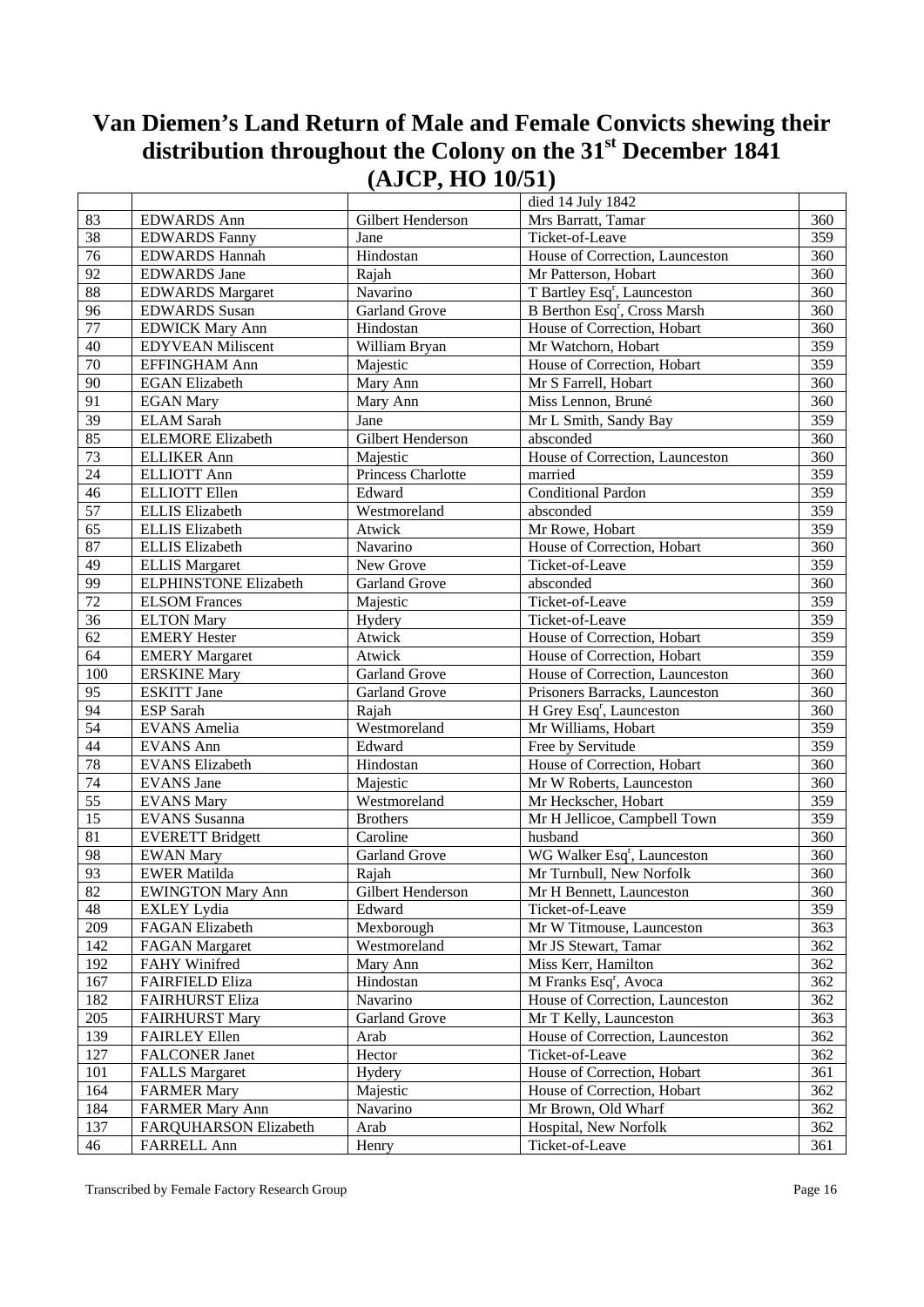| 163             | <b>FARRELL Ann</b>          | Majestic                 | House of Correction, Hobart                | 362 |
|-----------------|-----------------------------|--------------------------|--------------------------------------------|-----|
| 172             | <b>FARRELL Mary</b>         | Gilbert Henderson        | House of Correction, Hobart                | 362 |
| 74              | <b>FARRELL Mary Ann</b>     | Eliza                    | Free by Servitude                          | 361 |
| 131             | <b>FAULDS</b> Catherine     | Hector                   | Nursery, Hobart                            | 362 |
| 199             | FEANS Maria                 | Rajah                    | W Archer Esq <sup>r</sup> , Launceston     | 363 |
| 119             | FEAR Ann                    | New Grove                | Free by Servitude                          | 362 |
| 116             | <b>FEARNS Mary</b>          | Edward                   | Free by Servitude                          | 362 |
| 104             | FEARS Mary Ann              | <b>Frances Charlotte</b> | Ticket-of-Leave                            | 361 |
| 148             | FEATHERSTONE Susan          | Platina                  | Mr C Harrison, Browns River                | 362 |
| 159             | <b>FELL Frances</b>         | Nautilus                 | married                                    | 362 |
| 147             | <b>FENN Mary</b>            | Amelia Thompson          | Ticket-of-Leave                            | 362 |
| 173             | FENNELLY Mary               | Gilbert Henderson        | House of Correction, Launceston            | 362 |
| 202             | <b>FENTON Margaret</b>      | <b>Garland Grove</b>     | Mr JM Stephenson, Launceston               | 363 |
| $2\overline{7}$ | FENTON Sarah                | Mary Anne I              | House of Correction, Hobart                | 361 |
| 82              | FERGUSON Christian          | Mellish                  | Ticket-of-Leave                            | 361 |
| 136             | FERGUSON Elizabeth          | Arab                     | Ticket-of-Leave                            | 362 |
| 83              | <b>FERGUSON</b> Janet       | Mellish                  | Ticket-of-Leave                            | 361 |
| 187             | <b>FERGUSON Mary</b>        | Navarino                 | House of Correction, Hobart                | 362 |
| 154             | FERGUSON Sarah              | Atwick                   | G Hull Esq <sup>r</sup> , O'Brien's Bridge | 362 |
| 207             | FERNS Ann                   | <b>Garland Grove</b>     | House of Correction, Hobart                | 363 |
| 203             | FIELD Emma                  | <b>Garland Grove</b>     | Mr A Smith, Selma; died 16 May 1843        | 363 |
| 50              | FIELDGATE Ann               | Providence               | Ticket-of-Leave                            | 361 |
| 151             | <b>FIELDING Ellen</b>       | Platina                  | House of Correction, Hobart                | 362 |
| 185             | FINDLAY Ann                 | Navarino                 | Mr Hobbs, Swan Port                        | 362 |
| 129             | FINLAY Euphemia             | Hector                   | Ticket-of-Leave                            | 362 |
| 118             | <b>FINN Bridget</b>         | <b>Currency Lass</b>     | House of Correction, Hobart                | 362 |
| 190             | FINNEGAN Ellen              | Mary Ann                 | House of Correction, Hobart                | 362 |
| 161             | <b>FINNIGAN Mary</b>        | Nautilus                 | Mr Hodgkinson, Hobart                      | 362 |
| $\overline{98}$ | <b>FISHER Ann</b>           | Mary                     | Nursery, Hobart                            | 361 |
| 150             | <b>FISHER Eliza</b>         | Platina                  | House of Correction, Launceston            | 362 |
| 196             | <b>FISHER Elizabeth</b>     | Rajah                    | House of Correction, Hobart                | 363 |
| 58              | FITZALLEN Caroline          | Persian                  | Ticket-of-Leave                            | 361 |
| 56              | FITZGERALD Catherine        | Sir Charles Forbes       | married                                    | 361 |
| 121             | FITZGERALD Eliza            | New Grove                | Mr J Burn, Coal River                      | 362 |
| 125             | FITZGERALD Margaret         | Hector                   | absconded                                  | 362 |
| 140             | FITZGERALD Margaret         | Arab                     | married                                    | 362 |
| 177             | FITZGERALD Mary             | Navarino                 | Mr Martin, Hobart                          | 362 |
| 212             | <b>FITZGERALD Mary</b>      | Mexborough               | House of Correction, Hobart                | 363 |
| 165             | FITZJOHN Maria              | Hindostan                | RC Gunn Esq <sup>r</sup> , Launceston      | 362 |
| 86              | <b>FITZMAURICE Caroline</b> | America                  | Ticket-of-Leave                            | 361 |
| 193             | FITZPATRICK Margaret        | Mary Ann                 | House of Correction, Hobart                | 363 |
| 67              | FITZPATRICK Sophia          | Harmony                  | House of Correction, Launceston;           | 361 |
|                 |                             |                          | died 20 May 1844                           |     |
| 110             | FITZSIMMONS Sarah           | William Bryan            | Mr C Cox, Hobart                           | 361 |
| 178             | <b>FITZWATERS Mary</b>      | Navarino                 | Hospital, Hobart                           | 362 |
| 166             | <b>FLAHERTY Eliza</b>       | Hindostan                | Mr J Stevenson, Mowbray                    | 362 |
| 96              | FLANAGAN Elizabeth          | Mary                     | Conditional Pardon                         | 361 |
| 124             | FLANAGAN Rebecca            | Strathfieldsay           | Free by Servitude                          | 362 |
| 183             | FLANIGAN Ann                | Navarino                 | Mr Ivey, Hobart                            | 362 |
| 198             | <b>FLEMING Catherine</b>    | Rajah                    | House of Correction, Hobart                | 363 |
| 158             | FLETCHER Amelia             | Nautilus                 | Nursery, Hobart                            | 362 |
| 152             | <b>FLETCHER Ann</b>         | Platina                  | married                                    | 362 |
| 102             | FLETCHER Catherine          | Hydery                   | Ticket-of-Leave                            | 361 |
|                 |                             |                          |                                            |     |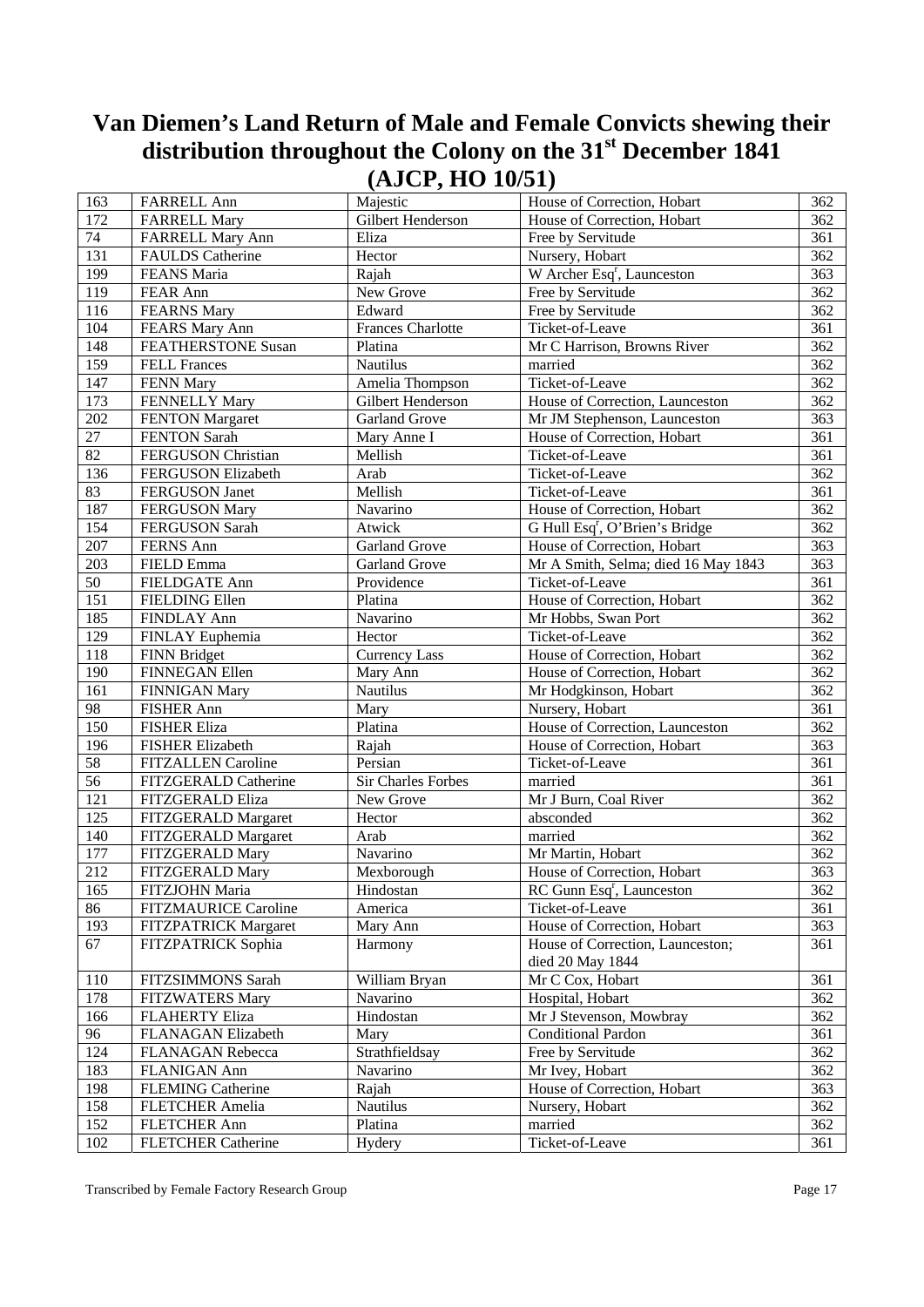| 30              | <b>FLETCHER Charlotte</b>     | Lord Sidmouth                 | invalid, New Norfolk                    | 361 |
|-----------------|-------------------------------|-------------------------------|-----------------------------------------|-----|
| 143             | <b>FLETCHER Hannah</b>        | Westmoreland                  | Ticket-of-Leave                         | 362 |
| 162             | <b>FLETCHER Maria</b>         | Majestic                      | Mr H Stevenson, Curramore               | 362 |
| 204             | <b>FLETCHER Sarah</b>         | <b>Garland Grove</b>          | S Lord Esq <sup>r</sup> , Avoca         | 363 |
| 105             | <b>FLINN Catherine Martin</b> | <b>Frances Charlotte</b>      | Ticket-of-Leave                         | 361 |
| 97              | <b>FLINT Elizabeth</b>        | Mary                          | married                                 | 361 |
| $\overline{88}$ | <b>FOBSTER Mary Ann</b>       | America                       | Ticket-of-Leave                         | 361 |
| 194             | FOGERTY Joanna                | Rajah                         | R Patterson Esq <sup>r</sup> , New Town | 363 |
| 171             | <b>FOLEY Mary</b>             | Gilbert Henderson             | House of Correction, Launceston         | 362 |
| 208             | FOLEY Mary Ann                | Mexborough                    | TY Lowes Esq <sup>r</sup> , Glenorchy   | 363 |
| 156             | FORBES Elizabeth McLogan      | Atwick                        | House of Correction, Hobart             | 362 |
| 135             | FORBES Jane                   | Arab                          | Ticket-of-Leave                         | 362 |
| 213             | FORD Ellen                    | Mexborough                    | Lieutenant Somerset, Campbell Town      | 363 |
| 181             | FORD Jane                     | Navarino                      | Mr Stanfield, Richmond                  | 362 |
| 170             | <b>FORD Mary</b>              | Gilbert Henderson             | Rev <sup>d</sup> Dr Brown, Launceston   | 362 |
| 197             | <b>FORD Mary</b>              | Rajah                         | Mr D Ralston, Launceston                | 363 |
| 200             | <b>FORD Rosie</b>             | Rajah                         | Mr Suter, Longford                      | 363 |
| 174             | <b>FORD Sally</b>             | Gilbert Henderson             | Mr E Gellard, Launceston                | 362 |
| 149             | <b>FORD Sarah</b>             | Platina                       | Ticket-of-Leave                         | 362 |
| 210             | <b>FORDE Mary</b>             | Mexborough                    | T Young Esq <sup>r</sup> , Hobart       | 363 |
| 81              | <b>FORDYCE Helen</b>          | Mellish                       | Mr D Gibson, Launceston                 | 361 |
| 100             | <b>FOREMAN Rachael</b>        | Hydery                        | Conditional Pardon                      | 361 |
| 114             | <b>FORREST Ann</b>            | Edward                        | Ticket-of-Leave                         | 362 |
| 144             | <b>FORREST Janet</b>          | Westmoreland                  | Ticket-of-Leave                         | 362 |
| 155             | <b>FORSTER Elizabeth</b>      | Atwick                        | Mr W Young, Lake River                  | 362 |
| 138             | FORSYTH Ann                   | Arab                          | Nursery, Hobart                         | 362 |
| 211             | FORSYTH Ann                   | Mexborough                    | Mr R Ray, Launceston                    | 363 |
| 157             | FORSYTH Catherine             | Atwick                        | Mr Fisher, Hobart                       | 362 |
| 133             | <b>FOSTER Mary</b>            | Arab                          | Sydney                                  | 362 |
| $\overline{87}$ | <b>FOSTER Mary Ann</b>        | America                       | Hospital, Hobart                        | 361 |
| 89              | <b>FOSTER Rebecca</b>         | America                       | Ticket-of-Leave                         | 361 |
| 179             | <b>FOWLER Elizabeth</b>       | Navarino                      | House of Correction, Launceston         | 362 |
| 201             | FOX Mary                      | <b>Garland Grove</b>          | House of Correction, Hobart             | 363 |
| 176             | FOX Sarah                     | Ann                           | House of Correction, Hobart             | 362 |
| 191             | <b>FRANKLIN Bridget</b>       | Mary Ann                      | House of Correction, Hobart             | 362 |
| 175             | <b>FRASER Elizabeth</b>       | Gilbert Henderson             | Nursery, Hobart                         | 362 |
| 145             | FRASER Helen                  | Westmoreland                  | Mr H Howell, Avoca                      | 362 |
| 188             | <b>FRASER Jess</b>            | Navarino                      | House of Correction, Hobart             | 362 |
| 189             | <b>FRASER Margaret</b>        | Mary Ann                      | Mr Fox, Glenorchy                       | 362 |
| 186             | FRASER Whilelmina             | Navarino                      | House of Correction, Hobart             | 362 |
| 169             | FREEGROVE Mary Ann            | Gilbert Henderson             | Mr Perry, Hobart                        | 362 |
| 168             | <b>FREEMAN Mary</b>           | Gilbert Henderson             | House of Correction, Launceston         | 362 |
| $78\,$          | FREEMAN Mary Ann              | Eliza                         | House of Correction, Hobart             | 361 |
| 195             | <b>FRENCH</b> Lydia           | Rajah                         | Mr J McDonald, Hobart                   | 363 |
| 153             | <b>FRENCH Sarah</b>           | Platina                       | Ticket-of-Leave                         | 362 |
| 91              | <b>FRETWELL Frances</b>       | America                       | Mr Frazer, South Esk                    | 361 |
| 72              | FREW Ann                      | Lady of the Lake <sup>2</sup> | House of Correction, Hobart             | 361 |
| 113             | <b>FRIEND Charlotte</b>       | Edward                        | Ticket-of-Leave                         | 361 |
| 37              | <b>FROST Mary</b>             | <b>Brothers</b>               | married                                 | 361 |
| 112             | FROWD Mary Ann                | William Bryan                 | Ticket-of-Leave                         | 361 |
| 122             | FULLER Jemima                 | New Grove                     | Ticket-of-Leave                         | 362 |

 2 Ship erroneously given as *Harmony* on muster roll.

Transcribed by Female Factory Research Group **Page 18**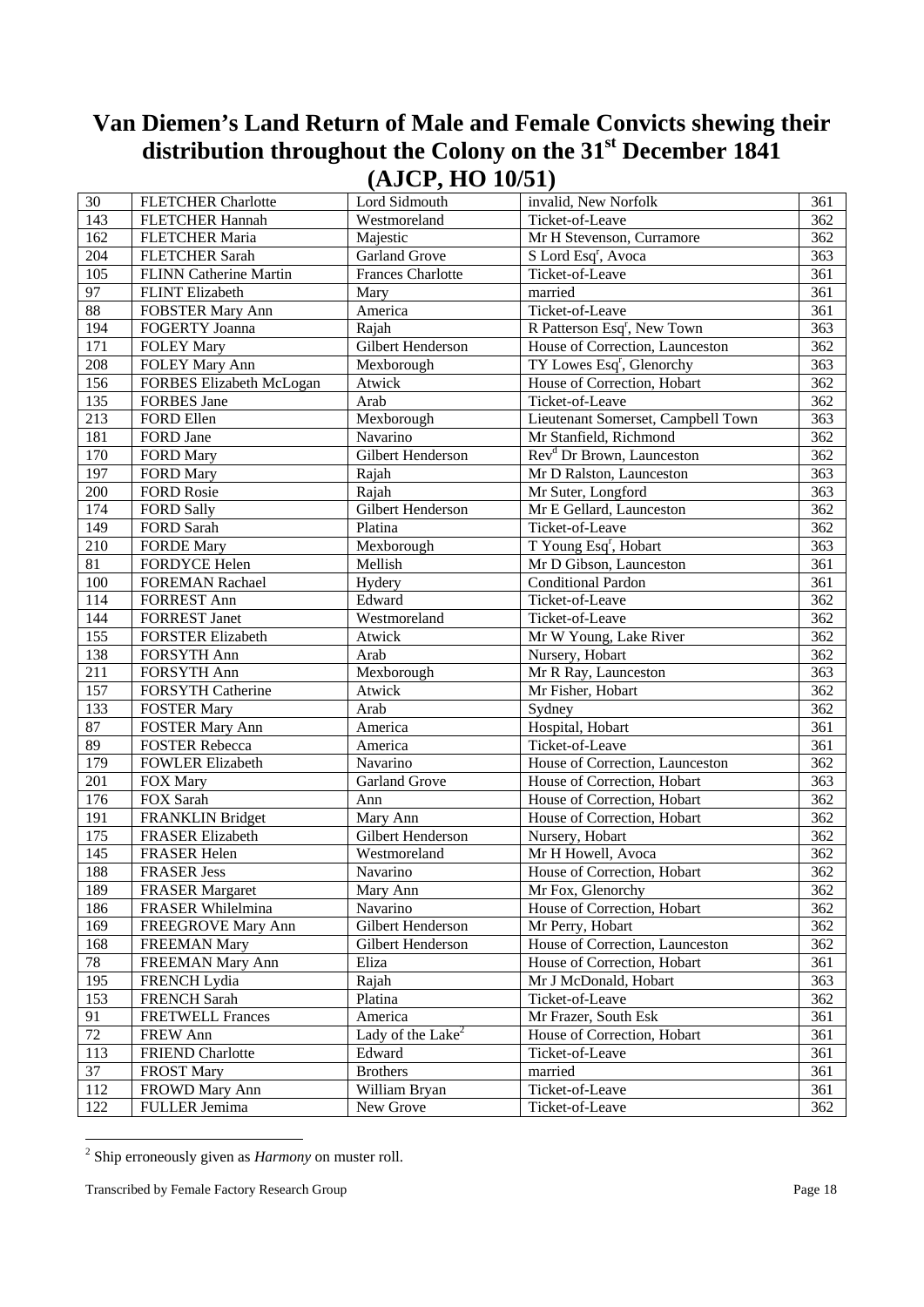| 123             | <b>FULLER Louisa</b>       | Siren             | Ticket-of-Leave                                             | 362 |
|-----------------|----------------------------|-------------------|-------------------------------------------------------------|-----|
| 160             | <b>FULTON Janet</b>        | Nautilus          | House of Correction, Hobart                                 | 362 |
| 146             | <b>FURLEY Joan</b>         | Westmoreland      | Ticket-of-Leave                                             | 362 |
| 436             | <b>BAGLEY Ann</b>          | Gilbert Henderson | David Lord Esq <sup>r</sup> , Hobart                        | 349 |
| 250             | <b>GAHAGHAN Ann</b>        | Mary Ann          | Mr Hart, Hobart                                             | 366 |
| 43              | <b>GAHAN Elizabeth</b>     | Elizabeth         | absconded                                                   | 364 |
| 177             | <b>GALE</b> Catherine      | Westmoreland      | Mr WM Dean, New Norfolk                                     | 365 |
| 114             | <b>GALE</b> Charlotte      | Hydery            | died 2 February 1839                                        | 364 |
| 233             | <b>GALE Mary</b>           | Gilbert Henderson | House of Correction, Launceston                             | 366 |
| 222             | <b>GALEY Marianne</b>      | Hindostan         | J Dobson Esq <sup>r</sup> , New Town                        | 366 |
| 173             | <b>GALVIN Ellen</b>        | Westmoreland      | TD Lord Esq <sup>r</sup> , Spring Bay                       | 365 |
| 174             | <b>GAMBULL Susan</b>       | Westmoreland      | RC Gunn Esq <sup>r</sup> , Launceston;<br>died 27 July 1844 | 365 |
| 151             | <b>GARDENER Jane</b>       | Edward            | House of Correction, Launceston                             | 365 |
| 206             | <b>GARDINER Harriet</b>    | <b>Nautilus</b>   | Mr J Bayles, Campbell Town                                  | 365 |
| 209             | <b>GARDNER Ann</b>         | Nautilus          | House of Correction, Launceston                             | 365 |
| 24              | <b>GAREN</b> Catherine     | Catherine         | married                                                     | 364 |
| 171             | <b>GARRETT Sarah</b>       | Westmoreland      | Ticket-of-Leave                                             | 365 |
| 223             | <b>GARRETT Sarah</b>       | Hindostan         | Mr WG Cann, Launceston                                      | 366 |
| 178             | <b>GARWICK Margaret</b>    | Westmoreland      | Ticket-of-Leave                                             | 365 |
| 256             | <b>GATEHOUSE</b> Georgiana | Rajah             | Thomas Archer Esq <sup>r</sup> , Woolmers                   | 366 |
| 160             | <b>GATLEY Mary Ann</b>     | Hector            | married                                                     | 365 |
| 266             | <b>GAULT Eliza</b>         | Mexborough        | Mr W Synnott, Launceston                                    | 366 |
| 235             | <b>GAVIN Ellen</b>         | Gilbert Henderson | Mr FY Wilmore, Launceston                                   | 366 |
| 267             | <b>GEARTY Bridget</b>      | Mexborough        | House of Correction, Hobart                                 | 366 |
| 145             | <b>GELBY</b> Ann           | Edward            | Mr H Harrison, Launceston                                   | 365 |
| 185             | <b>GELL Jane</b>           | Platina           | Captain Vicary, Spring Bay                                  | 365 |
| 141             | <b>GELLARD Eliza</b>       | Edward            | Ticket-of-Leave                                             | 365 |
| 77              | <b>GENT Catherine</b>      | Borneo            | married                                                     | 364 |
| 165             | <b>GENTLES Rebecca</b>     | Hector            | House of Correction, Launceston                             | 365 |
| 220             | <b>GIBB Hannah</b>         | Hindostan         | Mr TP Cowley, Hobart                                        | 366 |
| 231             | <b>GIBBONS</b> Ann         | Gilbert Henderson | House of Correction, Launceston                             | 366 |
| $\overline{36}$ | <b>GIBBONS</b> Margaret    | Mary              | Ticket-of-Leave                                             | 364 |
| 249             | <b>GIBNEY Judith</b>       | Mary Ann          | Hospital, Hobart                                            | 366 |
| 213             | <b>GIBSON Hannah</b>       | Majestic          | House of Correction, Hobart;                                | 365 |
|                 |                            |                   | died 4 August 1843                                          |     |
| 224             | <b>GIBSON</b> Honora       | Hindostan         | Mr Hopkins, Coal River                                      | 366 |
| 163             | <b>GIBSON</b> Margaret     | Hector            | Mr Crittenden, Sorell                                       | 365 |
| 219             | <b>GILBERTSON Mary Ann</b> | Hindostan         | Mr P Pitt, Hunting Ground                                   | 366 |
| 227             | <b>GILES Alicia</b>        | Oriental          | House of Correction, Hobart                                 | 366 |
| 248             | <b>GILL Bridget</b>        | Mary Ann          | Mr RL Murray, Hobart                                        | 366 |
| 187             | <b>GILL Mary</b>           | Platina           | Mr S Lord, Avoca                                            | 365 |
| 169             | <b>GILL Mary Ann</b>       | Arab              | Mr Babington, Sorell                                        | 365 |
| 149             | <b>GILLARD</b> Mary        | Edward            | House of Correction, Launceston                             | 365 |
| 244             | <b>GILLESPIE Helen</b>     | Navarino          | Hospital, New Norfolk                                       | 366 |
| 261             | <b>GILLESPIE Margaret</b>  | Garland Grove     | House of Correction, Hobart                                 | 366 |
| 180             | <b>GILLESPIE Mary</b>      | Westmoreland      | Ticket-of-Leave                                             | 365 |
| 262             | <b>GILLETT Ann</b>         | Garland Grove     | Rev <sup>d</sup> Mr Lillie, Hobart                          | 366 |
| 217             | <b>GILLINGHAM Ann</b>      | Majestic          | House of Correction, Hobart                                 | 365 |
| 202             | <b>GILLON</b> Margaret     | Atwick            | Mr Davis, Hobart                                            | 365 |
| 201             | <b>GILMOUR Agnes</b>       | Atwick            | Mr McRa, Bothwell                                           | 365 |
| 200             | <b>GILMOUR Christian</b>   | Atwick            | House of Correction, Hobart                                 | 365 |
| 119             | <b>GILMOUR Elizabeth</b>   | Hydery            | Mr Dawson, Hobart                                           | 364 |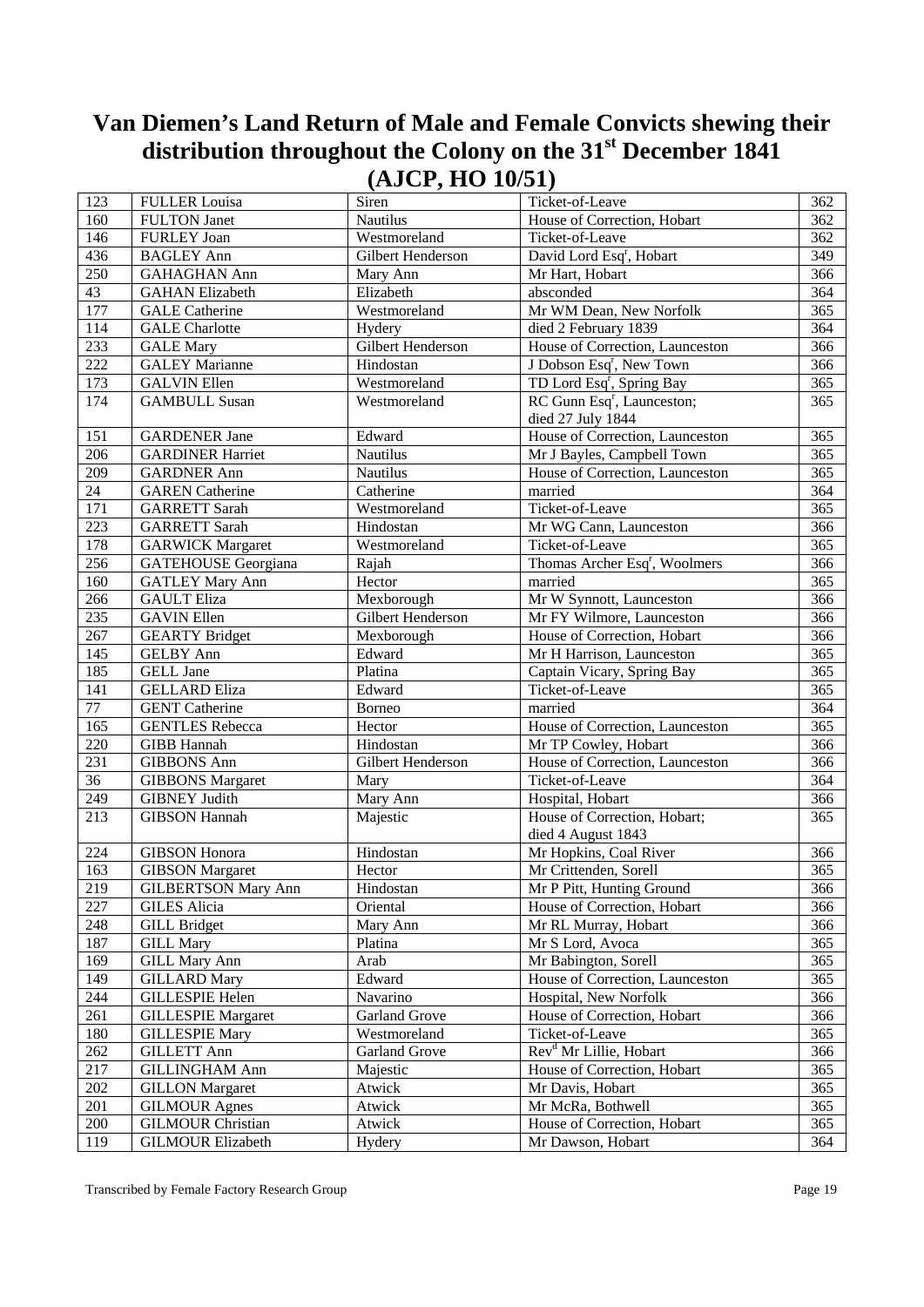| 258              | <b>GIRDWOOD Mary</b>      | Rajah                         | Mr J Fanthrop, Launceston           | 366 |
|------------------|---------------------------|-------------------------------|-------------------------------------|-----|
| 269              | <b>GLEESON Mary</b>       | Mexborough                    | Mr Douglas, Hobart                  | 366 |
| 190              | <b>GLEESON Winifred</b>   | Platina                       | Ticket-of-Leave                     | 365 |
| 226              | <b>GLENNARD Catherine</b> | Hindostan                     | House of Correction, Hobart         | 366 |
| 128              | <b>GLISSON Kitty</b>      | <b>Frances Charlotte</b>      | Ticket-of-Leave                     | 364 |
| 139              | <b>GLOVER Ann</b>         | William Bryan                 | Mr G Brookes, New Norfolk           | 365 |
| 110              | <b>GLOVER Fnny</b>        | Mary                          | Ticket-of-Leave                     | 364 |
| 211              | <b>GLOVER Mary</b>        | Majestic                      | Nursery, Hobart                     | 365 |
| 212              | <b>GODDARD Ann</b>        | Majestic                      | married                             | 365 |
| 268              | <b>GOLDEN</b> Ellen       | Mexborough                    | Mrs Westbrook, Hobart               | 366 |
| 199              | <b>GOLDIE Elizabeth</b>   | Atwick                        | married                             | 365 |
| 97               | <b>GOODHALL Ellen</b>     | Mellish                       | married                             | 364 |
| 166              | <b>GOODHALL Prudence</b>  | Arab                          | married                             | 365 |
| 86               | <b>GOODIER Ann</b>        | Lady of the Lake <sup>3</sup> | Mr J Cox, Launceston                | 364 |
| 214              | <b>GOODING Phoebe</b>     | Majestic                      | House of Correction, Launceston     | 365 |
| 236              | <b>GOODSON Sarah</b>      | Navarino                      | House of Correction, Launceston     | 366 |
| 264              | <b>GOODWIN Mary Ann</b>   | Garland Grove                 | Mr D Ralston, Tamar                 | 366 |
| 232              | GOODYEAR Elizabeth        | Gilbert Henderson             | Mr W Manners, Launceston            | 366 |
| 96               | <b>GORDON Ann</b>         | Mellish                       | House of Correction, Hobart         | 364 |
| 265              | <b>GORDON Barbara</b>     | <b>Garland Grove</b>          | Mr R Richmond, Tamar                | 366 |
| 138              | <b>GORDON Ellen</b>       | William Bryan                 | Ticket-of-Leave                     | 365 |
| 129              | <b>GORDON</b> Jane        | <b>Frances Charlotte</b>      | House of Correction, Launceston     | 364 |
| 112              | <b>GORDON Mary</b>        | Mary                          | married                             | 364 |
| 189              | <b>GORE Elizabeth</b>     | Platina                       | House of Correction, Hobart         | 365 |
| 170              | <b>GORMAN Hannah</b>      | Arab                          | Ticket-of-Leave                     | 365 |
| 193              | <b>GORMAN Louisa</b>      | Platina                       | Gaol, Hobart Town                   | 365 |
| 111              | <b>GOSLIN</b> Louisa      | Mary                          | Ticket-of-Leave                     | 364 |
| 168              | <b>GOUGH Ann</b>          | Arab                          | House of Correction, Hobart         | 365 |
| 216              | <b>GOUGH Ann</b>          | Majestic                      | Mrs McTavish, New Town Road         | 365 |
| $\overline{175}$ | <b>GOULDING Elizabeth</b> | Westmoreland                  | Ticket-of-Leave                     | 365 |
| 148              | <b>GOULDING Mary</b>      | Edward                        | Mr R Marlow, Launceston             | 365 |
| 253              | <b>GOULDING Mary</b>      | Rajah                         | Mrs Bennison, Hobart                | 366 |
| 238              | <b>GOULDING Sarah</b>     | Navarino                      | Rev <sup>d</sup> S Martin, Westbury | 366 |
| 228              | <b>GOVES Ellen</b>        | Amelia Thompson               | House of Correction, Hobart         | 366 |
| 109              | <b>GOWER Ann</b>          | Mary                          | Ticket-of-Leave                     | 364 |
| 140              | <b>GRADE</b> Esther       | <b>Currency Lass</b>          | Ticket-of-Leave                     | 365 |
| 221              | <b>GRADY Mary</b>         | Hindostan                     | House of Correction, Hobart         | 366 |
| 125              | <b>GRAHAM Ann</b>         | <b>Frances Charlotte</b>      | Ticket-of-Leave                     | 364 |
| 102              | <b>GRAHAM Elizabeth</b>   | America                       | Ticket-of-Leave                     | 364 |
| 191              | <b>GRAHAM Elizabeth</b>   | Platina                       | House of Correction, Hobart         | 365 |
| 271              | <b>GRAHAM Elizabeth</b>   | Mexborough                    | Mr Watchorn, Hobart                 | 366 |
| 257              | <b>GRAHAM Ellen</b>       | Rajah                         | House of Correction, Hobart         | 366 |
| 137              | <b>GRAHAM Jane</b>        | William Bryan                 | House of Correction, Hobart         | 365 |
| 183              | <b>GRAHAM Louisa</b>      | Platina                       | married                             | 365 |
| 99               | <b>GRANT Ann</b>          | Mellish                       | House of Correction, Launceston     | 364 |
| 196              | <b>GRANT</b> Catherine    | Atwick                        | Mr Harbottle, Hobart                | 365 |
| 130              | <b>GRANT</b> Grace        | <b>Frances Charlotte</b>      | House of Correction, Launceston     | 364 |
| 188              | <b>GRANT</b> Isabella     | Platina                       | Ticket-of-Leave                     | 365 |
| 247              | <b>GRANT</b> Jane         | Navarino                      | Mr J Gates, Launceston              | 366 |
| 207              | <b>GRANT Margaret</b>     | Nautilus                      | Mr Reibey, Launceston               | 365 |
| 246              | <b>GRANT Margaret</b>     | Navarino                      | Mr Lucas, Browns River              | 366 |

 3 Ship given erroneously as *Harmony* muster roll.

Transcribed by Female Factory Research Group **Page 20**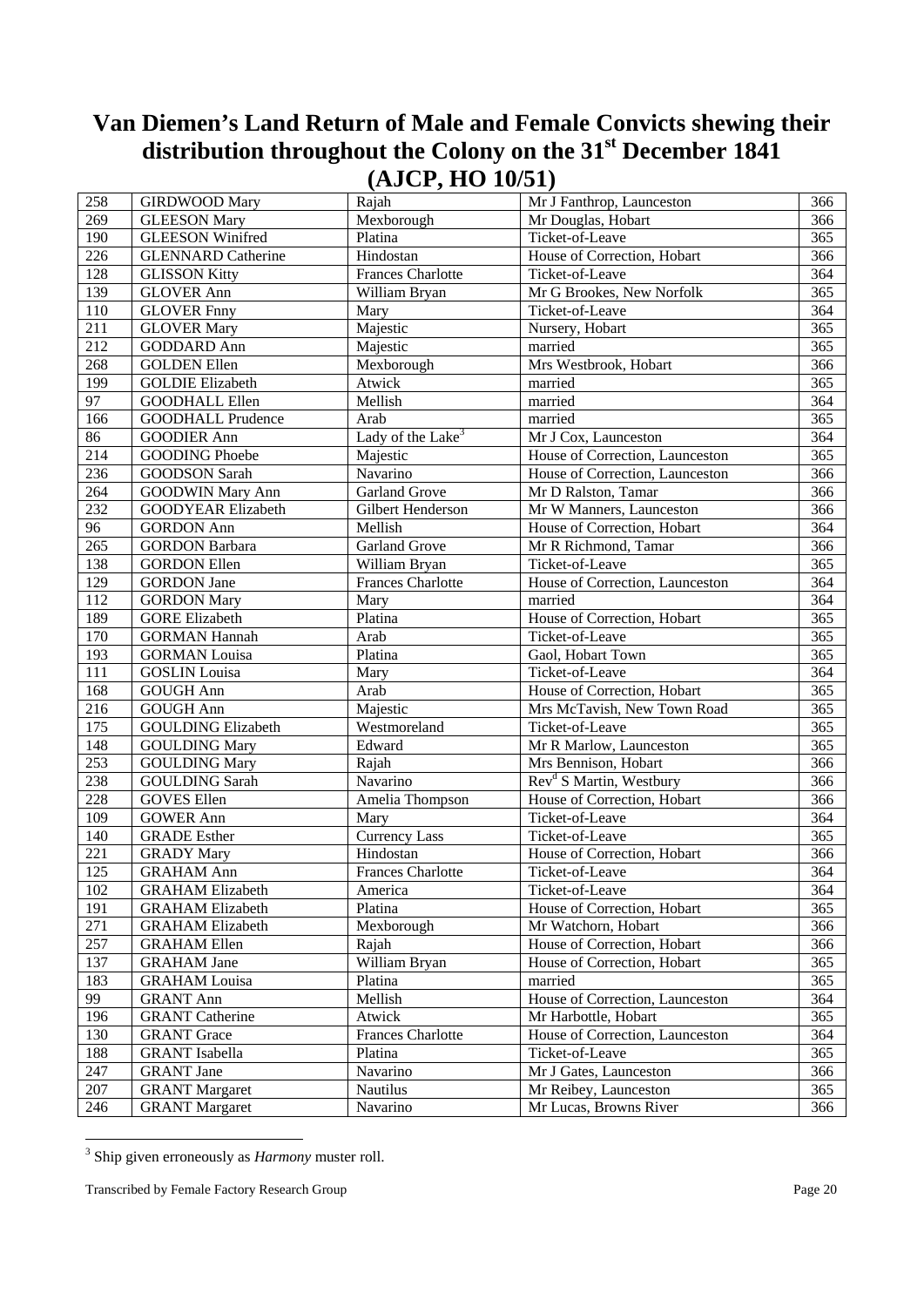| 198              | <b>GRANT Mary</b>         | Atwick                        | House of Correction, Hobart            | 365              |
|------------------|---------------------------|-------------------------------|----------------------------------------|------------------|
| 245              | <b>GRANT Mary</b>         | Navarino                      | Mr Scott, Campbell Town                | 366              |
| 254              | <b>GRANTHAM Sophia</b>    | Rajah                         | Mr DA Turner, Launceston               | 366              |
| 182              | <b>GRAY</b> Anne          | Platina                       | Ticket-of-Leave                        | 365              |
| 136              | <b>GRAY</b> Sarah         | William Bryan <sup>4</sup>    | House of Correction, Hobart            | 364              |
| 270              | <b>GREAGHAN Mary</b>      | Mexborough                    | Mr Mackersey, Campbell Town            | 366              |
| 134              | <b>GREEN</b> Ann          | William Bryan <sup>5</sup>    | AM Horne Esq <sup>r</sup> , Entally    | 364              |
| 142              | <b>GREEN</b> Ann          | Edward                        | Captain Wood, Snake Banks              | 365              |
| 243              | <b>GREEN</b> Ann          | Navarino                      | Mrs White, Green Ponds                 | 366              |
| 225              | <b>GREEN</b> Catherine    | Hindostan                     | Rev <sup>d</sup> Mr Simpson, Hobart    | 366              |
| 230              | <b>GREEN Elizabeth</b>    | Gilbert Henderson             | J Hone Esq <sup>r</sup> , Hobart       | 366              |
| 241              | <b>GREEN Elizabeth</b>    | Navarino                      | House of Correction, Hobart            | 366              |
| 237              | <b>GREEN</b> Frances      | Navarino                      | A Walker Esq <sup>r</sup> , Rhodes     | 366              |
| 251              | <b>GREEN</b> Frances      | Rajah                         | Mrs Scott, Hobart                      | $\overline{366}$ |
| 195              | <b>GREEN</b> Jane         | Atwick                        | House of Correction, Hobart            | 365              |
| 218              | <b>GREEN</b> Jane         | Majestic                      | House of Correction, Hobart            | 366              |
| 204              | <b>GREEN</b> Margaret     | Atwick                        | Mr Hamilton, Hobart                    | 365              |
| 152              | <b>GREEN</b> Maria        | Edward                        | Ticket-of-Leave                        | 365              |
| 127              | <b>GREEN Mary</b>         | <b>Frances Charlotte</b>      | House of Correction, Hobart            | 364              |
| 186              | <b>GREEN Mary</b>         | Platina                       | married                                | 365              |
| 210              | <b>GREEN Mary</b>         | Siren                         | House of Correction, Hobart            | 365              |
| 155              | <b>GREEN Mary Ann</b>     | New Grove                     | married                                | 365              |
| 252              | <b>GREEN Sarah</b>        | Rajah                         | Rev <sup>d</sup> Mr Bedford, Hobart    | 366              |
| 161              | <b>GREENHALGH Ellen</b>   | Hector                        | House of Correction, Hobart            | 365              |
| 83               | <b>GREENSMITH Mary</b>    | Lady of the Lake <sup>6</sup> | Mr Lamb, Oatlands                      | 364              |
| 133              | <b>GREENSMITH Sarah</b>   | Jane                          | Rev <sup>d</sup> Mr Turner, Launceston | 364              |
| 260              | <b>GREER Ann</b>          | <b>Garland Grove</b>          | Mrs Dixon, Hobart                      | 366              |
| 106              | <b>GREGOR Mary</b>        | Mary                          | House of Correction, Hobart            | 364              |
| 131              | <b>GREY Mary</b>          | Jane                          | Ticket-of-Leave                        | 364              |
| $\overline{176}$ | <b>GRIBBEN Mary</b>       | Westmoreland                  | <b>Conditional Pardon</b>              | $\overline{365}$ |
| 229              | <b>GRIFFITHS Ann</b>      | Lord Wellington               | House of Correction, Hobart            | 366              |
| 147              | <b>GRIFFITHS Ellen</b>    | Edward                        | Ticket-of-Leave                        | 365              |
| 172              | <b>GRIFFITHS Loury</b>    | Westmoreland                  | Mr Johnson, Hobart                     | 365              |
| 157              | <b>GRIFFITHS Mary</b>     | New Grove                     | Ticket-of-Leave                        | 365              |
| 240              | <b>GRIFFITHS Mary Ann</b> | Navarino                      | House of Correction, Hobart            | 366              |
| $205\,$          | <b>GRIFFITHS Sarah</b>    | Nautilus                      | T Young Esq <sup>r</sup> , Hobart      | 365              |
| 239              | <b>GRIFFITHS Sarah</b>    | Navarino                      | Captain Moriarty, Hobart               | 366              |
| 242              | <b>GRIFFITHS Sarah</b>    | Navarino                      | Mr Stoddart, Green Ponds               | 366              |
| 91               | <b>GROVER Mary</b>        | Eliza                         | Ticket-of-Leave                        | 364              |
| 59               | <b>GROVES</b> Charlotte   | Providence                    | married                                | 364              |
| 194              | <b>GROVES Mary</b>        | Platina                       | absconded                              | 365              |
| 234              | <b>GROY</b> Caroline      | Gilbert Henderson             | House of Correction, Hobart            | 366              |
| 184              | <b>GULLEN Sarah</b>       | Platina                       | married                                | 365              |
| 124              | <b>GUNDY Mary</b>         | <b>Frances Charlotte</b>      | Ticket-of-Leave                        | 364              |
| 162              | <b>GURNEY Ellen</b>       | Hector                        | absconded                              | 365              |
| 208              | <b>GUTHRIE Ann</b>        | <b>Nautilus</b>               | Mr G Farnes, Launceston                | 365              |
| 197              | <b>GUTHRIE Jane</b>       | Atwick                        | Ticket-of-Leave                        | 365              |
| 253              | <b>HACKETT Mary</b>       | Hector                        | Ticket-of-Leave                        | 368              |
| 392              | <b>HACKETT Mary</b>       | Mary Ann                      | House of Correction, Hobart            | 370              |

<sup>4&</sup>lt;br><sup>4</sup> Ship given erroneously as *Jane* on muster roll.

 $\frac{1}{6}$  Ship given erroneously as *Jane* on muster roll.

<sup>&</sup>lt;sup>6</sup> Ship given erroneously as *June* on muster roll.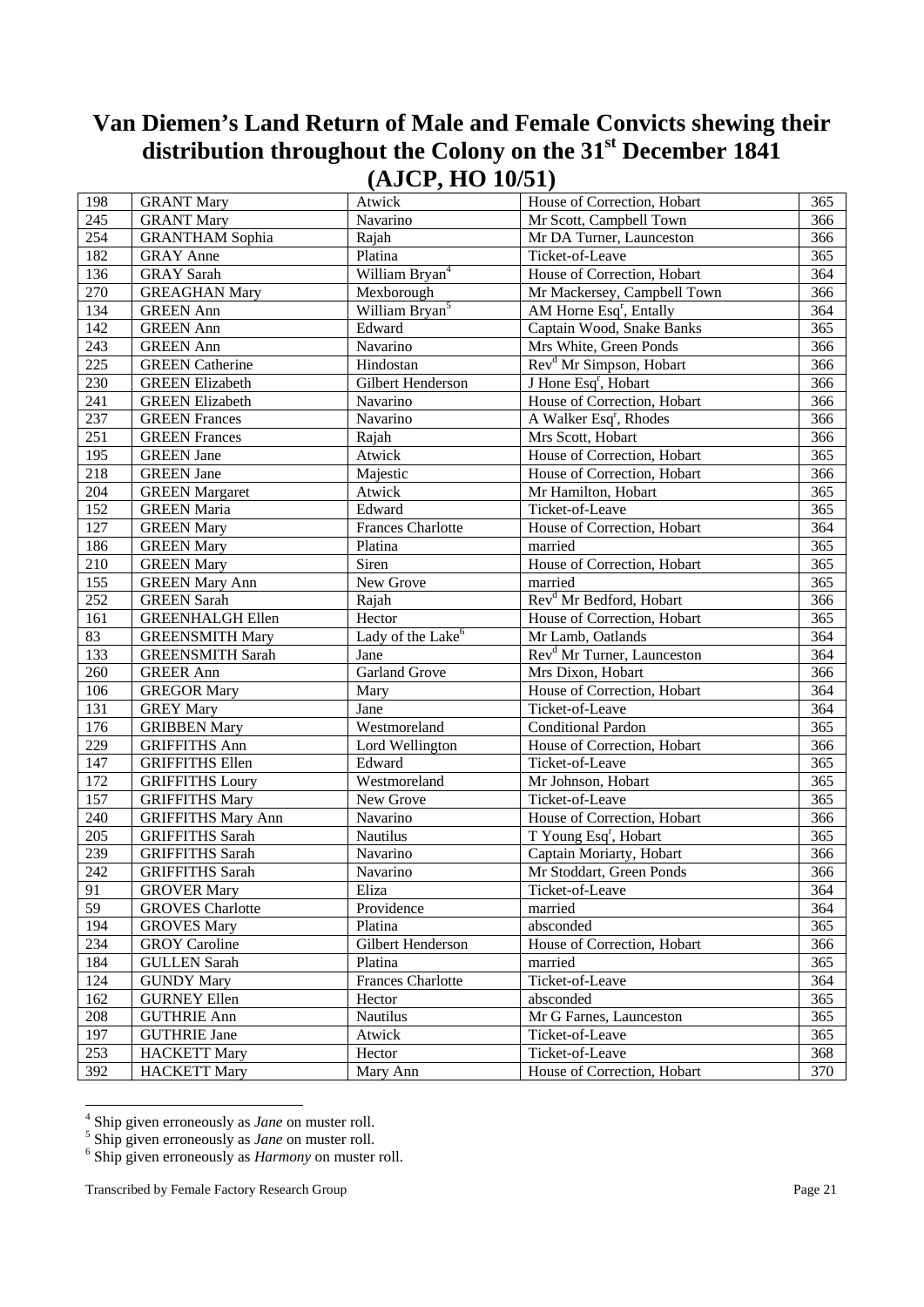| 186 | <b>HADDY</b> Catherine   | Hydery               | Hospital, Launceston                   | 367 |
|-----|--------------------------|----------------------|----------------------------------------|-----|
| 133 | HADFIELD Ann             | Lady of the Lake     | Ticket-of-Leave                        | 367 |
| 283 | <b>HAGUE Harriett</b>    | Westmoreland         | Ticket-of-Leave                        | 368 |
| 344 | <b>HAID Eliza</b>        | Hindostan            | Mr J Perkins, Launceston               | 369 |
| 263 | <b>HAIG</b> Agnes        | Arab                 | married                                | 368 |
| 269 | <b>HAIGH Mary</b>        | Arab                 | Ticket-of-Leave                        | 368 |
| 171 | <b>HAILES</b> Catherine  | Mary                 | absconded                              | 367 |
| 312 | <b>HALE</b> Mary         | <b>Nautilus</b>      | Mr Sharland, New Norfolk               | 369 |
| 431 | <b>HALESSY Alice</b>     | Mexborough           | Mr Stieglitz, Avoca                    | 370 |
| 300 | <b>HALEY Mary Ann</b>    | Atwick               | Nursery, Hobart                        | 369 |
| 285 | <b>HALL Agnes</b>        | Westmoreland         | Ticket-of-Leave                        | 368 |
| 357 | <b>HALL Ann</b>          | Gilbert Henderson    | Mr WH Ellis, Green Ponds               | 369 |
| 359 | <b>HALL Eliza</b>        | Gilbert Henderson    | died 15 August 1840                    | 369 |
| 277 | <b>HALL Elizabeth</b>    | Westmoreland         | House of Correction, Hobart            | 368 |
| 369 | <b>HALL Margaret</b>     | Navarino             | House of Correction, Hobart            | 369 |
| 297 | <b>HALL Mary</b>         | Platina              | Ticket-of-Leave                        | 368 |
| 282 | <b>HALL Mary Ann</b>     | Westmoreland         | Ticket-of-Leave                        | 368 |
| 259 | <b>HALL Rebecca</b>      | Arab                 | Ticket-of-Leave                        | 368 |
| 353 | <b>HALL Sarah</b>        | Hindostan            | Mrs Pratt, New Norfolk                 | 369 |
| 360 | <b>HALL Sarah</b>        | Gilbert Henderson    | Rev <sup>d</sup> Mr Mason, Swan Port   | 369 |
| 380 | <b>HALL Sarah</b>        | Navarino             | House of Correction, Hobart            | 370 |
| 362 | <b>HALLIDAY Harriet</b>  | Gilbert Henderson    | W Kermode Esq <sup>r</sup> , Mona Vale | 369 |
| 250 | <b>HALSOM Elizabeth</b>  | Hector               | House of Correction, Launceston        | 368 |
| 292 | <b>HALSTEAD Margaret</b> | Platina              | Mr A Thompson, Launceston              | 368 |
| 267 | <b>HALTON Jane</b>       | Arab                 | Ticket-of-Leave                        | 368 |
| 398 | <b>HAMILTON Jane</b>     | Rajah                | Mr Gilbert, Hobart                     | 370 |
| 386 | <b>HAMILTON Mary</b>     | Mary Ann             | House of Correction, Hobart            | 370 |
| 311 | HAMMELL Elizabeth        | William Metcalfe     | House of Correction, Hobart            | 369 |
| 405 | <b>HAMPSON Mary</b>      | Rajah                | House of Correction, Hobart            | 370 |
| 261 | <b>HANAUTH Mary</b>      | Arab                 | Ticket-of-Leave; died 11 December 1842 | 368 |
| 179 |                          | Mary                 | absconded                              | 367 |
|     | <b>HANBY Mary</b>        |                      |                                        |     |
| 221 | HANDLEY Maria            | William Bryan        | House of Correction, Hobart            | 368 |
| 173 | <b>HANDLON Mary</b>      | Mary                 | Free by Servitude                      | 367 |
| 288 | <b>HANEGHAN Mary</b>     | a native             | House of Correction, Launceston        | 368 |
| 389 | <b>HANLEY Mary</b>       | Mary Ann             | House of Correction, Hobart            | 370 |
| 330 | <b>HANNEY Mary</b>       | Majestic             | G Butler Esq <sup>r</sup> , Hobart     | 369 |
| 296 | <b>HANTON Ann</b>        | Platina              | House of Correction, Launceston        | 368 |
| 174 | <b>HARBOUR Mary Ann</b>  | Mary                 | House of Correction, Hobart            | 367 |
| 343 | <b>HARDEN</b> Elizabeth  | Hindostan            | House of Correction, Hobart            | 369 |
| 395 | <b>HARDIMAN</b> Bridget  | Mary Ann             | Mr W Murray, Hobart                    | 370 |
| 202 | <b>HARDING Ann</b>       | Jane                 | House of Correction, Launceston        | 368 |
| 228 | <b>HARDING Jane</b>      | Edward               | <b>Conditional Pardon</b>              | 368 |
| 278 | <b>HARDING Mary</b>      | Westmoreland         | Ticket-of-Leave                        | 368 |
| 298 | <b>HARKNETT Mary</b>     | Atwick               | Ticket-of-Leave                        | 369 |
| 415 | HARLING Emma             | <b>Garland Grove</b> | Mr Commissary Darling, Hobart          | 370 |
| 340 | <b>HARMAN</b> Charlotte  | Hindostan            | Mr J Cameron, Launceston               | 369 |
| 256 | <b>HARMER Elizabeth</b>  | Hector               | Ticket-of-Leave                        | 368 |
| 309 | <b>HARPER Georgiana</b>  | Atwick               | married                                | 369 |
| 307 | <b>HARPER Mary</b>       | Atwick               | Mrs Fenton, Allan Vale                 | 369 |
| 273 | <b>HARPER Phoebe</b>     | Westmoreland         | Ticket-of-Leave                        | 368 |
| 412 | HARRIGAN Elizabeth       | Rajah                | Mr Niblett, Hobart                     | 370 |
| 370 | <b>HARRINGTON Mary</b>   | Navarino             | House of Correction, Hobart            | 370 |
| 399 | <b>HARRINGTON Mary</b>   | Rajah                | Mr J Little, Launceston;               | 370 |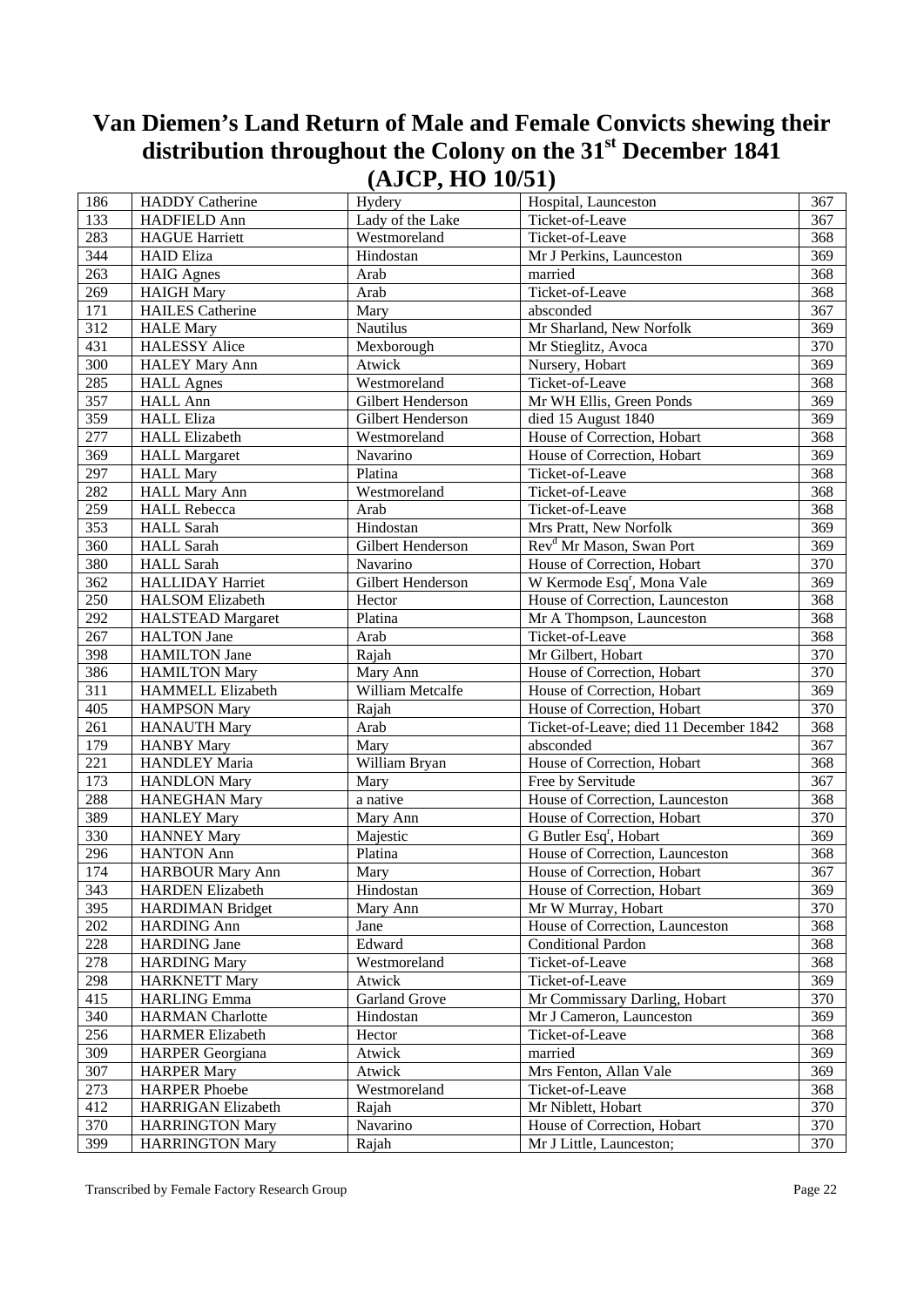| Ticket-of-Leave<br>121<br><b>HARRIS</b> Elizabeth<br>367<br>Borneo<br>223<br>Edward<br>368<br><b>HARRIS</b> Jane<br>Ticket-of-Leave<br>425<br>370<br>Mexborough<br><b>HARRIS Mary</b><br>Mr Crombie, Hobart<br>214<br>368<br><b>HARRIS Mary Ann</b><br>William Bryan<br>Ticket-of-Leave<br>238<br>New Grove<br>368<br><b>HARRIS Norah</b><br>Mr Wise, Hobart<br>254<br>Ticket-of-Leave<br>368<br>Hector<br><b>HARRIS Ruth</b><br>374<br>370<br><b>HARRIS</b> Sarah<br>Navarino<br>Mr Wilson, New Town<br>365<br>369<br><b>HARRISON Catherine</b><br>Gilbert Henderson<br>Mr H Munday, Swan Port<br>401<br>370<br>House of Correction, Hobart<br><b>HARRISON Mary Ann</b><br>Rajah<br>329<br>married<br>369<br><b>HART</b> Ellen<br>Majestic<br>148<br>Eliza<br>Government House<br>367<br><b>HART</b> Lydia<br>$\overline{351}$<br>Edward Curr Esq <sup>r</sup> , Circular Head<br>369<br>Hindostan<br><b>HART</b> Mary<br>423<br>370<br>Garland Grove<br>House of Correction, Launceston<br><b>HART</b> Mary<br>317<br>369<br><b>HARVEY Ann</b><br>Mr Hutton, Hobart<br>Nautilus<br>327<br><b>HARVEY Catherine</b><br>369<br>Majestic<br>Mr Fielder, Hobart<br>192<br>367<br>married<br><b>HARVEY</b> Isabella<br>Hydery<br>255<br>Ticket-of-Leave<br><b>HARVEY Mary</b><br>368<br>Hector<br>207<br>368<br><b>HARWOOD Eliza</b><br>Jane<br>Ticket-of-Leave<br>215<br>William Bryan<br>368<br>HARWOOD Mary Ann<br>Ticket-of-Leave<br>244<br>368<br>Mr W Foster, Green Ponds<br><b>HASKINS</b> Sarah<br>New Grove<br>187<br>367<br><b>HATCH Mary</b><br>Hydery<br>Ticket-of-Leave<br>356<br>Gilbert Henderson<br>Mr Davis, New Town Road<br><b>HAWES</b> Elizabeth<br>369<br>264<br>368<br>Ticket-of-Leave<br>HAWKEHEAD Christiana<br>Arab<br>338<br>369<br>Hindostan<br>House of Correction, Hobart<br><b>HAWKINS Elizabeth</b><br>368<br>369<br>Navarino<br>Mr John Cape, Pattersons Plains<br>HAWKINS Elizabeth<br>403<br>370<br>House of Correction, Launceston<br>HAWKINS Elizabeth<br>Rajah<br>291<br>368<br><b>HAWKINS Hannah</b><br>Platina<br>married<br>378<br>Mr JE Smith, Launceston<br>370<br><b>HAWKINS Mary</b><br>Navarino<br>141<br>Eliza<br>Mr J Hague, Launceston<br>367<br>HAWKINS Mary Ann<br>328<br>369<br>Mr Bromley, Hamilton<br><b>HAWTHORN Mary</b><br>Majestic<br>218<br>368<br>House of Correction, Hobart<br>HAYBALL Amelia<br>William Bryan<br>320<br>369<br><b>HAYES</b> Elizabeth<br>Dr Jennerett, Port Arthur<br>Majestic<br>416<br>370<br>Garland Grove<br>House of Correction, Hobart<br><b>HAYES</b> Honora<br>139<br>367<br>Eliza<br>House of Correction, Hobart<br><b>HAYES</b> Matilda<br>347<br>Hindostan<br>Nursery, Hobart<br>369<br><b>HAYNES</b> Elizabeth<br>316<br>Nautilus<br>married<br>369<br>HAYWOOD Mary<br>421<br>370<br><b>HAZEL Mary Ann</b><br>Garland Grove<br>House of Correction, Hobart<br>249<br>HAZLEHURST Grace<br>Hector<br>House of Correction, Hobart<br>368<br>370<br>411<br>HEADSPETH Ann<br>House of Correction, Launceston<br>Rajah<br>404<br><b>HEALD Betsey</b><br>Rajah<br>House of Correction, Launceston<br>370<br>276<br><b>HEALEY Catherine</b><br>Westmoreland<br>Mrs Ross, Carrington<br>368<br>396<br>House of Correction, Hobart<br><b>HEALLY Sarah</b><br>Mary Ann<br>370<br>336<br>Marian Watson<br>Mr Pillinger, Antill Ponds<br><b>HEALY Mary</b><br>369<br>313<br>died 16 July 1840<br><b>HEATH Ann</b><br>Nautilus<br>369<br>331<br>Majestic<br>Mr JA Denham, Launceston<br><b>HEATH Hannah</b><br>369<br>150<br>Eliza<br>Dr Desailley, Hobart<br><b>HEATH Priscilla</b><br>367<br>New Grove<br>Ticket-of-Leave<br>243<br><b>HEBBREN</b> Margaret<br>368<br>299<br>Hospital, Hobart<br><b>HEDSMAN</b> Amelia<br>Atwick<br>369<br>426<br>Mexborough<br>Mr Milne, Launceston<br>370<br><b>HEIFFERMAN Mary</b><br>274<br>HELEY Emma<br>House of Correction, Hobart<br>368<br>Westmoreland<br>213<br><b>HELPS Mary</b><br>William Bryan<br>Ticket-of-Leave<br>368<br>383<br><b>HEMSLEY Sarah</b><br>Navarino<br>Mrs Roberts, Hobart<br>370 |  | died 25 April 1843 |  |
|-----------------------------------------------------------------------------------------------------------------------------------------------------------------------------------------------------------------------------------------------------------------------------------------------------------------------------------------------------------------------------------------------------------------------------------------------------------------------------------------------------------------------------------------------------------------------------------------------------------------------------------------------------------------------------------------------------------------------------------------------------------------------------------------------------------------------------------------------------------------------------------------------------------------------------------------------------------------------------------------------------------------------------------------------------------------------------------------------------------------------------------------------------------------------------------------------------------------------------------------------------------------------------------------------------------------------------------------------------------------------------------------------------------------------------------------------------------------------------------------------------------------------------------------------------------------------------------------------------------------------------------------------------------------------------------------------------------------------------------------------------------------------------------------------------------------------------------------------------------------------------------------------------------------------------------------------------------------------------------------------------------------------------------------------------------------------------------------------------------------------------------------------------------------------------------------------------------------------------------------------------------------------------------------------------------------------------------------------------------------------------------------------------------------------------------------------------------------------------------------------------------------------------------------------------------------------------------------------------------------------------------------------------------------------------------------------------------------------------------------------------------------------------------------------------------------------------------------------------------------------------------------------------------------------------------------------------------------------------------------------------------------------------------------------------------------------------------------------------------------------------------------------------------------------------------------------------------------------------------------------------------------------------------------------------------------------------------------------------------------------------------------------------------------------------------------------------------------------------------------------------------------------------------------------------------------------------------------------------------------------------------------------------------------------------------------------------------------------------------------------------------------------------------------------------------------------------------------------------------------------------------------------------------------------------------------------------------------------------------------------------------------------------|--|--------------------|--|
|                                                                                                                                                                                                                                                                                                                                                                                                                                                                                                                                                                                                                                                                                                                                                                                                                                                                                                                                                                                                                                                                                                                                                                                                                                                                                                                                                                                                                                                                                                                                                                                                                                                                                                                                                                                                                                                                                                                                                                                                                                                                                                                                                                                                                                                                                                                                                                                                                                                                                                                                                                                                                                                                                                                                                                                                                                                                                                                                                                                                                                                                                                                                                                                                                                                                                                                                                                                                                                                                                                                                                                                                                                                                                                                                                                                                                                                                                                                                                                                                                             |  |                    |  |
|                                                                                                                                                                                                                                                                                                                                                                                                                                                                                                                                                                                                                                                                                                                                                                                                                                                                                                                                                                                                                                                                                                                                                                                                                                                                                                                                                                                                                                                                                                                                                                                                                                                                                                                                                                                                                                                                                                                                                                                                                                                                                                                                                                                                                                                                                                                                                                                                                                                                                                                                                                                                                                                                                                                                                                                                                                                                                                                                                                                                                                                                                                                                                                                                                                                                                                                                                                                                                                                                                                                                                                                                                                                                                                                                                                                                                                                                                                                                                                                                                             |  |                    |  |
|                                                                                                                                                                                                                                                                                                                                                                                                                                                                                                                                                                                                                                                                                                                                                                                                                                                                                                                                                                                                                                                                                                                                                                                                                                                                                                                                                                                                                                                                                                                                                                                                                                                                                                                                                                                                                                                                                                                                                                                                                                                                                                                                                                                                                                                                                                                                                                                                                                                                                                                                                                                                                                                                                                                                                                                                                                                                                                                                                                                                                                                                                                                                                                                                                                                                                                                                                                                                                                                                                                                                                                                                                                                                                                                                                                                                                                                                                                                                                                                                                             |  |                    |  |
|                                                                                                                                                                                                                                                                                                                                                                                                                                                                                                                                                                                                                                                                                                                                                                                                                                                                                                                                                                                                                                                                                                                                                                                                                                                                                                                                                                                                                                                                                                                                                                                                                                                                                                                                                                                                                                                                                                                                                                                                                                                                                                                                                                                                                                                                                                                                                                                                                                                                                                                                                                                                                                                                                                                                                                                                                                                                                                                                                                                                                                                                                                                                                                                                                                                                                                                                                                                                                                                                                                                                                                                                                                                                                                                                                                                                                                                                                                                                                                                                                             |  |                    |  |
|                                                                                                                                                                                                                                                                                                                                                                                                                                                                                                                                                                                                                                                                                                                                                                                                                                                                                                                                                                                                                                                                                                                                                                                                                                                                                                                                                                                                                                                                                                                                                                                                                                                                                                                                                                                                                                                                                                                                                                                                                                                                                                                                                                                                                                                                                                                                                                                                                                                                                                                                                                                                                                                                                                                                                                                                                                                                                                                                                                                                                                                                                                                                                                                                                                                                                                                                                                                                                                                                                                                                                                                                                                                                                                                                                                                                                                                                                                                                                                                                                             |  |                    |  |
|                                                                                                                                                                                                                                                                                                                                                                                                                                                                                                                                                                                                                                                                                                                                                                                                                                                                                                                                                                                                                                                                                                                                                                                                                                                                                                                                                                                                                                                                                                                                                                                                                                                                                                                                                                                                                                                                                                                                                                                                                                                                                                                                                                                                                                                                                                                                                                                                                                                                                                                                                                                                                                                                                                                                                                                                                                                                                                                                                                                                                                                                                                                                                                                                                                                                                                                                                                                                                                                                                                                                                                                                                                                                                                                                                                                                                                                                                                                                                                                                                             |  |                    |  |
|                                                                                                                                                                                                                                                                                                                                                                                                                                                                                                                                                                                                                                                                                                                                                                                                                                                                                                                                                                                                                                                                                                                                                                                                                                                                                                                                                                                                                                                                                                                                                                                                                                                                                                                                                                                                                                                                                                                                                                                                                                                                                                                                                                                                                                                                                                                                                                                                                                                                                                                                                                                                                                                                                                                                                                                                                                                                                                                                                                                                                                                                                                                                                                                                                                                                                                                                                                                                                                                                                                                                                                                                                                                                                                                                                                                                                                                                                                                                                                                                                             |  |                    |  |
|                                                                                                                                                                                                                                                                                                                                                                                                                                                                                                                                                                                                                                                                                                                                                                                                                                                                                                                                                                                                                                                                                                                                                                                                                                                                                                                                                                                                                                                                                                                                                                                                                                                                                                                                                                                                                                                                                                                                                                                                                                                                                                                                                                                                                                                                                                                                                                                                                                                                                                                                                                                                                                                                                                                                                                                                                                                                                                                                                                                                                                                                                                                                                                                                                                                                                                                                                                                                                                                                                                                                                                                                                                                                                                                                                                                                                                                                                                                                                                                                                             |  |                    |  |
|                                                                                                                                                                                                                                                                                                                                                                                                                                                                                                                                                                                                                                                                                                                                                                                                                                                                                                                                                                                                                                                                                                                                                                                                                                                                                                                                                                                                                                                                                                                                                                                                                                                                                                                                                                                                                                                                                                                                                                                                                                                                                                                                                                                                                                                                                                                                                                                                                                                                                                                                                                                                                                                                                                                                                                                                                                                                                                                                                                                                                                                                                                                                                                                                                                                                                                                                                                                                                                                                                                                                                                                                                                                                                                                                                                                                                                                                                                                                                                                                                             |  |                    |  |
|                                                                                                                                                                                                                                                                                                                                                                                                                                                                                                                                                                                                                                                                                                                                                                                                                                                                                                                                                                                                                                                                                                                                                                                                                                                                                                                                                                                                                                                                                                                                                                                                                                                                                                                                                                                                                                                                                                                                                                                                                                                                                                                                                                                                                                                                                                                                                                                                                                                                                                                                                                                                                                                                                                                                                                                                                                                                                                                                                                                                                                                                                                                                                                                                                                                                                                                                                                                                                                                                                                                                                                                                                                                                                                                                                                                                                                                                                                                                                                                                                             |  |                    |  |
|                                                                                                                                                                                                                                                                                                                                                                                                                                                                                                                                                                                                                                                                                                                                                                                                                                                                                                                                                                                                                                                                                                                                                                                                                                                                                                                                                                                                                                                                                                                                                                                                                                                                                                                                                                                                                                                                                                                                                                                                                                                                                                                                                                                                                                                                                                                                                                                                                                                                                                                                                                                                                                                                                                                                                                                                                                                                                                                                                                                                                                                                                                                                                                                                                                                                                                                                                                                                                                                                                                                                                                                                                                                                                                                                                                                                                                                                                                                                                                                                                             |  |                    |  |
|                                                                                                                                                                                                                                                                                                                                                                                                                                                                                                                                                                                                                                                                                                                                                                                                                                                                                                                                                                                                                                                                                                                                                                                                                                                                                                                                                                                                                                                                                                                                                                                                                                                                                                                                                                                                                                                                                                                                                                                                                                                                                                                                                                                                                                                                                                                                                                                                                                                                                                                                                                                                                                                                                                                                                                                                                                                                                                                                                                                                                                                                                                                                                                                                                                                                                                                                                                                                                                                                                                                                                                                                                                                                                                                                                                                                                                                                                                                                                                                                                             |  |                    |  |
|                                                                                                                                                                                                                                                                                                                                                                                                                                                                                                                                                                                                                                                                                                                                                                                                                                                                                                                                                                                                                                                                                                                                                                                                                                                                                                                                                                                                                                                                                                                                                                                                                                                                                                                                                                                                                                                                                                                                                                                                                                                                                                                                                                                                                                                                                                                                                                                                                                                                                                                                                                                                                                                                                                                                                                                                                                                                                                                                                                                                                                                                                                                                                                                                                                                                                                                                                                                                                                                                                                                                                                                                                                                                                                                                                                                                                                                                                                                                                                                                                             |  |                    |  |
|                                                                                                                                                                                                                                                                                                                                                                                                                                                                                                                                                                                                                                                                                                                                                                                                                                                                                                                                                                                                                                                                                                                                                                                                                                                                                                                                                                                                                                                                                                                                                                                                                                                                                                                                                                                                                                                                                                                                                                                                                                                                                                                                                                                                                                                                                                                                                                                                                                                                                                                                                                                                                                                                                                                                                                                                                                                                                                                                                                                                                                                                                                                                                                                                                                                                                                                                                                                                                                                                                                                                                                                                                                                                                                                                                                                                                                                                                                                                                                                                                             |  |                    |  |
|                                                                                                                                                                                                                                                                                                                                                                                                                                                                                                                                                                                                                                                                                                                                                                                                                                                                                                                                                                                                                                                                                                                                                                                                                                                                                                                                                                                                                                                                                                                                                                                                                                                                                                                                                                                                                                                                                                                                                                                                                                                                                                                                                                                                                                                                                                                                                                                                                                                                                                                                                                                                                                                                                                                                                                                                                                                                                                                                                                                                                                                                                                                                                                                                                                                                                                                                                                                                                                                                                                                                                                                                                                                                                                                                                                                                                                                                                                                                                                                                                             |  |                    |  |
|                                                                                                                                                                                                                                                                                                                                                                                                                                                                                                                                                                                                                                                                                                                                                                                                                                                                                                                                                                                                                                                                                                                                                                                                                                                                                                                                                                                                                                                                                                                                                                                                                                                                                                                                                                                                                                                                                                                                                                                                                                                                                                                                                                                                                                                                                                                                                                                                                                                                                                                                                                                                                                                                                                                                                                                                                                                                                                                                                                                                                                                                                                                                                                                                                                                                                                                                                                                                                                                                                                                                                                                                                                                                                                                                                                                                                                                                                                                                                                                                                             |  |                    |  |
|                                                                                                                                                                                                                                                                                                                                                                                                                                                                                                                                                                                                                                                                                                                                                                                                                                                                                                                                                                                                                                                                                                                                                                                                                                                                                                                                                                                                                                                                                                                                                                                                                                                                                                                                                                                                                                                                                                                                                                                                                                                                                                                                                                                                                                                                                                                                                                                                                                                                                                                                                                                                                                                                                                                                                                                                                                                                                                                                                                                                                                                                                                                                                                                                                                                                                                                                                                                                                                                                                                                                                                                                                                                                                                                                                                                                                                                                                                                                                                                                                             |  |                    |  |
|                                                                                                                                                                                                                                                                                                                                                                                                                                                                                                                                                                                                                                                                                                                                                                                                                                                                                                                                                                                                                                                                                                                                                                                                                                                                                                                                                                                                                                                                                                                                                                                                                                                                                                                                                                                                                                                                                                                                                                                                                                                                                                                                                                                                                                                                                                                                                                                                                                                                                                                                                                                                                                                                                                                                                                                                                                                                                                                                                                                                                                                                                                                                                                                                                                                                                                                                                                                                                                                                                                                                                                                                                                                                                                                                                                                                                                                                                                                                                                                                                             |  |                    |  |
|                                                                                                                                                                                                                                                                                                                                                                                                                                                                                                                                                                                                                                                                                                                                                                                                                                                                                                                                                                                                                                                                                                                                                                                                                                                                                                                                                                                                                                                                                                                                                                                                                                                                                                                                                                                                                                                                                                                                                                                                                                                                                                                                                                                                                                                                                                                                                                                                                                                                                                                                                                                                                                                                                                                                                                                                                                                                                                                                                                                                                                                                                                                                                                                                                                                                                                                                                                                                                                                                                                                                                                                                                                                                                                                                                                                                                                                                                                                                                                                                                             |  |                    |  |
|                                                                                                                                                                                                                                                                                                                                                                                                                                                                                                                                                                                                                                                                                                                                                                                                                                                                                                                                                                                                                                                                                                                                                                                                                                                                                                                                                                                                                                                                                                                                                                                                                                                                                                                                                                                                                                                                                                                                                                                                                                                                                                                                                                                                                                                                                                                                                                                                                                                                                                                                                                                                                                                                                                                                                                                                                                                                                                                                                                                                                                                                                                                                                                                                                                                                                                                                                                                                                                                                                                                                                                                                                                                                                                                                                                                                                                                                                                                                                                                                                             |  |                    |  |
|                                                                                                                                                                                                                                                                                                                                                                                                                                                                                                                                                                                                                                                                                                                                                                                                                                                                                                                                                                                                                                                                                                                                                                                                                                                                                                                                                                                                                                                                                                                                                                                                                                                                                                                                                                                                                                                                                                                                                                                                                                                                                                                                                                                                                                                                                                                                                                                                                                                                                                                                                                                                                                                                                                                                                                                                                                                                                                                                                                                                                                                                                                                                                                                                                                                                                                                                                                                                                                                                                                                                                                                                                                                                                                                                                                                                                                                                                                                                                                                                                             |  |                    |  |
|                                                                                                                                                                                                                                                                                                                                                                                                                                                                                                                                                                                                                                                                                                                                                                                                                                                                                                                                                                                                                                                                                                                                                                                                                                                                                                                                                                                                                                                                                                                                                                                                                                                                                                                                                                                                                                                                                                                                                                                                                                                                                                                                                                                                                                                                                                                                                                                                                                                                                                                                                                                                                                                                                                                                                                                                                                                                                                                                                                                                                                                                                                                                                                                                                                                                                                                                                                                                                                                                                                                                                                                                                                                                                                                                                                                                                                                                                                                                                                                                                             |  |                    |  |
|                                                                                                                                                                                                                                                                                                                                                                                                                                                                                                                                                                                                                                                                                                                                                                                                                                                                                                                                                                                                                                                                                                                                                                                                                                                                                                                                                                                                                                                                                                                                                                                                                                                                                                                                                                                                                                                                                                                                                                                                                                                                                                                                                                                                                                                                                                                                                                                                                                                                                                                                                                                                                                                                                                                                                                                                                                                                                                                                                                                                                                                                                                                                                                                                                                                                                                                                                                                                                                                                                                                                                                                                                                                                                                                                                                                                                                                                                                                                                                                                                             |  |                    |  |
|                                                                                                                                                                                                                                                                                                                                                                                                                                                                                                                                                                                                                                                                                                                                                                                                                                                                                                                                                                                                                                                                                                                                                                                                                                                                                                                                                                                                                                                                                                                                                                                                                                                                                                                                                                                                                                                                                                                                                                                                                                                                                                                                                                                                                                                                                                                                                                                                                                                                                                                                                                                                                                                                                                                                                                                                                                                                                                                                                                                                                                                                                                                                                                                                                                                                                                                                                                                                                                                                                                                                                                                                                                                                                                                                                                                                                                                                                                                                                                                                                             |  |                    |  |
|                                                                                                                                                                                                                                                                                                                                                                                                                                                                                                                                                                                                                                                                                                                                                                                                                                                                                                                                                                                                                                                                                                                                                                                                                                                                                                                                                                                                                                                                                                                                                                                                                                                                                                                                                                                                                                                                                                                                                                                                                                                                                                                                                                                                                                                                                                                                                                                                                                                                                                                                                                                                                                                                                                                                                                                                                                                                                                                                                                                                                                                                                                                                                                                                                                                                                                                                                                                                                                                                                                                                                                                                                                                                                                                                                                                                                                                                                                                                                                                                                             |  |                    |  |
|                                                                                                                                                                                                                                                                                                                                                                                                                                                                                                                                                                                                                                                                                                                                                                                                                                                                                                                                                                                                                                                                                                                                                                                                                                                                                                                                                                                                                                                                                                                                                                                                                                                                                                                                                                                                                                                                                                                                                                                                                                                                                                                                                                                                                                                                                                                                                                                                                                                                                                                                                                                                                                                                                                                                                                                                                                                                                                                                                                                                                                                                                                                                                                                                                                                                                                                                                                                                                                                                                                                                                                                                                                                                                                                                                                                                                                                                                                                                                                                                                             |  |                    |  |
|                                                                                                                                                                                                                                                                                                                                                                                                                                                                                                                                                                                                                                                                                                                                                                                                                                                                                                                                                                                                                                                                                                                                                                                                                                                                                                                                                                                                                                                                                                                                                                                                                                                                                                                                                                                                                                                                                                                                                                                                                                                                                                                                                                                                                                                                                                                                                                                                                                                                                                                                                                                                                                                                                                                                                                                                                                                                                                                                                                                                                                                                                                                                                                                                                                                                                                                                                                                                                                                                                                                                                                                                                                                                                                                                                                                                                                                                                                                                                                                                                             |  |                    |  |
|                                                                                                                                                                                                                                                                                                                                                                                                                                                                                                                                                                                                                                                                                                                                                                                                                                                                                                                                                                                                                                                                                                                                                                                                                                                                                                                                                                                                                                                                                                                                                                                                                                                                                                                                                                                                                                                                                                                                                                                                                                                                                                                                                                                                                                                                                                                                                                                                                                                                                                                                                                                                                                                                                                                                                                                                                                                                                                                                                                                                                                                                                                                                                                                                                                                                                                                                                                                                                                                                                                                                                                                                                                                                                                                                                                                                                                                                                                                                                                                                                             |  |                    |  |
|                                                                                                                                                                                                                                                                                                                                                                                                                                                                                                                                                                                                                                                                                                                                                                                                                                                                                                                                                                                                                                                                                                                                                                                                                                                                                                                                                                                                                                                                                                                                                                                                                                                                                                                                                                                                                                                                                                                                                                                                                                                                                                                                                                                                                                                                                                                                                                                                                                                                                                                                                                                                                                                                                                                                                                                                                                                                                                                                                                                                                                                                                                                                                                                                                                                                                                                                                                                                                                                                                                                                                                                                                                                                                                                                                                                                                                                                                                                                                                                                                             |  |                    |  |
|                                                                                                                                                                                                                                                                                                                                                                                                                                                                                                                                                                                                                                                                                                                                                                                                                                                                                                                                                                                                                                                                                                                                                                                                                                                                                                                                                                                                                                                                                                                                                                                                                                                                                                                                                                                                                                                                                                                                                                                                                                                                                                                                                                                                                                                                                                                                                                                                                                                                                                                                                                                                                                                                                                                                                                                                                                                                                                                                                                                                                                                                                                                                                                                                                                                                                                                                                                                                                                                                                                                                                                                                                                                                                                                                                                                                                                                                                                                                                                                                                             |  |                    |  |
|                                                                                                                                                                                                                                                                                                                                                                                                                                                                                                                                                                                                                                                                                                                                                                                                                                                                                                                                                                                                                                                                                                                                                                                                                                                                                                                                                                                                                                                                                                                                                                                                                                                                                                                                                                                                                                                                                                                                                                                                                                                                                                                                                                                                                                                                                                                                                                                                                                                                                                                                                                                                                                                                                                                                                                                                                                                                                                                                                                                                                                                                                                                                                                                                                                                                                                                                                                                                                                                                                                                                                                                                                                                                                                                                                                                                                                                                                                                                                                                                                             |  |                    |  |
|                                                                                                                                                                                                                                                                                                                                                                                                                                                                                                                                                                                                                                                                                                                                                                                                                                                                                                                                                                                                                                                                                                                                                                                                                                                                                                                                                                                                                                                                                                                                                                                                                                                                                                                                                                                                                                                                                                                                                                                                                                                                                                                                                                                                                                                                                                                                                                                                                                                                                                                                                                                                                                                                                                                                                                                                                                                                                                                                                                                                                                                                                                                                                                                                                                                                                                                                                                                                                                                                                                                                                                                                                                                                                                                                                                                                                                                                                                                                                                                                                             |  |                    |  |
|                                                                                                                                                                                                                                                                                                                                                                                                                                                                                                                                                                                                                                                                                                                                                                                                                                                                                                                                                                                                                                                                                                                                                                                                                                                                                                                                                                                                                                                                                                                                                                                                                                                                                                                                                                                                                                                                                                                                                                                                                                                                                                                                                                                                                                                                                                                                                                                                                                                                                                                                                                                                                                                                                                                                                                                                                                                                                                                                                                                                                                                                                                                                                                                                                                                                                                                                                                                                                                                                                                                                                                                                                                                                                                                                                                                                                                                                                                                                                                                                                             |  |                    |  |
|                                                                                                                                                                                                                                                                                                                                                                                                                                                                                                                                                                                                                                                                                                                                                                                                                                                                                                                                                                                                                                                                                                                                                                                                                                                                                                                                                                                                                                                                                                                                                                                                                                                                                                                                                                                                                                                                                                                                                                                                                                                                                                                                                                                                                                                                                                                                                                                                                                                                                                                                                                                                                                                                                                                                                                                                                                                                                                                                                                                                                                                                                                                                                                                                                                                                                                                                                                                                                                                                                                                                                                                                                                                                                                                                                                                                                                                                                                                                                                                                                             |  |                    |  |
|                                                                                                                                                                                                                                                                                                                                                                                                                                                                                                                                                                                                                                                                                                                                                                                                                                                                                                                                                                                                                                                                                                                                                                                                                                                                                                                                                                                                                                                                                                                                                                                                                                                                                                                                                                                                                                                                                                                                                                                                                                                                                                                                                                                                                                                                                                                                                                                                                                                                                                                                                                                                                                                                                                                                                                                                                                                                                                                                                                                                                                                                                                                                                                                                                                                                                                                                                                                                                                                                                                                                                                                                                                                                                                                                                                                                                                                                                                                                                                                                                             |  |                    |  |
|                                                                                                                                                                                                                                                                                                                                                                                                                                                                                                                                                                                                                                                                                                                                                                                                                                                                                                                                                                                                                                                                                                                                                                                                                                                                                                                                                                                                                                                                                                                                                                                                                                                                                                                                                                                                                                                                                                                                                                                                                                                                                                                                                                                                                                                                                                                                                                                                                                                                                                                                                                                                                                                                                                                                                                                                                                                                                                                                                                                                                                                                                                                                                                                                                                                                                                                                                                                                                                                                                                                                                                                                                                                                                                                                                                                                                                                                                                                                                                                                                             |  |                    |  |
|                                                                                                                                                                                                                                                                                                                                                                                                                                                                                                                                                                                                                                                                                                                                                                                                                                                                                                                                                                                                                                                                                                                                                                                                                                                                                                                                                                                                                                                                                                                                                                                                                                                                                                                                                                                                                                                                                                                                                                                                                                                                                                                                                                                                                                                                                                                                                                                                                                                                                                                                                                                                                                                                                                                                                                                                                                                                                                                                                                                                                                                                                                                                                                                                                                                                                                                                                                                                                                                                                                                                                                                                                                                                                                                                                                                                                                                                                                                                                                                                                             |  |                    |  |
|                                                                                                                                                                                                                                                                                                                                                                                                                                                                                                                                                                                                                                                                                                                                                                                                                                                                                                                                                                                                                                                                                                                                                                                                                                                                                                                                                                                                                                                                                                                                                                                                                                                                                                                                                                                                                                                                                                                                                                                                                                                                                                                                                                                                                                                                                                                                                                                                                                                                                                                                                                                                                                                                                                                                                                                                                                                                                                                                                                                                                                                                                                                                                                                                                                                                                                                                                                                                                                                                                                                                                                                                                                                                                                                                                                                                                                                                                                                                                                                                                             |  |                    |  |
|                                                                                                                                                                                                                                                                                                                                                                                                                                                                                                                                                                                                                                                                                                                                                                                                                                                                                                                                                                                                                                                                                                                                                                                                                                                                                                                                                                                                                                                                                                                                                                                                                                                                                                                                                                                                                                                                                                                                                                                                                                                                                                                                                                                                                                                                                                                                                                                                                                                                                                                                                                                                                                                                                                                                                                                                                                                                                                                                                                                                                                                                                                                                                                                                                                                                                                                                                                                                                                                                                                                                                                                                                                                                                                                                                                                                                                                                                                                                                                                                                             |  |                    |  |
|                                                                                                                                                                                                                                                                                                                                                                                                                                                                                                                                                                                                                                                                                                                                                                                                                                                                                                                                                                                                                                                                                                                                                                                                                                                                                                                                                                                                                                                                                                                                                                                                                                                                                                                                                                                                                                                                                                                                                                                                                                                                                                                                                                                                                                                                                                                                                                                                                                                                                                                                                                                                                                                                                                                                                                                                                                                                                                                                                                                                                                                                                                                                                                                                                                                                                                                                                                                                                                                                                                                                                                                                                                                                                                                                                                                                                                                                                                                                                                                                                             |  |                    |  |
|                                                                                                                                                                                                                                                                                                                                                                                                                                                                                                                                                                                                                                                                                                                                                                                                                                                                                                                                                                                                                                                                                                                                                                                                                                                                                                                                                                                                                                                                                                                                                                                                                                                                                                                                                                                                                                                                                                                                                                                                                                                                                                                                                                                                                                                                                                                                                                                                                                                                                                                                                                                                                                                                                                                                                                                                                                                                                                                                                                                                                                                                                                                                                                                                                                                                                                                                                                                                                                                                                                                                                                                                                                                                                                                                                                                                                                                                                                                                                                                                                             |  |                    |  |
|                                                                                                                                                                                                                                                                                                                                                                                                                                                                                                                                                                                                                                                                                                                                                                                                                                                                                                                                                                                                                                                                                                                                                                                                                                                                                                                                                                                                                                                                                                                                                                                                                                                                                                                                                                                                                                                                                                                                                                                                                                                                                                                                                                                                                                                                                                                                                                                                                                                                                                                                                                                                                                                                                                                                                                                                                                                                                                                                                                                                                                                                                                                                                                                                                                                                                                                                                                                                                                                                                                                                                                                                                                                                                                                                                                                                                                                                                                                                                                                                                             |  |                    |  |
|                                                                                                                                                                                                                                                                                                                                                                                                                                                                                                                                                                                                                                                                                                                                                                                                                                                                                                                                                                                                                                                                                                                                                                                                                                                                                                                                                                                                                                                                                                                                                                                                                                                                                                                                                                                                                                                                                                                                                                                                                                                                                                                                                                                                                                                                                                                                                                                                                                                                                                                                                                                                                                                                                                                                                                                                                                                                                                                                                                                                                                                                                                                                                                                                                                                                                                                                                                                                                                                                                                                                                                                                                                                                                                                                                                                                                                                                                                                                                                                                                             |  |                    |  |
|                                                                                                                                                                                                                                                                                                                                                                                                                                                                                                                                                                                                                                                                                                                                                                                                                                                                                                                                                                                                                                                                                                                                                                                                                                                                                                                                                                                                                                                                                                                                                                                                                                                                                                                                                                                                                                                                                                                                                                                                                                                                                                                                                                                                                                                                                                                                                                                                                                                                                                                                                                                                                                                                                                                                                                                                                                                                                                                                                                                                                                                                                                                                                                                                                                                                                                                                                                                                                                                                                                                                                                                                                                                                                                                                                                                                                                                                                                                                                                                                                             |  |                    |  |
|                                                                                                                                                                                                                                                                                                                                                                                                                                                                                                                                                                                                                                                                                                                                                                                                                                                                                                                                                                                                                                                                                                                                                                                                                                                                                                                                                                                                                                                                                                                                                                                                                                                                                                                                                                                                                                                                                                                                                                                                                                                                                                                                                                                                                                                                                                                                                                                                                                                                                                                                                                                                                                                                                                                                                                                                                                                                                                                                                                                                                                                                                                                                                                                                                                                                                                                                                                                                                                                                                                                                                                                                                                                                                                                                                                                                                                                                                                                                                                                                                             |  |                    |  |
|                                                                                                                                                                                                                                                                                                                                                                                                                                                                                                                                                                                                                                                                                                                                                                                                                                                                                                                                                                                                                                                                                                                                                                                                                                                                                                                                                                                                                                                                                                                                                                                                                                                                                                                                                                                                                                                                                                                                                                                                                                                                                                                                                                                                                                                                                                                                                                                                                                                                                                                                                                                                                                                                                                                                                                                                                                                                                                                                                                                                                                                                                                                                                                                                                                                                                                                                                                                                                                                                                                                                                                                                                                                                                                                                                                                                                                                                                                                                                                                                                             |  |                    |  |
|                                                                                                                                                                                                                                                                                                                                                                                                                                                                                                                                                                                                                                                                                                                                                                                                                                                                                                                                                                                                                                                                                                                                                                                                                                                                                                                                                                                                                                                                                                                                                                                                                                                                                                                                                                                                                                                                                                                                                                                                                                                                                                                                                                                                                                                                                                                                                                                                                                                                                                                                                                                                                                                                                                                                                                                                                                                                                                                                                                                                                                                                                                                                                                                                                                                                                                                                                                                                                                                                                                                                                                                                                                                                                                                                                                                                                                                                                                                                                                                                                             |  |                    |  |
|                                                                                                                                                                                                                                                                                                                                                                                                                                                                                                                                                                                                                                                                                                                                                                                                                                                                                                                                                                                                                                                                                                                                                                                                                                                                                                                                                                                                                                                                                                                                                                                                                                                                                                                                                                                                                                                                                                                                                                                                                                                                                                                                                                                                                                                                                                                                                                                                                                                                                                                                                                                                                                                                                                                                                                                                                                                                                                                                                                                                                                                                                                                                                                                                                                                                                                                                                                                                                                                                                                                                                                                                                                                                                                                                                                                                                                                                                                                                                                                                                             |  |                    |  |
|                                                                                                                                                                                                                                                                                                                                                                                                                                                                                                                                                                                                                                                                                                                                                                                                                                                                                                                                                                                                                                                                                                                                                                                                                                                                                                                                                                                                                                                                                                                                                                                                                                                                                                                                                                                                                                                                                                                                                                                                                                                                                                                                                                                                                                                                                                                                                                                                                                                                                                                                                                                                                                                                                                                                                                                                                                                                                                                                                                                                                                                                                                                                                                                                                                                                                                                                                                                                                                                                                                                                                                                                                                                                                                                                                                                                                                                                                                                                                                                                                             |  |                    |  |
|                                                                                                                                                                                                                                                                                                                                                                                                                                                                                                                                                                                                                                                                                                                                                                                                                                                                                                                                                                                                                                                                                                                                                                                                                                                                                                                                                                                                                                                                                                                                                                                                                                                                                                                                                                                                                                                                                                                                                                                                                                                                                                                                                                                                                                                                                                                                                                                                                                                                                                                                                                                                                                                                                                                                                                                                                                                                                                                                                                                                                                                                                                                                                                                                                                                                                                                                                                                                                                                                                                                                                                                                                                                                                                                                                                                                                                                                                                                                                                                                                             |  |                    |  |
|                                                                                                                                                                                                                                                                                                                                                                                                                                                                                                                                                                                                                                                                                                                                                                                                                                                                                                                                                                                                                                                                                                                                                                                                                                                                                                                                                                                                                                                                                                                                                                                                                                                                                                                                                                                                                                                                                                                                                                                                                                                                                                                                                                                                                                                                                                                                                                                                                                                                                                                                                                                                                                                                                                                                                                                                                                                                                                                                                                                                                                                                                                                                                                                                                                                                                                                                                                                                                                                                                                                                                                                                                                                                                                                                                                                                                                                                                                                                                                                                                             |  |                    |  |
|                                                                                                                                                                                                                                                                                                                                                                                                                                                                                                                                                                                                                                                                                                                                                                                                                                                                                                                                                                                                                                                                                                                                                                                                                                                                                                                                                                                                                                                                                                                                                                                                                                                                                                                                                                                                                                                                                                                                                                                                                                                                                                                                                                                                                                                                                                                                                                                                                                                                                                                                                                                                                                                                                                                                                                                                                                                                                                                                                                                                                                                                                                                                                                                                                                                                                                                                                                                                                                                                                                                                                                                                                                                                                                                                                                                                                                                                                                                                                                                                                             |  |                    |  |
|                                                                                                                                                                                                                                                                                                                                                                                                                                                                                                                                                                                                                                                                                                                                                                                                                                                                                                                                                                                                                                                                                                                                                                                                                                                                                                                                                                                                                                                                                                                                                                                                                                                                                                                                                                                                                                                                                                                                                                                                                                                                                                                                                                                                                                                                                                                                                                                                                                                                                                                                                                                                                                                                                                                                                                                                                                                                                                                                                                                                                                                                                                                                                                                                                                                                                                                                                                                                                                                                                                                                                                                                                                                                                                                                                                                                                                                                                                                                                                                                                             |  |                    |  |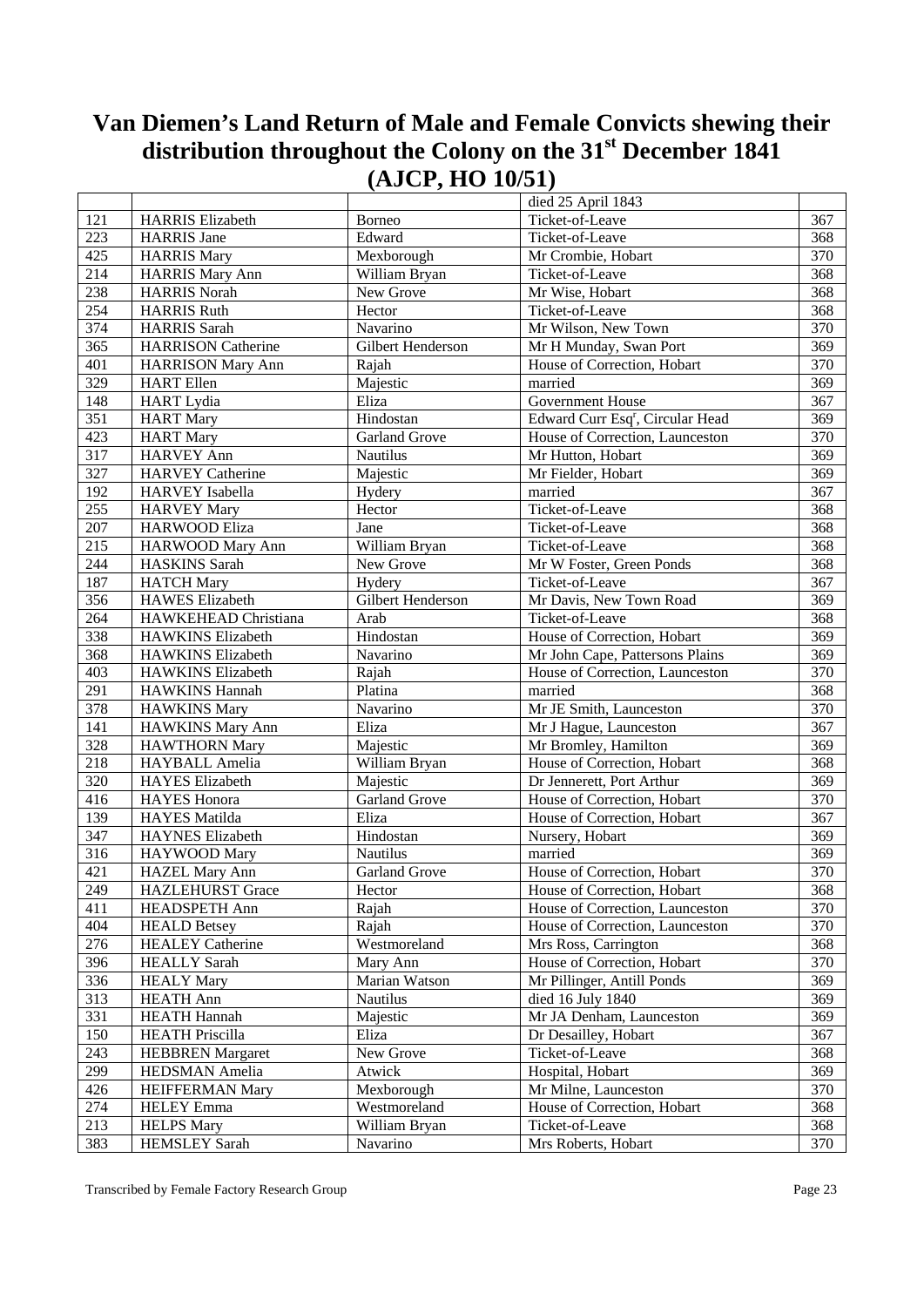| 305 | <b>HENBURY Grace</b>        | Atwick               | House of Correction, Hobart       | 369 |
|-----|-----------------------------|----------------------|-----------------------------------|-----|
| 286 | <b>HENDERSON</b> Christiana | Westmoreland         | Ticket-of-Leave                   | 368 |
| 155 | HENDERSON Isabella          | Mellish              | Ticket-of-Leave                   | 367 |
| 310 | <b>HENDERSON</b> Jane       | Atwick               | Mrs Flower, New Town              | 369 |
| 193 | <b>HENDRIC Mary</b>         | Hydery               | married                           | 367 |
| 402 | <b>HENLEY</b> Jane          | Rajah                | Mr J Mitchell, Port Arthur        | 370 |
| 341 | <b>HENNESSEY Mary</b>       | Hindostan            | Mr W Birch, Launceston            | 369 |
| 376 | <b>HENRY Agnes</b>          | Navarino             | Mr E Marshall, Launceston         | 370 |
| 289 | <b>HENRY Bridget</b>        | Platina              | married                           | 368 |
| 262 | <b>HENRYS</b> Catherine     | Arab                 | Mr Davis, Broad Marsh             | 368 |
| 377 | HEPPLEWHITE Elizabeth       | Navarino             | House of Correction, Launceston   | 370 |
| 339 | <b>HERBERT</b> Hannah       | Hindostan            | W Gunn Esq <sup>r</sup> , Hobart  | 369 |
| 333 | <b>HERITAGE Mary</b>        | Majestic             | R Wales Esq <sup>r</sup> , Morven | 369 |
| 217 | <b>HERLEY</b> Charlotte     | William Bryan        | Ticket-of-Leave                   | 368 |
| 424 | <b>HERN</b> Catherine       | <b>Garland Grove</b> | House of Correction, Launceston   | 370 |
| 419 | <b>HERON Mary</b>           | <b>Garland Grove</b> | Mr Heckscher, Hobart              | 370 |
| 429 | <b>HERRICK Ellen</b>        | Mexborough           | Mr G Fairns, Launceston           | 370 |
| 229 | <b>HERRING Mary</b>         | Edward               | Mr Radford, Swan Port             | 368 |
| 147 | <b>HESTER Hannah</b>        | Eliza                | Ticket-of-Leave                   | 367 |
| 345 | <b>HEYMER Sarah</b>         | Hindostan            | Hospital, Hobart                  | 369 |
| 199 | <b>HIBBERT</b> Harriet      | Jane                 | House of Correction, Hobart       | 368 |
| 379 | <b>HICKMAN</b> Deborah      | Navarino             | Mr Stevenson, Hobart              | 370 |
| 236 | <b>HICKS</b> Jane           | New Grove            | Ticket-of-Leave                   | 368 |
| 290 | <b>HIDE</b> Isabella        | Platina              | Ticket-of-Leave                   | 368 |
| 136 | <b>HIGGINS Catherine</b>    | Lady of the Lake     | married                           | 367 |
| 348 | <b>HILL Ann</b>             | Hindostan            | Mr Solomon, Hobart                | 369 |
| 258 | <b>HILL Bridget</b>         | Arab                 | Lieutenant Corbett, Mount Louis   | 368 |
| 417 | <b>HILL Elizabeth</b>       | <b>Garland Grove</b> | Mr D Avelyn, Hobart               | 370 |
| 358 | <b>HILL Harriet</b>         | Gilbert Henderson    | House of Correction, Hobart       | 369 |
| 364 | <b>HILL Hannah</b>          | Gilbert Henderson    | married                           | 369 |
| 367 | HILL Martha                 | Gilbert Henderson    | House of Correction, Hobart       | 369 |
| 48  | <b>HILL Mary</b>            | Providence           | Ticket-of-Leave                   | 367 |
| 319 | <b>HILL Mary</b>            | Nautilus             | House of Correction, Hobart       | 369 |
| 373 | <b>HILL Mary</b>            | Navarino             | Mr R Macmichael, Hobart           | 370 |
| 251 | <b>HILL Rosanna</b>         | Hector               | married                           | 368 |
| 127 | HILL Sarah                  | Harmony              | Ticket-of-Leave                   | 367 |
| 397 | <b>HILLEDGE Ann</b>         | Abercrombie          | Mr Pulleyn, Hobart                | 370 |
| 87  | <b>HILLERY Eliza</b>        | Providence           | House of Correction, Hobart       | 367 |
| 427 | <b>HINCHY Ellen</b>         | Mexborough           | Mr Ballantyne, Macquarie River    | 370 |
| 372 | <b>HIND Harriet</b>         | Navarino             | House of Correction, Hobart       | 370 |
| 375 | <b>HINDS Ann</b>            | Navarino             | Mrs Maddocks, Hobart              | 370 |
| 314 | <b>HINES Mary</b>           | Nautilus             | House of Correction, Hobart       | 369 |
| 246 | HISCOCKS Esther             | New Grove            | Ticket-of-Leave                   | 368 |
| 239 | HISCOX Rebecca              | New Grove            | Mr R Barker, New Norfolk          | 368 |
| 183 | HITCHCOCK Maria             | Mary                 | married                           | 367 |
| 325 | HITCHENS Elizabeth          | Majestic             | Mr Ashton, New Town Road          | 369 |
| 323 | HITCHENS Maria              | Majestic             | House of Correction, Hobart       | 369 |
| 118 | <b>HOBBS</b> Margaret       | Borneo               | Ticket-of-Leave                   | 367 |
| 154 | <b>HOBBS Mary</b>           | Mellish              | Free by Servitude                 | 367 |
| 123 | <b>HODGSON Hannah</b>       | Borneo               | Ticket-of-Leave                   | 367 |
| 315 | <b>HODGSON</b> Margaret     | Nautilus             | Gaol, Bothwell                    | 369 |
| 371 | HODGSON Martha              | Navarino             | House of Correction, Hobart       | 370 |
| 393 | <b>HOG Mary</b>             | Mary Ann             | House of Correction, Hobart       | 370 |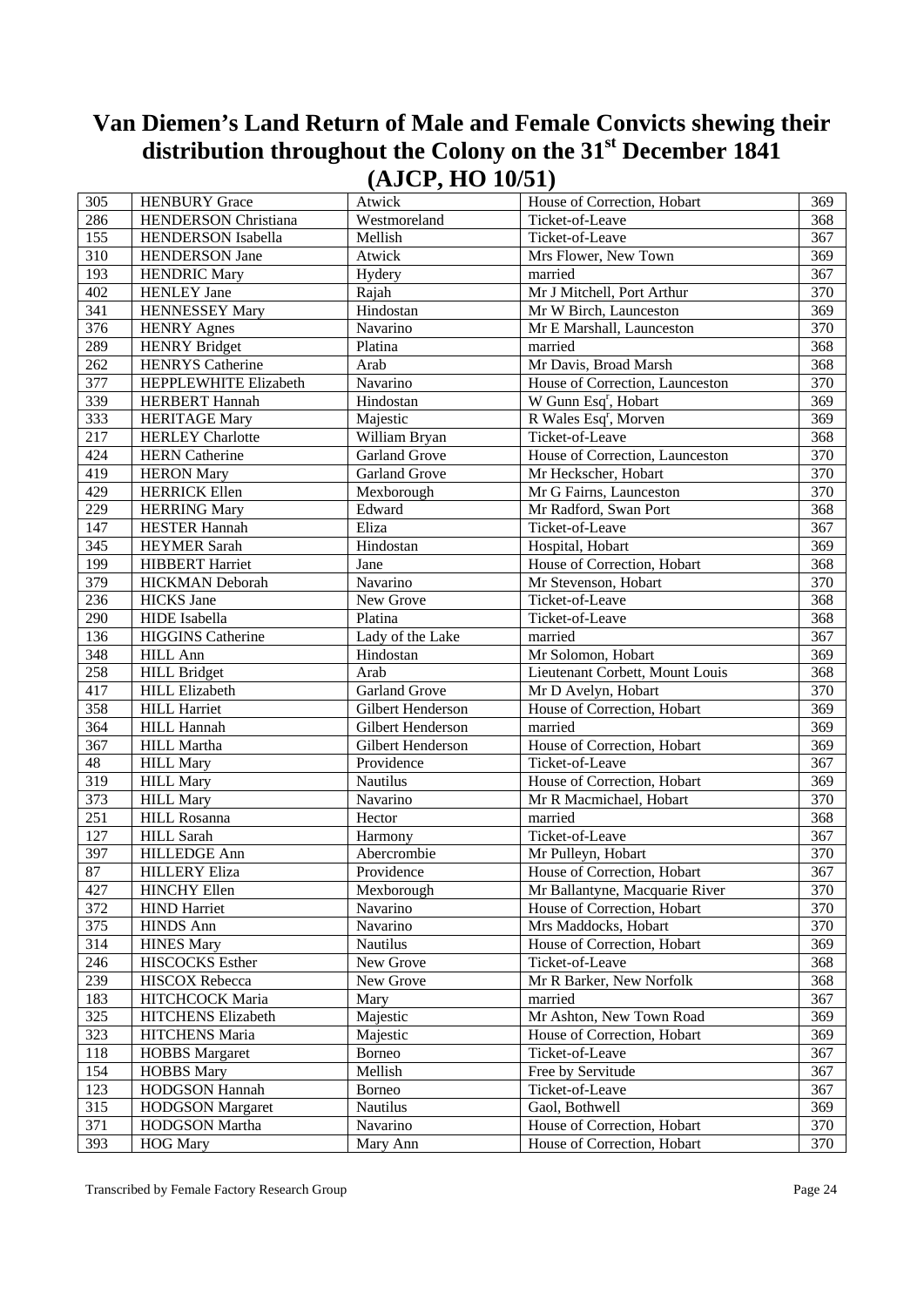| 382              | <b>HOLBROOK Jane</b>     | Navarino             | House of Correction, Launceston         | 370 |
|------------------|--------------------------|----------------------|-----------------------------------------|-----|
| 363              | <b>HOLCROFT Rosanna</b>  | Gilbert Henderson    | Mr J Crisp, Launceston                  | 369 |
| 406              | <b>HOLDEN</b> Ellen      | Rajah                | House of Correction, Hobart             | 370 |
| 172              | <b>HOLDER Eliza</b>      | Mary                 | Mr Household, Hobart                    | 367 |
| 337              | <b>HOLDER Margaret</b>   | Hindostan            | Thomas Walker Esq <sup>r</sup> , Rhodes | 369 |
| 306              | <b>HOLLAND Ellen</b>     | Atwick               | Mr Lapham, Prossers Plains              | 369 |
| 346              | HOLLAND Jane             | Hindostan            | Mr Wayland, Hobart                      | 369 |
| 129              | <b>HOLLAND Mary</b>      | Harmony              | married                                 | 367 |
| 332              | HOLLAND Susanna          | Majestic             | Mr C Burnett, Launceston                | 369 |
| 324              | <b>HOLLEY Sarah</b>      | Majestic             | Mr Parker, Longford                     | 369 |
| 354              | <b>HOLMES</b> Elizabeth  | Hindostan            | Mrs Flowerdew, Hobart                   | 369 |
| 182              | <b>HOLMES Rachael</b>    | Mary                 | Ticket-of-Leave                         | 367 |
| 418              | <b>HOLT Betty</b>        | <b>Garland Grove</b> | Mr Priaulx, Launceston                  | 370 |
| 62               | <b>HOLT Mary</b>         | <b>Brothers</b>      | Ticket-of-Leave                         | 367 |
| 394              | <b>HOMICK Mary Ann</b>   | Mary Ann             | Mr Maynard, Hobart                      | 370 |
| 281              | <b>HONE Mary Ann</b>     | Westmoreland         | Mr Morgan, Hobart                       | 368 |
| 301              | <b>HONOUR Elizabeth</b>  | Atwick               | Mr Richardson, Bagdad                   | 369 |
| 234              | <b>HOOD</b> Mary         | Edward               | House of Correction, Hobart             | 368 |
| 322              |                          |                      | House of Correction, Launceston         | 369 |
|                  | <b>HOPKINS Frances</b>   | Majestic             |                                         | 370 |
| 414<br>342       | <b>HORNE Ann</b>         | Rajah<br>Hindostan   | House of Correction, Launceston         | 369 |
| 366              | <b>HORNE Sarah</b>       |                      | House of Correction, Hobart             | 369 |
|                  | HORSEFALL Sarah          | Gilbert Henderson    | Nursery, Hobart                         |     |
| 361              | <b>HORTON Rachael</b>    | Gilbert Henderson    | House of Correction, Hobart             | 369 |
| 355              | HOTCHKINS Sinphia        | Hindostan            | Mr Davis, Broad Marsh                   | 369 |
| 407              | <b>HOUGHTON Jane</b>     | Rajah                | Mr M Franks, Avoca                      | 370 |
| 308              | <b>HOUSTON Elizabeth</b> | Atwick               | House of Correction, Hobart             | 369 |
| 284              | <b>HOUSTON Janet</b>     | Westmoreland         | House of Correction, Hobart             | 368 |
| 240              | <b>HOWARD Eliza</b>      | New Grove            | Ticket-of-Leave                         | 368 |
| 293              | <b>HOWARD Elizabeth</b>  | Platina              | House of Correction, Launceston         | 368 |
| 227              | <b>HOWARD</b> Jane       | Edward               | Gaol, Morven                            | 368 |
| 318              | <b>HOWARD</b> Margaret   | Nautilus             | Nursery, Hobart                         | 369 |
| 268              | <b>HOWARD Sarah</b>      | Arab                 | Mr Barber, Swan Port                    | 368 |
| 409              | <b>HOWARTH Elizabeth</b> | Rajah                | House of Correction, Hobart             | 370 |
| 275              | <b>HOWELL Ann</b>        | Westmoreland         | Mr Carter, New Town                     | 368 |
| 99               | <b>HOWES</b> Jane        | Sir Charles Forbes   | Ticket-of-Leave                         | 367 |
| 143              | <b>HOWITT Mary</b>       | Eliza                | Free by Servitude                       | 367 |
| 352              | HUDSON Elizabeth         | Hindostan            | Mr F Groom, Black Brush                 | 369 |
| 197              | <b>HUGGINS Ann</b>       | Jane                 | Ticket-of-Leave                         | 368 |
| 295              | <b>HUGHES Alice</b>      | Platina              | House of Correction, Hobart             | 368 |
| 166              | <b>HUGHES Ann</b>        | America              | Gaol, Longford                          | 367 |
| 195              | <b>HUGHES Ann</b>        | Frances Charlotte    | Ticket-of-Leave                         | 368 |
| 280              | <b>HUGHES</b> Catherine  | Westmoreland         | Ticket-of-Leave                         | 368 |
| 408              | <b>HUGHES Catherine</b>  | Rajah                | House of Correction, Hobart             | 370 |
| 321              | <b>HUGHES Elizabeth</b>  | Majestic             | Mr Holmes, New Town                     | 369 |
| 350              | <b>HUGHES Margaret</b>   | Hindostan            | P Foote Esq <sup>r</sup> , Westbury     | 369 |
| 400              | <b>HUGHES Sarah</b>      | Rajah                | Mr J Solomon, Evandale                  | 370 |
| 391              | <b>HUGHES</b> Susan      | Mary Ann             | House of Correction, Hobart             | 370 |
| 422              | <b>HULL Mary Ann</b>     | Garland Grove        | Mrs Garrett, Hobart                     | 370 |
| $21\overline{2}$ | <b>HULME Ann</b>         | William Bryan        | Ticket-of-Leave                         | 368 |
| 270              | <b>HUNT Ann</b>          | Charles Kerr         | House of Correction, Launceston         | 368 |
| 385              | <b>HUNT Elizabeth</b>    | Navarino             | House of Correction, Hobart             | 370 |
| 265              | <b>HUNT</b> Hannah       | Arab                 | Ticket-of-Leave                         | 368 |
| 410              | <b>HUNTER Catherine</b>  | Rajah                | Mr R Pugh, Launceston                   | 370 |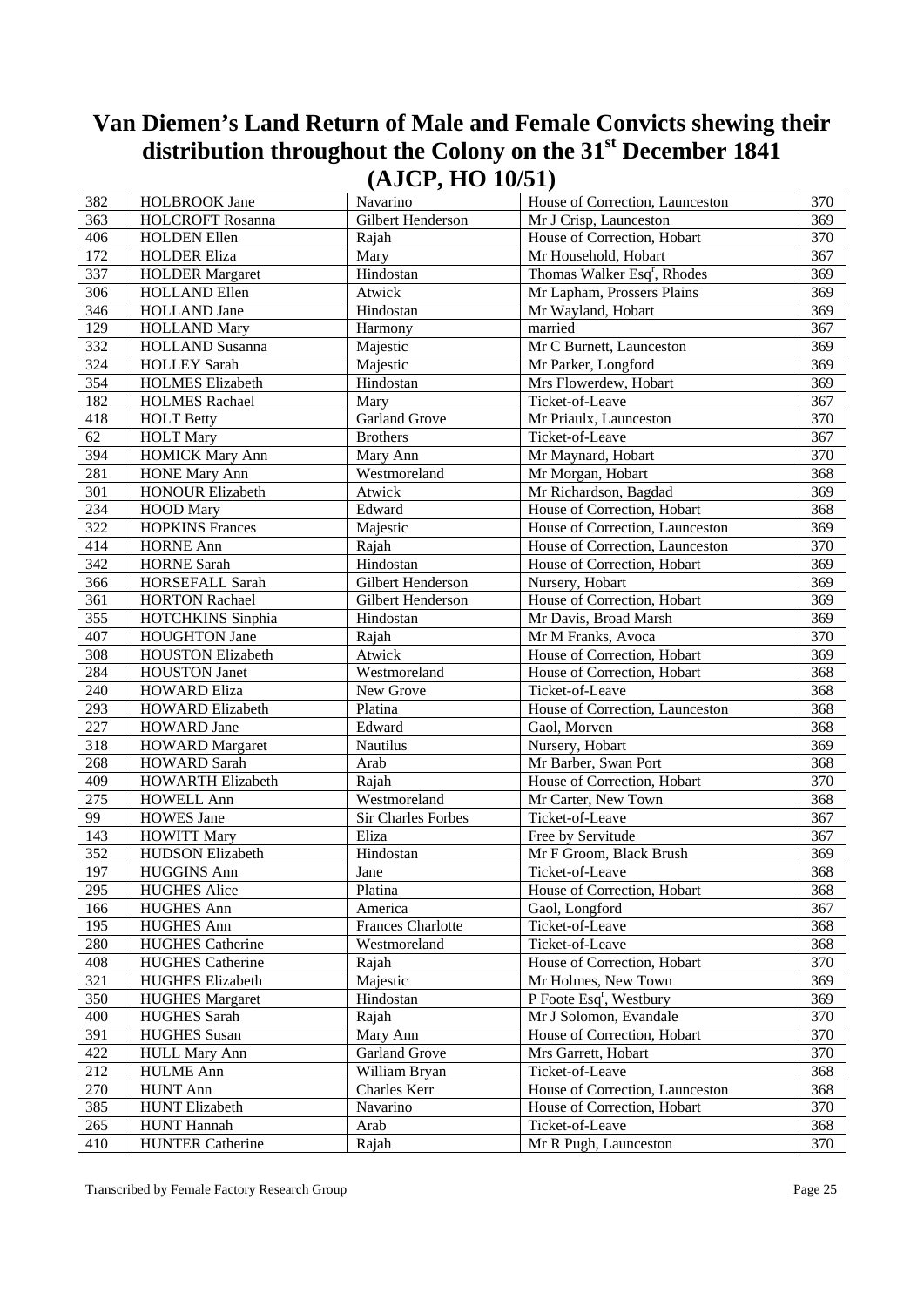| $\overline{302}$ | <b>HUNTER Eliza</b>                         | $\lambda$<br>Atwick | House of Correction, Hobart           | 369              |
|------------------|---------------------------------------------|---------------------|---------------------------------------|------------------|
| 388              | <b>HUNTER Sarah</b>                         | Mary Ann            | Captain Lock, Hobart                  | 370              |
| 303              | HUNTINGDON Jane                             | Atwick              | Ticket-of-Leave                       | 369              |
| 381              |                                             | Navarino            | Mr C Lamb, Jerusalem;                 | 370              |
|                  | <b>HURLEY Margaret</b>                      |                     | died 20 February 1845                 |                  |
|                  |                                             | William Bryan       | Mr Edgehill, Hobart                   | 368              |
| 210<br>252       | <b>HURRAM</b> Margaret                      |                     |                                       |                  |
|                  | <b>HURST Ann</b>                            | Hector              | Mr L Martin, Hobart                   | 368              |
| 413              | <b>HUTCHESON</b> Mary                       | Rajah               | Mr Williatt, Evandale                 | 370              |
| 326              | <b>HUTCHINSON Frances</b>                   | Majestic            | House of Correction, Hobart           | 369              |
| 287              | <b>HUTCHINSON Margaret</b>                  | Westmoreland        | Mr Cartwright, Sandy Bay              | 368              |
| 271              | HUTCHINSON Marion                           | Westmoreland        | Nursery, Hobart                       | 368              |
| 334              | <b>HUTT</b> Sarah                           | Majestic            | Rev <sup>d</sup> Mr Fry, Hobart       | 369              |
| 335              | <b>HUTTON</b> Agnes                         | Majestic            | House of Correction, Launceston       | 369              |
| 260              | <b>HUTTON Mary</b>                          | Arab                | Nursery, Hobart                       | 368              |
| 233              | <b>HUXLEY Ann</b>                           | Edward              | Ticket-of-Leave                       | 368              |
| 390              | <b>HYNCH Dorcas</b>                         | Mary Ann            | House of Correction, Hobart           | 370              |
| 56               | <b>IGO</b> Mary                             | Gilbert Henderson   | Mr C Williams, New Town Road          | 371              |
| $\overline{54}$  | <b>ILIN</b> Mary                            | Hindostan           | J Gordon Esq <sup>r</sup> , Pittwater | $\overline{371}$ |
| $\overline{57}$  | <b>IMBERT</b> Jane                          | Navarino            | Mr Adams, Pattersons Plains           | 371              |
| 45               | <b>INCHBOLD Betsey</b>                      | William Bryan       | Ticket-of-Leave                       | 371              |
| $\overline{55}$  | <b>IRELAND Mary</b>                         | Hindostan           | Prisoners Barracks, Hobart            | 371              |
| $\overline{50}$  | <b>IRVIN Ellen</b>                          | Platina             | House of Correction, Hobart           | 371              |
| $\overline{35}$  | <b>IRVING Jess</b>                          | Borneo              | died November 1832                    | $\overline{371}$ |
| $\overline{59}$  | <b>IRWIN Eliza</b>                          | Mary Ann            | Mr Maule, Bagdad                      | 371              |
| 58               | <b>IRWIN</b> Jane                           | Mary Ann            | House of Correction, Hobart           | 371              |
| $\overline{37}$  | <b>JACKSON</b> Ann                          | Providence          | Mr J Robertson, Hobart                | 372              |
| 176              | <b>JACKSON</b> Ann                          | Gilbert Henderson   | House of Correction, Launceston       | $\overline{373}$ |
| 177              | <b>JACKSON</b> Ann                          | Gilbert Henderson   | Mr Commissary Carr, Hobart            | 373              |
| 102              | <b>JACKSON Eliza</b>                        | Jane                | Ticket-of-Leave                       | 372              |
| 134              | <b>JACKSON</b> Isabella                     | Arab                | absconded                             | 373              |
| 166              | <b>JACKSON</b> Jane                         | Majestic            | Mr Sidebottom, Evandale               | $\frac{1}{373}$  |
| 174              | <b>JACKSON Mary</b>                         | Hindostan           | Mr R Roberts, Hobart                  | $\frac{1}{373}$  |
| 205              | <b>JACKSON Mary</b>                         | Garland Grove       | House of Correction, Launceston       | 374              |
| 199              | <b>JACKSON Ruth</b>                         | Rajah               | Dr Willmore, Norfolk Plains           | $\overline{373}$ |
| 155              | JACKSON Sarah                               | Amelia Thompson     | Mr J Edwards, Launceston              | 373              |
| 49               | JACOBS Sarah                                | Mermaid             | House of Correction, Hobart           | 372              |
| 145              | <b>JACQUES Eliza</b>                        | Platina             | Ticket-of-Leave                       | 373              |
| 160              | <b>JAMES</b> Elizabeth                      | Marian Watson       | Mr Coombs, Hobart                     | 373              |
|                  |                                             | New Grove           | Ticket-of-Leave                       |                  |
| 120              | <b>JAMES Harriet</b><br><b>JAMES</b> Louisa |                     |                                       | 372<br>372       |
| 129              |                                             | Arab                | married                               |                  |
| 10               | <b>JAMES Mary</b>                           | Morley              | Ticket-of-Leave; died 21 August 1841  | 372              |
| 183              | <b>JAMESON</b> Ann                          | Navarino            | House of Correction, Hobart           | 373              |
| 127              | <b>JAMESON</b> Isabella                     | Hector              | Ticket-of-Leave                       | 372              |
| 65               | <b>JAMESON Susan</b>                        | Eliza               | Ticket-of-Leave                       | 372              |
| 144              | <b>JARDINE Ann</b>                          | Platina             | Ticket-of-Leave;                      | 373              |
|                  |                                             |                     | drowned in the Schooner Edward        |                  |
| 142              | <b>JARVIS Fanny</b>                         | Westmoreland        | Mr Milne, Hobart                      | 373              |
| 154              | <b>JEAN Mary</b>                            | Atwick              | J Swan Esq <sup>r</sup> , Hobart      | 373              |
| 167              | <b>JEFFERY Hannah</b>                       | Hindostan           | House of Correction, Hobart           | 373              |
| 117              | JEFFERYS Mary Ann                           | New Grove           | House of Correction, Hobart           | 372              |
| 143              | JEFFRIES Julia                              | Westmoreland        | married                               | 373              |
| 152              | <b>JEMISON Elizabeth</b>                    | Atwick              | Mr Cooper, Longford                   | 373              |
| 179              | <b>JEMISON Mary</b>                         | Gilbert Henderson   | House of Correction, Hobart           | 373              |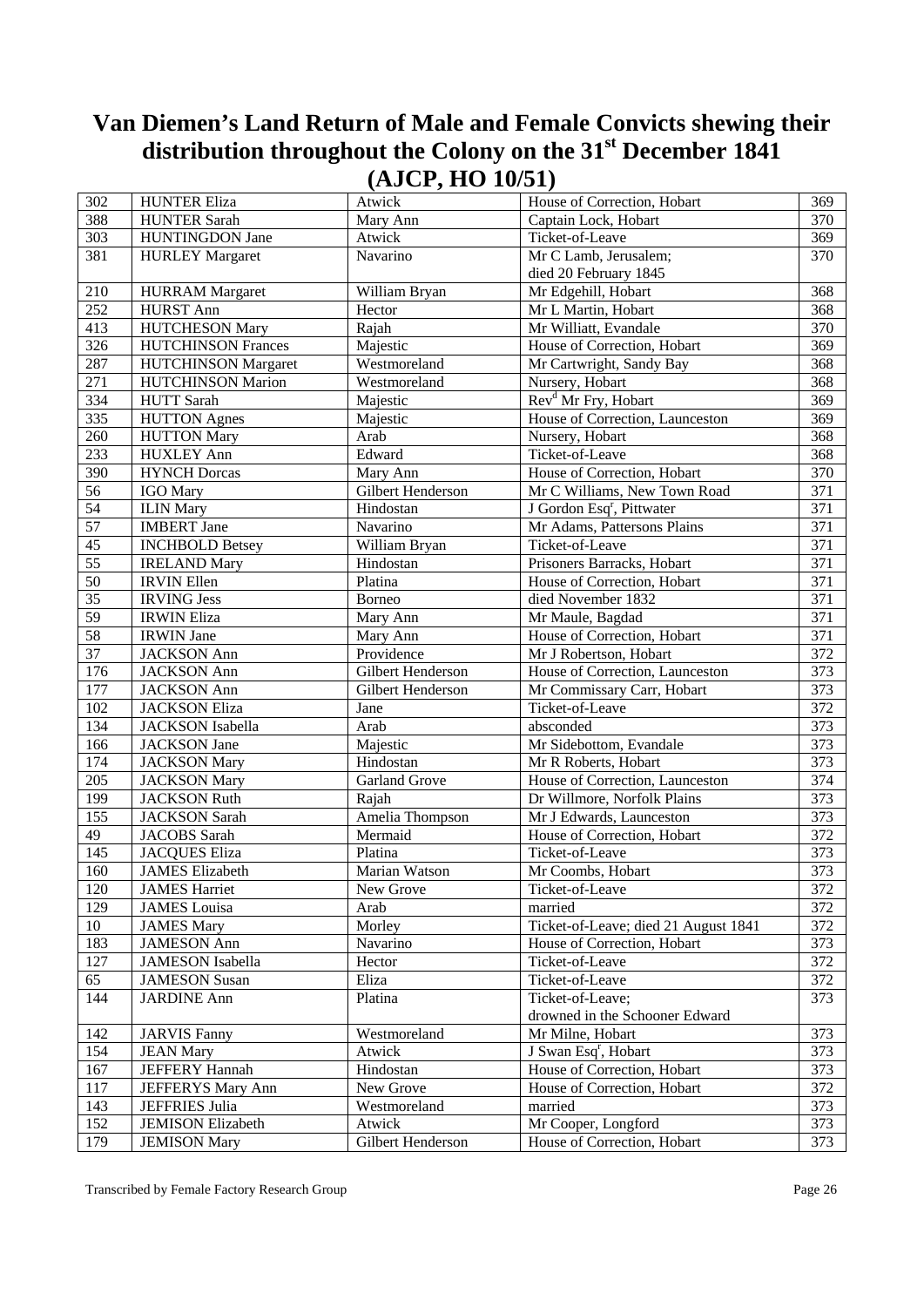| 172 | <b>JENKINS Mary Ann</b>                        | Hindostan                | Nursery, Hobart                             | 373              |
|-----|------------------------------------------------|--------------------------|---------------------------------------------|------------------|
| 130 | <b>JENKINS</b> Sophia                          | Arab                     | married                                     | 373              |
| 149 | <b>JENNINGS Ann</b>                            | Platina                  | Ticket-of-Leave                             | 373              |
| 114 | <b>JEWETT Mary</b>                             | Edward                   | Ticket-of-Leave                             | 372              |
| 161 | <b>JOHNSON Ann</b>                             | Majestic                 | Mr D Porter, Launceston                     | 373              |
| 190 | <b>JOHNSON Ann</b>                             | Mary Ann                 | WS Sharland Esq <sup>r</sup> , New Norfolk  | 373              |
| 146 | <b>JOHNSON Betty</b>                           | Platina                  | Ticket-of-Leave                             | 373              |
| 48  | <b>JOHNSON Catherine</b>                       | Mermaid                  | House of Correction, Hobart                 | 372              |
| 112 | <b>JOHNSON</b> Christiana                      | Edward                   | married                                     | $\overline{372}$ |
| 118 |                                                | New Grove                | Mrs Davis, Hobart                           | 372              |
| 119 | <b>JOHNSON</b> Emma                            | New Grove                |                                             | 372              |
| 125 | <b>JOHNSON Hannah</b><br><b>JOHNSON Hannah</b> | Hector                   | Hospital, Launceston<br>married             | 372              |
| 201 |                                                |                          | Mr C Friend, Launceston                     | 374              |
| 202 | <b>JOHNSON</b> Jane                            | Rajah                    | House of Correction, Launceston             | 374              |
|     | <b>JOHNSON</b> Jane                            | Rajah                    |                                             |                  |
| 159 | <b>JOHNSON</b> Margaret                        | Nautilus                 | Mr A Beveridge, Launceston                  | 373              |
| 124 | <b>JOHNSON</b> Maria                           | Hector                   | Mr R Cooke, New Town Road                   | $\overline{372}$ |
| 173 | <b>JOHNSON Mary</b>                            | Hindostan                | Mr Stieglitz, Avoca                         | 373              |
| 200 | <b>JOHNSON Mary</b>                            | Rajah                    | Mr R Marlow, Launceston                     | 373              |
| 192 | <b>JOHNSON Mary Ann</b>                        | Mary Ann                 | Mr Watchorn, Hobart                         | 373              |
| 59  | <b>JOHNSON Rebecca</b>                         | Harmony                  | married                                     | 372              |
| 95  | <b>JOHNSON</b> Sophia                          | <b>Frances Charlotte</b> | Ticket-of-Leave                             | 372              |
| 206 | <b>JOHNSTON Ann</b>                            | Mexborough               | Mr A Cothill, Richmond                      | 374              |
| 207 | <b>JOHNSTON Mary</b>                           | Mexborough               | Mr Buscombe, Richmond                       | 374              |
| 136 | <b>JONES Ann</b>                               | Arab                     | Mr Finlayson, Hobart                        | 373              |
| 139 | <b>JONES Ann</b>                               | Westmoreland             | Gaol, Waterloo Point; died 30 May 1843      | 373              |
| 170 | <b>JONES Ann</b>                               | Hindostan                | Mr G Scott, Macquarie River                 | 373              |
| 195 | <b>JONES Ann</b>                               | Rajah                    | Captain Biscoe, Hobart                      | 373              |
| 196 | <b>JONES Ann</b>                               | Rajah                    | Mrs Emmett, Launceston                      | 373              |
| 204 | <b>JONES Ann</b>                               | Garland Grove            | House of Correction, Launceston             | 374              |
| 147 | <b>JONES Catherine</b>                         | Platina                  | Mr Neilson, Perth                           | 373              |
| 182 | <b>JONES</b> Charlotte                         | Navarino                 | Thomas Mason Esq <sup>r</sup> , New Norfolk | 373              |
| 68  | <b>JONES Eliza</b>                             | Eliza                    | Ticket-of-Leave                             | 372              |
| 98  | <b>JONES Eliza</b>                             | Jane                     | Ticket-of-Leave                             | 372              |
| 151 | <b>JONES Eliza</b>                             | Atwick                   | Mr Allwright, Broad Marsh                   | 373              |
| 163 | <b>JONES Eliza</b>                             | Majestic                 | Mr William Collyer, Launceston              | 373              |
| 164 | <b>JONES Eliza</b>                             | Majestic                 | Mrs Ross, Carrington                        | 373              |
| 97  | <b>JONES Elizabeth</b>                         | Jane                     | House of Correction, Hobart                 | 372              |
| 116 | <b>JONES Elizabeth</b>                         | Siren                    | Free by Servitude                           | 372              |
| 148 | <b>JONES Elizabeth</b>                         | Platina                  | Mr A McKinnon, Launceston                   | 373              |
| 169 | <b>JONES Elizabeth</b>                         | Hindostan                | House of Correction, Hobart                 | 373              |
| 187 | <b>JONES Elizabeth</b>                         | Navarino                 | Dr Crowther, Hobart                         | 373              |
| 157 | <b>JONES Ellen</b>                             | Nautilus                 | married                                     | 373              |
| 175 | <b>JONES Ellen</b>                             | Hindostan                | Nursery, Hobart                             | 373              |
| 87  | <b>JONES Hannah</b>                            | Mary                     | James Grant Esq <sup>r</sup> , Fingal       | 372              |
| 137 | <b>JONES</b> Jane                              | Westmoreland             | Nursery, Hobart                             | 373              |
| 162 | <b>JONES</b> Jane                              | Majestic                 | House of Correction, Launceston             | 373              |
| 168 | <b>JONES Jane</b>                              | Hindostan                | House of Correction, Hobart                 | 373              |
| 180 | <b>JONES</b> Jane                              | Gilbert Henderson        | A Perry Esq <sup>r</sup> , New Town Road    | 373              |
| 197 | <b>JONES Jane</b>                              | Rajah                    | Mr Moffatt, Westbury                        | 373              |
| 45  | <b>JONES Margaret</b>                          | Sovereign                | Rev <sup>d</sup> S Martin, Westbury         | 372              |
| 156 | <b>JONES Maria</b>                             | Nautilus                 | Major Lord, Spring Bay                      | 373              |
| 101 | <b>JONES Mary</b>                              | Jane                     | Ticket-of-Leave                             | 372              |
| 104 | <b>JONES Mary</b>                              | Jane                     | Ticket-of-Leave                             | 372              |
|     |                                                |                          |                                             |                  |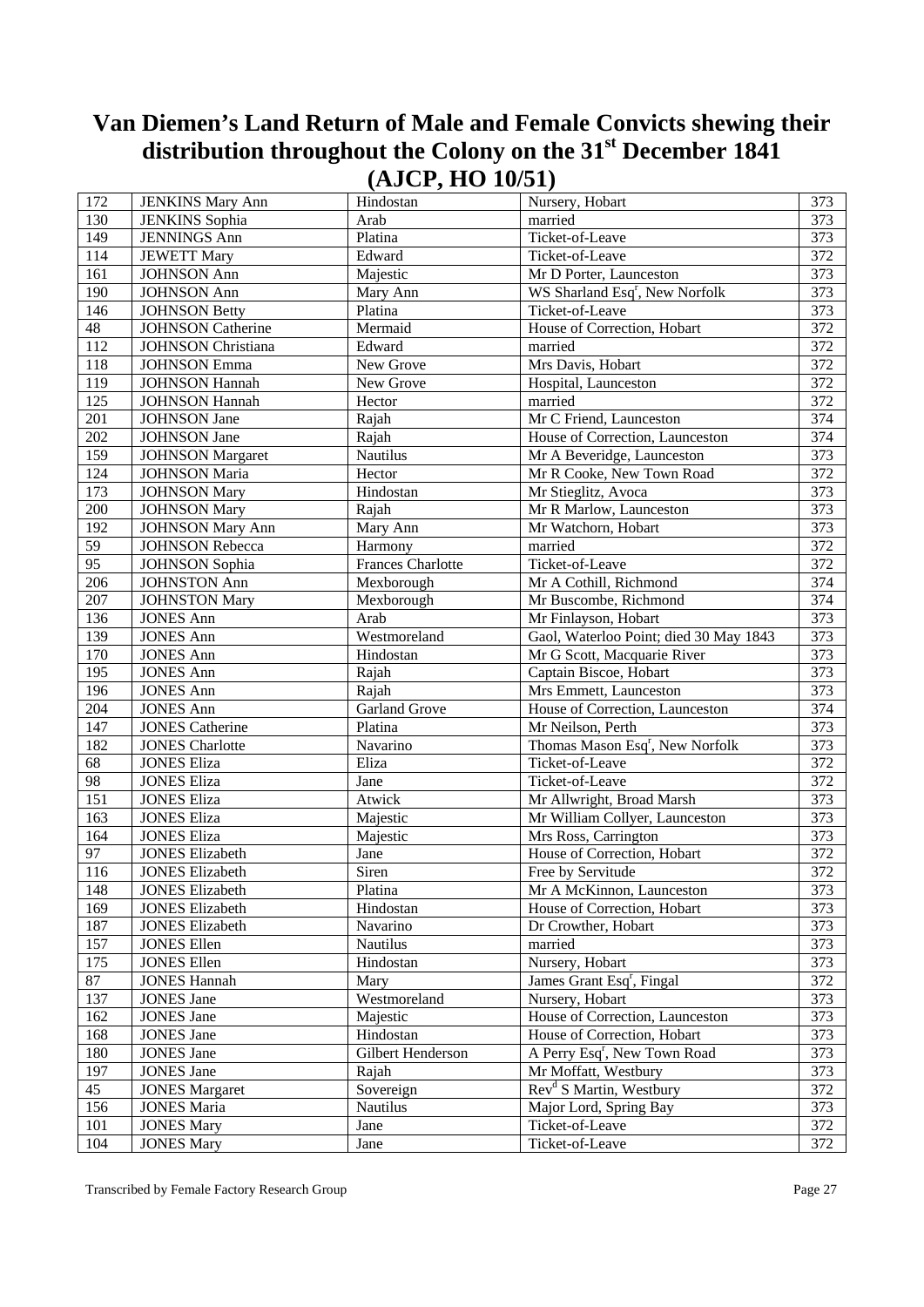| 126              | <b>JONES Mary</b>        | Hector               | Mr Sharland, New Norfolk               | 372              |
|------------------|--------------------------|----------------------|----------------------------------------|------------------|
| 131              | <b>JONES Mary</b>        | Arab                 | Ticket-of-Leave                        | 373              |
| 132              | <b>JONES Mary</b>        | Arab                 | Ticket-of-Leave                        | 373              |
| 133              |                          |                      |                                        | 373              |
|                  | <b>JONES Mary</b>        | Arab                 | House of Correction, Hobart            |                  |
| 135              | <b>JONES Mary</b>        | Arab                 | Mr Thomas, Launceston                  | 373              |
| 138              | <b>JONES Mary</b>        | Westmoreland         | Mr Hutton, Hobart                      | 373              |
| 153              | <b>JONES Mary</b>        | Atwick               | House of Correction, Hobart            | $\overline{373}$ |
| 158              | <b>JONES Mary</b>        | Nautilus             | House of Correction, Hobart            | 373              |
| 165              | <b>JONES Mary</b>        | Majestic             | Mr FR Slater, Hobart                   | 373              |
| 178              | <b>JONES Mary</b>        | Gilbert Henderson    | House of Correction, Hobart            | 373              |
| 181              | <b>JONES Mary Ann</b>    | Gilbert Henderson    | House of Correction, Hobart            | 373              |
| 186              | <b>JONES Mary Ann</b>    | Navarino             | Mr Cook, Hobart                        | 373              |
| 198              | <b>JONES</b> Phoebe      | Rajah                | Mr Elliston, Glenorchy                 | 373              |
| 193              | <b>JONES Rachael</b>     | Rajah                | House of Correction, Hobart            | $\overline{373}$ |
| 69               | <b>JONES Sarah</b>       | Eliza                | Ticket-of-Leave                        | 372              |
| 106              | <b>JONES Sarah</b>       | William Bryan        | Ticket-of-Leave                        | 372              |
| 140              | <b>JONES Sarah</b>       | Westmoreland         | House of Correction, Hobart            | 373              |
| 184              | <b>JONES Sarah</b>       | Navarino             | Mr Mummery, Bagdad                     | 373              |
| 191              | <b>JONES Sarah</b>       | Mary Ann             | Mr Wilkinson, Hobart                   | 373              |
| 84               | <b>JONES</b> Susan       | Mary                 | House of Correction, Hobart            | 372              |
| 141              | <b>JONES</b> Susan       | Westmoreland         | married                                | 373              |
| 171              | <b>JORDON</b> Ann        | Hindostan            | Mr Giblin, New Town                    | 373              |
| 188              | <b>JORDON Mary</b>       | Navarino             | Mr Duncan, Launceston                  | 373              |
| 194              | <b>JOY Mary</b>          | Rajah                | Mr Taylor, Macquarie River             | 373              |
| 123              | <b>JUBB</b> Ann          | New Grove            | House of Correction, Hobart            | 372              |
| 189              | <b>JUBB</b> Ruth         | Navarino             | Mr Hazlewood, Longford                 | 373              |
| 185              | <b>JUSTIN Caroline</b>   | Navarino             | House of Correction, Hobart            | 373              |
| 69               | <b>KATELY Ann</b>        | America              | Ticket-of-Leave                        | 374              |
| 87               | KAY Helen                | Jane                 | married                                | 374              |
| 108              |                          |                      |                                        | 374              |
|                  | <b>KEARNS Mary</b>       | Westmoreland         | Ticket-of-Leave                        |                  |
| 107              | <b>KEATH</b> Jane        | Arab                 | Mrs Stieglitz, Avoca                   | 374              |
| 187              | <b>KEATING Catherine</b> | Mexborough           | Miss Perkins, Launceston               | 376              |
| 159              | <b>KEEFFE Catherine</b>  | Mary Ann             | House of Correction, Hobart            | 375              |
| 158              | <b>KEELY Mary</b>        | Mary Ann             | Hospital, New Norfolk                  | 375              |
| 162              | <b>KEENAN Rose</b>       | Mary Ann             | Nursery, Hobart                        | 375              |
| 67               | <b>KEEP Elizabeth</b>    | America              | Mr T Dixon, Clarence Plains            | 374              |
| 129              | <b>KEILY Margaret</b>    | Majestic             | Mr Franks, Launceston                  | $\overline{375}$ |
| 177              | <b>KELLY Alicia</b>      | Mexborough           | Mr J Stoneham, Launceston              | 375              |
| 74               | KELLY Ann                | America              | Mr A Clarke, Launceston                | 374              |
| 110              | <b>KELLY Ann</b>         | Westmoreland         | Mr Bolger, Westbury                    | 374              |
| 132              | <b>KELLY Ann</b>         | Gilbert Henderson    | Mr McGregor, Hobart                    | 375              |
| 155              | <b>KELLY Ann</b>         | Mary Ann             | W Fletcher Esq <sup>r</sup> , New Town | 375              |
| 167              | <b>KELLY Ann</b>         | Rajah                | Mr H Nicholls, Launceston              | 375              |
| 179              | <b>KELLY Ann</b>         | Mexborough           | House of Correction, Launceston        | 375              |
| 156              | <b>KELLY Bridget</b>     | Mary Ann             | House of Correction, Launceston        | 375              |
| 171              | <b>KELLY Catherine</b>   | <b>Garland Grove</b> | Mr Albiston, Launceston                | 375              |
| 116              | <b>KELLY Elizabeth</b>   | Atwick               | died 21 February 1842                  | 375              |
| $18\overline{4}$ | <b>KELLY</b> Jane        | Mexborough           | Mr Smith, Brickfields                  | 375              |
| 164              | <b>KELLY Judith</b>      | Mary Ann             | Mr Brown, Hobart                       | 375              |
| 52               | <b>KELLY Judy</b>        | Borneo               | Ticket-of-Leave                        | 374              |
| 178              | <b>KELLY Margaret</b>    | Mexborough           | Mr Stanfield, Broad Marsh              | 375              |
| 96               | <b>KELLY Maria</b>       | New Grove            | Ticket-of-Leave                        | 374              |
| 81               | <b>KELLY Mary</b>        | Hydery               | Ticket-of-Leave                        | 374              |
|                  |                          |                      |                                        |                  |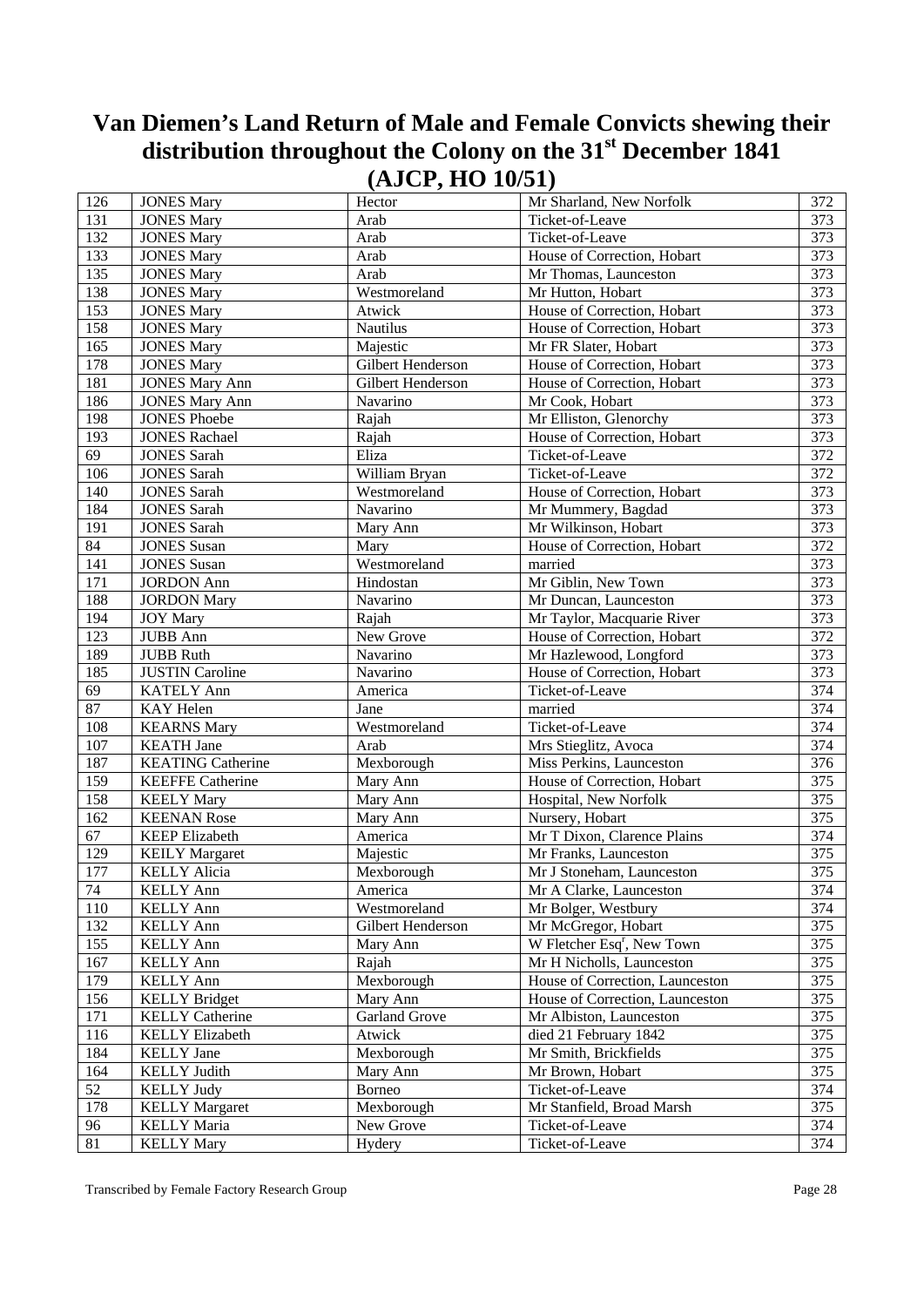| 128             | <b>KELLY Mary</b>        | Majestic                  | Mr G Baker, Longford                         | 375              |
|-----------------|--------------------------|---------------------------|----------------------------------------------|------------------|
| 163             | <b>KELLY Mary</b>        | Mary Ann                  | Mr Worledge, Richmond                        | 375              |
| 165             | <b>KELLY Mary</b>        | Mary Ann                  | Mr Willis, Hobart                            | 375              |
| 168             | <b>KELLY Mary</b>        | <b>Garland Grove</b>      | Mr Payne, Constitution Hill                  | 375              |
| 175             | <b>KELLY Mary</b>        | Mexborough                | Dr Turnbull, Hobart                          | 375              |
| 106             | <b>KELLY Rachael</b>     | Arab                      | married                                      | 374              |
| 119             | <b>KEMP</b> Harriet      | <b>Nautilus</b>           | Mr Fletcher, New Town                        | $\overline{375}$ |
| 79              | <b>KEMP</b> Sarah        | Hydery                    | Ticket-of-Leave                              | 374              |
| 76              | <b>KEMPSEY Elizabeth</b> | Mary                      | Ticket-of-Leave                              | $\overline{374}$ |
| 139             | <b>KEMPTON Esther</b>    | Navarino                  | R Barker Esq <sup>r</sup> , Macquarie Plains | 375              |
| 170             | <b>KENDLE</b> Maria      | <b>Garland Grove</b>      | Rev <sup>d</sup> J Bishton, Westbury         | 375              |
| 133             | <b>KENDRICK Mary</b>     | Gilbert Henderson         | Mr Wilmott, Launceston                       | 375              |
| 141             | <b>KENNEDY Ann</b>       | Navarino                  | House of Correction, Hobart                  | 375              |
| 64              | <b>KENNEDY Christian</b> | Mellish                   | Ticket-of-Leave                              | 374              |
| 152             | <b>KENNEDY Elizabeth</b> | Mary Ann                  | Mr Develing, Constitution Hill               | 375              |
| 41              | <b>KENNEDY Margaret</b>  | Nereus                    | Ticket-of-Leave                              | $\overline{374}$ |
| 180             | <b>KENNEDY Mary</b>      | Mexborough                | House of Correction, Launceston              | 375              |
| 135             | <b>KENNERLEY Mary</b>    | Gilbert Henderson         | House of Correction, Hobart                  | 375              |
| 152             | <b>KENNY Ann</b>         | Mary Ann                  | Lieutenant Steele, Carlton                   | 375              |
| 174             | <b>KENNY Margaret</b>    | Marian Watson             | House of Correction, Hobart                  | 375              |
| 161             | <b>KENNY Mary</b>        | Mary Ann                  | House of Correction, Hobart                  | 375              |
| 140             | <b>KENT Ann</b>          | Navarino                  | FY Wilmore Esq <sup>r</sup> , Tamar          | 375              |
| 60              | <b>KENZIE Nanny</b>      | Lady of the Lake          | Ticket-of-Leave                              | $\overline{374}$ |
| 122             | <b>KEPAX Elizabeth</b>   | <b>Nautilus</b>           | Mr Marzetti, Cawood                          | 375              |
| 53              | <b>KERR Barbara</b>      | Borneo                    | House of Correction, Launceston              | 374              |
| 188             | <b>KERR</b> Charlotte    | Mexborough                | Gaol, Longford                               | 376              |
| 97              | <b>KERR Margaret</b>     | Hector                    | Ticket-of-Leave                              | 374              |
| 99              | <b>KERR Mary Ann</b>     | Hector                    | Ticket-of-Leave                              | 374              |
| 120             | <b>KERR Rebecca</b>      | Nautilus                  | House of Correction, Hobart                  | 375              |
| 176             | <b>KEVIN Bridget</b>     | Mexborough                | House of Correction, Launceston              | 375              |
| 34              | <b>HEWLEY Catherine</b>  | <b>Brothers</b>           | married                                      | 374              |
| 143             | <b>KEYS</b> Sarah        | Navarino                  | Hospital, Hobart                             | 375              |
| 138             | <b>KICK Mary</b>         | Charles Kerr              | House of Correction, Launceston              | 375              |
| 117             | <b>KICKALDY Margaret</b> | Atwick                    | Thomas Young Esq <sup>r</sup> , Hobart       | 375              |
| 118             | <b>KIDNER Margaret</b>   | Nautilus                  | Hospital, Launceston                         | 375              |
| 61              | <b>KIDSON</b> Margaret   | Lady of the Lake          | House of Correction, Hobart                  | 374              |
| 185             | <b>KIERNAN</b> Catherine | Mexborough                | Mr J Huxtable, Launceston                    | $\overline{375}$ |
| 183             | <b>KILTERN Catherine</b> | Mexborough                | Mr Bradbury, New Town Road                   | 375              |
| 142             | <b>KING Ann</b>          | Navarino                  | T Anstey Esq <sup>r</sup> , Oatlands         | 375              |
| 80              | <b>KING Eliza</b>        | Hydery                    | Ticket-of-Leave                              | 374              |
| 121             | <b>KING Eliza</b>        | Nautilus                  | House of Correction, Hobart                  | 375              |
| 149             | <b>KING Eliza</b>        | Mary Ann                  | Mr Bruford, New Town Road                    | 375              |
| 103             | <b>KING Elizabeth</b>    | Fanny                     | married                                      | 374              |
| 109             | <b>KING Elizabeth</b>    | Westmoreland              | Mr W Stevens, Hobart                         | 374              |
| 144             | <b>KING Elizabeth</b>    | Navarino                  | Mr Cahill, Spring Hill                       | 375              |
| 131             | <b>KING Ellen</b>        | Hindostan                 | Mr A Betts, Hamilton                         | 375              |
| 39              | <b>KING</b> Martha       | Midas                     | Conditional Pardon                           | 374              |
| $\overline{45}$ | <b>KING Mary</b>         | <b>Sir Charles Forbes</b> | Mrs Bowden, Jericho                          | 374              |
| 50              | <b>KING Mary</b>         | Mermaid                   | Ticket-of-Leave                              | 374              |
| 113             | <b>KING Mary</b>         | Atwick                    | married                                      | 375              |
| 134             | <b>KING Mary</b>         | Gilbert Henderson         | Mr C McKenzie, Campbell Town                 | 375              |
| 172             | <b>KING Mary</b>         | Garland Grove             | Mr Coombs, Hobart                            | 375              |
| 166             | <b>KING Mary Ann</b>     | Rajah                     | House of Correction, Launceston              | 375              |
|                 |                          |                           |                                              |                  |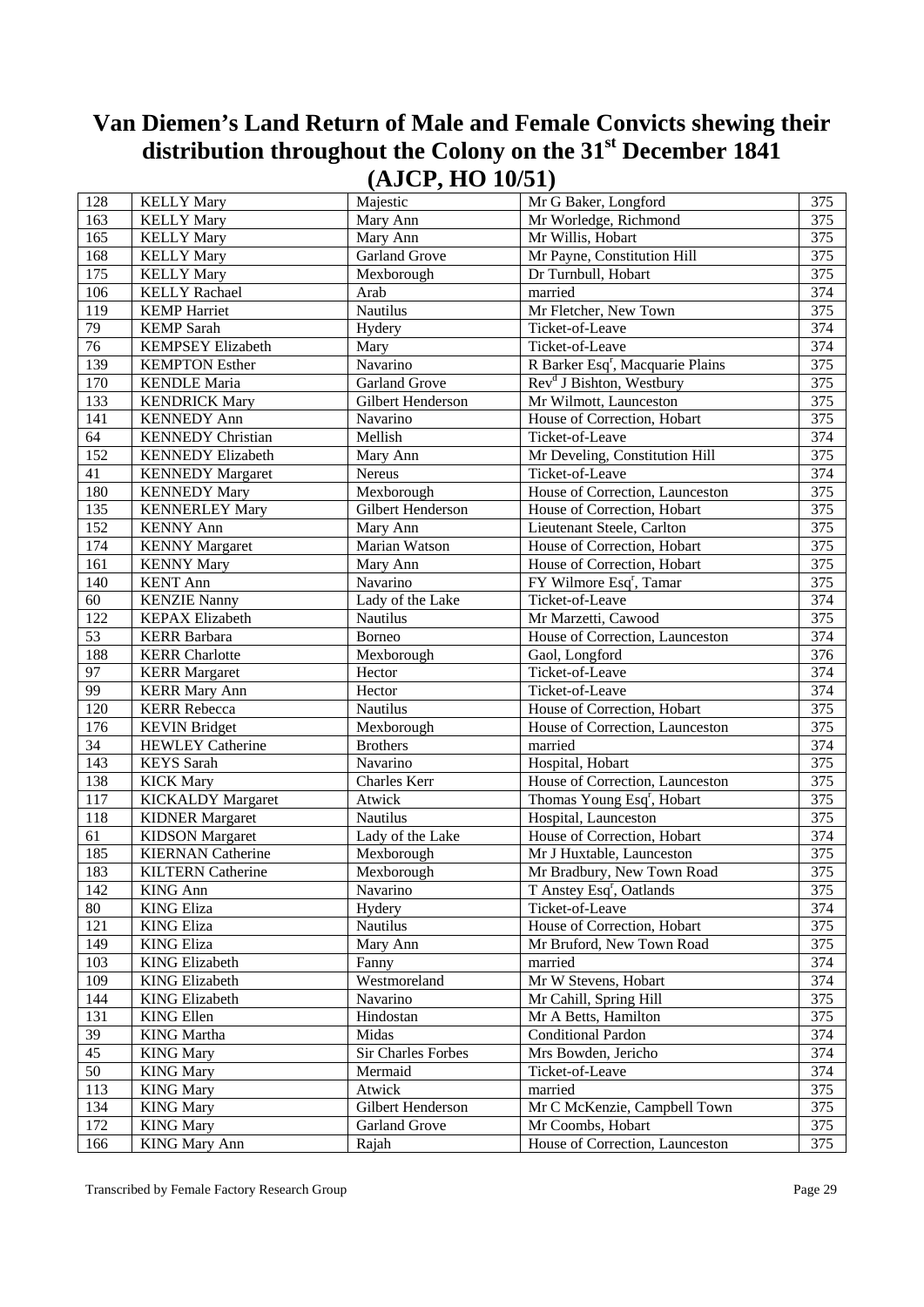| 150             | <b>KINGSTON Emily</b>      | Mary Ann             | House of Correction, Hobart                 | 375              |
|-----------------|----------------------------|----------------------|---------------------------------------------|------------------|
| 151             | <b>KINKADE Ruth</b>        | Mary Ann             | House of Correction, Hobart                 | 375              |
| 160             | KINSETTA Judith            | Mary Ann             | Mr Lamprell, Port Arthur                    | 375              |
| 95              | <b>KNIGHT Sarah</b>        | New Grove            | Ticket-of-Leave                             | 374              |
| 169             | <b>KNOWLES Eliza</b>       | <b>Garland Grove</b> | Thomas Mason Esq <sup>r</sup> , New Norfolk | 375              |
| 111             | <b>KNOX Rosa</b>           | Westmoreland         | House of Correction, Hobart;                | 375              |
|                 |                            |                      | died 1 April 1843                           |                  |
| 112             | <b>KYLE</b> Margaret       | Westmoreland         | House of Correction, Hobart                 | 375              |
| 130             | <b>LACEY Margaret</b>      | William Bryan        | Ticket-of-Leave                             | 377              |
| $\overline{32}$ | <b>LACEY Mary Ann</b>      | <b>Brothers</b>      | Ticket-of-Leave                             | $\overline{376}$ |
| 201             | <b>LACKEY Julia</b>        | Gilbert Henderson    | House of Correction, Hobart                 | 377              |
| 240             | <b>LAHY Mary</b>           |                      | Mr Edols, Macquarie Plains                  | 378              |
| 229             | <b>LAING</b> Amelia        | Mexborough           | WG Walker Esq <sup>r</sup> , Launceston     | 378              |
|                 |                            | Rajah                |                                             | 376              |
| 78              | <b>LAING Mary Ann</b>      | Borneo               | Mrs De Little, Black Brush                  |                  |
| 137             | <b>LAMB</b> Sarah          | Edward               | Ticket-of-Leave                             | $\overline{377}$ |
| 199             | <b>LAMBERT Mary</b>        | Gilbert Henderson    | Mr H Birch, Glenorchy                       | 377              |
| 174             | <b>LANDER Wilhelminia</b>  | Atwick               | House of Correction, Hobart                 | $\overline{377}$ |
| 133             | <b>LANES Hannah</b>        | William Bryan        | Ticket-of-Leave                             | 377              |
| 218             | <b>LANGAN Bridget</b>      | Mary Ann             | Mr Shaw, Swan Port                          | 378              |
| 184             | <b>LANGLANDS Catherine</b> | Nautilus             | Mr Pitt, Hunting Ground                     | 377              |
| 132             | <b>LAPHAM Mary</b>         | William Bryan        | Ticket-of-Leave                             | 377              |
| 183             | <b>LAPSLEY</b> Jean        | Nautilus             | House of Correction, Hobart                 | 377              |
| 113             | <b>LARCOMBE Elizabeth</b>  | Hydery               | Ticket-of-Leave                             | 376              |
| 192             | <b>LARNEY Mary</b>         | Hindostan            | Nursery, Hobart                             | $\overline{377}$ |
| 126             | <b>LAUNDER Sarah</b>       | Jane                 | Ticket-of-Leave                             | 376              |
| 112             | <b>LAURIE Elizabeth</b>    | Mary                 | married                                     | $\overline{376}$ |
| 111             | <b>LAURIE</b> Jane         | Mary                 | Ticket-of-Leave                             | 376              |
| $\overline{72}$ | LAW Elizabeth              | Mermaid              | Ticket-of-Leave                             | 376              |
| 143             | <b>LAW Mary</b>            | New Grove            | Mr EW Wilmore, Norfolk Plains               | 377              |
| 238             | <b>LAWLESS Ann</b>         | Mexborough           | Mr Edols, Macquarie Plains                  | 378              |
| 237             | <b>LAWLESS Margaret</b>    | Mexborough           | Mr Carnaby, Launceston                      | $\overline{378}$ |
| 239             | <b>LAWLESS Margaret</b>    | Mexborough           | WP Ashburner Esq <sup>r</sup> , Launceston  | 378              |
| 103             | <b>LAWRENCE Elizabeth</b>  | America              | House of Correction, Hobart                 | $\overline{376}$ |
| 117             | <b>LAWRENCE Margaret</b>   | Hydery               | Ticket-of-Leave                             | 376              |
| 79              | LAWSON Ephemia             | Borneo               | Mr WB Wilson, Macquarie Plains              | $\overline{376}$ |
| 206             | <b>LAWSON Mary</b>         | Navarino             | Mr J Kerr, Hamilton                         | 377              |
| 217             | <b>LAWTON Abigail</b>      | Mary Ann             | Mr Shoebridge, Providence Valley            | 378              |
| 30              | LAYSHAW Mary Ann           | Mary                 | married                                     | 376              |
| 382             | LE BRUIN Jane              | <b>Platina</b>       | Mr J Tod, Bothwell                          | 348              |
| 125             | <b>LEACH Rachael</b>       | Jane                 | married                                     | 376              |
| $207\,$         | <b>LEAH Margaret</b>       | Navarino             | Mr Dolan, Carlton                           | 378              |
| 156             | <b>LEAMINGTON Jane</b>     | Westmoreland         | Ticket-of-Leave                             | 377              |
| 140             | LEAR Sophia                | Edward               | Mr Weavell, Brighton                        | 377              |
| 191             | <b>LEARS Mary</b>          | Hindostan            | Mr H Hopkins, Richmond                      | 377              |
| 197             | <b>LEARY Ellen</b>         | Gilbert Henderson    | Prisoners Barracks, Hobart                  | 377              |
| 241             | <b>LEARY Judith</b>        | Mexborough           | Mr CD Logan, Hobart                         | 378              |
| 221             | <b>LEAVY Mary</b>          | Mary Ann             | Mr De Little, Black Brush                   | 378              |
| 200             | <b>LEDSON</b> Ann          | Gilbert Henderson    | Mr Bradey, Hobart                           | 377              |
| 108             | LEE Cecilia                | Mary                 | absconded                                   | 376              |
| 77              | LEE Elizabeth              | Borneo               | married                                     | 376              |
| 114             | LEE Elizabeth              | Hydery               | Ticket-of-Leave                             | 376              |
| 131             | <b>LEE Mary</b>            | William Bryan        | M Franks Esq <sup>r</sup> , Avoca           | 377              |
| 128             | <b>LEE Mary Ann</b>        | William Bryan        | House of Correction, Hobart                 | 376              |
|                 |                            |                      |                                             |                  |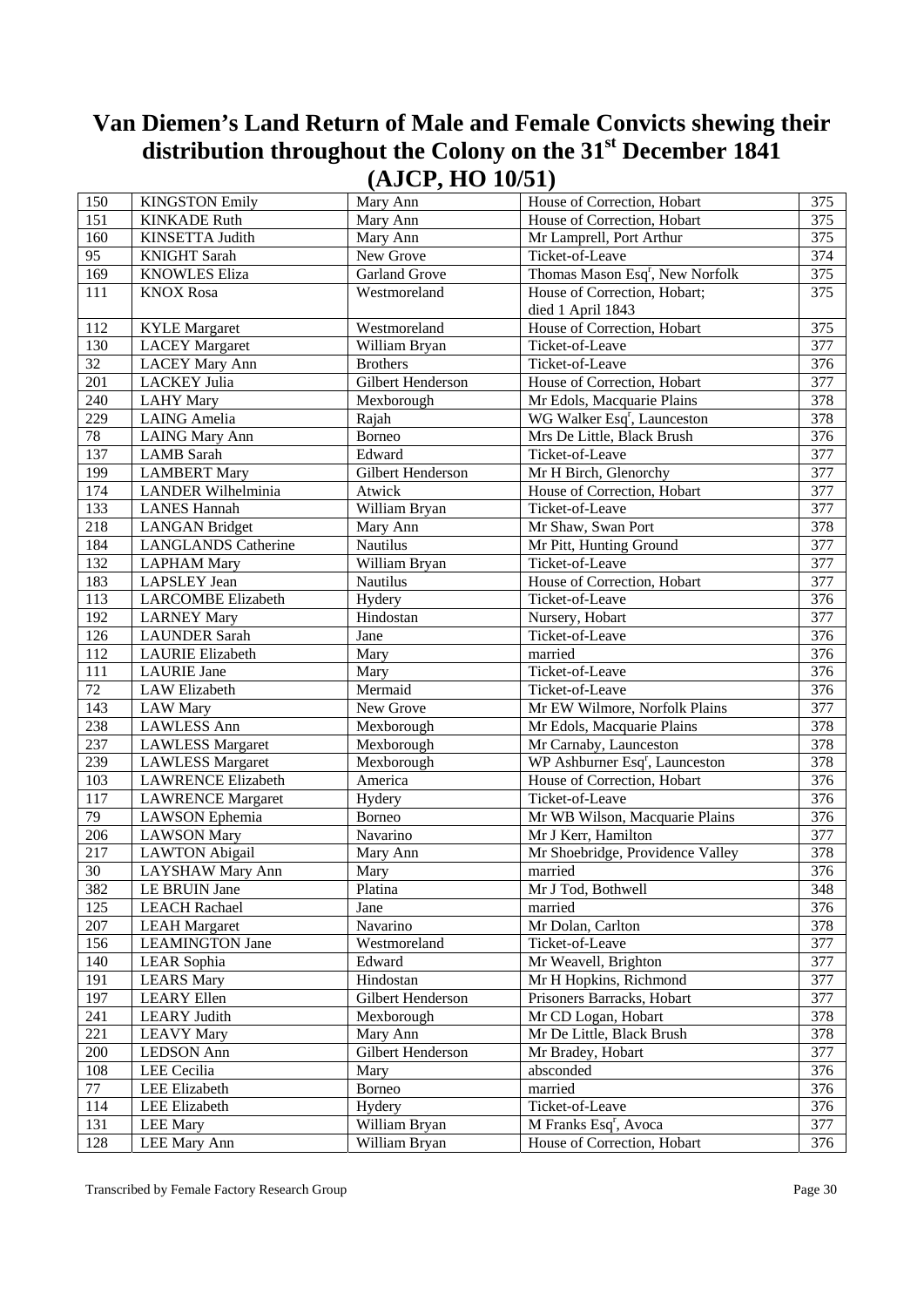| 227             | LEE Mary Ann             | Rajah                | Mr M Kenneday, Launceston                 | 378              |
|-----------------|--------------------------|----------------------|-------------------------------------------|------------------|
| 159             | <b>LEEDS</b> Ann         | Westmoreland         | married                                   | 377              |
| 208             | LEIGH Eliza              | Navarino             | House of Correction, Launceston           | 378              |
| 179             | <b>LEONARD Elizabeth</b> | Nautilus             | Mr AB Jones, Westbury                     | 377              |
| 157             | LEONARD Johana           | Westmoreland         | Mr R Griffiths, Hobart                    | 377              |
| 185             | <b>LEONARD</b> Margaret  | Majestic             | Mr J Littlechild, Oatlands                | $\overline{377}$ |
| 148             | <b>LESLIE</b> Elspeth    | Hector               | Free by Servitude                         | 377              |
| $\overline{81}$ | LESLIE Helen             | Borneo               | Mr J Johnson, Hobart                      | 376              |
| 172             | <b>LESTER Mary Ann</b>   | Atwick               | Mr W Johnson, Hobart                      | 377              |
| 222             | <b>LETTICE Mary</b>      | Mary Ann             | House of Correction, Hobart               | 378              |
| 99              | <b>LEVINGSTON Helen</b>  | Mellish              | Ticket-of-Leave                           | 376              |
| 212             | <b>LEWES</b> Elizabeth   | Navarino             | J Glover Esq <sup>r</sup> , Benlomond     | 378              |
| 209             | <b>LEWES Mary</b>        | Navarino             | House of Correction, Launceston           | 378              |
| $\overline{75}$ | <b>LEWIS</b> Elenor      | Mermaid              | Ticket-of-Leave                           | 376              |
| 198             | <b>LEWIS Harriet</b>     | Gilbert Henderson    | Hospital, Hobart                          | $\overline{377}$ |
| 213             | <b>LEWIS Harriet</b>     | Navarino             | Mr Bilson, New Town Road                  | 378              |
| 83              | <b>LEWIS Mary</b>        | Harmony              | married                                   | 376              |
| 160             | <b>LEWIS Mary Ann</b>    | Westmoreland         | married                                   | 377              |
| 135             | <b>LEWIS Rachael</b>     | Edward               | House of Correction, Hobart               | 377              |
| 134             | <b>LINDSAY</b> Catherine | Medway               | House of Correction, Launceston           | 377              |
| 169             | <b>LINDSAY Margaret</b>  | Platina              | Ticket-of-Leave                           | 377              |
| 153             | <b>LINDSAY Mary</b>      | Arab                 | Mrs Ross, Carrington                      | $\overline{377}$ |
| 233             | <b>LINES Ann</b>         | <b>Garland Grove</b> | Rev <sup>d</sup> Mr Wilkinson, Launceston | 378              |
| 216             | <b>LINN Kitty Ann</b>    | Mary Ann             | House of Correction, Hobart               | 378              |
| 147             | <b>LINSEY Mary Ann</b>   | Hector               | Ticket-of-Leave                           | 377              |
| 149             | LINTER CATHERINE         | Hector               | Ticket-of-Leave                           | 377              |
| 202             | <b>LISTER Mary</b>       | Gilbert Henderson    | Mr Mason, Longford                        | 377              |
| 180             | LITCHFIELD Sarah         | Nautilus             | Dr Casey, New Norfolk                     | 377              |
| 138             | <b>LITTLE Mary</b>       | Edward               | Ticket-of-Leave                           | $\overline{377}$ |
| 152             | <b>LITTLE Mary</b>       | Arab                 | House of Correction, Hobart               | 377              |
| 122             | LIVERMORE Elizabeth      | Maria                | Ticket-of-Leave                           | 376              |
| 102             | LLOYD Emma               | America              | Mr O Maghan, Hobart                       | 376              |
| 27              | <b>LLOYD</b> Mary        | Mary Ann             | married                                   | 376              |
| 193             | <b>LOBB</b> Mary         | Hindostan            | Lieutenant Friend, George Town            | 377              |
| 141             | <b>LOCK Elizabeth</b>    | New Grove            | Ticket-of-Leave                           | 377              |
| 80              | <b>LOCKIE Catharine</b>  | Borneo               | Ticket-of-Leave                           | 376              |
| 145             | <b>LOCKYER Jane</b>      | New Grove            | Mrs Morris, Hobart                        | 377              |
| 186             | <b>LOCKYER Phillis</b>   | Majestic             | Mr H Griffiths, Launceston                | 377              |
| 188             | <b>LODER Mary Ann</b>    | Majestic             | Mr Flexmore, Green Ponds                  | 377              |
| 176             | <b>LOGAN</b> Grace       | Atwick               | House of Correction, Hobart               | 377              |
| 205             | <b>LOMAIRE</b> Eugene    | Sarah                | married                                   | 377              |
| 158             | <b>LOMAS</b> Elizabeth   | Westmoreland         | House of Correction, Hobart               | 377              |
| 243             | <b>LONAHAN Winifred</b>  | Mexborough           | Government House                          | 378              |
| 203             | <b>LONG Mary</b>         | Gilbert Henderson    | Mr J Clarke, Ouse                         | 377              |
| 94              | <b>LONGDON Elizabeth</b> | Eliza                | Ticket-of-Leave                           | 376              |
| 231             | <b>LONGLEY Harriet</b>   | <b>Garland Grove</b> | House of Correction, Hobart               | 378              |
| 189             | <b>LORIMER Mary</b>      | Majestic             | married                                   | 377              |
| 195             | <b>LOUGHRAN Mary</b>     | Hindostan            | Mr Freeman, Westbury                      | 377              |
| 234             | <b>LOURIE Agnes</b>      | Garland Grove        | Mr Cahill, Spring Hill                    | 378              |
| 226             | <b>LOURY Catherine</b>   | Rajah                | House of Correction, Launceston           | 378              |
| 196             | <b>LOVELL Ann</b>        | Hindostan            | Mr Young, River Ouse                      | 377              |
| 232             | LOVELL Elizabeth         | Garland Grove        | Mr Tennant, Hobart                        | 378              |
| 214             | LOW Ann                  | Navarino             | House of Correction, Hobart;              | 378              |
|                 |                          |                      |                                           |                  |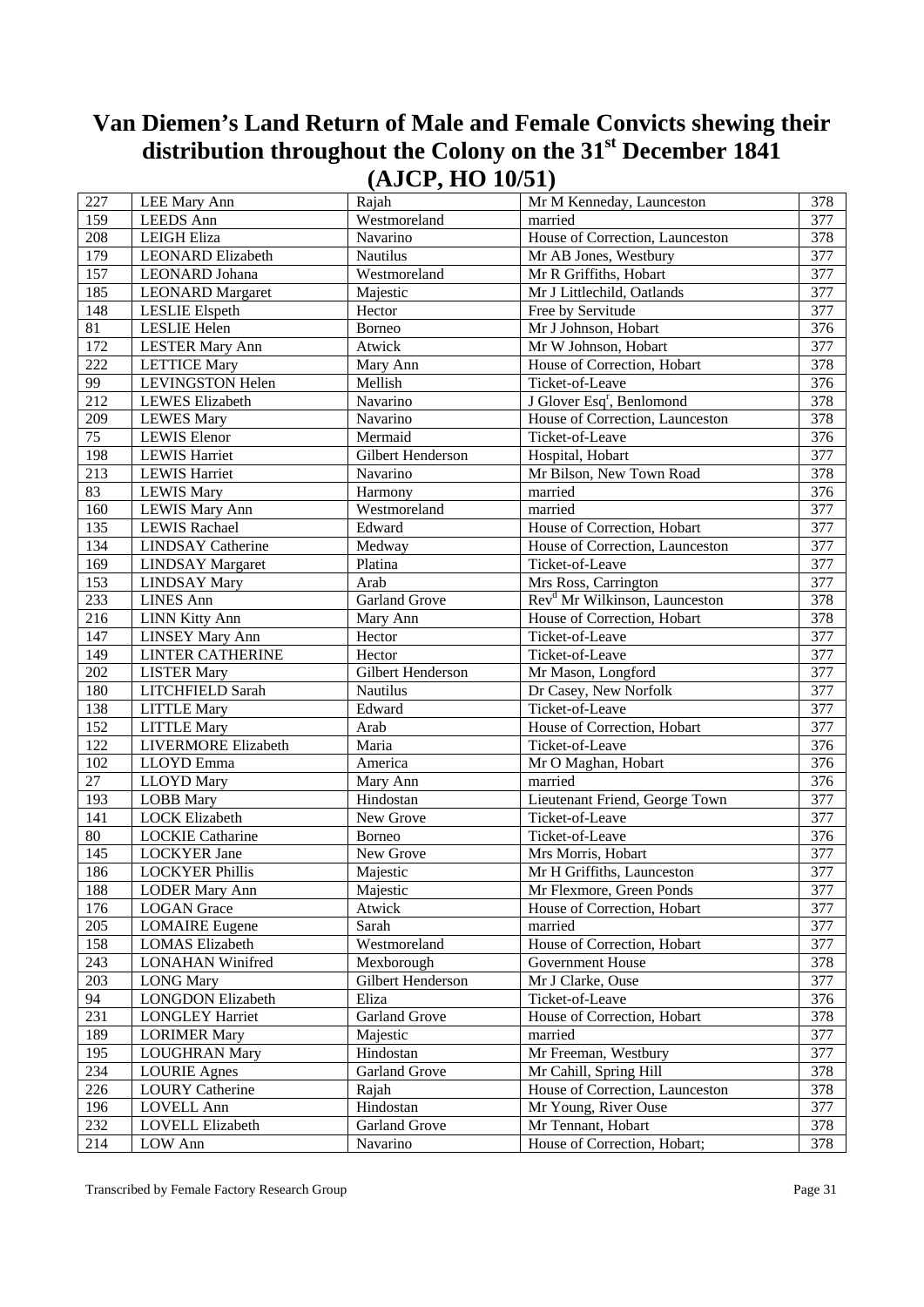|                  |                            |                      | died 22 August 1843                |                  |
|------------------|----------------------------|----------------------|------------------------------------|------------------|
| 190              | <b>LOWE</b> Elizabeth      | Hindostan            | Mr R Hood, Hobart                  | 377              |
| 28               | LOY Mary                   | Lord Sidmouth        | married                            | 376              |
| 163              | LUCAS Ann                  | Westmoreland         | Ticket-of-Leave                    | 377              |
| 187              | <b>LUCAS</b> Caroline Ann  | Majestic             | House of Correction, Launceston    | 377              |
| 170              | <b>LUCAS</b> Martha        | Platina              | Mr H Chapman, Hobart               | $\overline{377}$ |
| 194              | LUCAS Sarah                | Hindostan            | Mr H Currie, Sorell                | 377              |
| 225              | <b>LUCAS</b> Sarah         |                      | Mr Crouch, Hobart                  | 378              |
| 220              |                            | Rajah                | House of Correction, Hobart        | 378              |
|                  | <b>LUCKEN</b> Elizabeth    | Mary Ann             |                                    |                  |
| 97               | <b>LUCY Caroline</b>       | Mellish              | Ticket-of-Leave                    | 376              |
| 211              | <b>LUDLOW Mary</b>         | Navarino             | Mr James, Hobart                   | 378              |
| 155              | LUND Elizabeth             | Arab                 | Ticket-of-Leave                    | 377              |
| 139              | <b>LUSH Prudence</b>       | Edward               | Ticket-of-Leave                    | 377              |
| 167              | <b>LYNCH Mary</b>          | Westmoreland         | Ticket-of-Leave                    | 377              |
| 171              | <b>LYNCH Mary</b>          | Atwick               | J Gordon Esq <sup>r</sup> , Sorell | 377              |
| 224              | <b>LYNCH Mary</b>          | Rajah                | Mr Watchorn, Hobart                | 378              |
| 100              | <b>LYNES</b> Esther        | America              | House of Correction, Launceston    | 376              |
| 223              | <b>LYON</b> Mary           | Rajah                | House of Correction, Launceston    | 378              |
| 164              | <b>LYON Mary Ann</b>       | Westmoreland         | married                            | 377              |
| 178              | <b>LYONS</b> Catherine     | Nautilus             | Mr Williams, New Town Road         | 377              |
| 161              | <b>LYTHGROVE Sarah</b>     | Westmoreland         | Mr Benjamin, New Norfolk           | 377              |
| $\overline{316}$ | <b>MACARTHY Eliza</b>      | Navarino             | T Young Esq <sup>r</sup> , Hobart  | 381              |
| 361              | <b>MACARTNEY Elizabeth</b> | Mexborough           | Mr Pogson, Hamilton                | 382              |
| 355              | <b>MACDONALD Ann</b>       | <b>Garland Grove</b> | Mr Fisher, New Town                | 382              |
| 243              | <b>MACE Rebecca Ann</b>    | Westmoreland         | House of Correction, Launceston    | 380              |
| 340              | <b>MACK Ann</b>            | Rajah                | House of Correction, Hobart        | 381              |
| 354              | <b>MACK Catherine</b>      | <b>Garland Grove</b> | Mr J Norton, Launceston            | 382              |
| 307              | <b>MACK Elizabeth</b>      | Gilbert Henderson    | House of Correction, Launceston    | 381              |
| 293              | MACKAY Maria               | Hindostan            | House of Correction, Hobart        | 381              |
| 198              | MACKENNA Ann               | Edward               | Mr CC Shaw, Waterloo Point         | 380              |
| 249              | <b>MACKINDER Frances</b>   | Westmoreland         | Mr R Lewis, Hobart                 | 380              |
| 298              | <b>MACKINTOSH Margaret</b> | Hindostan            | married                            | 381              |
| 369              | <b>MACLEAN</b> Johanna     | Mexborough           | Mr Watson, Great Swan Port         | 382              |
| 291              | <b>MACLEAN Margaret</b>    | Hindostan            | Mr Elliott, Hobart                 | 381              |
| 236              | <b>MACLIN</b> Maria        | Arab                 | Ticket-of-Leave                    | 380              |
| 309              | <b>MADDEN</b> Bridget      | Gilbert Henderson    | Mr Romain, Circular Head           | 381              |
| 332              | <b>MADDEN</b> Ellen        | Mary Ann             | Hospital, New Norfolk              | 381              |
| 221              | <b>MADDEN Mary</b>         | Hector               | Ticket-of-Leave                    | 380              |
| 66               | <b>MAGAHAN</b> Bridget     | Soverign             | Mr J Windiatt, Launceston          | 379              |
| 376              | <b>MAGEE</b> Eleanor       | Mexborough           | Mr Nelson, New Norfolk             | 382              |
| 343              | MAGGS Sarah                | Rajah                | House of Correction, Launceston    | 381              |
| 334              | <b>MAGINNIS Mary</b>       | Mary Ann             | House of Correction, Launceston    | 381              |
| 359              | <b>MAGUIGAN Catherine</b>  | Mexborough           | Mr Downward, Pittwater             | 382              |
| 377              | <b>MAGUIRE Catherine</b>   | Mexborough           | Mr E Tobin, Tamar                  | 382              |
| 326              | <b>MAHER Mary</b>          | Mary Ann             | Mrs Stephens, Hobart               | 381              |
| 262              | <b>MAHON</b> Mary          | Platina              | married                            | 380              |
| 328              | <b>MAHON</b> Sarah         | Mary Ann             | Nursery, Hobart                    | 381              |
| 363              | MAHONEY Johanna            | Mexborough           | Dr Cameron, Launceston             | 382              |
|                  |                            |                      |                                    |                  |
| 264              | <b>MAHONEY Julia</b>       | Atwick               | married                            | 380              |
| 267              | <b>MAIN</b> Margaret       | Atwick               | House of Correction, Hobart        | 380              |
| 272              | <b>MAITLAND Catherine</b>  | Atwick               | Mr J Crocker, East Bay             | 380              |
| 292              | <b>MAKIN Elizabeth</b>     | Hindostan            | House of Correction, Hobart        | 381              |
| 284              | <b>MAKIN</b> Martha        | Majestic             | Mr K Murray, Evandale              | 381              |

Transcribed by Female Factory Research Group **Page 32**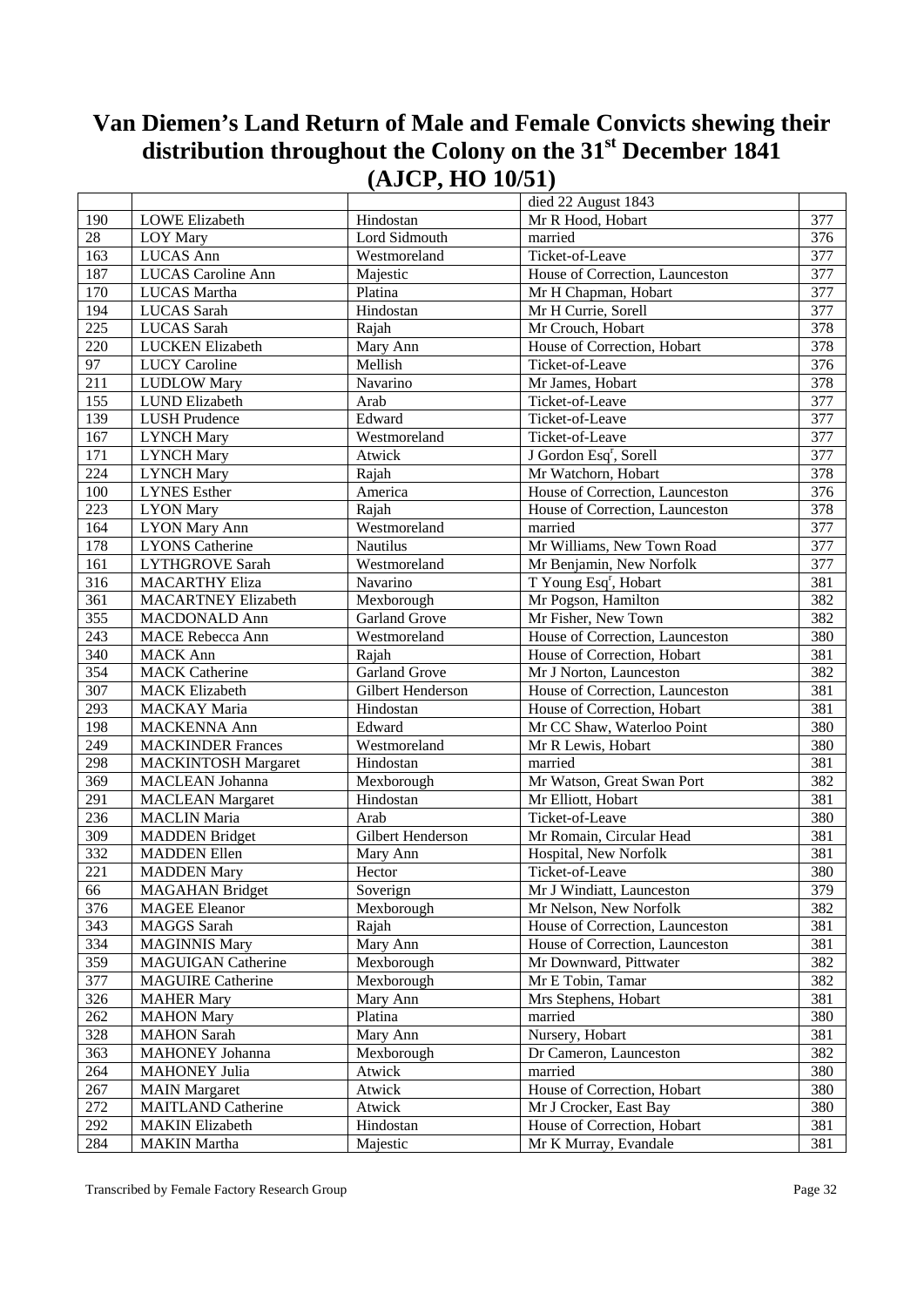| 308              | <b>MAKIN Mary Ann</b>     | Gilbert Henderson        | HB Torlesse Esq <sup>r</sup> , Hamilton | 381 |
|------------------|---------------------------|--------------------------|-----------------------------------------|-----|
| 378              | MALANNAPHY Ann            | Mexborough               | House of Correction, Hobart             | 382 |
| 265              | <b>MALEN</b> Ellen        | Atwick                   | House of Correction, Hobart             | 380 |
| 241              | <b>MALHOMIE Emma</b>      | Westmoreland             | married                                 | 380 |
| 176              | <b>MALLETT Emmy</b>       | Jane                     | Ticket-of-Leave                         | 380 |
| 47               | <b>MALONEY Ann</b>        | Midas                    | House of Correction, Hobart             | 379 |
| 214              | <b>MALONEY Ellen</b>      | New Grove                | House of Correction, Hobart             | 380 |
| 257              | <b>MALONEY Mary</b>       | Platina                  | Mr F Webster, Launceston                | 380 |
| $\overline{345}$ | <b>MALTMAN Sarah</b>      | Rajah                    | Mr J Lewis, Richmond                    | 381 |
| 258              | <b>MANCLARK Catherine</b> | Platina                  | House of Correction, Launceston         | 380 |
| 304              | <b>MANDE Hannah</b>       | Gilbert Henderson        | House of Correction, Hobart             | 381 |
| 337              | <b>MANDER Caroline</b>    | Rajah                    | J Spode Esq <sup>r</sup> , New Town     | 381 |
| 289              | <b>MANN</b> Harriet       | Hindostan                | W Gunn Esq <sup>r</sup> , Hobart        | 381 |
| 154              | <b>MANNERS Harriet</b>    | Mary                     | Free by Servitude                       | 379 |
| 118              | <b>MARENS Mary</b>        | Mellish                  | married                                 | 379 |
| 306              | <b>MARKS</b> Ellen        | Gilbert Henderson        | House of Correction, Hobart             | 381 |
| 259              | <b>MARNEY Ann</b>         | Platina                  | Mr J Kirkby, Morven                     | 380 |
| 348              | <b>MARR Ellen</b>         | Rajah                    | House of Correction, Launceston         | 382 |
| 237              | <b>MARR</b> Matilda       | Arab                     | House of Correction, Hobart             | 380 |
| 107              | <b>MARSDEN</b> Catherine  | Eliza                    | Ticket-of-Leave                         | 379 |
| $202\,$          | <b>MARSH Mary Ann</b>     | Edward                   | Free by Servitude                       | 380 |
| 339              | <b>MARSH Mary Ann</b>     | Rajah                    | Mr S Beams, Launceston                  | 381 |
| 296              | MARSHALL Hannah           | Hindostan                | Dr Richardson, Norfolk Plains           | 381 |
| 233              | <b>MARSHALL Jane</b>      | Arab                     | Mr A Reid, Clyde                        | 380 |
| 196              | <b>MARTEN Frances</b>     | Edward                   | Ticket-of-Leave                         | 380 |
| 255              | <b>MARTIN</b> Ann         | Westmoreland             | House of Correction, Hobart             | 380 |
| 269              | <b>MARTIN</b> Ann         | Atwick                   | House of Correction, Hobart             | 380 |
| 301              | <b>MARTIN</b> Ann         | Gilbert Henderson        | Mr Johnson, Brighton                    | 381 |
| 362              | <b>MARTIN</b> Ann         | Mexborough               | House of Correction, Hobart             | 382 |
| 273              | <b>MARTIN Catherine</b>   | Atwick                   | House of Correction, Hobart;            | 380 |
|                  |                           |                          | died 22 August 1843                     |     |
| 219              | <b>MARTIN Eliza</b>       | Hector                   | Ticket-of-Leave                         | 380 |
| 305              | <b>MARTIN Maria</b>       | Gilbert Henderson        | House of Correction, Hobart             | 381 |
| 297              | <b>MARTIN Mary</b>        | Hindostan                | House of Correction, Hobart             | 381 |
| 302              | <b>MARTIN Mary</b>        | Gilbert Henderson        | House of Correction, Hobart             | 381 |
| 188              | <b>MARTIN Sarah</b>       | William Bryan            | Ticket-of-Leave                         | 380 |
| 248              | <b>MARVIN Sarah</b>       | Westmoreland             | Ticket-of-Leave                         | 380 |
| 218              | <b>MASON Elizabeth</b>    | New Grove                | Ticket-of-Leave                         | 380 |
| 245              | <b>MASON</b> Jane         | Westmoreland             | died 20 October 1840 <sup>7</sup>       | 380 |
| 165              | <b>MASON</b> Margaret     | Frances Charlotte        | Ticket-of-Leave                         | 379 |
| 106              | <b>MASON Mary Stewart</b> | Lady of the Lake         | married                                 | 379 |
| 169              | <b>MATHER Margaret</b>    | <b>Frances Charlotte</b> | married                                 | 379 |
| 278              | <b>MATHESON Mary</b>      | Nautilus                 | married                                 | 381 |
| 310              | <b>MATHIES Susan</b>      | Gilbert Henderson        | House of Correction, Hobart             | 381 |
| 207              | <b>MATTHEWS Hannah</b>    | a native                 | Ticket-of-Leave                         | 380 |
| 329              | <b>MATTHEWS Mary</b>      | Mary Ann                 | House of Correction, Hobart             | 381 |
| 19               | MAYALL Hannah             | Janus                    | married                                 | 379 |
| 211              | <b>MAYNARD</b> Sarah      | New Grove                | Captain Haig, Hobart                    | 380 |
| 317              | <b>MAYORS</b> Bridget     | Navarino                 | Mr D O'Connor, St Peters Pass           | 381 |
| 105              | McALLISTER Mary Ann       | Atwick                   | married                                 | 345 |
| 147              | McANALLY Ellen            | Mexborough               | House of Correction, Launceston         | 345 |

 7 Date of death erroneously also given as 26 October 1842, but this refers to Jane Miller per *Atwick*.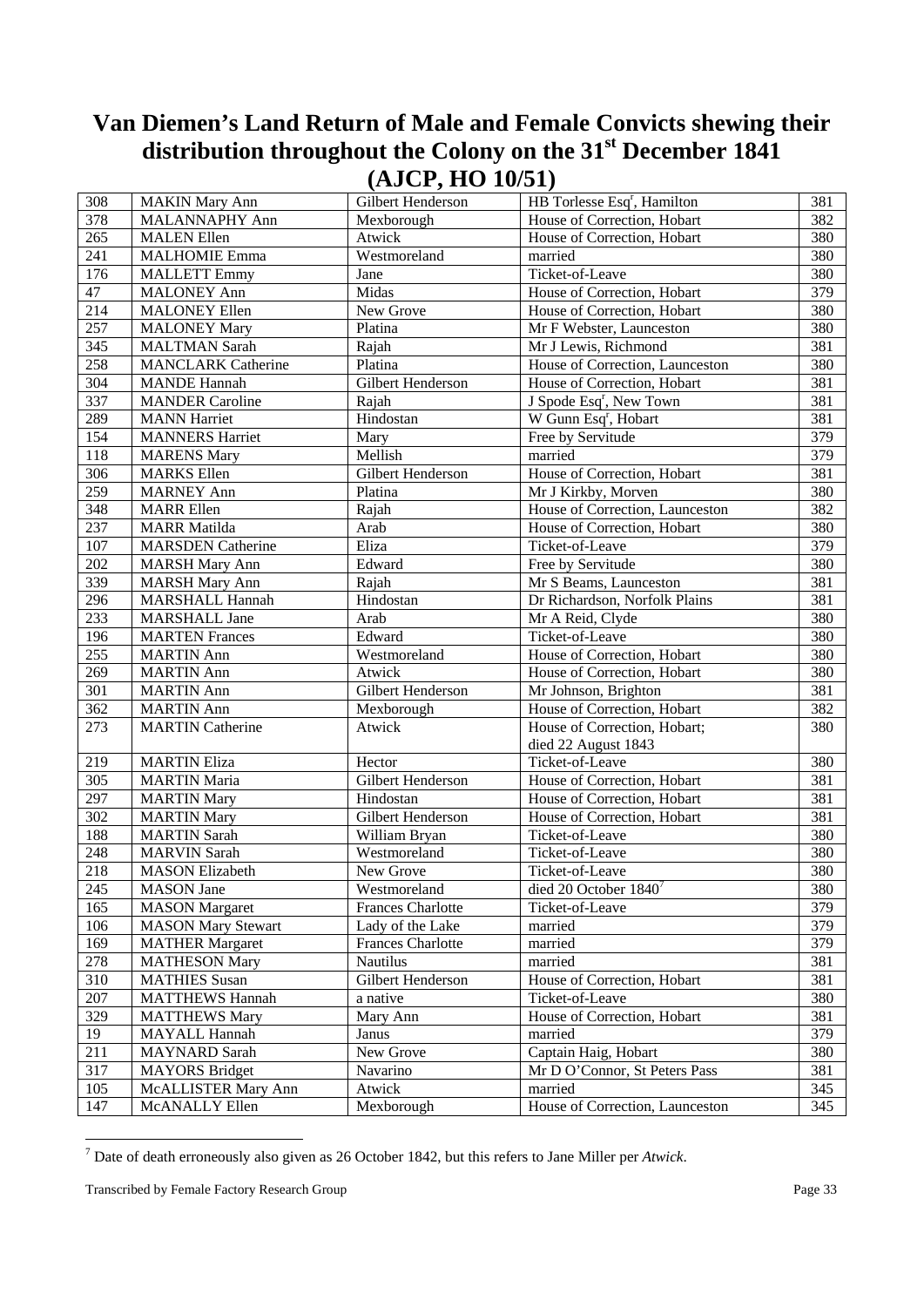| 126            | <b>McANASPY Catherine</b> | $($ --- -- $)$ -- -<br>Gilbert Henderson | — — — — — — — — —<br>House of Correction, Launceston | 345              |
|----------------|---------------------------|------------------------------------------|------------------------------------------------------|------------------|
| 73             | <b>McARTHUR Ellis</b>     | Frances Charlotte                        | House of Correction, Launceston                      | 344              |
| 131            | <b>McAULEY Margaret</b>   | Navarino                                 | Mr Tromlett, Launceston                              | 345              |
| 152            | McBEATH Jean              | Harmony                                  | married                                              | 346              |
| 397            | McBRAYNE Catherine        | Atwick                                   | Ticket-of-Leave                                      | 348              |
| 321            | McCABE Catherine          | Siren                                    | Ticket-of-Leave                                      | 353              |
| 320            | McCAFFREY Margaret        | Westmoreland                             | House of Correction, Hobart                          | 353              |
| 343            | <b>McCALLUM Margaret</b>  | Atwick                                   | House of Correction, Hobart;                         | 353              |
|                |                           |                                          | died 5 January 1845                                  |                  |
| 356            | McCARTHY Ellen            | Majestic                                 | Rev <sup>d</sup> Mr Waterhouse, Hobart               | 353              |
| 415            | McCARTHY Johanna          | Mary Ann                                 | A Gatenby Esq <sup>r</sup> , Isis                    | 354              |
| 162            | McCARTHY Mary             | America                                  | House of Correction, Hobart                          | 351              |
| 456            | McCARTHY Mary             | <b>Garland Grove</b>                     | Mrs Piguenet, Hobart;                                | 354              |
|                |                           |                                          | died 11 September 1844                               |                  |
| 380            | McCARTNEY Jane            | Hindostan                                | married                                              | 353              |
| 318            | McCARTY Ann               | Westmoreland                             | Mr Firth, Browns River                               | 353              |
| 346            | McCARTY Mary Ann          | Nautilus                                 | Ticket-of-Leave                                      | 353              |
| 396            | McCASHILL Jean            | Gilbert Henderson                        | Mr K Murray, Morven                                  | 354              |
| 286            | McCAUL Mary               | Hector                                   | Mr G Gatehouse, Sorell                               | $\overline{352}$ |
| 437            | McCLEWER Eliza            | Rajah                                    | Mr Warrender, Hamilton                               | 354              |
| 411            | McCOLL Margaret           | Navarino                                 | Mr Regan, Hobart                                     | 354              |
| 460            | McCORMACK Agness          | Garland Grove                            | Mr WE Lewis, Hobart                                  | 355              |
| 202            | McCORMACK Helen           | Hydery                                   | Ticket-of-Leave                                      | 352              |
| 107            | McCORMACK Margaret        | Mermaid                                  | Nursery, Hobart                                      | 351              |
| 422            | McCORMICK Alicia          | Mary Ann                                 | House of Correction, Hobart                          | 354              |
| 335            | McCOY Judith              | Atwick                                   | married                                              | 353              |
| 447            | <b>McCRINE Catherine</b>  | <b>Garland Grove</b>                     | Mr R Webb, Hobart                                    | 354              |
| 421            | McCURDETT Bridget         | Mary Ann                                 | Mr McLachlan, Hobart                                 | 354              |
| 231            | McDAIRMID Letitia         | Atwick                                   | House of Correction, Launceston                      | 357              |
| 274            | McDEAD Mary               | Gilbert Henderson                        | Mr J Hudson, Launceston                              | 358              |
| 260            | McDERMOTT Ann             | Gilbert Henderson                        | Captain Whiting, Launceston                          | 358              |
| 280            | McDEVOTT Agness           | Navarino                                 | Mr Nicholls, Bothwell                                | 358              |
| 229            | McDONALD Ann              | Atwick                                   | Mr Smales, Green Ponds                               | $\overline{357}$ |
| 311            | McDONALD Ann              | <b>Garland Grove</b>                     | House of Correction, Launceston                      | 358              |
| 277            | McDONALD Catherine        | Gilbert Henderson                        | House of Correction, Launceston                      | 358              |
| 266            | McDONALD Eliza            | Gilbert Henderson                        | House of Correction, Hobart                          | 358              |
| 105            | McDONALD Elizabeth        | Lady of the Lake                         | <b>Conditional Pardon</b>                            | 356              |
| 59             | McDONALD Jane             | Providence                               | Mr Bentley, Launceston                               | 356              |
| 219            | McDONALD Jane             | Platina                                  | Mr G Coulson, Tamar                                  | 357              |
| 151            | McDONALD Janet            | Hydery                                   | Free by Servitude                                    | 356              |
| 194            | McDONALD Janet            | George Hibbert <sup>8</sup>              | married                                              | 357              |
| 136            | <b>McDONALD</b> Margaret  | Mary                                     | Ticket-of-Leave                                      | 356              |
| 100            | McDONALD Mary             | Harmony                                  | House of Correction, Hobart                          | 356              |
| 149            | McDONALD Mary             | Hydery                                   | House of Correction, Hobart                          | 356              |
| 314            | McDONNELL Sarah           | Mexborough                               | Mr Goodwin, Hobart                                   | 358              |
| 230            | McDOUGAL Agnes            | Atwick                                   | Rev <sup>d</sup> Mr Fry, Hobart                      | 357              |
| 228            | McDOUGAL Christian        | Atwick                                   | Nursery, Hobart                                      | 357              |
| 241            | McDOUGALL Jane            | Nautilus                                 | House of Correction, Hobart                          | 357              |
| 102            | <b>McELINN</b> Margaret   | Mexborough                               | Mr Gresley, Sandy Bay                                | 360              |
| $\overline{4}$ | McEVOY Elenor             | Alexander                                | <b>Conditional Pardon</b>                            | 359              |
| 89             | McEVOY Mary               | Mary Ann                                 | House of Correction, Hobart                          | 360              |

 8 This is probably Janet McDonald per *Hector*.

Transcribed by Female Factory Research Group **Page 34**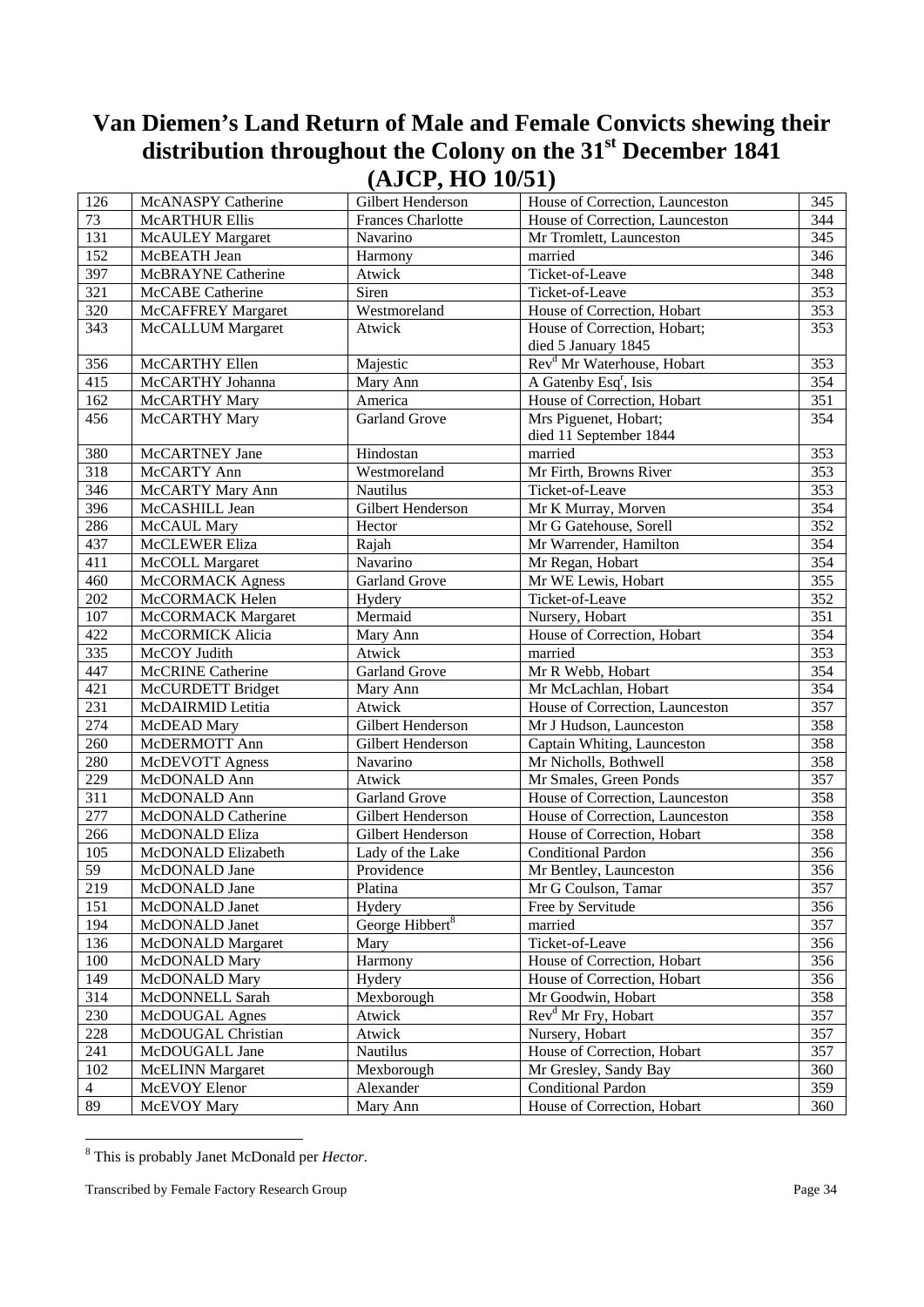| 206         | McFARLANE Catherine      | Garland Grove        | House of Correction, Hobart                | 363              |
|-------------|--------------------------|----------------------|--------------------------------------------|------------------|
| $70\,$      | McFARLANE Jane           | Harmony              | Ticket-of-Leave                            | 361              |
| 132         | <b>McFIE</b> Margaret    | Hector               | Mr Gard, Broad Marsh                       | 362              |
| 192         | McGEE Ann                | Platina              | Mr J Green, Launceston                     | 365              |
| 167         | McGILL Mary              | Arab                 | absconded                                  | 365              |
| 255         | McGILLIGAN Mary Ann      | Rajah                | House of Correction, Hobart                | 366              |
| 154         | McGOVERIN Mary           | New Grove            | Mr M Kenneday, Launceston                  | 365              |
| 215         | McGOWAN Ann              | Majestic             | Mr Groom, Broad Marsh                      | 365              |
| 263         | <b>McGREGOR Agnes</b>    | <b>Garland Grove</b> | House of Correction, Launceston            | 366              |
| 98          | McGREGOR Jean            | Mellish              | House of Correction, Hobart                | 364              |
| 179         | <b>McGUIRE</b> Margaret  | Westmoreland         | Free by Servitude                          | 365              |
| 259         | McGUNNIGALL Grace        | Rajah                | House of Correction, Hobart                | 366              |
| 117         | <b>McGURK</b> Agnes      | Hydery               | Ticket-of-Leave                            | 364              |
| $\sqrt{48}$ | McILHENNY Mary           | Arab                 | Ticket-of-Leave                            | 371              |
| 60          | McILVEENE Eliza          | Mexborough           | Mr Sandford, George Town                   | $\overline{371}$ |
| 51          | McINNIS Elizabeth        | Nautilus             | Nursery, Hobart                            | 371              |
| 52          | <b>McINTOSH</b> Agnes    | <b>Nautilus</b>      | Nursery, Hobart                            | 371              |
| 46          | McINTOSH Charlotte       | Hector               | Mr Gough, Pattersons Plains                | 371              |
| 49          | McINTOSH Helen           | Westmoreland         | Ticket-of-Leave                            | 371              |
| 53          | McINTOSH Mary Ann        | Nautilus             | House of Correction, Launceston            | 371              |
| 37          | McINTYRE Ann             | Mellish              | Ticket-of-Leave                            | 371              |
| 42          | McINTYRE Mary            | Hydery               | Ticket-of-Leave                            | 371              |
| 47          | McIVOT Jean              | Hector               | House of Correction, Hobart                | 371              |
| 125         | McKAY Agnes              | <b>Nautilus</b>      | House of Correction, Hobart                | 375              |
| 148         | McKAY Ann                | Navarino             | Lieutenant Friend, George Town             | 375              |
| 100         | McKAY Catherine          | Hector               | Ticket-of-Leave                            | 374              |
| 173         | McKAY Christina          | <b>Garland Grove</b> | Mr Chitty, Launceston                      | 375              |
| 124         | McKAY Flora              | Nautilus             | Gaol, Longford                             | 375              |
| 147         | McKEAN Janet             | Navarino             | Mr J[?] Atkinson, Launceston               | 375              |
| 146         | McKECHNIE Jane           | Navarino             | House of Correction, Launceston            | 375              |
| 126         | McKECHNIE Janet          | Nautilus             | Mr E Jillett, Black Brush: died 3 May 1843 | $\frac{375}{2}$  |
| 154         | McKENNA Ann              | Mary Ann             | House of Correction, Hobart                | 375              |
| 186         | McKENNA Anne             | Mexborough           | Mr Solomon, Hobart                         | 376              |
| 157         | McKENNA Eliza            | Mary Ann             | House of Correction, Hobart                | 375              |
| 102         | McKENZIE Catherine       | Hector               | Mr A Bonney, Westbury                      | 374              |
| 145         | McKENZIE Janet           | Navarino             | Mr JM Stevenson, Launceston                | 375              |
| 137         | <b>McKENZIE Margaret</b> | Gilbert Henderson    | Mr T Swift, Campbell Town                  | 375              |
| 181         | McKENZIE Mary            | Mexborough           | Hospital, Hobart                           | 375              |
| 182         | McKENZIE Mary            | Mexborough           | Hospital, Hobart                           | 375              |
| 136         | <b>McKER</b> Mary        | Gilbert Henderson    | House of Correction, Launceston            | 375              |
| 101         | McKINLEY Elizabeth       | Hector               | Mr S Gatehouse, Sorell                     | 374              |
| 236         | McLACHLAN Jane           | <b>Garland Grove</b> | Lieutenant Crookshank, Jerusalem;          | 378              |
|             |                          |                      | died August 1845                           |                  |
| 168         | McLACHLAN Janet          | Westmoreland         | Mr G Armitage, Bagdad                      | 377              |
| 204         | McLACHLAN Rosanna        | Gilbert Henderson    | Mr Clarke, Hobart                          | 377              |
| 215         | <b>McLAREN</b> Elizabeth | Navarino             | J Dunn Esq <sup>r</sup> , Hobart           | 378              |
| 151         | McLAREN Jane             | Hector               | Ticket-of-Leave                            | 377              |
| 182         | McLAREN Mary Ann         | Nautilus             | Ticket-of-Leave                            | 377              |
| 230         | McLAUCHLIN Jane          | Rajah                | Mr Young, River Ouse                       | 378              |
| 219         | McLAUGHLAN Mary          | Mary Ann             | House of Correction, Hobart                | 378              |
| 242         | McLAUGHLIN Elizabeth     | Mexborough           | Mr A Beveridge, Launceston                 | 378              |
| 210         | McLAUGHLIN Rachael       | Navarino             | Mr Waddle, Launceston                      | 378              |
| 127         | McLAUGHLIN Sarah         | William Bryan        | Ticket-of-Leave                            | 376              |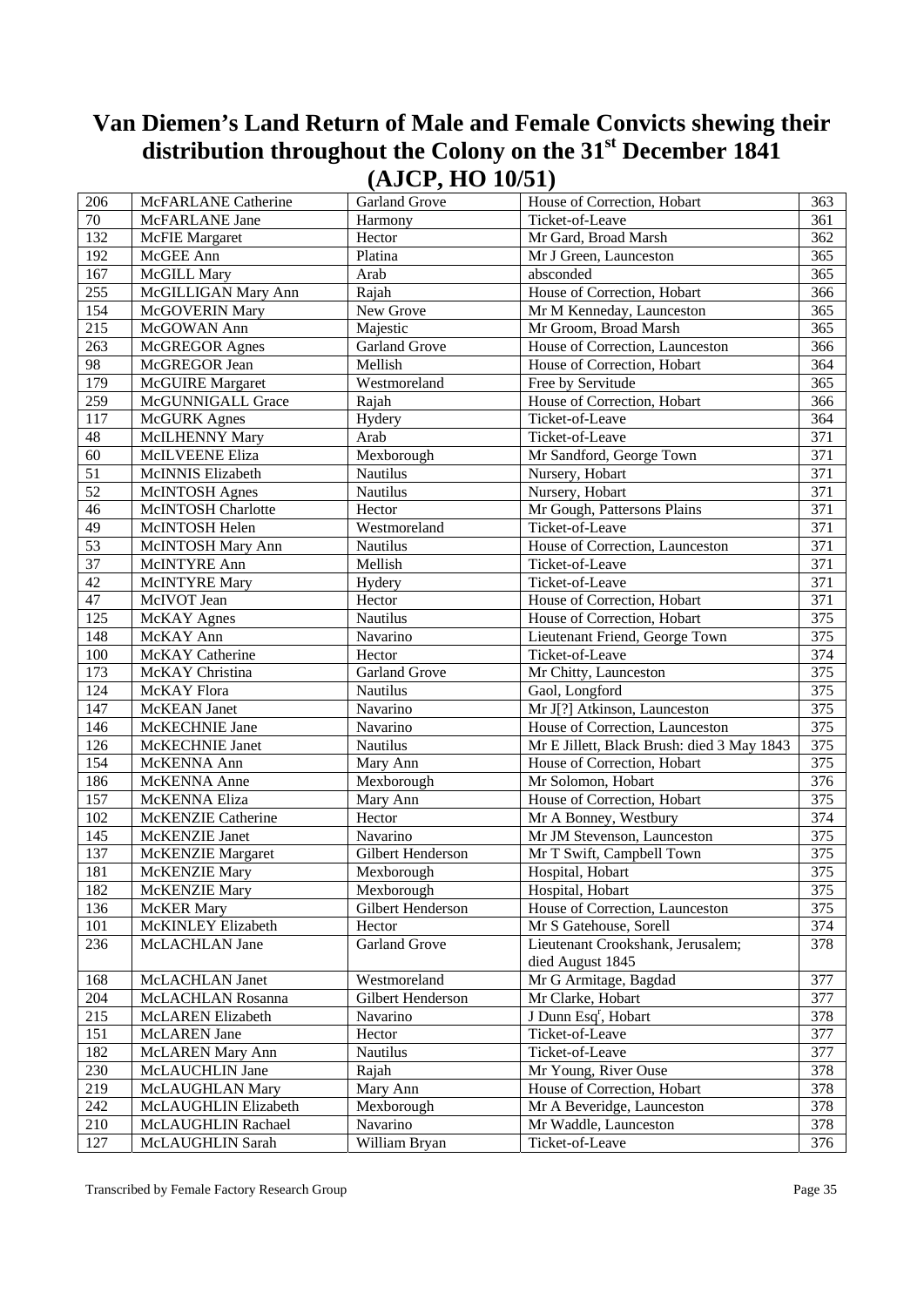| 166    | McLEAN Jane              | Westmoreland         | Ticket-of-Leave                              | 377 |
|--------|--------------------------|----------------------|----------------------------------------------|-----|
| 181    | McLEAN Janet             | Nautilus             | Mr Hugo, Hobart                              | 377 |
| 177    | <b>McLEAN</b> Mary       | Atwick               | married                                      | 377 |
| 104    | McLEISH Mary Ann         | Mary                 | Ticket-of-Leave                              | 376 |
| 154    | McLEOD Ann               | Arab                 | Mr G Lovett, Hobart                          | 377 |
| 228    | McLEOD Christina         | Rajah                | Captain Pulham, Launceston                   | 378 |
| 165    | McLEOD Margaret          | Westmoreland         | Mr W Macqueen, New Norfolk                   | 377 |
| 235    | McLEOD Mary              | <b>Garland Grove</b> | House of Correction, Hobart                  | 378 |
| 98     | McLONIE Jean             | Mellish              | Mrs Barton, New Norfolk                      | 376 |
| 365    | McMALLARD Elizabeth      | Mexborough           | Mr W Saunders, Launceston                    | 382 |
| 325    | <b>McMANUS</b> Catherine | Navarino             | Dr Brownhill, Port Arthur                    | 381 |
| 323    | McMICHAN Mary            | Navarino             | Mr A Wilson, Hobart                          | 381 |
| 163    | McMILLAM Mary            | Hydery               | House of Correction, Launceston              | 379 |
| 253    | <b>McMILLAN</b> Agnes    | Westmoreland         | House of Correction, Hobart                  | 380 |
| 357    | McMILLAN Mary            | Garland Grove        | Mr B Walford, Launceston                     | 382 |
| 60     | McNAMARA Margaret        | Marian Watson        | Mr H Mason, Hobart                           | 383 |
| 39     | <b>McNEIL Mary</b>       | Hydery               | Hospital, New Norfolk                        | 383 |
| 61     | <b>McNEVIN</b> Margaret  | Atwick               | E Dumaresq Esq <sup>r</sup> , Norfolk Plains | 383 |
| 66     | <b>McNIEL Mary</b>       | <b>Nautilus</b>      | House of Correction, Hobart                  | 383 |
| 85     | <b>McNULLEY Rosetta</b>  | <b>Garland Grove</b> | House of Correction, Launceston              | 384 |
| 138    | McPHAIL Mary             | Hector               | House of Correction, Hobart                  | 387 |
| 158    | McPHERSON Elizabeth      | Westmoreland         | married                                      | 387 |
| 131    | McPHERSON Jane           | New Grove            | Ticket-of-Leave                              | 386 |
| 92     | <b>McPHERSON Mary</b>    | Hydery               | Ticket-of-Leave                              | 386 |
| 292    | McSLAY Jean              | Hector               | Nursery, Hobart                              | 394 |
| $20\,$ | McVEY Elizabeth          | Gilbert Henderson    | Nursery, Hobart                              | 400 |
| 15     | McVICAR Mary             | Atwick               | married                                      | 400 |
| 350    | <b>MEAD Eliza</b>        | <b>Garland Grove</b> | Mr Barrett, Sandy Bay                        | 382 |
| 290    | <b>MEADOWS Eliza</b>     | Hindostan            | married                                      | 381 |
| 320    | <b>MEADOWS Mary</b>      | Navarino             | R Douglas Esq <sup>r</sup> , Hobart          | 381 |
| 374    | <b>MEEHAN Betty</b>      | Mexborough           | House of Correction, Hobart                  | 382 |
| 156    | <b>MEGGOTT Mary</b>      | Hydery               | absconded                                    | 379 |
| 86     | MENDOZA Sophia           | Harmony              | Mr Weedon, Launceston                        | 379 |
| 223    | <b>MERCHANT Patience</b> | Hector               | Ticket-of-Leave                              | 380 |
| 312    | <b>MEREDITH Sarah</b>    | Navarino             | House of Correction, Launceston              | 381 |
| 356    | <b>MESSER Jess</b>       | <b>Garland Grove</b> | Rev <sup>d</sup> Mr Otter, Green Ponds       | 382 |
| 251    | <b>METCALF Pamelia</b>   | Westmoreland         | Ticket-of-Leave                              | 380 |
| 313    | MICHAEL Catherine        | Navarino             | Mr A Clarke, Norfolk Plains                  | 381 |
| 275    | <b>MIDDLETON Maria</b>   | Nautilus             | Mr G Burn, Coal River                        | 381 |
| 172    | <b>MIDDLETON Mary</b>    | Jane                 | House of Correction, Hobart                  | 379 |
| 303    | <b>MILES</b> Ellen       | Gilbert Henderson    | House of Correction, Launceston              | 381 |
| 351    | MILES Jane               | <b>Garland Grove</b> | Mr Marshall, New Town Road                   | 382 |
| 314    | <b>MILES Ruth</b>        | Navarino             | House of Correction, Hobart                  | 381 |
| 274    | MILL Susanna             | Atwick               | Mr C Meredith, Swan Port                     | 381 |
| 153    | <b>MILLEN Mary</b>       | Mary                 | Ticket-of-Leave                              | 379 |
| 161    | <b>MILLER Agnes</b>      | Hydery               | Ticket-of-Leave                              | 379 |
| 138    | <b>MILLER Ann</b>        | America              | Ticket-of-Leave                              | 379 |
| 226    | <b>MILLER Ann</b>        | Hector               | Mr McPherson, Bothwell                       | 380 |
| 324    | <b>MILLER Elizabeth</b>  | Navarino             | Mr R Strachan, Hobart                        | 381 |
| 266    | <b>MILLER Jane</b>       | Atwick               | House of Correction, Hobart;                 | 380 |
|        |                          |                      | died 26 October 1842                         |     |
| 285    | <b>MILLER Jane</b>       | Majestic             | Mr G Bilton, Clyde                           | 381 |
| 186    | <b>MILLER Margaret</b>   | William Bryan        | Ticket-of-Leave                              | 380 |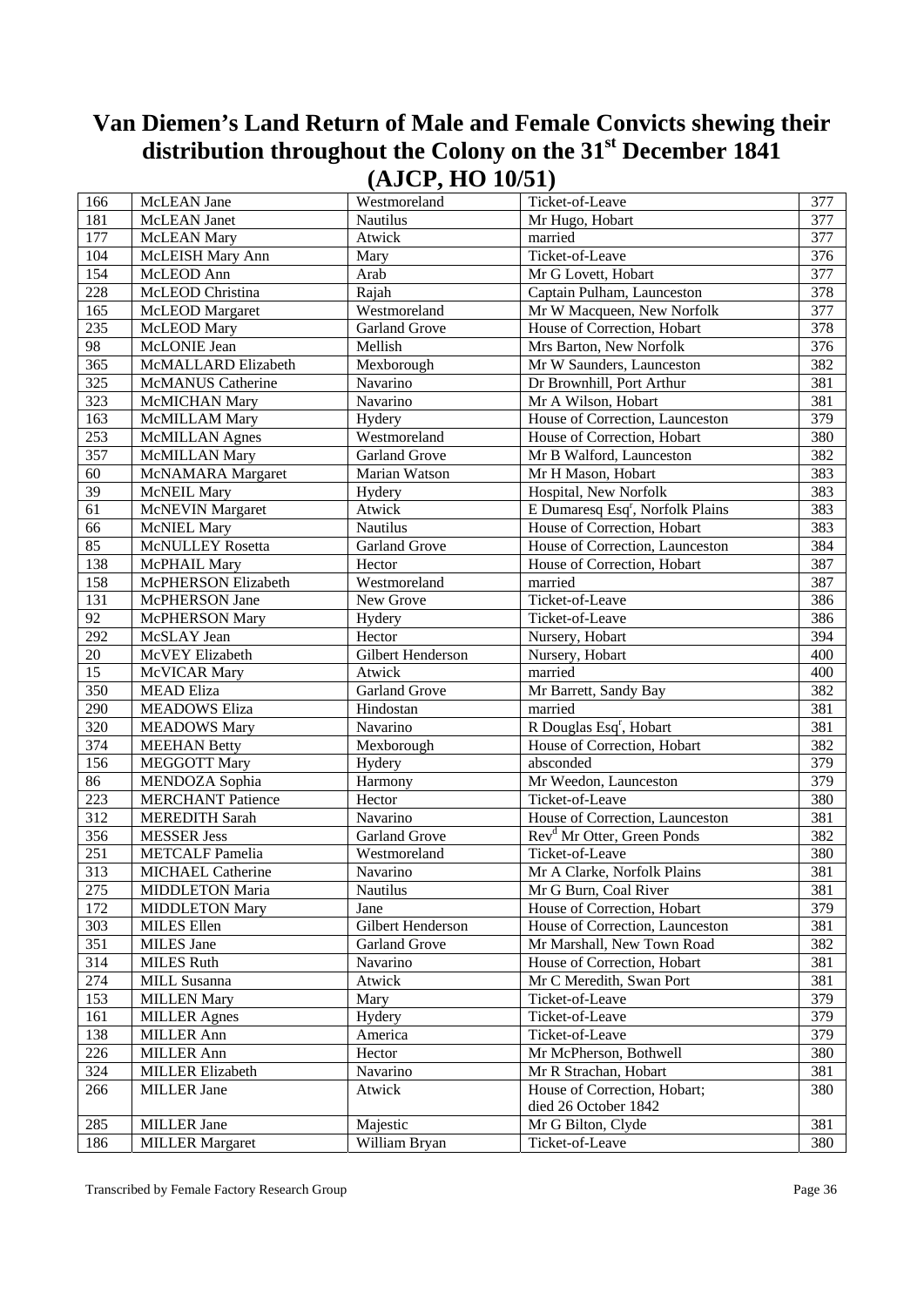| 224              | <b>MILLER Margaret</b>          | Hector                   | Hospital, New Norfolk                  | 380 |
|------------------|---------------------------------|--------------------------|----------------------------------------|-----|
| 346              | <b>MILLER Margaret</b>          | Rajah                    | W Archer Esq <sup>r</sup> , Launceston | 381 |
| 220              | <b>MILLER Susan</b>             | Hector                   | Miss Storey, Hobart                    | 380 |
| 261              | <b>MILLIGAN Rose</b>            | Platina                  | Mr Culley, Port Arthur                 | 380 |
| 90               | <b>MILLS Elizabeth</b>          | Harmony                  | Ticket-of-Leave                        | 379 |
| 358              | <b>MILLS Mary</b>               | <b>Garland Grove</b>     | Mr HB Torlesse, Hamilton               | 382 |
| 130              | <b>MILLS</b> Sarah              | America                  | married                                | 379 |
| 179              | <b>MILLS</b> Sarah              | Jane                     | Ticket-of-Leave                        | 380 |
| 352              | <b>MILLS</b> Sarah              | <b>Garland Grove</b>     | Mr W Johnson, Launceston               | 382 |
| 344              | MILLWARD Elizabeth              | Rajah                    | House of Correction, Launceston        | 381 |
| $11\overline{9}$ | MILNE Isabella                  | Mellish                  | House of Correction, Hobart            | 379 |
| 157              | <b>MINES Elizabeth</b>          | Hydery                   | Mr C Rocher, Launceston                | 379 |
| 51               | <b>MINSHULL Mary</b>            | Providence               | Ticket-of-Leave                        | 379 |
| 231              | MITCHELL Bethia                 | Arab                     | Mr R Crocker, Pittwater                | 380 |
| 353              | <b>MITCHELL Catherine</b>       | <b>Garland Grove</b>     | House of Correction, Launceston        | 382 |
| 252              | MITCHELL Jean                   | Westmoreland             | Ticket-of-Leave                        | 380 |
| 270              | <b>MITCHELL Jess</b>            | Atwick                   | Mrs Stallard, Hobart                   | 380 |
| 331              | <b>MITCHELL Margaret</b>        | Mary Ann                 | Mr Watchorn, Hobart                    | 381 |
| 194              | <b>MITCHELL Mary</b>            | <b>Currency Lass</b>     | House of Correction, Hobart            | 380 |
| 283              | <b>MOCK Ann</b>                 | Majestic                 | House of Correction, Hobart            | 381 |
| 232              | <b>MONAGHAN Catherine</b>       | Arab                     | Mr R Bostock, Campbell Town            | 380 |
| 367              | <b>MONAGHAN Eliza</b>           | Mexborough               | House of Correction, Hobart            | 382 |
| 379              | <b>MONAGHAN Mary</b>            | Mexborough               | Mr J Clarke, Hobart; died 26 June 1843 | 382 |
| $44\,$           | <b>MONICK Ann</b>               | Henry                    | married                                | 379 |
| 164              | <b>MONK Mary</b>                | <b>Frances Charlotte</b> | Ticket-of-Leave                        | 379 |
| 281              | MONTGOMERY Martha               | <b>Nautilus</b>          | Mr Greenbank, Antil Ponds              | 381 |
| 360              |                                 | Mexborough               | Mr Paton, Longford                     | 382 |
|                  | <b>MOODY</b> Mary               | Edward                   | House of Correction, Hobart            | 380 |
| 201<br>375       | <b>MOON</b> Mary<br>MOONEY Jane | Mexborough               |                                        | 382 |
| 349              |                                 | <b>Garland Grove</b>     | Mr Scott, Macquarie Street, Hobart     | 382 |
|                  | <b>MOONEY Mary</b>              |                          | Mr Darke, Launceston                   |     |
| 250              | <b>MOONEY Winifred</b>          | Westmoreland             | Captain Glover, Sorell                 | 380 |
| 246              | <b>MOORE</b> Ann                | Westmoreland             | died 1 February 1838                   | 380 |
| 318              | <b>MOORE</b> Caroline           | Navarino                 | Mr T Harrison, Spring Bay              | 381 |
| 368              | <b>MOORE</b> Jane               | Mexborough               | House of Correction, Hobart            | 382 |
| 222              | <b>MOORE</b> Maria              | Hector                   | Ticket-of-Leave                        | 380 |
| 260              | <b>MOORE</b> Mary Ann           | Platina                  | Ticket-of-Leave                        | 380 |
| 286              | <b>MOORE</b> Sarah              | Majestic                 | Mr Macmichael, Hobart                  | 381 |
| 234              | <b>MORBEY Ann</b>               | Arab                     | Mr T Allbury, New Norfolk              | 380 |
| 366              | <b>MORELAND Ann</b>             | Mexborough               | Mr J Stevenson, Launceston             | 382 |
| 300              | <b>MOREY Mary</b>               | Gilbert Henderson        | Mr G Robson, Launceston                | 381 |
| 244              | <b>MORGAN Eliza</b>             | Westmoreland             | House of Correction, Launceston        | 380 |
| 213              | <b>MORGAN Mary</b>              | New Grove                | Ticket-of-Leave                        | 380 |
| 229              | <b>MORLAND Emma</b>             | Arab                     | House of Correction, Hobart            | 380 |
| 191              | <b>MORLEY</b> Jane              | William Bryan            | Ticket-of-Leave                        | 380 |
| 85               | <b>MORRIS Eliza</b>             | Harmony                  | died 17 July 1840                      | 379 |
| 287              | <b>MORRIS Eliza</b>             | Majestic                 | Mr Lloyd, Bagdad                       | 381 |
| 263              | <b>MORRIS</b> Jane              | Atwick                   | Ticket-of-Leave                        | 380 |
| 98               | <b>MORRIS Maria</b>             | Lady of the Lake         | Ticket-of-Leave                        | 379 |
| 295              | <b>MORRIS Mary Ann</b>          | Hindostan                | married                                | 381 |
| 315              | <b>MORRIS Mary Ann</b>          | Navarino                 | Mr Clynch, Hobart                      | 381 |
| 342              | <b>MORRIS</b> Sarah             | Rajah                    | Mr Stieglitz, Avoca                    | 381 |
| 256              | <b>MORRISON Alison</b>          | Westmoreland             | Ticket-of-Leave                        | 380 |
| 279              | <b>MORRISON</b> Catherine       | Nautilus                 | Mr L Pearson, Hobart                   | 381 |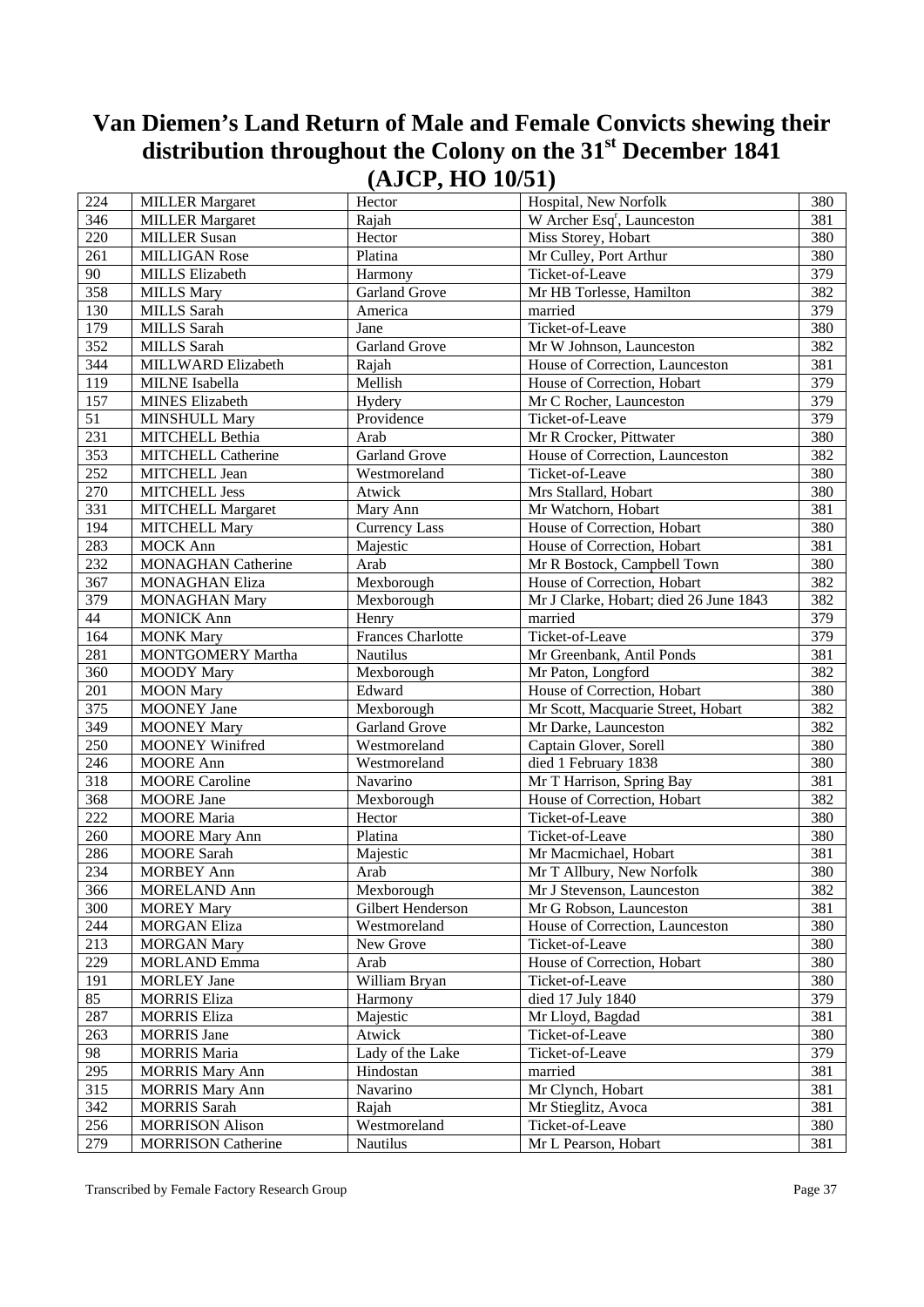| 72<br>Mermaid<br>379<br>MOSELEY Sarah<br>Mr J Burnett, Longford<br>311<br>381<br><b>MOSLEY Agnes</b><br>Gilbert Henderson<br>Mr W Murray, Hobart<br>299<br>381<br><b>MOSS Mary</b><br>Gilbert Henderson<br>House of Correction, Hobart<br>254<br>380<br>MOSSMAN Janet<br>Westmoreland<br>Ticket-of-Leave<br>336<br>381<br><b>MOYNAGH Catherine</b><br>Mary Ann<br>Mr G Hutton, Hobart<br>347<br>382<br>House of Correction, Hobart<br><b>MUIR Ann</b><br>Rajah<br>227<br>380<br>Hector<br>Gaol, Campbell Town<br><b>MUIR Janet</b><br>364<br>382<br>Mexborough<br>Thomas Young Esq <sup>r</sup> , Hobart<br><b>MULLEN Ann</b><br>373<br>382<br>Mr W Paton, Longford<br><b>MULLEN</b> Anne<br>Mexborough<br>132<br>379<br>House of Correction, Hobart<br><b>MULLIGAN Mary</b><br>America<br>187<br>380<br><b>MULLINS Mary Ann</b><br>William Bryan<br>Ticket-of-Leave<br>WP Ashburner Esq <sup>r</sup> , Launceston<br>271<br>380<br>MUNRO Jean<br>Atwick<br>280<br>381<br><b>MURDOCK Margaret</b><br>Mr J Morgan, Hobart<br>Nautilus<br>382<br>371<br><b>MURDY Susan</b><br>Mexborough<br>House of Correction, Hobart<br>294<br>381<br>Government House<br><b>MURPHY Alice</b><br>Hindostan<br>327<br>381<br><b>MURPHY Ann</b><br>Mr Bastian, Tea Tree<br>Mary Ann<br>381<br>330<br>House of Correction, Hobart<br><b>MURPHY Ann</b><br>Mary Ann<br>372<br><b>MURPHY Bridget</b><br>Mr Livingstone, Cascade<br>382<br>Mexborough<br>282<br>381<br><b>MURPHY Catherine</b><br>Majestic<br>Mr Nutt, Hobart<br>370<br>382<br><b>MURPHY Catherine</b><br>Mr L Goodwin, Launceston<br>Mexborough<br>338<br>381<br>House of Correction, Hobart<br><b>MURPHY Eleanor</b><br>Rajah<br>333<br>381<br><b>MURPHY Elizabeth</b><br>Mary Ann<br>House of Correction, Hobart<br>139<br>379<br><b>MURPHY Ellen</b><br>America<br>Ticket-of-Leave<br>183<br>380<br>William Bryan<br>Mr Hudspeth, Jericho<br><b>MURPHY Ellen</b><br>380<br>239<br><b>MURPHY Mary</b><br>Westmoreland<br>Mr Mummery, Bagdad<br>380<br>240<br>Westmoreland<br>died 24 January 1842<br><b>MURPHY Mary</b><br>322<br>381<br>Navarino<br><b>MURPHY Mary Ann</b><br>Mr Ford, Hobart<br>215<br>380<br><b>MURRAY Ann</b><br>New Grove<br>Mr H Priaulx, Launceston<br>228<br>380<br><b>MURRAY Celina</b><br>Hector<br>House of Correction, Hobart<br>277<br>381<br><b>MURRAY</b> Jane<br>Nautilus<br>House of Correction, Hobart<br>381<br>276<br><b>MURRAY Margaret</b><br>Nautilus<br>House of Correction, Hobart<br>319<br>381<br>Mr WT Macmichael, Hobart<br><b>MURRAY Mary</b><br>Navarino<br>341<br>381<br>MUSGROVE Maria<br>House of Correction, Hobart<br>Rajah<br>230<br>380<br><b>MYERS</b> Catherine<br>Arab<br>House of Correction, Hobart<br>30<br>Providence<br>married<br>379<br><b>MYERS</b> Sarah<br>268<br>Atwick<br>Nursery, Hobart<br>380<br><b>MYLES</b> Christian<br>177<br>380<br>T Anstey Esq <sup>r</sup> , Oatlands<br><b>MYNELL Elizabeth</b><br>Jane<br>200<br>MYSON Lydia<br>Edward<br>Ticket-of-Leave<br>380<br>71<br><b>NAIRNE Catherine</b><br>Hindostan<br>Mr S White, Hobart<br>383<br>$\overline{38}$<br>383<br><b>NANKEVILLE Alice</b><br>Hydery<br>Ticket-of-Leave<br>House of Correction, Hobart<br>69<br><b>NANKIVILLE Mary Ann</b><br>Hindostan<br>383<br>68<br>383<br>NEALD Johanna<br>Hindostan<br>Mr J Atkinson, Launceston<br>74<br>Gilbert Henderson<br><b>NEALE Ann</b><br>Dr Desailley, Hobart<br>383<br>57<br>Westmoreland<br>House of Correction, Hobart<br><b>NEALE Catherine</b><br>383<br>43<br><b>Frances Charlotte</b><br>married<br>383<br><b>NEALE Mary</b><br>79<br>Navarino<br>Mr Firth, Browns River<br>384<br><b>NEALE Mary</b><br>63<br>Nautilus<br>NEILEY Jemima<br>Mr Hayward, Oatlands<br>383<br><b>Nautilus</b><br>Mr J Johnson, Hobart<br>64<br><b>NEILEY Mary</b><br>383<br>76<br><b>NEILL Mary</b><br>Gilbert Henderson<br>Mr G Williams, Hobart<br>384<br>83<br><b>NEILLIS Margaret</b><br>Mr A Thompson, Launceston<br>Rajah<br>384<br>William Bryan<br>51<br>383<br><b>NEILSON</b> Grace<br>Ticket-of-Leave | 168 | <b>MORRISON Mary</b> | <b>Frances Charlotte</b> | House of Correction, Launceston | 379 |
|------------------------------------------------------------------------------------------------------------------------------------------------------------------------------------------------------------------------------------------------------------------------------------------------------------------------------------------------------------------------------------------------------------------------------------------------------------------------------------------------------------------------------------------------------------------------------------------------------------------------------------------------------------------------------------------------------------------------------------------------------------------------------------------------------------------------------------------------------------------------------------------------------------------------------------------------------------------------------------------------------------------------------------------------------------------------------------------------------------------------------------------------------------------------------------------------------------------------------------------------------------------------------------------------------------------------------------------------------------------------------------------------------------------------------------------------------------------------------------------------------------------------------------------------------------------------------------------------------------------------------------------------------------------------------------------------------------------------------------------------------------------------------------------------------------------------------------------------------------------------------------------------------------------------------------------------------------------------------------------------------------------------------------------------------------------------------------------------------------------------------------------------------------------------------------------------------------------------------------------------------------------------------------------------------------------------------------------------------------------------------------------------------------------------------------------------------------------------------------------------------------------------------------------------------------------------------------------------------------------------------------------------------------------------------------------------------------------------------------------------------------------------------------------------------------------------------------------------------------------------------------------------------------------------------------------------------------------------------------------------------------------------------------------------------------------------------------------------------------------------------------------------------------------------------------------------------------------------------------------------------------------------------------------------------------------------------------------------------------------------------------------------------------------------------------------------------------------------------------------------------------------------------------------------------------------------------------------------------------------------------------------------------------------------------------------------------------------------------------------------------------------------------------------------------------------------------------------------------------------------------------------------------------------------------------------------------------------------------------------------------------------------------------------|-----|----------------------|--------------------------|---------------------------------|-----|
|                                                                                                                                                                                                                                                                                                                                                                                                                                                                                                                                                                                                                                                                                                                                                                                                                                                                                                                                                                                                                                                                                                                                                                                                                                                                                                                                                                                                                                                                                                                                                                                                                                                                                                                                                                                                                                                                                                                                                                                                                                                                                                                                                                                                                                                                                                                                                                                                                                                                                                                                                                                                                                                                                                                                                                                                                                                                                                                                                                                                                                                                                                                                                                                                                                                                                                                                                                                                                                                                                                                                                                                                                                                                                                                                                                                                                                                                                                                                                                                                                                          |     |                      |                          |                                 |     |
|                                                                                                                                                                                                                                                                                                                                                                                                                                                                                                                                                                                                                                                                                                                                                                                                                                                                                                                                                                                                                                                                                                                                                                                                                                                                                                                                                                                                                                                                                                                                                                                                                                                                                                                                                                                                                                                                                                                                                                                                                                                                                                                                                                                                                                                                                                                                                                                                                                                                                                                                                                                                                                                                                                                                                                                                                                                                                                                                                                                                                                                                                                                                                                                                                                                                                                                                                                                                                                                                                                                                                                                                                                                                                                                                                                                                                                                                                                                                                                                                                                          |     |                      |                          |                                 |     |
|                                                                                                                                                                                                                                                                                                                                                                                                                                                                                                                                                                                                                                                                                                                                                                                                                                                                                                                                                                                                                                                                                                                                                                                                                                                                                                                                                                                                                                                                                                                                                                                                                                                                                                                                                                                                                                                                                                                                                                                                                                                                                                                                                                                                                                                                                                                                                                                                                                                                                                                                                                                                                                                                                                                                                                                                                                                                                                                                                                                                                                                                                                                                                                                                                                                                                                                                                                                                                                                                                                                                                                                                                                                                                                                                                                                                                                                                                                                                                                                                                                          |     |                      |                          |                                 |     |
|                                                                                                                                                                                                                                                                                                                                                                                                                                                                                                                                                                                                                                                                                                                                                                                                                                                                                                                                                                                                                                                                                                                                                                                                                                                                                                                                                                                                                                                                                                                                                                                                                                                                                                                                                                                                                                                                                                                                                                                                                                                                                                                                                                                                                                                                                                                                                                                                                                                                                                                                                                                                                                                                                                                                                                                                                                                                                                                                                                                                                                                                                                                                                                                                                                                                                                                                                                                                                                                                                                                                                                                                                                                                                                                                                                                                                                                                                                                                                                                                                                          |     |                      |                          |                                 |     |
|                                                                                                                                                                                                                                                                                                                                                                                                                                                                                                                                                                                                                                                                                                                                                                                                                                                                                                                                                                                                                                                                                                                                                                                                                                                                                                                                                                                                                                                                                                                                                                                                                                                                                                                                                                                                                                                                                                                                                                                                                                                                                                                                                                                                                                                                                                                                                                                                                                                                                                                                                                                                                                                                                                                                                                                                                                                                                                                                                                                                                                                                                                                                                                                                                                                                                                                                                                                                                                                                                                                                                                                                                                                                                                                                                                                                                                                                                                                                                                                                                                          |     |                      |                          |                                 |     |
|                                                                                                                                                                                                                                                                                                                                                                                                                                                                                                                                                                                                                                                                                                                                                                                                                                                                                                                                                                                                                                                                                                                                                                                                                                                                                                                                                                                                                                                                                                                                                                                                                                                                                                                                                                                                                                                                                                                                                                                                                                                                                                                                                                                                                                                                                                                                                                                                                                                                                                                                                                                                                                                                                                                                                                                                                                                                                                                                                                                                                                                                                                                                                                                                                                                                                                                                                                                                                                                                                                                                                                                                                                                                                                                                                                                                                                                                                                                                                                                                                                          |     |                      |                          |                                 |     |
|                                                                                                                                                                                                                                                                                                                                                                                                                                                                                                                                                                                                                                                                                                                                                                                                                                                                                                                                                                                                                                                                                                                                                                                                                                                                                                                                                                                                                                                                                                                                                                                                                                                                                                                                                                                                                                                                                                                                                                                                                                                                                                                                                                                                                                                                                                                                                                                                                                                                                                                                                                                                                                                                                                                                                                                                                                                                                                                                                                                                                                                                                                                                                                                                                                                                                                                                                                                                                                                                                                                                                                                                                                                                                                                                                                                                                                                                                                                                                                                                                                          |     |                      |                          |                                 |     |
|                                                                                                                                                                                                                                                                                                                                                                                                                                                                                                                                                                                                                                                                                                                                                                                                                                                                                                                                                                                                                                                                                                                                                                                                                                                                                                                                                                                                                                                                                                                                                                                                                                                                                                                                                                                                                                                                                                                                                                                                                                                                                                                                                                                                                                                                                                                                                                                                                                                                                                                                                                                                                                                                                                                                                                                                                                                                                                                                                                                                                                                                                                                                                                                                                                                                                                                                                                                                                                                                                                                                                                                                                                                                                                                                                                                                                                                                                                                                                                                                                                          |     |                      |                          |                                 |     |
|                                                                                                                                                                                                                                                                                                                                                                                                                                                                                                                                                                                                                                                                                                                                                                                                                                                                                                                                                                                                                                                                                                                                                                                                                                                                                                                                                                                                                                                                                                                                                                                                                                                                                                                                                                                                                                                                                                                                                                                                                                                                                                                                                                                                                                                                                                                                                                                                                                                                                                                                                                                                                                                                                                                                                                                                                                                                                                                                                                                                                                                                                                                                                                                                                                                                                                                                                                                                                                                                                                                                                                                                                                                                                                                                                                                                                                                                                                                                                                                                                                          |     |                      |                          |                                 |     |
|                                                                                                                                                                                                                                                                                                                                                                                                                                                                                                                                                                                                                                                                                                                                                                                                                                                                                                                                                                                                                                                                                                                                                                                                                                                                                                                                                                                                                                                                                                                                                                                                                                                                                                                                                                                                                                                                                                                                                                                                                                                                                                                                                                                                                                                                                                                                                                                                                                                                                                                                                                                                                                                                                                                                                                                                                                                                                                                                                                                                                                                                                                                                                                                                                                                                                                                                                                                                                                                                                                                                                                                                                                                                                                                                                                                                                                                                                                                                                                                                                                          |     |                      |                          |                                 |     |
|                                                                                                                                                                                                                                                                                                                                                                                                                                                                                                                                                                                                                                                                                                                                                                                                                                                                                                                                                                                                                                                                                                                                                                                                                                                                                                                                                                                                                                                                                                                                                                                                                                                                                                                                                                                                                                                                                                                                                                                                                                                                                                                                                                                                                                                                                                                                                                                                                                                                                                                                                                                                                                                                                                                                                                                                                                                                                                                                                                                                                                                                                                                                                                                                                                                                                                                                                                                                                                                                                                                                                                                                                                                                                                                                                                                                                                                                                                                                                                                                                                          |     |                      |                          |                                 |     |
|                                                                                                                                                                                                                                                                                                                                                                                                                                                                                                                                                                                                                                                                                                                                                                                                                                                                                                                                                                                                                                                                                                                                                                                                                                                                                                                                                                                                                                                                                                                                                                                                                                                                                                                                                                                                                                                                                                                                                                                                                                                                                                                                                                                                                                                                                                                                                                                                                                                                                                                                                                                                                                                                                                                                                                                                                                                                                                                                                                                                                                                                                                                                                                                                                                                                                                                                                                                                                                                                                                                                                                                                                                                                                                                                                                                                                                                                                                                                                                                                                                          |     |                      |                          |                                 |     |
|                                                                                                                                                                                                                                                                                                                                                                                                                                                                                                                                                                                                                                                                                                                                                                                                                                                                                                                                                                                                                                                                                                                                                                                                                                                                                                                                                                                                                                                                                                                                                                                                                                                                                                                                                                                                                                                                                                                                                                                                                                                                                                                                                                                                                                                                                                                                                                                                                                                                                                                                                                                                                                                                                                                                                                                                                                                                                                                                                                                                                                                                                                                                                                                                                                                                                                                                                                                                                                                                                                                                                                                                                                                                                                                                                                                                                                                                                                                                                                                                                                          |     |                      |                          |                                 |     |
|                                                                                                                                                                                                                                                                                                                                                                                                                                                                                                                                                                                                                                                                                                                                                                                                                                                                                                                                                                                                                                                                                                                                                                                                                                                                                                                                                                                                                                                                                                                                                                                                                                                                                                                                                                                                                                                                                                                                                                                                                                                                                                                                                                                                                                                                                                                                                                                                                                                                                                                                                                                                                                                                                                                                                                                                                                                                                                                                                                                                                                                                                                                                                                                                                                                                                                                                                                                                                                                                                                                                                                                                                                                                                                                                                                                                                                                                                                                                                                                                                                          |     |                      |                          |                                 |     |
|                                                                                                                                                                                                                                                                                                                                                                                                                                                                                                                                                                                                                                                                                                                                                                                                                                                                                                                                                                                                                                                                                                                                                                                                                                                                                                                                                                                                                                                                                                                                                                                                                                                                                                                                                                                                                                                                                                                                                                                                                                                                                                                                                                                                                                                                                                                                                                                                                                                                                                                                                                                                                                                                                                                                                                                                                                                                                                                                                                                                                                                                                                                                                                                                                                                                                                                                                                                                                                                                                                                                                                                                                                                                                                                                                                                                                                                                                                                                                                                                                                          |     |                      |                          |                                 |     |
|                                                                                                                                                                                                                                                                                                                                                                                                                                                                                                                                                                                                                                                                                                                                                                                                                                                                                                                                                                                                                                                                                                                                                                                                                                                                                                                                                                                                                                                                                                                                                                                                                                                                                                                                                                                                                                                                                                                                                                                                                                                                                                                                                                                                                                                                                                                                                                                                                                                                                                                                                                                                                                                                                                                                                                                                                                                                                                                                                                                                                                                                                                                                                                                                                                                                                                                                                                                                                                                                                                                                                                                                                                                                                                                                                                                                                                                                                                                                                                                                                                          |     |                      |                          |                                 |     |
|                                                                                                                                                                                                                                                                                                                                                                                                                                                                                                                                                                                                                                                                                                                                                                                                                                                                                                                                                                                                                                                                                                                                                                                                                                                                                                                                                                                                                                                                                                                                                                                                                                                                                                                                                                                                                                                                                                                                                                                                                                                                                                                                                                                                                                                                                                                                                                                                                                                                                                                                                                                                                                                                                                                                                                                                                                                                                                                                                                                                                                                                                                                                                                                                                                                                                                                                                                                                                                                                                                                                                                                                                                                                                                                                                                                                                                                                                                                                                                                                                                          |     |                      |                          |                                 |     |
|                                                                                                                                                                                                                                                                                                                                                                                                                                                                                                                                                                                                                                                                                                                                                                                                                                                                                                                                                                                                                                                                                                                                                                                                                                                                                                                                                                                                                                                                                                                                                                                                                                                                                                                                                                                                                                                                                                                                                                                                                                                                                                                                                                                                                                                                                                                                                                                                                                                                                                                                                                                                                                                                                                                                                                                                                                                                                                                                                                                                                                                                                                                                                                                                                                                                                                                                                                                                                                                                                                                                                                                                                                                                                                                                                                                                                                                                                                                                                                                                                                          |     |                      |                          |                                 |     |
|                                                                                                                                                                                                                                                                                                                                                                                                                                                                                                                                                                                                                                                                                                                                                                                                                                                                                                                                                                                                                                                                                                                                                                                                                                                                                                                                                                                                                                                                                                                                                                                                                                                                                                                                                                                                                                                                                                                                                                                                                                                                                                                                                                                                                                                                                                                                                                                                                                                                                                                                                                                                                                                                                                                                                                                                                                                                                                                                                                                                                                                                                                                                                                                                                                                                                                                                                                                                                                                                                                                                                                                                                                                                                                                                                                                                                                                                                                                                                                                                                                          |     |                      |                          |                                 |     |
|                                                                                                                                                                                                                                                                                                                                                                                                                                                                                                                                                                                                                                                                                                                                                                                                                                                                                                                                                                                                                                                                                                                                                                                                                                                                                                                                                                                                                                                                                                                                                                                                                                                                                                                                                                                                                                                                                                                                                                                                                                                                                                                                                                                                                                                                                                                                                                                                                                                                                                                                                                                                                                                                                                                                                                                                                                                                                                                                                                                                                                                                                                                                                                                                                                                                                                                                                                                                                                                                                                                                                                                                                                                                                                                                                                                                                                                                                                                                                                                                                                          |     |                      |                          |                                 |     |
|                                                                                                                                                                                                                                                                                                                                                                                                                                                                                                                                                                                                                                                                                                                                                                                                                                                                                                                                                                                                                                                                                                                                                                                                                                                                                                                                                                                                                                                                                                                                                                                                                                                                                                                                                                                                                                                                                                                                                                                                                                                                                                                                                                                                                                                                                                                                                                                                                                                                                                                                                                                                                                                                                                                                                                                                                                                                                                                                                                                                                                                                                                                                                                                                                                                                                                                                                                                                                                                                                                                                                                                                                                                                                                                                                                                                                                                                                                                                                                                                                                          |     |                      |                          |                                 |     |
|                                                                                                                                                                                                                                                                                                                                                                                                                                                                                                                                                                                                                                                                                                                                                                                                                                                                                                                                                                                                                                                                                                                                                                                                                                                                                                                                                                                                                                                                                                                                                                                                                                                                                                                                                                                                                                                                                                                                                                                                                                                                                                                                                                                                                                                                                                                                                                                                                                                                                                                                                                                                                                                                                                                                                                                                                                                                                                                                                                                                                                                                                                                                                                                                                                                                                                                                                                                                                                                                                                                                                                                                                                                                                                                                                                                                                                                                                                                                                                                                                                          |     |                      |                          |                                 |     |
|                                                                                                                                                                                                                                                                                                                                                                                                                                                                                                                                                                                                                                                                                                                                                                                                                                                                                                                                                                                                                                                                                                                                                                                                                                                                                                                                                                                                                                                                                                                                                                                                                                                                                                                                                                                                                                                                                                                                                                                                                                                                                                                                                                                                                                                                                                                                                                                                                                                                                                                                                                                                                                                                                                                                                                                                                                                                                                                                                                                                                                                                                                                                                                                                                                                                                                                                                                                                                                                                                                                                                                                                                                                                                                                                                                                                                                                                                                                                                                                                                                          |     |                      |                          |                                 |     |
|                                                                                                                                                                                                                                                                                                                                                                                                                                                                                                                                                                                                                                                                                                                                                                                                                                                                                                                                                                                                                                                                                                                                                                                                                                                                                                                                                                                                                                                                                                                                                                                                                                                                                                                                                                                                                                                                                                                                                                                                                                                                                                                                                                                                                                                                                                                                                                                                                                                                                                                                                                                                                                                                                                                                                                                                                                                                                                                                                                                                                                                                                                                                                                                                                                                                                                                                                                                                                                                                                                                                                                                                                                                                                                                                                                                                                                                                                                                                                                                                                                          |     |                      |                          |                                 |     |
|                                                                                                                                                                                                                                                                                                                                                                                                                                                                                                                                                                                                                                                                                                                                                                                                                                                                                                                                                                                                                                                                                                                                                                                                                                                                                                                                                                                                                                                                                                                                                                                                                                                                                                                                                                                                                                                                                                                                                                                                                                                                                                                                                                                                                                                                                                                                                                                                                                                                                                                                                                                                                                                                                                                                                                                                                                                                                                                                                                                                                                                                                                                                                                                                                                                                                                                                                                                                                                                                                                                                                                                                                                                                                                                                                                                                                                                                                                                                                                                                                                          |     |                      |                          |                                 |     |
|                                                                                                                                                                                                                                                                                                                                                                                                                                                                                                                                                                                                                                                                                                                                                                                                                                                                                                                                                                                                                                                                                                                                                                                                                                                                                                                                                                                                                                                                                                                                                                                                                                                                                                                                                                                                                                                                                                                                                                                                                                                                                                                                                                                                                                                                                                                                                                                                                                                                                                                                                                                                                                                                                                                                                                                                                                                                                                                                                                                                                                                                                                                                                                                                                                                                                                                                                                                                                                                                                                                                                                                                                                                                                                                                                                                                                                                                                                                                                                                                                                          |     |                      |                          |                                 |     |
|                                                                                                                                                                                                                                                                                                                                                                                                                                                                                                                                                                                                                                                                                                                                                                                                                                                                                                                                                                                                                                                                                                                                                                                                                                                                                                                                                                                                                                                                                                                                                                                                                                                                                                                                                                                                                                                                                                                                                                                                                                                                                                                                                                                                                                                                                                                                                                                                                                                                                                                                                                                                                                                                                                                                                                                                                                                                                                                                                                                                                                                                                                                                                                                                                                                                                                                                                                                                                                                                                                                                                                                                                                                                                                                                                                                                                                                                                                                                                                                                                                          |     |                      |                          |                                 |     |
|                                                                                                                                                                                                                                                                                                                                                                                                                                                                                                                                                                                                                                                                                                                                                                                                                                                                                                                                                                                                                                                                                                                                                                                                                                                                                                                                                                                                                                                                                                                                                                                                                                                                                                                                                                                                                                                                                                                                                                                                                                                                                                                                                                                                                                                                                                                                                                                                                                                                                                                                                                                                                                                                                                                                                                                                                                                                                                                                                                                                                                                                                                                                                                                                                                                                                                                                                                                                                                                                                                                                                                                                                                                                                                                                                                                                                                                                                                                                                                                                                                          |     |                      |                          |                                 |     |
|                                                                                                                                                                                                                                                                                                                                                                                                                                                                                                                                                                                                                                                                                                                                                                                                                                                                                                                                                                                                                                                                                                                                                                                                                                                                                                                                                                                                                                                                                                                                                                                                                                                                                                                                                                                                                                                                                                                                                                                                                                                                                                                                                                                                                                                                                                                                                                                                                                                                                                                                                                                                                                                                                                                                                                                                                                                                                                                                                                                                                                                                                                                                                                                                                                                                                                                                                                                                                                                                                                                                                                                                                                                                                                                                                                                                                                                                                                                                                                                                                                          |     |                      |                          |                                 |     |
|                                                                                                                                                                                                                                                                                                                                                                                                                                                                                                                                                                                                                                                                                                                                                                                                                                                                                                                                                                                                                                                                                                                                                                                                                                                                                                                                                                                                                                                                                                                                                                                                                                                                                                                                                                                                                                                                                                                                                                                                                                                                                                                                                                                                                                                                                                                                                                                                                                                                                                                                                                                                                                                                                                                                                                                                                                                                                                                                                                                                                                                                                                                                                                                                                                                                                                                                                                                                                                                                                                                                                                                                                                                                                                                                                                                                                                                                                                                                                                                                                                          |     |                      |                          |                                 |     |
|                                                                                                                                                                                                                                                                                                                                                                                                                                                                                                                                                                                                                                                                                                                                                                                                                                                                                                                                                                                                                                                                                                                                                                                                                                                                                                                                                                                                                                                                                                                                                                                                                                                                                                                                                                                                                                                                                                                                                                                                                                                                                                                                                                                                                                                                                                                                                                                                                                                                                                                                                                                                                                                                                                                                                                                                                                                                                                                                                                                                                                                                                                                                                                                                                                                                                                                                                                                                                                                                                                                                                                                                                                                                                                                                                                                                                                                                                                                                                                                                                                          |     |                      |                          |                                 |     |
|                                                                                                                                                                                                                                                                                                                                                                                                                                                                                                                                                                                                                                                                                                                                                                                                                                                                                                                                                                                                                                                                                                                                                                                                                                                                                                                                                                                                                                                                                                                                                                                                                                                                                                                                                                                                                                                                                                                                                                                                                                                                                                                                                                                                                                                                                                                                                                                                                                                                                                                                                                                                                                                                                                                                                                                                                                                                                                                                                                                                                                                                                                                                                                                                                                                                                                                                                                                                                                                                                                                                                                                                                                                                                                                                                                                                                                                                                                                                                                                                                                          |     |                      |                          |                                 |     |
|                                                                                                                                                                                                                                                                                                                                                                                                                                                                                                                                                                                                                                                                                                                                                                                                                                                                                                                                                                                                                                                                                                                                                                                                                                                                                                                                                                                                                                                                                                                                                                                                                                                                                                                                                                                                                                                                                                                                                                                                                                                                                                                                                                                                                                                                                                                                                                                                                                                                                                                                                                                                                                                                                                                                                                                                                                                                                                                                                                                                                                                                                                                                                                                                                                                                                                                                                                                                                                                                                                                                                                                                                                                                                                                                                                                                                                                                                                                                                                                                                                          |     |                      |                          |                                 |     |
|                                                                                                                                                                                                                                                                                                                                                                                                                                                                                                                                                                                                                                                                                                                                                                                                                                                                                                                                                                                                                                                                                                                                                                                                                                                                                                                                                                                                                                                                                                                                                                                                                                                                                                                                                                                                                                                                                                                                                                                                                                                                                                                                                                                                                                                                                                                                                                                                                                                                                                                                                                                                                                                                                                                                                                                                                                                                                                                                                                                                                                                                                                                                                                                                                                                                                                                                                                                                                                                                                                                                                                                                                                                                                                                                                                                                                                                                                                                                                                                                                                          |     |                      |                          |                                 |     |
|                                                                                                                                                                                                                                                                                                                                                                                                                                                                                                                                                                                                                                                                                                                                                                                                                                                                                                                                                                                                                                                                                                                                                                                                                                                                                                                                                                                                                                                                                                                                                                                                                                                                                                                                                                                                                                                                                                                                                                                                                                                                                                                                                                                                                                                                                                                                                                                                                                                                                                                                                                                                                                                                                                                                                                                                                                                                                                                                                                                                                                                                                                                                                                                                                                                                                                                                                                                                                                                                                                                                                                                                                                                                                                                                                                                                                                                                                                                                                                                                                                          |     |                      |                          |                                 |     |
|                                                                                                                                                                                                                                                                                                                                                                                                                                                                                                                                                                                                                                                                                                                                                                                                                                                                                                                                                                                                                                                                                                                                                                                                                                                                                                                                                                                                                                                                                                                                                                                                                                                                                                                                                                                                                                                                                                                                                                                                                                                                                                                                                                                                                                                                                                                                                                                                                                                                                                                                                                                                                                                                                                                                                                                                                                                                                                                                                                                                                                                                                                                                                                                                                                                                                                                                                                                                                                                                                                                                                                                                                                                                                                                                                                                                                                                                                                                                                                                                                                          |     |                      |                          |                                 |     |
|                                                                                                                                                                                                                                                                                                                                                                                                                                                                                                                                                                                                                                                                                                                                                                                                                                                                                                                                                                                                                                                                                                                                                                                                                                                                                                                                                                                                                                                                                                                                                                                                                                                                                                                                                                                                                                                                                                                                                                                                                                                                                                                                                                                                                                                                                                                                                                                                                                                                                                                                                                                                                                                                                                                                                                                                                                                                                                                                                                                                                                                                                                                                                                                                                                                                                                                                                                                                                                                                                                                                                                                                                                                                                                                                                                                                                                                                                                                                                                                                                                          |     |                      |                          |                                 |     |
|                                                                                                                                                                                                                                                                                                                                                                                                                                                                                                                                                                                                                                                                                                                                                                                                                                                                                                                                                                                                                                                                                                                                                                                                                                                                                                                                                                                                                                                                                                                                                                                                                                                                                                                                                                                                                                                                                                                                                                                                                                                                                                                                                                                                                                                                                                                                                                                                                                                                                                                                                                                                                                                                                                                                                                                                                                                                                                                                                                                                                                                                                                                                                                                                                                                                                                                                                                                                                                                                                                                                                                                                                                                                                                                                                                                                                                                                                                                                                                                                                                          |     |                      |                          |                                 |     |
|                                                                                                                                                                                                                                                                                                                                                                                                                                                                                                                                                                                                                                                                                                                                                                                                                                                                                                                                                                                                                                                                                                                                                                                                                                                                                                                                                                                                                                                                                                                                                                                                                                                                                                                                                                                                                                                                                                                                                                                                                                                                                                                                                                                                                                                                                                                                                                                                                                                                                                                                                                                                                                                                                                                                                                                                                                                                                                                                                                                                                                                                                                                                                                                                                                                                                                                                                                                                                                                                                                                                                                                                                                                                                                                                                                                                                                                                                                                                                                                                                                          |     |                      |                          |                                 |     |
|                                                                                                                                                                                                                                                                                                                                                                                                                                                                                                                                                                                                                                                                                                                                                                                                                                                                                                                                                                                                                                                                                                                                                                                                                                                                                                                                                                                                                                                                                                                                                                                                                                                                                                                                                                                                                                                                                                                                                                                                                                                                                                                                                                                                                                                                                                                                                                                                                                                                                                                                                                                                                                                                                                                                                                                                                                                                                                                                                                                                                                                                                                                                                                                                                                                                                                                                                                                                                                                                                                                                                                                                                                                                                                                                                                                                                                                                                                                                                                                                                                          |     |                      |                          |                                 |     |
|                                                                                                                                                                                                                                                                                                                                                                                                                                                                                                                                                                                                                                                                                                                                                                                                                                                                                                                                                                                                                                                                                                                                                                                                                                                                                                                                                                                                                                                                                                                                                                                                                                                                                                                                                                                                                                                                                                                                                                                                                                                                                                                                                                                                                                                                                                                                                                                                                                                                                                                                                                                                                                                                                                                                                                                                                                                                                                                                                                                                                                                                                                                                                                                                                                                                                                                                                                                                                                                                                                                                                                                                                                                                                                                                                                                                                                                                                                                                                                                                                                          |     |                      |                          |                                 |     |
|                                                                                                                                                                                                                                                                                                                                                                                                                                                                                                                                                                                                                                                                                                                                                                                                                                                                                                                                                                                                                                                                                                                                                                                                                                                                                                                                                                                                                                                                                                                                                                                                                                                                                                                                                                                                                                                                                                                                                                                                                                                                                                                                                                                                                                                                                                                                                                                                                                                                                                                                                                                                                                                                                                                                                                                                                                                                                                                                                                                                                                                                                                                                                                                                                                                                                                                                                                                                                                                                                                                                                                                                                                                                                                                                                                                                                                                                                                                                                                                                                                          |     |                      |                          |                                 |     |
|                                                                                                                                                                                                                                                                                                                                                                                                                                                                                                                                                                                                                                                                                                                                                                                                                                                                                                                                                                                                                                                                                                                                                                                                                                                                                                                                                                                                                                                                                                                                                                                                                                                                                                                                                                                                                                                                                                                                                                                                                                                                                                                                                                                                                                                                                                                                                                                                                                                                                                                                                                                                                                                                                                                                                                                                                                                                                                                                                                                                                                                                                                                                                                                                                                                                                                                                                                                                                                                                                                                                                                                                                                                                                                                                                                                                                                                                                                                                                                                                                                          |     |                      |                          |                                 |     |
|                                                                                                                                                                                                                                                                                                                                                                                                                                                                                                                                                                                                                                                                                                                                                                                                                                                                                                                                                                                                                                                                                                                                                                                                                                                                                                                                                                                                                                                                                                                                                                                                                                                                                                                                                                                                                                                                                                                                                                                                                                                                                                                                                                                                                                                                                                                                                                                                                                                                                                                                                                                                                                                                                                                                                                                                                                                                                                                                                                                                                                                                                                                                                                                                                                                                                                                                                                                                                                                                                                                                                                                                                                                                                                                                                                                                                                                                                                                                                                                                                                          |     |                      |                          |                                 |     |
|                                                                                                                                                                                                                                                                                                                                                                                                                                                                                                                                                                                                                                                                                                                                                                                                                                                                                                                                                                                                                                                                                                                                                                                                                                                                                                                                                                                                                                                                                                                                                                                                                                                                                                                                                                                                                                                                                                                                                                                                                                                                                                                                                                                                                                                                                                                                                                                                                                                                                                                                                                                                                                                                                                                                                                                                                                                                                                                                                                                                                                                                                                                                                                                                                                                                                                                                                                                                                                                                                                                                                                                                                                                                                                                                                                                                                                                                                                                                                                                                                                          |     |                      |                          |                                 |     |
|                                                                                                                                                                                                                                                                                                                                                                                                                                                                                                                                                                                                                                                                                                                                                                                                                                                                                                                                                                                                                                                                                                                                                                                                                                                                                                                                                                                                                                                                                                                                                                                                                                                                                                                                                                                                                                                                                                                                                                                                                                                                                                                                                                                                                                                                                                                                                                                                                                                                                                                                                                                                                                                                                                                                                                                                                                                                                                                                                                                                                                                                                                                                                                                                                                                                                                                                                                                                                                                                                                                                                                                                                                                                                                                                                                                                                                                                                                                                                                                                                                          |     |                      |                          |                                 |     |
|                                                                                                                                                                                                                                                                                                                                                                                                                                                                                                                                                                                                                                                                                                                                                                                                                                                                                                                                                                                                                                                                                                                                                                                                                                                                                                                                                                                                                                                                                                                                                                                                                                                                                                                                                                                                                                                                                                                                                                                                                                                                                                                                                                                                                                                                                                                                                                                                                                                                                                                                                                                                                                                                                                                                                                                                                                                                                                                                                                                                                                                                                                                                                                                                                                                                                                                                                                                                                                                                                                                                                                                                                                                                                                                                                                                                                                                                                                                                                                                                                                          |     |                      |                          |                                 |     |
|                                                                                                                                                                                                                                                                                                                                                                                                                                                                                                                                                                                                                                                                                                                                                                                                                                                                                                                                                                                                                                                                                                                                                                                                                                                                                                                                                                                                                                                                                                                                                                                                                                                                                                                                                                                                                                                                                                                                                                                                                                                                                                                                                                                                                                                                                                                                                                                                                                                                                                                                                                                                                                                                                                                                                                                                                                                                                                                                                                                                                                                                                                                                                                                                                                                                                                                                                                                                                                                                                                                                                                                                                                                                                                                                                                                                                                                                                                                                                                                                                                          |     |                      |                          |                                 |     |
|                                                                                                                                                                                                                                                                                                                                                                                                                                                                                                                                                                                                                                                                                                                                                                                                                                                                                                                                                                                                                                                                                                                                                                                                                                                                                                                                                                                                                                                                                                                                                                                                                                                                                                                                                                                                                                                                                                                                                                                                                                                                                                                                                                                                                                                                                                                                                                                                                                                                                                                                                                                                                                                                                                                                                                                                                                                                                                                                                                                                                                                                                                                                                                                                                                                                                                                                                                                                                                                                                                                                                                                                                                                                                                                                                                                                                                                                                                                                                                                                                                          |     |                      |                          |                                 |     |
|                                                                                                                                                                                                                                                                                                                                                                                                                                                                                                                                                                                                                                                                                                                                                                                                                                                                                                                                                                                                                                                                                                                                                                                                                                                                                                                                                                                                                                                                                                                                                                                                                                                                                                                                                                                                                                                                                                                                                                                                                                                                                                                                                                                                                                                                                                                                                                                                                                                                                                                                                                                                                                                                                                                                                                                                                                                                                                                                                                                                                                                                                                                                                                                                                                                                                                                                                                                                                                                                                                                                                                                                                                                                                                                                                                                                                                                                                                                                                                                                                                          |     |                      |                          |                                 |     |
|                                                                                                                                                                                                                                                                                                                                                                                                                                                                                                                                                                                                                                                                                                                                                                                                                                                                                                                                                                                                                                                                                                                                                                                                                                                                                                                                                                                                                                                                                                                                                                                                                                                                                                                                                                                                                                                                                                                                                                                                                                                                                                                                                                                                                                                                                                                                                                                                                                                                                                                                                                                                                                                                                                                                                                                                                                                                                                                                                                                                                                                                                                                                                                                                                                                                                                                                                                                                                                                                                                                                                                                                                                                                                                                                                                                                                                                                                                                                                                                                                                          |     |                      |                          |                                 |     |
|                                                                                                                                                                                                                                                                                                                                                                                                                                                                                                                                                                                                                                                                                                                                                                                                                                                                                                                                                                                                                                                                                                                                                                                                                                                                                                                                                                                                                                                                                                                                                                                                                                                                                                                                                                                                                                                                                                                                                                                                                                                                                                                                                                                                                                                                                                                                                                                                                                                                                                                                                                                                                                                                                                                                                                                                                                                                                                                                                                                                                                                                                                                                                                                                                                                                                                                                                                                                                                                                                                                                                                                                                                                                                                                                                                                                                                                                                                                                                                                                                                          | 65  | <b>NEVEN Flora</b>   | Nautilus                 | House of Correction, Launceston | 383 |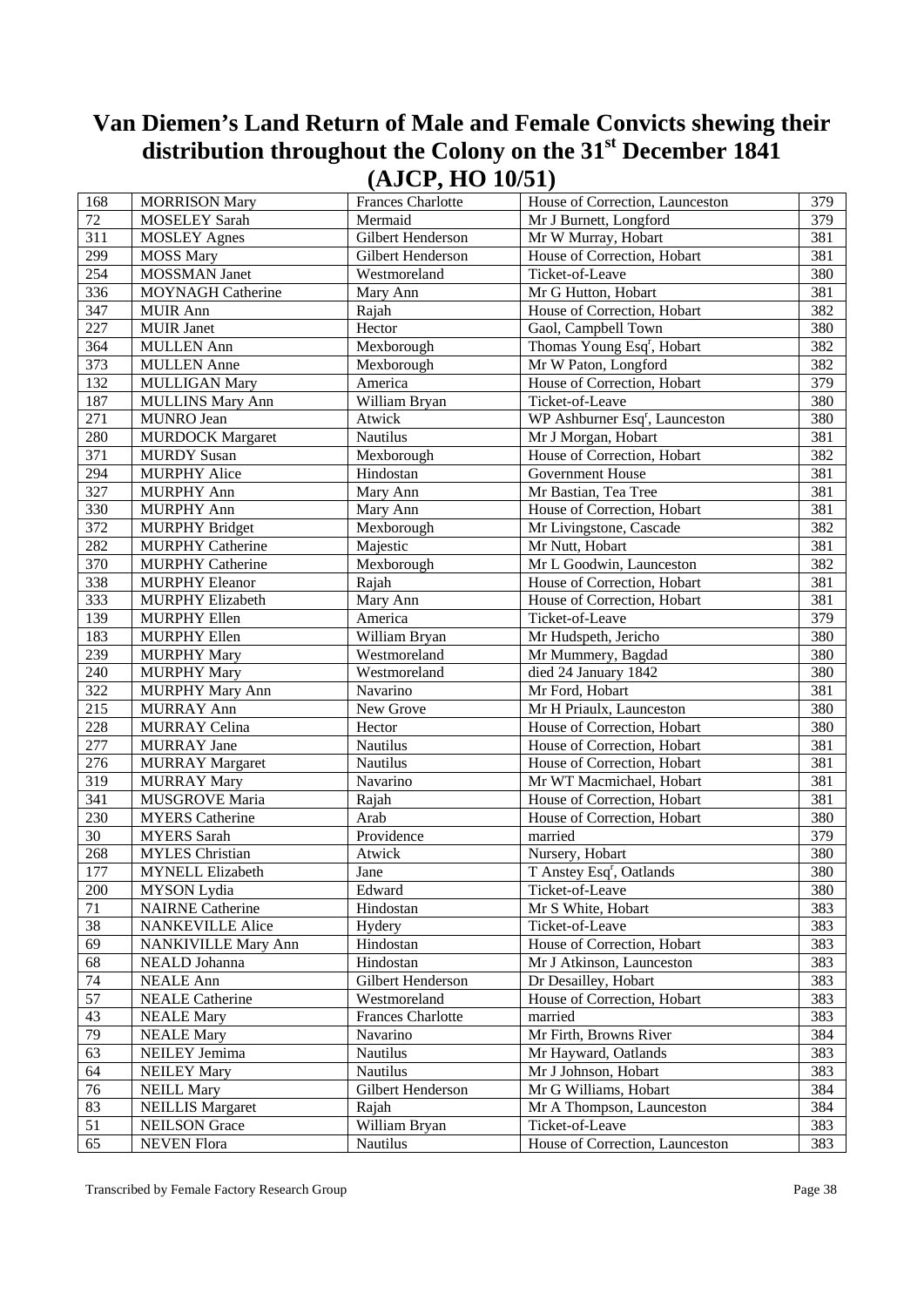| 84              | NEWITT Sarah           | Garland Grove         | Mr H Jones, Jericho                  | 384 |
|-----------------|------------------------|-----------------------|--------------------------------------|-----|
| 62              | NEWMAN Julia St Clair  | <b>Nautilus</b>       | Mr Powell, Launceston                | 383 |
| 48              | <b>NEWMAN Mary</b>     | William Bryan         | Mr Eagle, Spring Bay                 | 383 |
| 33              | <b>NEWMAN Sarah</b>    | Mary                  | Ticket-of-Leave                      | 383 |
| 45              | NEWMAN Sarah           | Jane                  | Ticket-of-Leave                      | 383 |
| $\overline{72}$ | NEWNHAM Mary           | Gilbert Henderson     | House of Correction, Hobart          | 383 |
| $77\,$          | <b>NEWTON Eliza</b>    | Navarino <sup>9</sup> | Prisoners Barracks, Hobart           | 384 |
| $\overline{36}$ | NEWTON Maria           | Mary                  | Mr McPherson, Hobart                 | 383 |
| $80\,$          | NICHOLLS Sarah         | a native              | House of Correction, Hobart          | 384 |
| 87              | NICHOLSON Catherine    | Mexborough            | Mr J Burns, Launceston               | 384 |
| 47              | NICHOLSON Sarah        | Jane                  | Ticket-of-Leave                      | 383 |
| 75              | NISBETT Catherine      | Gilbert Henderson     | Mrs Chilton, Hamilton                | 383 |
| 52              | <b>NOBLE Mary</b>      | Edward                | <b>Conditional Pardon</b>            | 383 |
| 81              | <b>NOONAN Mary</b>     | Mary Ann              | House of Correction, Hobart          | 384 |
| $\overline{21}$ | <b>NORMAN Ann</b>      | Persian               | absconded                            | 383 |
| 58              | <b>NORTH Ann</b>       | Platina               | House of Correction, Hobart          | 383 |
| 19              | <b>NORTH Rebecca</b>   | Providence            | Mr Petchey, Hobart                   | 383 |
| 73              | <b>NOWLAN Mary Ann</b> | Gilbert Henderson     | Mr D Taylor, Macquarie River         | 383 |
| 59              | NUGENT Mary Ann        | Platina               | House of Correction, Hobart          | 383 |
| $78\,$          | <b>NUNN Mary Ann</b>   | Navarino              | Mr John Williams, Launceston         | 384 |
| 364             | O'BRIEN Catherine      | Westmoreland          | Mr Bellinger, Hamilton               | 348 |
| 498             | O'BRYAN Jane           | <b>Garland Grove</b>  | Mr W Wells, Launceston               | 350 |
| 417             | O'CONNOR Ann           | Mary Ann              | House of Correction, Hobart; died 22 | 354 |
|                 |                        |                       | February 1845                        |     |
| 440             | O'CONNOR Mary          | Rajah                 | Mr CT Smith, Hobart                  | 354 |
| 430             | O'HARA Margaret        | Mexborough            | Mr A Frazer, Hobart                  | 370 |
| 387             | O'HARA Martha          | Mary Ann              | Mr C Briggs, Bothwell                | 370 |
| 420             | O'HARA Mary            | <b>Garland Grove</b>  | Mr Beaumont, Launceston              | 370 |
| 67              | O'NEAL Mary            | Hindostan             | House of Correction, Launceston      | 383 |
| $70\,$          | O'NEALE Sarah          | Hindostan             | House of Correction, Launceston      | 383 |
| 82              | O'NEIL Ellen           | Rajah                 | Mr Bailey, New Town                  | 384 |
| 86              | O'NEIL Jane            | Mexborough            | Mr W Watkins, Hobart                 | 384 |
| 435             | O'SHEA Margaret        | Mary Ann              | Mr Cartwright, Sandy Bay             | 396 |
| 21              | <b>ODELAND</b> Mary    | New Grove             | House of Correction, Launceston      | 385 |
| 11              | <b>ODY</b> Mary Ann    | America               | Ticket-of-Leave                      | 385 |
| 26              | <b>OLIVER</b> Jane     | Westmoreland          | Mr Sloane, Battery Point             | 385 |
| 10              | <b>ONSLEY Mary</b>     | Mellish               | Mr W Hind, Launceston                | 385 |
| 30              | <b>ORCHARD</b> Susan   | Gilbert Henderson     | Mr A Boyd, Hobart                    | 385 |
| 35              | <b>ORTON</b> Martha    | Garland Grove         | House of Correction, Launceston      | 385 |
| 33              | <b>OUNAN Bridget</b>   | Mary Ann              | Mr Nicholl, Hobart                   | 385 |
| 12              | <b>OVERTON Bridget</b> | America               | Ticket-of-Leave                      | 385 |
| 34              | <b>OWEN</b> Charlotte  | <b>Garland Grove</b>  | Mr C Smith, Green Ponds              | 385 |
| $\overline{29}$ | <b>OWEN Eliza</b>      | Hindostan             | House of Correction, Launceston      | 385 |
| 16              | <b>OWEN Elizabeth</b>  | Hydery                | Hospital, Hobart                     | 385 |
| 9               | <b>OWEN Hannah</b>     | Lady of the Lake      | Ticket-of-Leave                      | 385 |
| 32              | <b>OWEN</b> Margaret   | Gilbert Henderson     | House of Correction, Hobart          | 385 |
| $27\,$          | <b>OWEN Mary</b>       | Westmoreland          | House of Correction, Hobart          | 385 |
| 22              | <b>OWENS Jane</b>      | New Grove             | House of Correction, Hobart          | 385 |
| 25              | <b>OWENS Mary</b>      | Arab                  | Ticket-of-Leave                      | 385 |
| $28\,$          | <b>OWENS Mary</b>      | Hindostan             | married                              | 385 |
| 31              | <b>OZIER Matilda</b>   | Gilbert Henderson     | GT Reid Esq <sup>r</sup> , New Town  | 385 |

 9 Ship given erroneously as *Gilbert Henderson* on muster roll.

Transcribed by Female Factory Research Group **Page 39**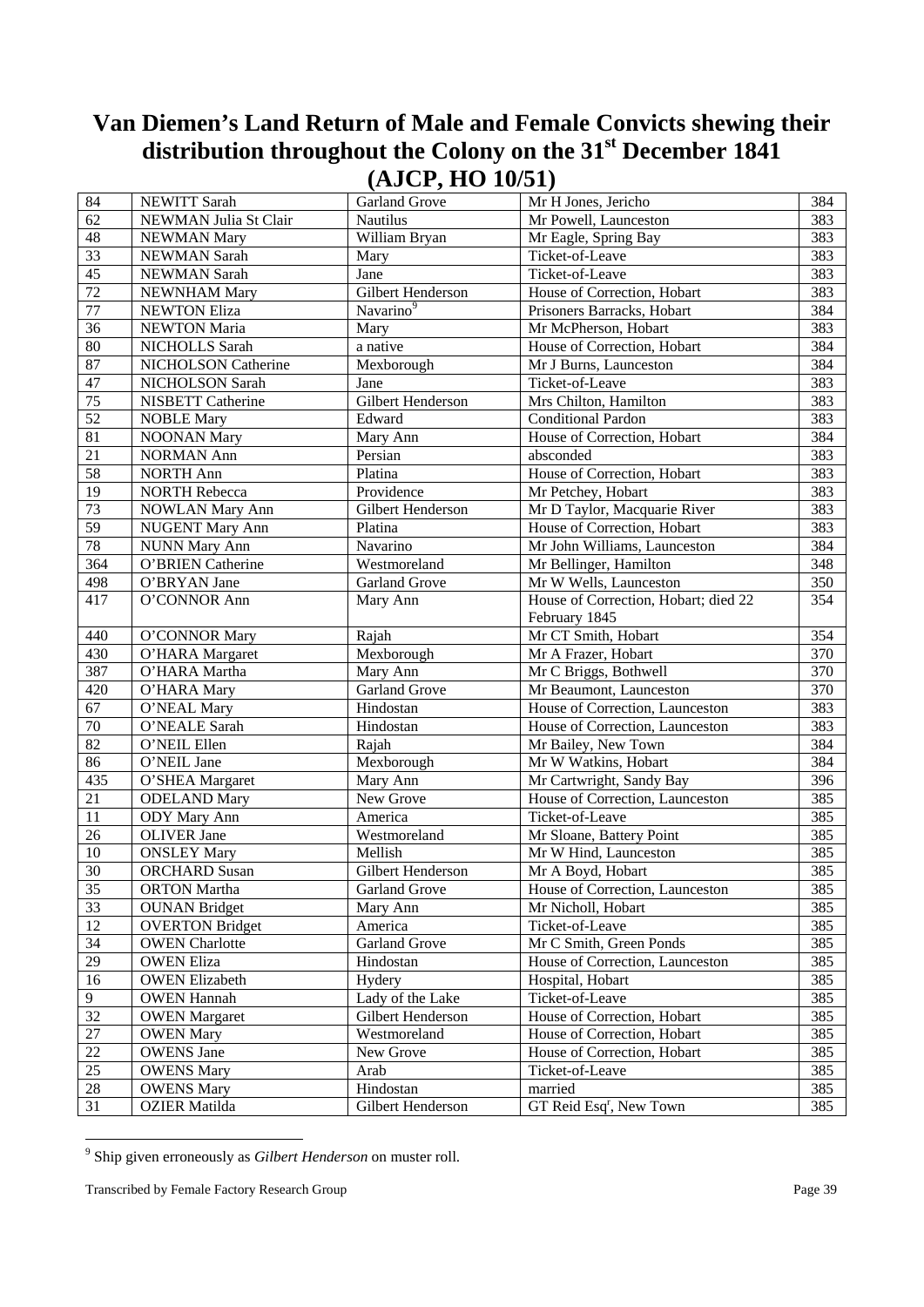| 149             |                                | $(2 - 2 - 7 - 7)$<br>Arab | Ticket-of-Leave                            | 387 |
|-----------------|--------------------------------|---------------------------|--------------------------------------------|-----|
| 207             | PACKETT Mary<br>PADDICK Louisa | Rajah                     | Mrs Roberts, Hobart                        | 387 |
|                 |                                |                           | Mr W Carter, New Town                      |     |
| 191             | PADFIELD Mary                  | Gilbert Henderson         |                                            | 387 |
| 97              | PADWICK Letitia                | <b>Frances Charlotte</b>  | married                                    | 386 |
| 133             | <b>PALMER Emma</b>             | New Grove                 | House of Correction, Hobart                | 386 |
| 145             | <b>PALMER Hannah</b>           | Arab                      | Ticket-of-Leave                            | 387 |
| 185             | PALMER Mary Ann                | Gilbert Henderson         | Mr G Dixon, Hamilton                       | 387 |
| 170             | <b>PALMER Sarah</b>            | Majestic                  | Mr R Joseph, New Norfolk                   | 387 |
| 209             | PARFITT Sarah                  | Rajah                     | died on the voyage                         | 388 |
| 157             | <b>PARK Margaret</b>           | Westmoreland              | Ticket-of-Leave                            | 387 |
| 140             | PARK Martha                    | Hector                    | Gaol, Longford                             | 387 |
| 171             | PARKER Ann                     | Majestic                  | Hospital, Hobart                           | 387 |
| 130             | <b>PARKER Eliza</b>            | New Grove                 | House of Correction, Hobart                | 386 |
| $\overline{95}$ | <b>PARKER Elizabeth</b>        | <b>Frances Charlotte</b>  | Ticket-of-Leave                            | 386 |
| 215             | <b>PARKER Elizabeth</b>        | <b>Garland Grove</b>      | Mr Ballantyne, Hobart                      | 388 |
| 175             | <b>PARKER Margaret</b>         | Marian Watson             | WP Ashburner Esq <sup>r</sup> , Launceston | 387 |
| 159             | <b>PARKER Mary</b>             | Platina                   | House of Correction, Hobart                | 387 |
| 182             | <b>PARKER Mary</b>             | Hindostan                 | House of Correction, Hobart                | 387 |
| 154             | PARKER Mary Ann                | Westmoreland              | House of Correction, Hobart                | 387 |
| 198             | <b>PARKER Susan</b>            | Navarino                  | House of Correction, Launceston            | 387 |
| 155             | PARKES Ann                     | Westmoreland              | Free by Servitude                          | 387 |
| 196             | PARTINGTON Mary Ann            | Navarino                  | Mr Lucas, Browns River                     | 387 |
| 78              | <b>PASHLEY Mary</b>            | America                   | Hospital, New Norfolk                      | 386 |
| 169             | <b>PATERSON Catherine</b>      | Nautilus                  | House of Correction, Hobart                | 387 |
| 65              | PATERSON Elizabeth             | Harmony                   | Ticket-of-Leave                            | 386 |
| 210             | <b>PATERSON</b> Janet          | Rajah                     | Mr Malcolm, Morven                         | 388 |
| 220             | PATON Barbara                  | <b>Garland Grove</b>      | Mr B Thirkell, Launceston                  | 388 |
| 168             | <b>PATON</b> Catherine         | Nautilus                  | Mr Cook, Hobart                            | 387 |
| 219             | <b>PATRICK Mary</b>            | <b>Garland Grove</b>      | House of Correction, Hobart;               | 388 |
|                 |                                |                           | died 30 January 1845                       |     |
| 139             | PATTERSON Maria                | Hector                    | Mr McDougall, Hobart                       | 387 |
| 101             | PAUL Eliza                     | Frances Charlotte         | married                                    | 386 |
| 194             | PAYNE Amelia                   | Navarino                  | House of Correction, Hobart                | 387 |
| 151             | PAYNE Hannah                   | Westmoreland              | House of Correction, Hobart                | 387 |
| 218             | PAYNE Jane                     | Garland Grove             | J Spode Esq <sup>r</sup> , New Town        | 388 |
|                 |                                |                           |                                            | 387 |
| 183             | PAYTON Sophia                  | Hindostan                 | House of Correction, Hobart                |     |
| 137             | PEACOCK Elizabeth              | Hector                    | House of Correction, Hobart                | 387 |
| 199             | PEARCE Martha                  | Navarino                  | House of Correction, Launceston            | 387 |
| 126             | <b>PEARCE Mary</b>             | New Grove                 | Mr Aitkin, Campbell Town                   | 386 |
| 188             | <b>PEARN Mary</b>              | Gilbert Henderson         | House of Correction, Hobart                | 387 |
| 141             | PEARSON Jane                   | Arab                      | House of Correction, Hobart                | 387 |
| 153             | PEARSON Mary Ann               | Westmoreland              | Ticket-of-Leave                            | 387 |
| 119             | PECKETT Margaret               | Edward                    | Ticket-of-Leave                            | 386 |
| 216             | <b>PEDDER Margaret</b>         | Garland Grove             | Mr Holmes, Hobart                          | 388 |
| 179             | PEGRAM Eliza                   | Hindostan                 | House of Correction, Launceston            | 387 |
| 181             | PENDLETON Elizabeth            | Hindostan                 | Mr JH Moore, Launceston                    | 387 |
| 148             | PENDRELL Mary Ann              | Arab                      | Mr Lascelles, New Norfolk                  | 387 |
| 164             | PENNYCOOK Margaret             | Atwick                    | married                                    | 387 |
| 193             | PERRIE Janet                   | Gilbert Henderson         | Rev <sup>d</sup> J McKersey, Macquarie     | 387 |
| 176             | PERRING Ann                    | Hindostan                 | Mr Carter, New Town                        | 387 |
| 163             | PERRY Ann                      | Atwick                    | Mr Justice Montague, Hobart                | 387 |
| 108             | PERRY Elizabeth                | William Bryan             | Ticket-of-Leave                            | 386 |
| 206             | PERRY Hannah                   | Rajah                     | House of Correction, Launceston            | 387 |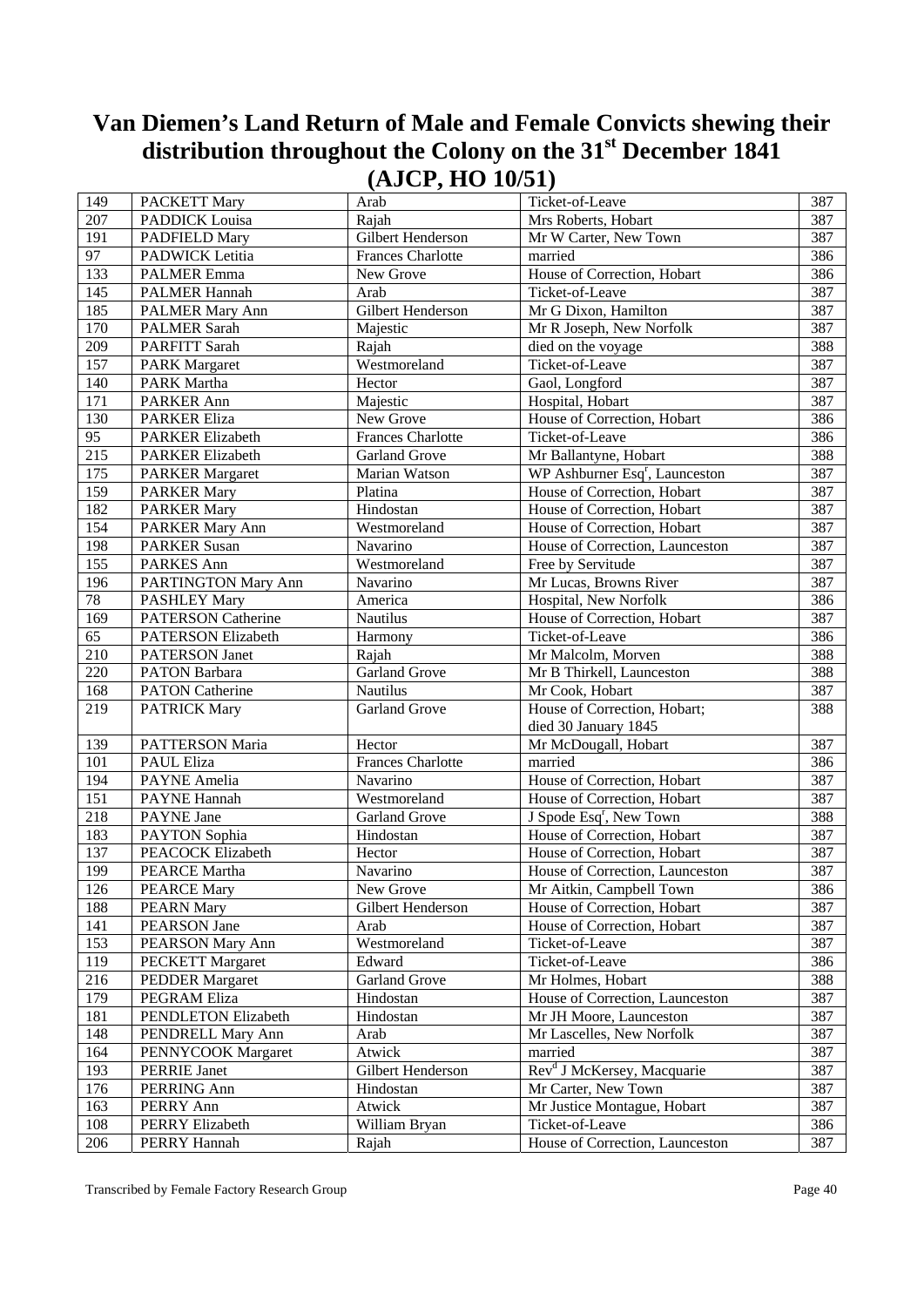|                 |                                              | $\sqrt{-1}$ $\sqrt{-1}$ $\sqrt{-1}$ | — — — — — — — — — — — —              |     |
|-----------------|----------------------------------------------|-------------------------------------|--------------------------------------|-----|
| 68              | <b>PERRY Phillis</b>                         | Lady of the Lake                    | Ticket-of-Leave                      | 386 |
| 212             | PETE Ann                                     | Garland Grove                       | House of Correction, Launceston      | 388 |
| 167             | PETERSON Mary Ann                            | Nautilus                            | Rev <sup>d</sup> Mr Campbell, Hobart | 387 |
| 213             | PHILLIPS Caroline                            | Garland Grove                       | Mr EP Tregurtha, Launceston          | 388 |
| 173             | PHILLIPS Eliza                               | Majestic                            | House of Correction, Hobart          | 387 |
| 142             | PHILLIPS Elizabeth                           | Arab                                | House of Correction, Launceston      | 387 |
| 186             | PHILLIPS Jane                                | Gilbert Henderson                   | Ticket-of-Leave                      | 387 |
| 50              | PHILLIPS Jemima                              | Persian                             | married                              | 386 |
| 174             | PHILLIPS Sarah                               | Majestic                            | House of Correction, Launceston      | 387 |
| $77\,$          | PHILP Janet                                  | Mellish                             | Ticket-of-Leave                      | 386 |
| 81              | <b>PICCUP</b> Sussan                         | America                             | House of Correction, Hobart          | 386 |
| 90              | PICKETT Elizabeth                            | Hydery                              | Mr G Kerry, George Town              | 386 |
| 165             | <b>PICTON Catherine</b>                      | Nautilus                            | F Forth Esq <sup>r</sup> , Hobart    | 387 |
| 208             | PINDAR Sarah                                 | Rajah                               | Mr J Ulmer, Hobart                   | 387 |
| 127             | PINKERSTON Elizabeth                         | New Grove                           | married                              | 386 |
| 152             | PITT Ann                                     | Westmoreland                        | married                              | 387 |
| 129             | PITTAM Mary                                  | New Grove                           | Mr Sibley, Clyde                     | 386 |
| 150             | PLACEY Maria                                 | Westmoreland                        | Ticket-of-Leave                      | 387 |
| 172             | PLATT Jane                                   | Majestic                            | House of Correction, Hobart          | 387 |
| 46              | PLUMB Martha                                 | Sir Charles Forbes                  | Ticket-of-Leave                      | 386 |
| 162             | <b>POLLARD</b> Eleanor                       | Atwick                              | Ticket-of-Leave                      | 387 |
| 195             | PONDER Jane                                  | Navarino                            | Mr Maclanachan, Ross                 | 387 |
| 204             | <b>POOLE Marianne</b>                        | MaryAnn                             | GTW Boyes Esq <sup>r</sup> , Hobart  | 387 |
| 124             | POPPLETON Jane                               | New Grove                           | $E[?]$ Griffiths $Esqr$ , Tea Tree   | 386 |
| 134             | <b>PORTER Mary Ann</b>                       | New Grove                           | married                              | 386 |
| 136             | POTTER Sarah                                 | Hector                              | Ticket-of-Leave                      | 386 |
| 222             | <b>POTTS</b> Catherine                       | Mexborough                          | House of Correction, Launceston      | 388 |
| 143             | POTTS Mary Ann                               | Arab                                | married                              | 387 |
| 184             | POTTS Mary Ann                               | Gilbert Henderson                   | Rev <sup>d</sup> Mr Garratt, Hobart  | 387 |
| 217             | POWELL Alice                                 | Garland Grove                       | Mr Henry Lee, Launceston             | 388 |
| 197             | <b>POWELL Eliza</b>                          | Navarino                            | married                              | 387 |
| 178             | POWELL Sarah                                 | Hindostan                           | Mr Ferguson, Black Brush             | 387 |
| $88\,$          | <b>POWELL Sarah Chance</b>                   | Hydery                              | Hospital, New Norfolk                | 386 |
| 205             | <b>POWER Catherine</b>                       | Mary Ann                            | Mr Barnard, Hobart                   | 387 |
| 221             | <b>POWER Mary</b>                            | Mexborough                          | Government House                     | 388 |
| 144             | POWERS Ann                                   | Arab                                | Mr Duncan, Hobart                    | 387 |
| 211             |                                              | <b>Garland Grove</b>                | J Price Esq <sup>r</sup> , Restdown  | 388 |
| 160             | <b>POWERS Ann</b><br><b>POWERS Elizabeth</b> | Platina                             | Ticket-of-Leave                      | 387 |
| 135             | POWNALL Louisa                               |                                     | Ticket-of-Leave                      | 386 |
| 105             |                                              | Hector<br>William Bryan             | Ticket-of-Leave                      | 386 |
|                 | PRATER Elizabeth                             |                                     |                                      |     |
| 161             | <b>PRATT Mary</b>                            | Platina                             | Mr Lascelles, New Norfolk            | 387 |
| 200             | <b>PRATT Susan</b>                           | Navarino                            | House of Correction, Hobart          | 387 |
| 147             | <b>PREECE Harriet</b>                        | Arab                                | Nursery, Hobart                      | 387 |
| 59              | PRENDERGRAST Margaret                        | Mermaid                             | married                              | 386 |
| $\overline{76}$ | PRICE Ann                                    | Mellish                             | Hospital, New Norfolk                | 386 |
| 177             | PRICE Ann                                    | Hindostan                           | Nursery, Hobart                      | 387 |
| 214             | <b>PRICE Fanny</b>                           | <b>Garland Grove</b>                | House of Correction, Hobart          | 388 |
| 190             | <b>PRICE Margaret</b>                        | Gilbert Henderson                   | Mr J Knight, Long Meadows            | 387 |
| 192             | PRIEST Mary                                  | Gilbert Henderson                   | Nursery, Hobart                      | 387 |
| 203             | PRINCE Susanna                               | Mary Ann                            | Mr J Fisher, Oatlands                | 387 |
| 85              | PRINGLE Margaret                             | Mary                                | House of Correction, Hobart          | 386 |
| 180             | PRIOR Jane                                   | Hindostan                           | House of Correction, Hobart          | 387 |
| 187             | PRITCHARD Ann                                | Gilbert Henderson                   | Nursery, Hobart                      | 387 |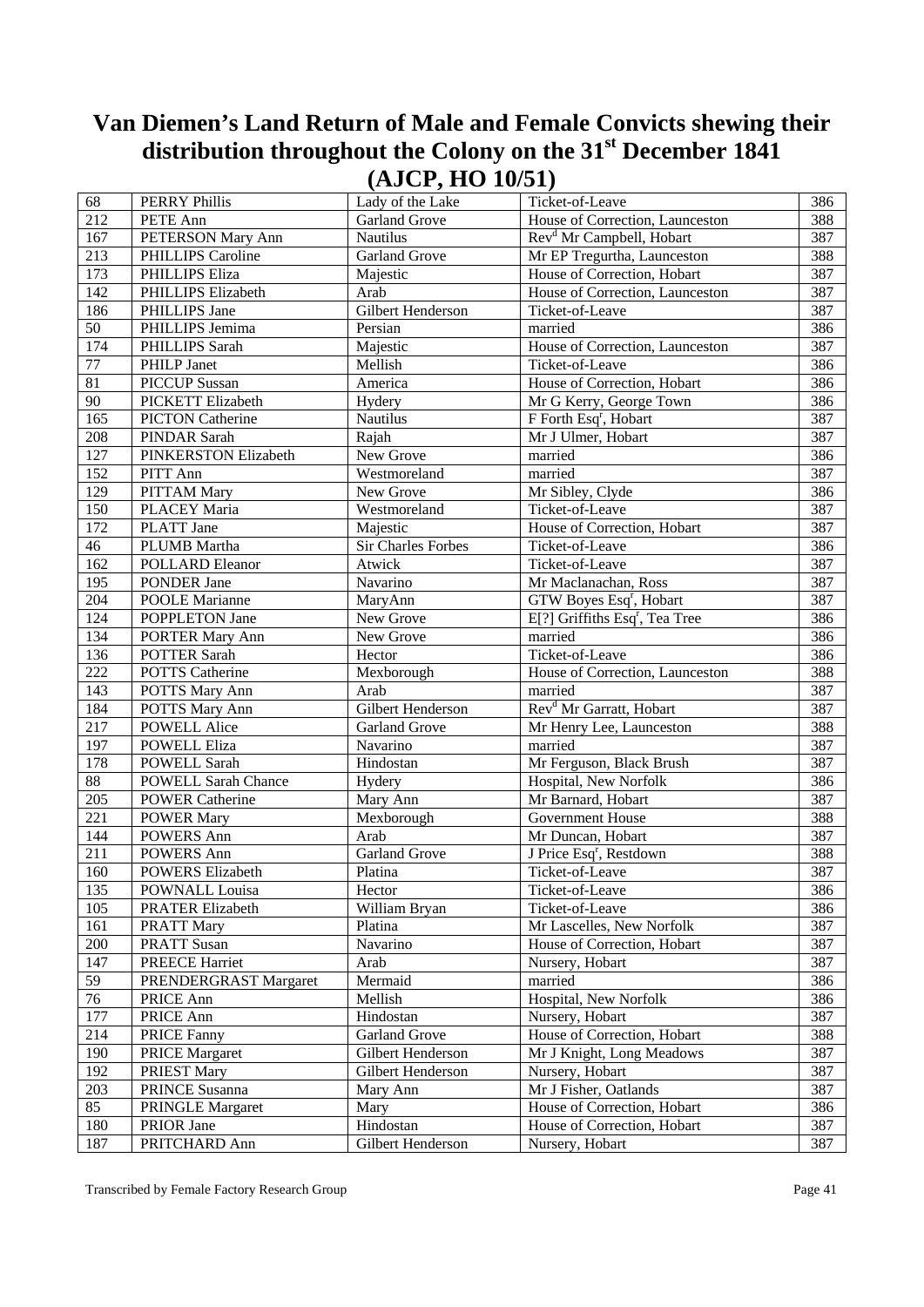| 201                              | PROCTOR Mary Ann           | Navarino                 | Mr R[?] Kay, Launceston                | 387 |
|----------------------------------|----------------------------|--------------------------|----------------------------------------|-----|
| 117                              | PUDDEFORD Elizabeth        | Edward                   | Ticket-of-Leave                        | 386 |
| 202                              | <b>PUNKET Mary</b>         | Mary Ann                 | Mr Hutton, Hobart                      | 387 |
| 146                              | <b>PURCHASE Susan</b>      | Arab                     | Ticket-of-Leave                        | 387 |
| 223                              | <b>PURTILL Catherine</b>   | Mexborough               | T Reibey Esq <sup>r</sup> , Launceston | 388 |
| 189                              | PYE Ann                    | Gilbert Henderson        | Mr J Smith, Perth                      | 387 |
|                                  |                            |                          |                                        |     |
| $8\,$                            | <b>QUINN Bridget</b>       | Mary Ann                 | House of Correction, Hobart            | 389 |
| $\overline{6}$<br>$\overline{7}$ | <b>QUINN</b> Margaret      | <b>Frances Charlotte</b> | Ticket-of-Leave                        | 389 |
|                                  | <b>QUINN</b> Susanna       | Mary Ann                 | Mrs Henry, Hobart                      | 389 |
| 151                              | <b>RABBITTS Lucy</b>       | Arab                     | Ticket-of-Leave                        | 390 |
| 214                              | <b>RAE</b> Agnes           | Navarino                 | House of Correction, Hobart            | 391 |
| 248                              | <b>RAFTER Mary</b>         | Mexborough               | Mr Levy, Hobart                        | 392 |
| 223                              | <b>RAINES Ann</b>          | Rajah                    | Nursery, Hobart                        | 391 |
| 86                               | RAMAGE Ann                 | Mellish                  | Ticket-of-Leave                        | 390 |
| 144                              | RANDALL Maria              | Hector                   | died 20 September 1841                 | 390 |
| 227                              | <b>RATCLIFFE Harriett</b>  | Rajah                    | Mr Malcolm, Richmond                   | 392 |
| 159                              | RATCLIFFE Sarah            | Westmoreland             | T Mason Esq <sup>r</sup> , New Norfolk | 391 |
| 167                              | RAVENHILL Eliza            | Platina                  | Ticket-of-Leave                        | 391 |
| 196                              | RAVENSCROFT Jane           | Hindostan                | Mr C Abbott, Hobart                    | 391 |
| 228                              | <b>RAWCLIFFE Susannah</b>  | Rajah                    | Mr B Soden, Morven                     | 392 |
| 174                              | <b>RAWLINGS Eliza</b>      | Atwick                   | Mr W Lear, Hobart                      | 391 |
| 118                              | <b>RAYMAN</b> Jane         | <b>Frances Charlotte</b> | House of Correction, Hobart            | 390 |
| 236                              | <b>READ Eleanor</b>        | <b>Garland Grove</b>     | Dr Sharland, Hamilton                  | 392 |
| 157                              | <b>READ Ellen</b>          | Boadicea                 | Ticket-of-Leave                        | 391 |
| 213                              | <b>READY Bridget</b>       | Navarino                 | Mr Watchorn, Hobart                    | 391 |
| 161                              | <b>REAY Eliza</b>          | Westmoreland             | married                                | 391 |
| 165                              | <b>REDFERN Hannah</b>      | Westmoreland             | Ticket-of-Leave                        | 391 |
| 128                              | <b>REDING Mary</b>         | Jane                     | $marrie\overline{d}$                   | 390 |
| 224                              | <b>REDMAN Eliza</b>        | Rajah                    | Mr Hartnett, Longford                  | 391 |
| 171                              | <b>REED</b> Maria          | Platina                  | Mr Bilton, Glenorchy                   | 391 |
| 202                              | <b>REEDER Amelia</b>       | Gilbert Henderson        | Mr Reuben, Hobart                      | 391 |
| 210                              | <b>REES</b> Elizabeth      | Navarino                 | A Crombie Esq <sup>r</sup> , Hobart    | 391 |
| 183                              | <b>REES</b> Sarah          | Nautilus                 | Mr Kelch, Hobart                       | 391 |
| 201                              | <b>REEVES Elizabeth</b>    | Hindostan                | Mr Innis, Launceston                   | 391 |
| 197                              | <b>REEVEY Alice</b>        | Hindostan                | JO Gage Esq <sup>r</sup> , Old Beach   | 391 |
| 180                              | <b>REID Elizabeth</b>      | Nautilus                 | House of Correction, Hobart            | 391 |
| 188                              | <b>REID Margaret</b>       | Nautilus                 | Mr Bromley, Hamilton                   | 391 |
| 203                              | <b>REILLEY Mary Ann</b>    | Gilbert Henderson        | Mr Titmouse, Launceston                | 391 |
| 215                              | <b>REILLY Elizabeth</b>    | Navarino                 | House of Correction, Hobart            | 391 |
| 216                              | <b>REILLY Margaret</b>     | Mary Ann                 | Mr Whitesides, Hobart                  | 391 |
| 217                              | <b>REILLY Mary</b>         |                          | House of Correction, Hobart            | 391 |
|                                  |                            | Mary Ann                 |                                        |     |
| 219                              | <b>REILLY Rose</b>         | Mary Ann                 | House of Correction, Hobart            | 391 |
| 218                              | <b>REILLY Sarah</b>        | Mary Ann                 | Mr G Scott, Macquarie River            | 391 |
| 122                              | <b>RENNIE Elspeth</b>      | <b>Frances Charlotte</b> | Gaol, Hobart                           | 390 |
| 166                              | <b>REYNOLDS</b> Bridget    | Ardent                   | Ticket-of-Leave                        | 391 |
| 145                              | REYNOLDS Elizabeth         | Hector                   | Ticket-of-Leave                        | 390 |
| 96                               | <b>REYNOLDS</b> Susan      | Mary                     | Ticket-of-Leave                        | 390 |
| 155                              | <b>RICE Mary</b>           | Arab                     | House of Correction, Hobart            | 391 |
| 129                              | RICH Elizabeth             | Jane                     | Ticket-of-Leave                        | 390 |
| 116                              | <b>RICHARDSON Agnes</b>    | Hydery                   | Mr J Ralston, Launceston               | 390 |
| 139                              | RICHARDSON Amelia          | New Grove                | Ticket-of-Leave                        | 390 |
| $207\,$                          | RICHARDSON Ann             | Gilbert Henderson        | Mr N Lucas, Browns River               | 391 |
| 179                              | <b>RICHARDSON Margaret</b> | Atwick                   | married                                | 391 |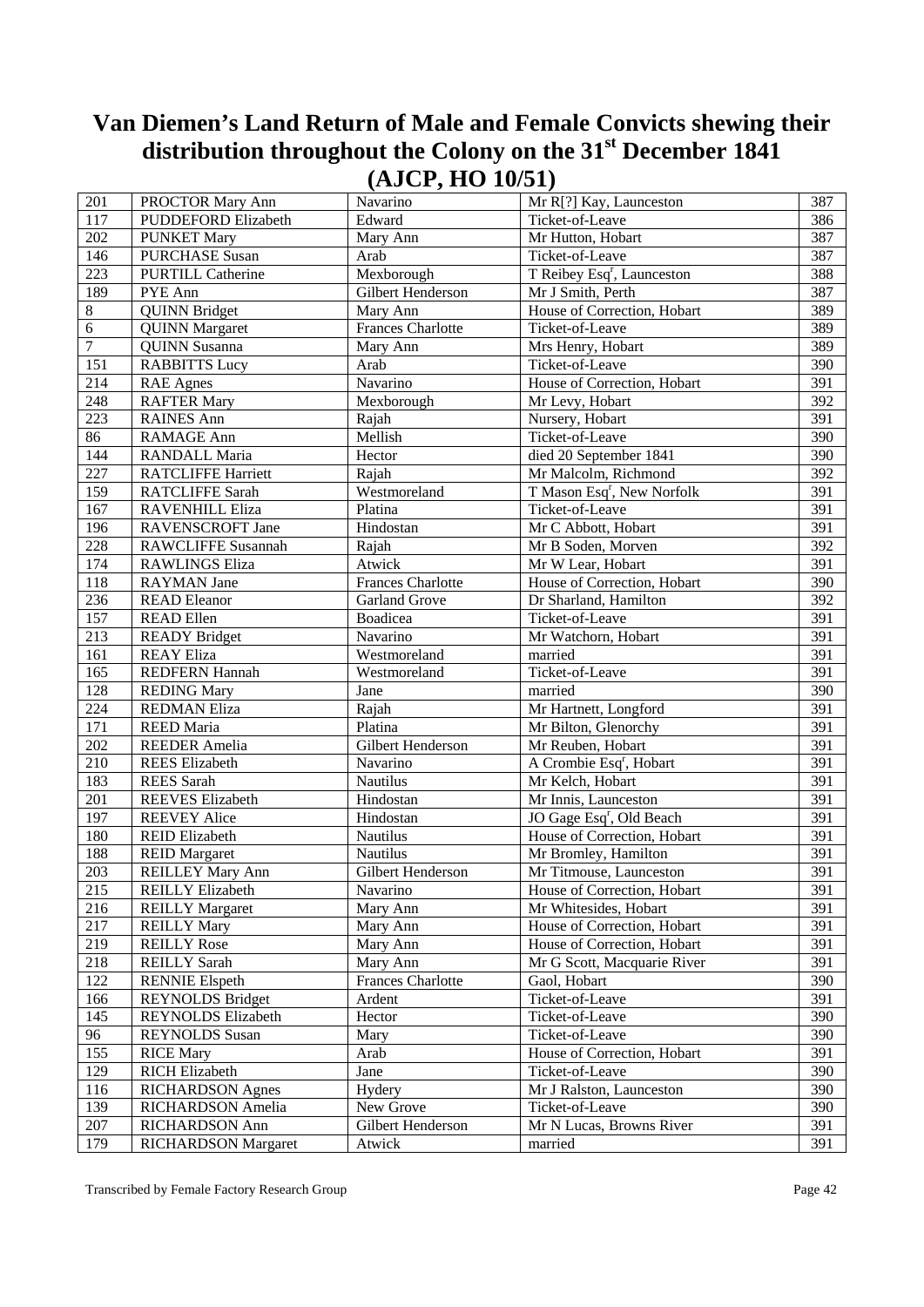| 199    | <b>RICHARDSON Margaret</b> | Hindostan              | Mr J Ralston, Launceston               | 391 |
|--------|----------------------------|------------------------|----------------------------------------|-----|
| 226    | <b>RICHARDSON Mary</b>     | Rajah                  | died 5 November 1841                   | 392 |
| 206    | RICHARDSON Mary Ann        | Gilbert Henderson      | Mr Swift, Campbell Town                | 391 |
| 243    | <b>RICHIE Catherine</b>    | Mexborough             | Mr Maclanachan, Salt Pan Plains        | 392 |
| 225    | <b>RICKARD</b> Jane        | Rajah                  | Mr Russell, Hobart                     | 392 |
| 200    | RICKWOOD Elizabeth         | Hindostan              | Mr Palmer, Launceston                  | 391 |
| 154    | RIDDELL Jane               | Arab                   | Ticket-of-Leave                        | 391 |
| 142    | RIDDLE Ann                 | Siren                  | Ticket-of-Leave                        | 390 |
| 190    | <b>RIDLEY Ann</b>          | Majestic               | House of Correction, Hobart            | 391 |
| 235    | <b>RIGBY Catherine</b>     | Garland Grove          | W Fletcher Esq <sup>r</sup> , New Town | 392 |
| 195    | <b>RIGBY Eliza</b>         | Hindostan              | Mr J Fyle, Oatlands                    | 391 |
| 104    | <b>RILEY Ann</b>           | Hydery                 | Mr Walker, Davey St, Hobart            | 390 |
| 222    | <b>RILEY Eliza</b>         | Rajah                  | Mr E Anstice, Hamilton                 | 391 |
| 181    | <b>RILEY Elizabeth</b>     | Nautilus               | Mr Gilbert, Hobart                     | 391 |
| 229    | <b>RILEY Elizabeth</b>     | Rajah                  | Mr G Johnson, Hobart                   | 392 |
| 160    | <b>RINK Mary</b>           | Westmoreland           | Ticket-of-Leave                        | 391 |
| $81\,$ | <b>RION</b> Catherine      | Mellish                | Ticket-of-Leave                        | 390 |
| 130    | <b>RIORDEN</b> Catherine   | Jane                   | House of Correction, Hobart            | 390 |
| 238    | <b>ROACH Winifred</b>      | <b>Garland Grove</b>   | Mr D O'Connor, St Peters Pass          | 392 |
| 208    | <b>ROBB</b> Susan          | Gilbert Henderson      | Mr Evans, Hobart                       | 391 |
| 211    | <b>ROBERTS Ann</b>         | Navarino               | Nursery, Hobart                        | 391 |
| 108    | <b>ROBERTS Eliza</b>       | Hydery                 | House of Correction, Launceston        | 390 |
| 182    | <b>ROBERTS Elizabeth</b>   | Nautilus               | Mr F Wakefield, Launceston             | 391 |
| 69     | ROBERTS Ellen              | Harmony                | House of Correction, Hobart            | 390 |
| 189    | <b>ROBERTS Ellen</b>       | Majestic               | Mr Lovett, Hobart                      | 391 |
| 220    | <b>ROBERTS</b> Jane        | Rajah                  | T Reibey Esq <sup>r</sup> , Launceston | 391 |
| 163    | <b>ROBERTS Mary</b>        | Westmoreland           | House of Correction, Launceston        | 391 |
| 204    | <b>ROBERTS Mary Ann</b>    | Gilbert Henderson      | House of Correction, Hobart            | 391 |
| 245    | <b>ROBERTS Phoebe</b>      | Mexborough             | House of Correction, Launceston        | 392 |
| 209    | <b>ROBERTS</b> Susannah    | Abercrombie            | House of Correction, Hobart            | 391 |
| 176    | <b>ROBERTSON Agnes</b>     | Atwick                 | Mr J Ferguson, Tinder Box Bay          | 391 |
| 100    | <b>ROBERTSON Elizabeth</b> | Mary                   | Mr J Bradshaw, New Norfolk             | 390 |
| 152    | <b>ROBERTSON Elizabeth</b> | Arab                   | Mr Garrett, Hobart                     | 390 |
| 242    | ROBERTSON Isabella         | <b>Garland Grove</b>   | W Chitty Esq <sup>r</sup> , Launceston | 392 |
| 233    | <b>ROBERTSON Jane</b>      | Rajah                  | Gaol, Longford                         | 392 |
| 231    | <b>ROBERTSON Janet</b>     | Rajah                  | Mr J Impay[?], Launceston              | 392 |
| 185    | <b>ROBERTSON Margaret</b>  | Nautilus               | Mr J Kerr, Hamilton                    | 391 |
| 186    | <b>ROBERTSON Mary</b>      | Nautilus               | Mr Hobbs, Swan Port                    | 391 |
| 240    | <b>ROBERTSON Mary Ann</b>  | Garland Grove          | Mr H Anderson, Hobart                  | 392 |
| 234    | <b>ROBERTSON Nancy</b>     | Rajah                  | Mr Von Bibra, Launceston               | 392 |
| 158    | <b>ROBINSON Catherine</b>  | Boadicea <sup>10</sup> | Mr W Gilbert, Launceston               | 391 |
| 113    | <b>ROBINSON</b> Margaret   | Hydery                 | House of Correction, Hobart            | 390 |
| 164    | <b>ROBINSON Sarah</b>      | Westmoreland           | Ticket-of-Leave                        | 391 |
| 191    | <b>ROBINSON Sarah</b>      | Majestic               | Mr G Collins, Morven                   | 391 |
| 49     | <b>ROBSON</b> Jane         | Henry                  | Mr C Abbott, Hobart                    | 390 |
| 99     | RODDA Elizabeth            | Mary                   | Ticket-of-Leave                        | 390 |
| 173    | ROGERS Ann                 | Atwick                 | married                                | 391 |
| 149    | <b>ROGERS Mary</b>         | Arab                   | House of Correction, Hobart            | 390 |
| 249    | <b>ROGERS Mary</b>         | Mexborough             | House of Correction, Hobart            | 392 |
| 84     | <b>ROGERTS Mary Ann</b>    | Mellish                | married                                | 390 |
| 221    | <b>ROOK Mary</b>           | Rajah                  | Mr Dart, Bagdad                        | 391 |

<sup>10</sup> Ship given as *Marian Watson* on convicts' database.

-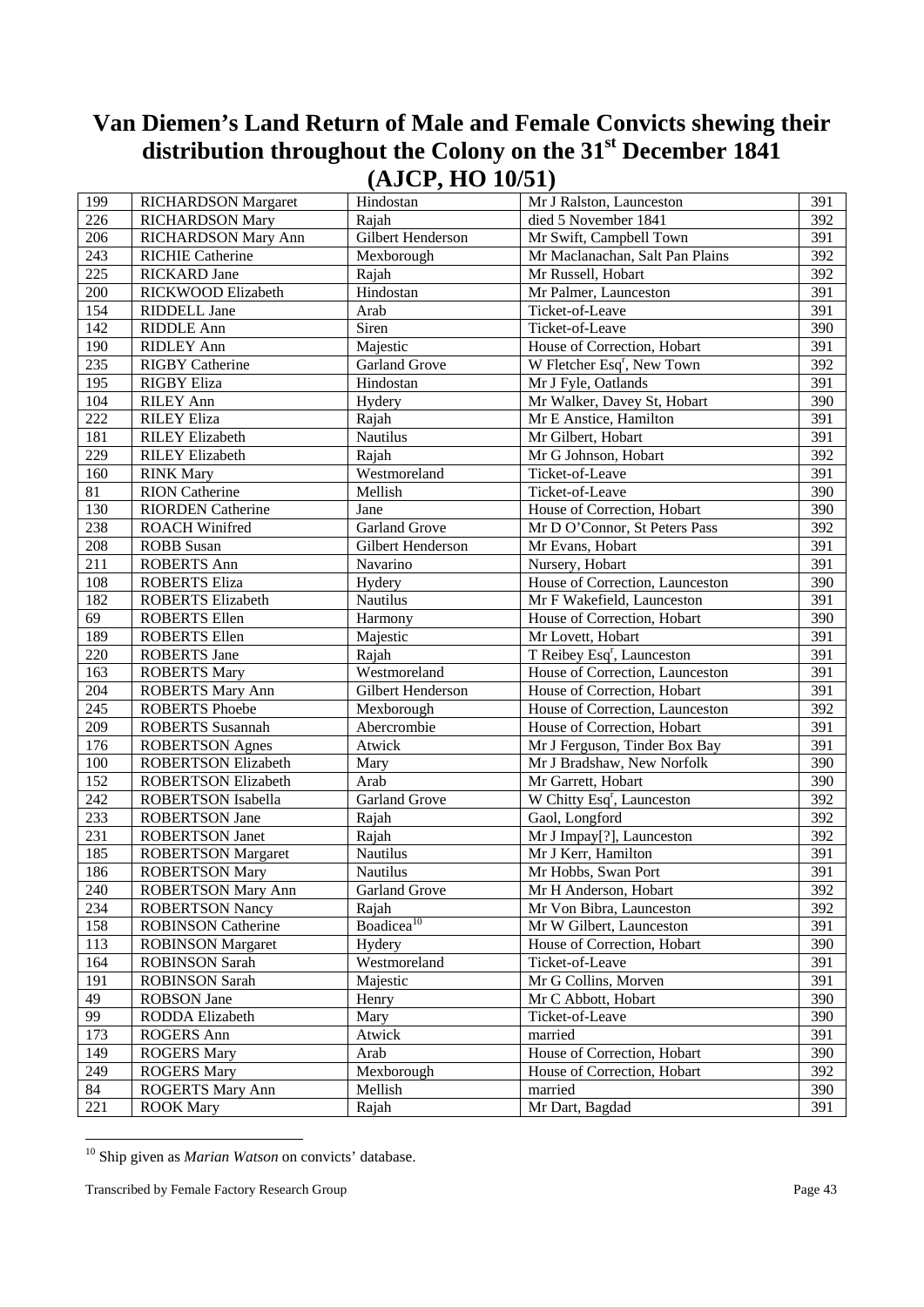| 168              | ROOKE Ann                           | Platina                                | Mr Tilley, Macquarie St, Hobart;       | 391              |
|------------------|-------------------------------------|----------------------------------------|----------------------------------------|------------------|
|                  |                                     |                                        | died 22 August 1842                    |                  |
| 246              | <b>ROONEY Sarah</b>                 | Mexborough                             | House of Correction, Hobart            | 392              |
| 169              | <b>ROPER Elizabeth</b>              | Platina                                | Ticket-of-Leave                        | 391              |
|                  |                                     | <b>Garland Grove</b>                   | absconded                              | 392              |
| 241              | ROSE Ephemia                        |                                        |                                        |                  |
| 109              | ROSE Sarah                          | Hydery                                 | Ticket-of-Leave                        | 390              |
| 230              | ROSE Sarah                          | Rajah                                  | Mr HJ Emmett, Tamar                    | 392              |
| 178              | <b>ROSS Margaret</b>                | Atwick                                 | Ticket-of-Leave                        | $\overline{391}$ |
| 89               | <b>ROSS Mary</b>                    | Mellish                                | absconded                              | 390              |
| 187              | <b>ROSS Nelly</b>                   | Nautilus                               | Nursery, Hobart                        | 391              |
| 175              | ROURKE Elizabeth                    | Atwick                                 | Ticket-of-Leave                        | 391              |
| 146              | <b>ROUSE Elizabeth</b>              | Hector                                 | Mr C Butler, Hobart                    | 390              |
| 162              | ROWLAND Ann                         | Westmoreland                           | House of Correction, Launceston        | 391              |
| 156              | ROY Jane                            | Arab                                   | Ticket-of-Leave                        | 391              |
| 36               | <b>RUMMER Ann</b>                   | Mary                                   | absconded                              | 390              |
| 153              | <b>RUSH Catherine</b>               | Arab                                   | House of Correction, Hobart            | 391              |
| 194              | <b>RUSHTON Hannah</b>               | Hindostan                              | Nursery, Hobart                        | 391              |
| 193              | RUSSELL Ann                         | Hindostan                              | Mr Milne, Launceston                   | 391              |
| 239              | <b>RUSSELL Caroline</b>             | <b>Garland Grove</b>                   | House of Correction, Hobart            | 392              |
| 232              | RUSSELL Joan                        | Rajah                                  | Mr CB Hardwick, Launceston             | 392              |
| 184              | <b>RUTHERFORD Agnes</b>             | <b>Nautilus</b>                        | married                                | 391              |
| 237              | <b>RUTKINS Eliza</b>                | <b>Garland Grove</b>                   | House of Correction, Hobart            | 392              |
| 192              | <b>RUTTER Elizabeth</b>             | Majestic                               | Mr Musten, Hobart                      | 391              |
| 244              | <b>RYAN</b> Catherine               | Mexborough                             | Mr C Roacher, Launceston               | 392              |
| 172              | RYAN Elizabeth                      | Platina                                | Ticket-of-Leave                        | $\overline{391}$ |
| 135              | <b>RYAN</b> Mary                    | William Bryan                          | Ticket-of-Leave                        | 390              |
| 205              | <b>RYAN</b> Mary                    | Gilbert Henderson                      | House of Correction, Hobart            | 391              |
| 198              | RYAN Mary Ann                       | Hindostan                              | Thomas Young Esq <sup>r</sup> , Hobart | 391              |
| 67               | <b>RYDER Elizabeth</b>              | Mermaid                                | House of Correction, Hobart            | 390              |
| 212              | RYLAND Maria                        | Navarino                               | Mr Pitt, Hunting Ground                | 391              |
| 327              | <b>SAFFRON Martha</b>               | Platina                                | Mr Giblin, New Town                    | 394              |
| 243              | <b>SAMMONS Ann</b>                  | Jane                                   | Ticket-of-Leave                        | 393              |
| 417              | <b>SANDERS Mary</b>                 | Navarino                               | Mr Patterson, Bothwell                 | 396              |
| 288              | <b>SANDERSON Mary</b>               | Hector                                 | Mr A Geiss, Hestercombe                | 394              |
| 98               | <b>SANDIFORD Catherine</b>          | Providence                             | absconded                              | 393              |
| $40\overline{5}$ | SARGOOD Ann                         | Gilbert Henderson                      | House of Correction, Launceston        | 395              |
| 268              | <b>SATCHELL Mary</b>                | New Grove                              | Mr Barrett, Launceston                 | 394              |
| 196              | <b>SAUNDERS Ann</b>                 | America                                | Ticket-of-Leave                        | 393              |
|                  |                                     |                                        |                                        |                  |
| 484<br>231       | SAVAGE Ann<br><b>SAVILIN Rosina</b> | Mexborough<br><b>Frances Charlotte</b> | House of Correction, Hobart<br>married | 396<br>393       |
| 468              | <b>SAWYER Jane</b>                  | <b>Garland Grove</b>                   | Mr J Barrett, Longford                 | 396              |
|                  | <b>SAXENBY Catherine</b>            |                                        |                                        |                  |
| 465              |                                     | <b>Garland Grove</b>                   | Mr J Jacobs, Launceston                | 396              |
| 188              | <b>SCACE Mary Ann</b>               | America                                | Ticket-of-Leave                        | 393              |
| 479              | <b>SCANLON Margaret</b>             | Mexborough                             | Mr Goulter, Port Arthur                | 396              |
| 326              | <b>SCHOLES Ann</b>                  | Platina                                | Hospital, New Norfolk                  | 394              |
| 139              | <b>SCOTT Ann</b>                    | Borneo                                 | Ticket-of-Leave                        | 393              |
| 357              | <b>SCOTT Ann</b>                    | Nautilus                               | House of Correction, Hobart            | 395              |
| 429              | <b>SCOTT Ann</b>                    | Navarino                               | House of Correction, Launceston        | 396              |
| 163              | <b>SCOTT Ellen</b>                  | Eliza                                  | House of Correction, Launceston        | 393              |
| 410              | <b>SCOTT Helen</b>                  | Gilbert Henderson                      | Mr A Smith, Avoca                      | 395              |
| 428              | <b>SCOTT Janet</b>                  | Navarino                               | Mr C Williams, New Town Road           | 396              |
| 388              | <b>SCOTT Mary</b>                   | Hindostan                              | House of Correction, Launceston        | 395              |
| 291              | <b>SCOURSE Mary</b>                 | Hector                                 | married                                | 394              |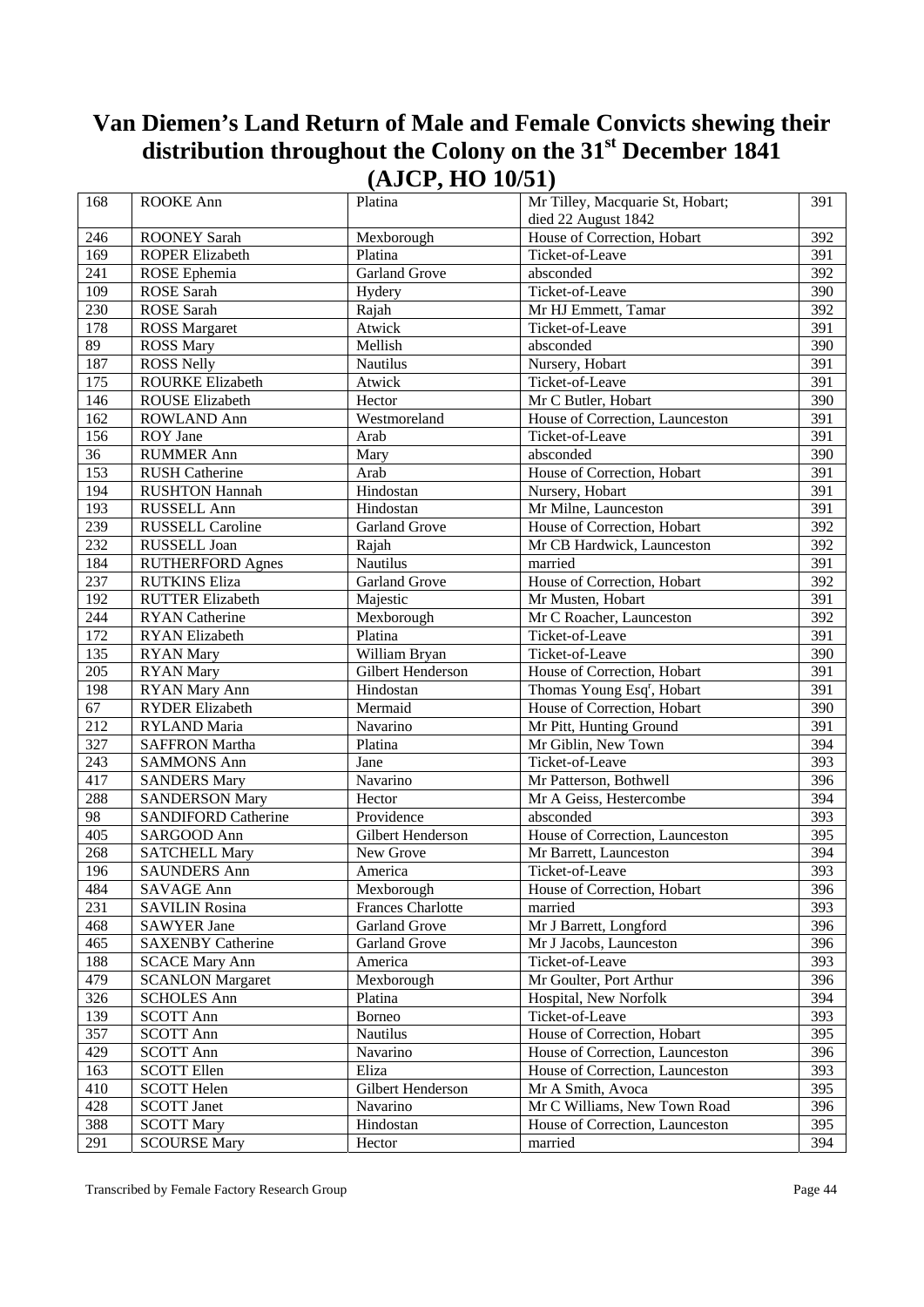|     |                           | $\left( -1 - 2 - 7 - 7 \right)$ |                                          |            |
|-----|---------------------------|---------------------------------|------------------------------------------|------------|
| 445 | <b>SCRAGG Margaret</b>    | Rajah                           | Mr Bransgrove, Tamar                     | 396        |
| 447 | <b>SCREECH Ann</b>        | Rajah                           | Mr Wilson, Hobart                        | 396        |
| 473 | <b>SCRIMGEOUR Janet</b>   | Garland Grove                   | Mr H Keach, Campbell Town                | 396        |
| 369 | <b>SEAL Mary</b>          | Majestic                        | House of Correction, Hobart              | 395        |
| 412 | <b>SEARSTON Mary</b>      | Navarino                        | Rev <sup>d</sup> Mr Grigg, Circular Head | 395        |
| 386 | <b>SEFTON Sarah</b>       | Hindostan                       | Thomas Walker Esq <sup>r</sup> , Rhodes  | 395        |
| 316 | SERGEANTSON Ann           | Westmoreland                    | Nursery, Hobart                          | 394        |
| 403 | <b>SHACKLETON Ellen</b>   | Gilbert Henderson               | Nursery, Hobart                          | 395        |
| 305 | <b>SHADWELL Mary</b>      | Friends                         | Free by Servitude                        | 394        |
| 481 | <b>SHANAHAN Mary</b>      | Mexborough                      | Mrs Darke, Launceston                    | 396        |
| 372 | <b>SHANDLEY Mary Ann</b>  | Hindostan                       | House of Correction, Hobart              | 395        |
| 245 | <b>SHANKS Elizabeth</b>   | William Bryan                   | Ticket-of-Leave                          | 393        |
| 382 | <b>SHARPE Hannah</b>      | Hindostan                       | Captain Bell, New Town                   | 395        |
| 353 | <b>SHARPE Sarah</b>       | Nautilus                        | Mr RV Legge, Avoca                       | 395        |
| 380 | <b>SHARPLES Ann</b>       | Hindostan                       | Mr R Manley, South Esk                   | 395        |
| 432 | <b>SHAW Ann</b>           | Mary Ann                        | House of Correction, Hobart              | 396        |
| 407 | <b>SHAW Catherine</b>     | Gilbert Henderson               | Mr Morrisby, Clarence Plains             | 395        |
| 182 | <b>SHAW Margaret</b>      | America                         | Ticket-of-Leave                          | 393        |
| 309 | <b>SHAW Margaret</b>      | Westmoreland                    | Mr Lyne, Swan Port                       | 394        |
| 441 | <b>SHAW Margaret</b>      | Rajah                           | House of Correction, Hobart              | 396        |
| 424 | <b>SHEEVES Mary Ann</b>   | Navarino                        | J Gordon Esq <sup>r</sup> , Pittwater    | 396        |
| 373 | <b>SHELLEY Margaret</b>   | Hindostan                       | House of Correction, Hobart              | 395        |
| 436 | <b>SHENIAN Mary</b>       | Mary Ann                        | House of Correction, Hobart              | 396        |
| 325 | <b>SHEPHERD Charlotte</b> | Platina                         | House of Correction, Hobart              | 394        |
| 336 | <b>SHEPHERD Frances</b>   |                                 |                                          | 394        |
|     |                           | Atwick                          | Mrs Rex, Hobart                          | 396        |
| 418 | SHEPPARD Mary Ann         | Navarino                        | Hospital, New Norfolk                    |            |
| 138 | <b>SHERBERT Mary</b>      | Mermaid                         | House of Correction, Hobart              | 393<br>394 |
| 341 | <b>SHERIFF Mary</b>       | Atwick                          | House of Correction, Launceston          |            |
| 385 | <b>SHERRINGTON Mary</b>   | Hindostan                       | Mr Giblin, Hobart                        | 395        |
| 470 | <b>SHERWAN Christian</b>  | <b>Garland Grove</b>            | House of Correction, Launceston          | 396        |
| 331 | SHERWOOD Ann              | Atwick                          | married                                  | 394        |
| 311 | SHINGLES Elizabeth        | Westmoreland                    | Ticket-of-Leave                          | 394        |
| 457 | <b>SHOALS Elizabeth</b>   | <b>Garland Grove</b>            | Mr W West, Hobart                        | 396        |
| 434 | SHOE Jane                 | Mary Ann                        | House of Correction, Hobart              | 396        |
| 401 | <b>SHORE Jane</b>         | Gilbert Henderson               | House of Correction, Launceston          | 395        |
| 393 | <b>SHORT</b> Isabella     | Gilbert Henderson               | Honorable Mr Erskine, Green Ponds        | 395        |
| 438 | <b>SHORTLEY Catherine</b> | Mary Ann                        | House of Correction, Hobart              | 396        |
| 377 | <b>SHRUBB</b> Emma        | Hindostan                       | Mr B Wilson, Hobart                      | 395        |
| 254 | <b>SIDNEM Eliza</b>       | Edward                          | Ticket-of-Leave                          | 394        |
| 323 | <b>SIMMONDS Mary</b>      | Platina                         | Mr E King, Fordon                        | 394        |
| 391 | <b>SIMONETTE Maria</b>    | Water Witch                     | House of Correction, Hobart              | 395        |
| 202 | <b>SIMPKINS Maria</b>     | America                         | married                                  | 393        |
| 322 | <b>SIMPSON Betsey</b>     | Platina                         | House of Correction, Hobart              | 394        |
| 430 | <b>SIMPSON Jane</b>       | Navarino                        | Mr Waterhouse, Hobart                    | 396        |
| 356 | <b>SIMPSON Mary</b>       | Nautilus                        | Mr J Barclay, Launceston                 | 395        |
| 317 | <b>SIMPSON Sarah</b>      | Westmoreland                    | House of Correction, Hobart              | 394        |
| 394 | <b>SINCLAIR Margaret</b>  | Gilbert Henderson               | House of Correction, Launceston          | 395        |
| 299 | <b>SINCLAIR Marion</b>    | Arab                            | House of Correction, Launceston          | 394        |
| 379 | <b>SINGLETON Sarah</b>    | Hindostan                       | Mr F Myers, Hobart                       | 395        |
| 477 | <b>SINNETT Mary</b>       | Mexborough                      | House of Correction, Hobart              | 396        |
| 483 | SINNOTT Jane              | Mexborough                      | House of Correction, Hobart              | 396        |
| 216 | <b>SIXSMITH Esther</b>    | Mary                            | House of Correction, Hobart              | 393        |
| 297 | <b>SKELLY Ann</b>         | Arab                            | married                                  | 394        |
|     |                           |                                 |                                          |            |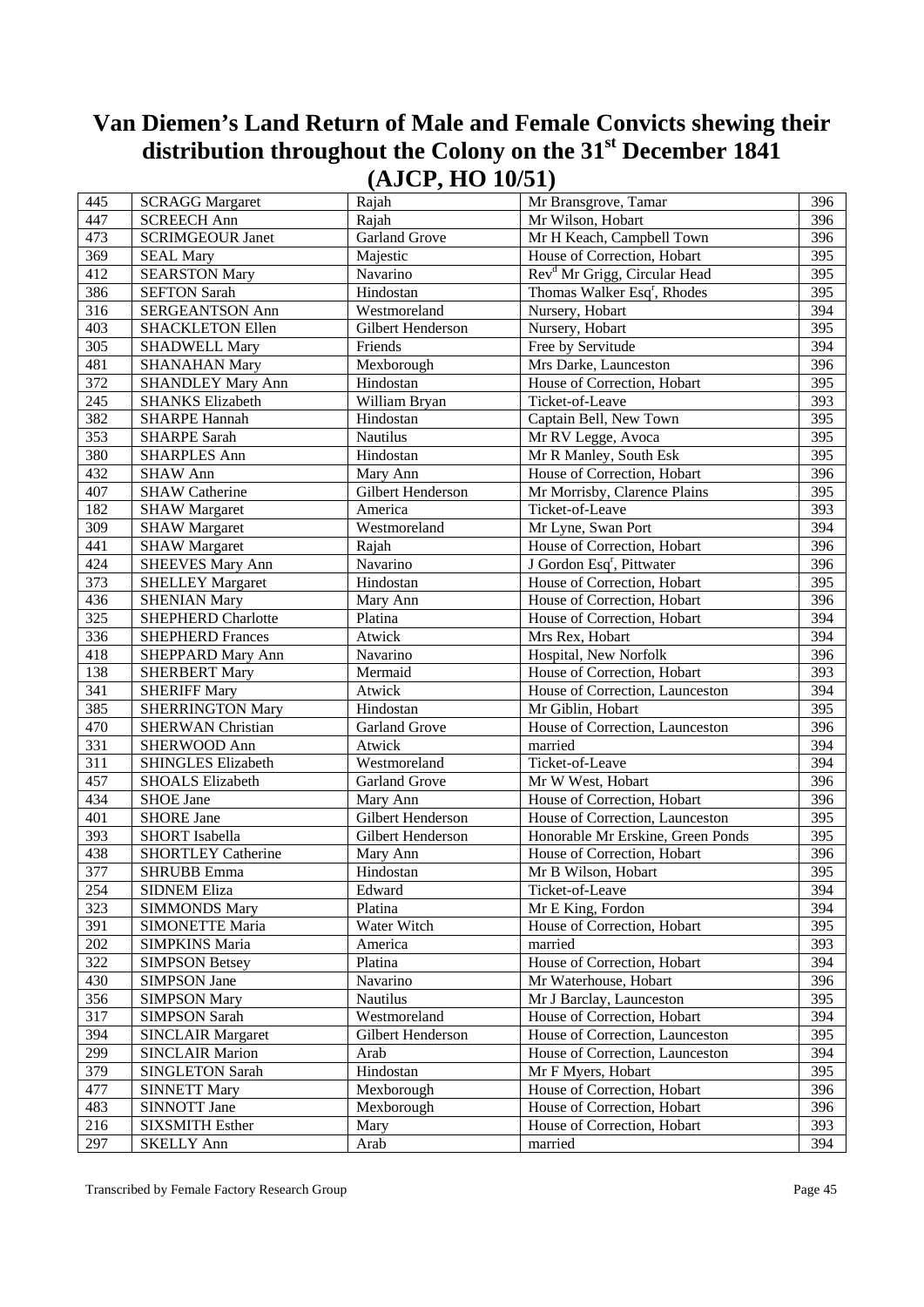| 475        | <b>SKELTON Ellen</b>     | $(-20 - 9) = -0.02$<br>Mexborough | Mr T Tucker, Launceston                 | 396 |
|------------|--------------------------|-----------------------------------|-----------------------------------------|-----|
| 402        | <b>SKINNER Elizabeth</b> | Gilbert Henderson                 | married                                 | 395 |
| 269        | <b>SKINNER Jane</b>      | New Grove                         | Nursery, Hobart                         | 394 |
| 280        | <b>SKINNER Jane</b>      | New Grove                         | married                                 | 394 |
| 258        | <b>SKINNER Phillis</b>   | Edward                            | married                                 | 394 |
| 461        | <b>SLADE</b> Martha      | <b>Garland Grove</b>              | Mr Luckman, Hobart                      | 396 |
| 448        | <b>SLATER Elizabeth</b>  | Rajah                             | W Archer Esq <sup>r</sup> , Launceston; | 396 |
|            |                          |                                   | died 24 August 1843                     |     |
|            | <b>SLATER Elizabeth</b>  |                                   | T Archer Esq <sup>r</sup> , Woolmers    | 396 |
| 451<br>277 | <b>SLOAN</b> Thomasina   | Rajah<br>New Grove                | Ticket-of-Leave                         | 394 |
| 191        | <b>SLOANE</b> Susanna    | America                           | Ticket-of-Leave                         | 393 |
| 307        |                          |                                   | Dr Jeanneret, Port Arthur               | 394 |
|            | <b>SLOW Sarah</b>        | Westmoreland                      |                                         |     |
| 261        | <b>SMALL Rebecca</b>     | Edward                            | House of Correction, Launceston         | 394 |
| 220        | <b>SMITH Ann</b>         | Hydery                            | House of Correction, Launceston         | 393 |
| 262        | <b>SMITH Ann</b>         | Edward                            | House of Correction, Launceston         | 394 |
| 295        | <b>SMITH Ann</b>         | Hector                            | Ticket-of-Leave                         | 394 |
| 303        | <b>SMITH Ann</b>         | Arab                              | absconded                               | 394 |
| 363        | <b>SMITH Ann</b>         | Majestic                          | House of Correction, Hobart             | 395 |
| 366        | <b>SMITH Ann</b>         | Majestic                          | Mr Parker, High Plains                  | 395 |
| 375        | <b>SMITH Ann</b>         | Hindostan                         | Mr Marzetti, Hobart                     | 395 |
| 378        | <b>SMITH Ann</b>         | Hindostan                         | House of Correction, Hobart             | 395 |
| 381        | <b>SMITH Ann</b>         | Hindostan                         | House of Correction, Launceston         | 395 |
| 396        | <b>SMITH Ann</b>         | Gilbert Henderson                 | married                                 | 395 |
| 314        | <b>SMITH Caroline</b>    | Westmoreland                      | Ticket-of-Leave                         | 394 |
| 328        | <b>SMITH Eliza</b>       | Atwick                            | House of Correction, Hobart;            | 394 |
|            |                          |                                   | died 5 March 1845                       |     |
| 413        | <b>SMITH Eliza</b>       | Navarino                          | Mr Hartridge, Hobart                    | 395 |
| 444        | <b>SMITH Eliza</b>       | Rajah                             | Mr Bastian, Launceston                  | 396 |
| 284        | <b>SMITH Elizabeth</b>   | Hector                            | Ticket-of-Leave                         | 394 |
| 365        | <b>SMITH Elizabeth</b>   | Majestic                          | Mr Wilson, Macquarie Plains             | 395 |
| 383        | <b>SMITH Elizabeth</b>   | Hindostan                         | married                                 | 395 |
| 399        | <b>SMITH Elizabeth</b>   | Gilbert Henderson                 | House of Correction, Launceston         | 395 |
| 408        | <b>SMITH Elizabeth</b>   | Gilbert Henderson                 | House of Correction, Launceston         | 395 |
| 421        | <b>SMITH Elizabeth</b>   | Navarino                          | Mr Mackeig, Hobart                      | 396 |
| 466        | <b>SMITH Elizabeth</b>   | <b>Garland Grove</b>              | Mr J Dixon, Bank                        | 396 |
| 469        | <b>SMITH Elizabeth</b>   | <b>Garland Grove</b>              | Mrs Cox, Launceston                     | 396 |
| 22         | <b>SMITH Ellen</b>       | Janus                             | House of Correction, Launceston         | 393 |
| 334        | <b>SMITH Ellen</b>       | Atwick                            | Ticket-of-Leave                         | 394 |
| 302        | <b>SMITH Emma</b>        | Arab                              | married                                 | 394 |
| 330        | <b>SMITH Emma</b>        | Atwick                            | Mr J Lewis, Launceston                  | 394 |
| 360        | <b>SMITH Esther</b>      | Nautilus                          | Mr Wright, Battery Point                | 395 |
| 343        | <b>SMITH Jane</b>        | Atwick                            | Mr Stonehouse, Launceston               | 394 |
| 355        | <b>SMITH Jane</b>        | Nautilus                          | House of Correction, Hobart             | 395 |
| 362        | <b>SMITH Jane</b>        | Majestic                          | Rev <sup>d</sup> Mr Dove, Hobart        | 395 |
| 389        | <b>SMITH Jane</b>        | Hindostan                         | House of Correction, Hobart             | 395 |
| 425        | <b>SMITH Jane</b>        | Navarino                          | absconded                               | 396 |
| 433        | <b>SMITH Jane</b>        | Mary Ann                          | Mr GE Shaw, Swan Port                   | 396 |
| 308        | <b>SMITH Julia</b>       | Westmoreland                      | Mr R Radcliffe, Swan Port               | 394 |
| 478        | SMITH Juliana            | Mexborough                        | Captain Forth, Hobart                   | 396 |
| 335        | <b>SMITH Lydia</b>       | Atwick                            | Mr Stonehouse, Campbell Town            | 394 |
| 462        | <b>SMITH Lydia</b>       | <b>Garland Grove</b>              | Mr J Parker, Launceston                 | 396 |
| 257        | <b>SMITH Margaret</b>    | Edward                            | Ticket-of-Leave                         | 394 |
| 304        | <b>SMITH Margaret</b>    | Arab                              | Ticket-of-Leave                         | 394 |
|            |                          |                                   |                                         |     |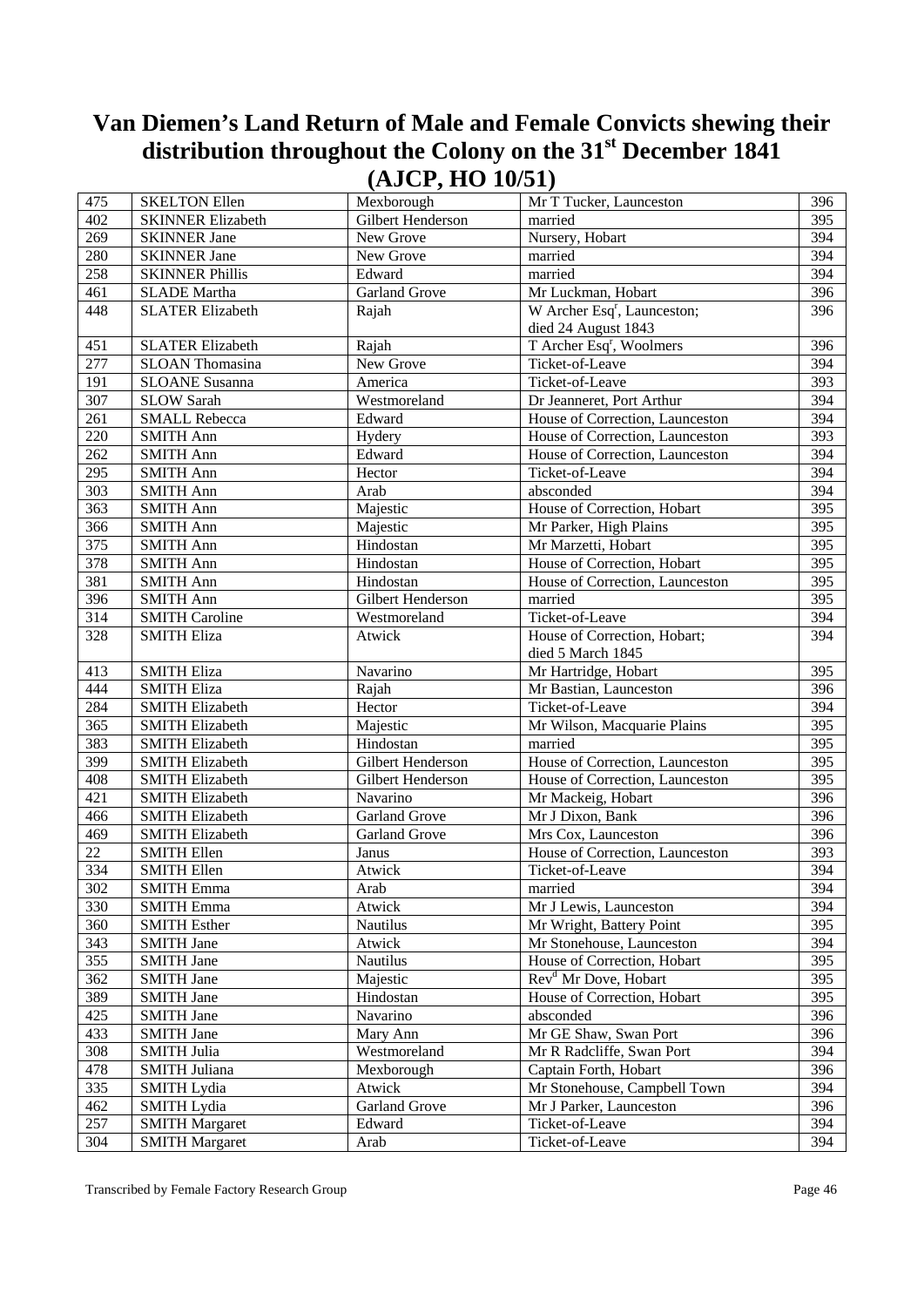| 485 | <b>SMITH Margaret</b>    | Mexborough               | Mr Hogg, Hobart                        | 396              |
|-----|--------------------------|--------------------------|----------------------------------------|------------------|
| 347 | <b>SMITH Maria</b>       | Nautilus                 | Captain Miller, Ross                   | 395              |
| 204 | <b>SMITH Mary</b>        | America                  | married                                | 393              |
| 230 | <b>SMITH Mary</b>        | <b>Frances Charlotte</b> | House of Correction, Launceston        | 393              |
| 298 | <b>SMITH Mary</b>        | Arab                     | Mr Wilson, Hobart                      | 394              |
| 329 | <b>SMITH Mary</b>        | Atwick                   | House of Correction, Hobart            | 394              |
| 344 | <b>SMITH Mary</b>        | Atwick                   | Nursery, Hobart                        | 394              |
| 345 | <b>SMITH Mary</b>        | Nautilus                 | Nursery, Hobart                        | 394              |
| 350 | <b>SMITH Mary</b>        | Nautilus                 | absconded                              | 395              |
| 392 | <b>SMITH Mary</b>        | Gilbert Henderson        | House of Correction, Launceston        | 395              |
| 404 | <b>SMITH Mary</b>        | Gilbert Henderson        | Mr J Lamb, Launceston                  | 395              |
| 422 | <b>SMITH Mary</b>        | Navarino                 | House of Correction, Hobart            | 396              |
| 426 | <b>SMITH Mary</b>        | Navarino                 | absconded                              | 396              |
| 439 | <b>SMITH Mary</b>        | Rajah                    | Mrs Thompson, Hobart                   | 396              |
| 443 | <b>SMITH Mary</b>        | Rajah                    | Mr J Parker, High Plains               | 396              |
| 450 | <b>SMITH Mary</b>        | Rajah                    | J Dunn Esq <sup>r</sup> , Hobart       | 396              |
| 464 | <b>SMITH Mary</b>        | Garland Grove            | House of Correction, Hobart            | 396              |
| 474 | <b>SMITH Mary</b>        | Mexborough               | Mr J Bryson, Launceston                | 396              |
| 476 | <b>SMITH Mary</b>        | Mexborough               | Mr Watson, Hobart                      | 396              |
| 480 | <b>SMITH Mary</b>        | Mexborough               | Mr E[?] Nicholls, Hobart               | 396              |
| 337 | <b>SMITH Mary Ann</b>    | Atwick                   | married                                | 394              |
| 352 | <b>SMITH Mary Ann</b>    | Nautilus                 | House of Correction, Hobart            | $\overline{395}$ |
| 361 | <b>SMITH Mary Ann</b>    | Majestic                 | married                                | $\overline{395}$ |
| 376 | <b>SMITH Mary Ann</b>    | Hindostan                | House of Correction, Hobart            | 395              |
| 420 | <b>SMITH Mary Ann</b>    | Navarino                 | Mr Cahill, Spring Hill                 | 396              |
| 452 | <b>SMITH Mary Ann</b>    | Rajah                    | Mr Hortle, Longford; died 31 July 1842 | 396              |
| 458 | <b>SMITH Mary Ann</b>    | <b>Garland Grove</b>     | Rev <sup>d</sup> J Bishton, Westbury;  | 396              |
|     |                          |                          | died 20 July 1844                      |                  |
| 109 | <b>SMITH Priscilla</b>   | Sir Charles Forbes       | House of Correction, Launceston        | 393              |
| 176 | <b>SMITH Sarah</b>       | Mellish                  | died 23 July 1838                      | 393              |
| 248 | <b>SMITH Sarah</b>       | William Bryan            | Ticket-of-Leave                        | 394              |
| 278 | <b>SMITH Sarah</b>       | New Grove                | married                                | 394              |
| 301 | <b>SMITH Sarah</b>       | Arab                     | Ticket-of-Leave                        | 394              |
| 349 | <b>SMITH Sarah</b>       | Nautilus                 | Nursery, Hobart                        | 395              |
| 384 | <b>SMITH Sarah</b>       | Hindostan                | married                                | 395              |
| 398 | <b>SMITH Sarah</b>       | Gilbert Henderson        | Mr H Lyne, Swan Port                   | 395              |
| 406 | <b>SMITH Susan</b>       | Gilbert Henderson        | Mr K Glover, Avoca                     | 395              |
| 267 | <b>SMITHURST Mary</b>    | New Grove                | Dr Fowler, Hamilton                    | 394              |
| 414 | <b>SOMERFIELD Ann</b>    | Navarino                 | House of Correction, Hobart            | 395              |
| 390 | <b>SOMERTON Maria</b>    | Hindostan                | Mr Mannington, Hobart                  | 395              |
| 251 | <b>SOMERVILLE Jane</b>   | William Bryan            | House of Correction, Hobart            | 394              |
| 456 | <b>SPEIRS</b> Margaret   | Rajah                    | Mr J Little, Launceston                | 396              |
| 359 | <b>SPEIRS Mary Ann</b>   | Nautilus                 | Mr Grey, New Norfolk                   | 395              |
| 364 | <b>SPELMAN Margaret</b>  | Majestic                 | married                                | 395              |
| 370 | <b>SPOONER Ann</b>       | Majestic                 | Mr McDougall, New Town Road            | 395              |
| 339 | <b>SPOUSE Catherine</b>  | Atwick                   | Mr H Dove, Sandy Bay                   | 394              |
| 453 | SPREADBOROUGH Hester     | Rajah                    | House of Correction, Hobart            | 396              |
| 395 | <b>SPRIGHT Agnes</b>     | Gilbert Henderson        | House of Correction, Launceston        | 395              |
| 460 | <b>SQUIRES Elizabeth</b> | Garland Grove            | Mrs Cox, Launceston                    | 396              |
| 162 | St LEDGER Catherine      | Westmoreland             | Ticket-of-Leave                        | 377              |
| 312 | <b>STACEY Mary</b>       | Westmoreland             | Ticket-of-Leave                        | 394              |
| 177 | <b>STALLY Eliza</b>      | Mellish                  | Ticket-of-Leave                        | 393              |
| 256 | <b>STAMMERS Hannah</b>   | Edward                   | Ticket-of-Leave                        | 394              |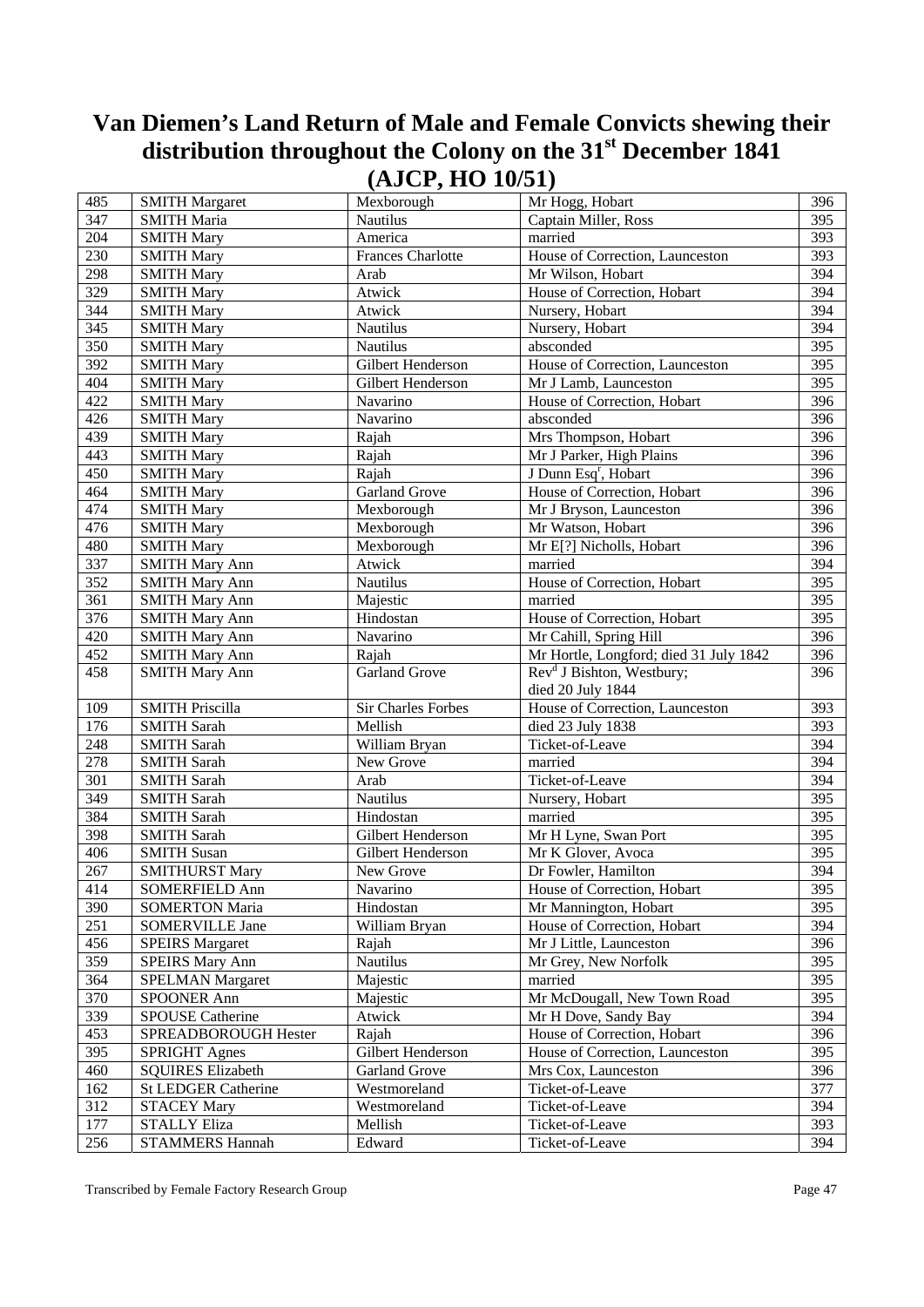| 198              | <b>STAMMERS Harriett</b>   | America              | Ticket-of-Leave                        | 393 |
|------------------|----------------------------|----------------------|----------------------------------------|-----|
| 107              | <b>STANNAWAY Mary</b>      | Sir Charles Forbes   | Mr Bilton, Hobart                      | 393 |
| 423              | <b>STANTON Rebecca</b>     | Navarino             | Mr Commissary Darling, Hobart          | 396 |
| 411              | <b>STATELY Margaret</b>    | Navarino             | Mr Nash, Hobart                        | 395 |
| 371              | STEEL Maria                | Majestic             | House of Correction, Hobart            | 395 |
| 463              | <b>STEEL Sarah</b>         | <b>Garland Grove</b> | Mr Edgecombe, Launceston               | 396 |
| 296              | <b>STEELE Christiana</b>   | Hector               | Mr G Bilton, Hobart                    | 394 |
| 368              | <b>STEER Sarah</b>         | Majestic             | Mr McKinnon, Launceston                | 395 |
| 315              | <b>STEPHENS Ann</b>        | Westmoreland         | Mr T Green, Hamilton                   | 394 |
| 446              | <b>STEPHENS Grace</b>      | Rajah                | J Archer Esq <sup>r</sup> , Launceston | 396 |
| 285              | <b>STEVENS Ann</b>         | Hector               | Ticket-of-Leave                        | 394 |
| 332              | <b>STEVENS Charlotte</b>   | Atwick               | Ticket-of-Leave                        | 394 |
| 237              | <b>STEVENS Margaret</b>    | Jane                 | House of Correction, Hobart            | 393 |
| $\overline{213}$ | <b>STEVENS Mary</b>        | Mary                 | Ticket-of-Leave                        | 393 |
| 455              | <b>STEVENSON Christian</b> | Rajah                | Mr Spicer, Launceston                  | 396 |
| 310              | <b>STEVENSON Mary</b>      | Westmoreland         | Ticket-of-Leave                        | 394 |
| 431              | <b>STEVENSON Mary</b>      | Mary Ann             | House of Correction, Hobart            | 396 |
| 247              | <b>STEVENSON Mary Ann</b>  | William Bryan        | Ticket-of-Leave                        | 393 |
| 338              | <b>STEVENSON Sarah</b>     | Atwick               | House of Correction, Hobart            | 394 |
| 293              | <b>STEWART Grace</b>       | Hector               | House of Correction, Launceston        | 394 |
| 319              | <b>STEWART</b> Isabella    | Westmoreland         | married                                | 394 |
| 472              | <b>STEWART Margaret</b>    | <b>Garland Grove</b> | Mr G Harrison, Panshanger              | 396 |
| 324              | <b>STEWART Mary</b>        | Platina              | Mr F Allison, Macquarie River          | 394 |
| 427              | <b>STEWART Mary</b>        | Navarino             | House of Correction, Hobart            | 396 |
| 471              | <b>STEWART Mary</b>        | <b>Garland Grove</b> | House of Correction, Launceston        | 396 |
| 342              | <b>STEWART Sarah</b>       | Atwick               | Mr Beresford, Glenorchy                | 394 |
| 218              | <b>STILMAN Eliza</b>       | Hydery               | Ticket-of-Leave                        | 393 |
| 321              | STIMPSON Elizabeth         | Westmoreland         | Ticket-of-Leave                        | 394 |
| 459              | <b>STONE Hannah</b>        | <b>Garland Grove</b> | Rev <sup>d</sup> J Walker, George Town | 396 |
| 482              | <b>STONEY Eliza</b>        | Mexborough           | Rev <sup>d</sup> Mr Grange, Hobart     | 396 |
| 415              | <b>STOREY Caroline</b>     | Navarino             | R Officer Esq <sup>r</sup> , Hobart    | 395 |
| 306              | <b>STOREY Mary</b>         | Westmoreland         | House of Correction, Hobart            | 394 |
| 437              | <b>STRONG Mary</b>         | MaryAnn              | House of Correction, Hobart            | 396 |
| 419              | <b>SULLIVAN Alice</b>      | Navarino             | Major Gray, Avoca                      | 396 |
| 367              | <b>SULLIVAN Ann</b>        | Majestic             | married                                | 395 |
| 348              | <b>SULLIVAN Eleanor</b>    | Nautilus             | Mr W Wall, Launceston                  | 395 |
| 233              | <b>SULLIVAN Ellen</b>      | Jane                 | Ticket-of-Leave                        | 393 |
| 400              | SULLIVAN Johanna           | Gilbert Henderson    | Mrs Bridger, New Norfolk               | 395 |
| 161              | <b>SULLIVAN Mary</b>       | Eliza                | Free by Servitude                      | 393 |
| 289              | <b>SULLIVAN Mary</b>       | Hector               | Ticket-of-Leave                        | 394 |
| 333              | <b>SULLIVAN Mary</b>       | Atwick               | Hospital, New Norfolk                  | 394 |
| 346              | <b>SULLIVAN Mary</b>       | Nautilus             | House of Correction, Hobart            | 395 |
| 374              | <b>SULLIVAN Mary</b>       | Hindostan            | House of Correction, Hobart            | 395 |
| 440              | <b>SULLIVAN Mary</b>       | Rajah                | Mr C Hardiman, Pittwater               | 396 |
| 442              | <b>SULLIVAN Mary</b>       | Rajah                | Mr Isaac Sherwin, Launceston           | 396 |
| 467              | <b>SULLIVAN Mary</b>       | <b>Garland Grove</b> | House of Correction, Launceston        | 396 |
| 387              | <b>SULLIVAN Sarah</b>      | Hindostan            | married                                | 395 |
| 354              | <b>SUMMERWELL Martha</b>   | Nautilus             | House of Correction, Launceston        | 395 |
| 143              | SUTHERLAND Ann             | Borneo               | Ticket-of-Leave                        | 393 |
| 340              | SUTHERLAND Ann             | Atwick               | Nursery, Hobart                        | 394 |
| 318              | <b>SUTHERLAND Margaret</b> | Westmoreland         | married                                | 394 |
| 358              | <b>SUTHERLAND Mary</b>     | Nautilus             | married                                | 395 |
| 416              | <b>SUTTON Mary</b>         | Navarino             | Lieutenant Friend, George Town         | 395 |
|                  |                            |                      |                                        |     |

Transcribed by Female Factory Research Group **Page 48**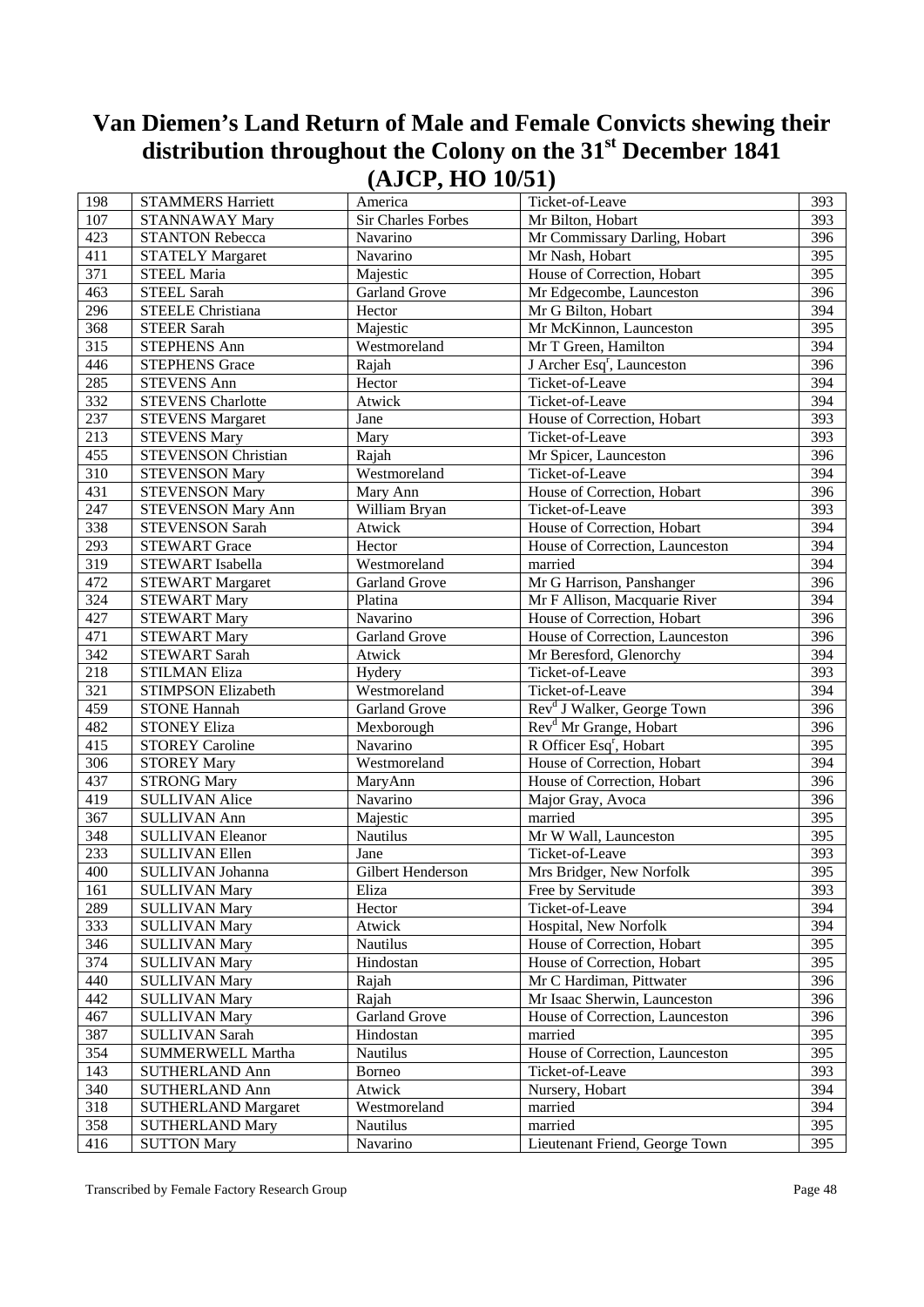| 409    | <b>SWANIE Margaret</b>    | Gilbert Henderson        | House of Correction, Hobart            | 395 |
|--------|---------------------------|--------------------------|----------------------------------------|-----|
| 351    | <b>SWEENEY Rosina</b>     | Nautilus                 | Rev <sup>d</sup> Mr Norman, Sorell     | 395 |
| 449    | <b>SWEET Margaret</b>     | Rajah                    | Mr G Allen, Launceston                 | 396 |
| 320    | <b>SYMONDS Mary</b>       | Westmoreland             | House of Correction, Hobart            | 394 |
| 153    | <b>SYNON Janet</b>        | Lady of the Lake         | Hospital, New Norfolk                  | 393 |
| 185    | <b>TALBOT Fanny</b>       | Mexborough               | Nursery, Hobart                        | 398 |
| 169    | <b>TANNER Margaret</b>    | Mary Ann                 | House of Correction, Hobart            | 398 |
| 136    | <b>TARRAS</b> Jane        | Atwick                   | A Davis Esq <sup>r</sup> , New Norfolk | 398 |
| 178    | <b>TAVENDER Mary</b>      | Garland Grove            | Mr W Birch, Launceston                 | 398 |
| 121    | <b>TAYLOR Amelia</b>      | Arab                     | House of Correction, Launceston        | 397 |
| 63     | <b>TAYLOR Ann</b>         | Eliza                    | J Dunn Esq <sup>r</sup> , Hobart       | 397 |
| 124    | <b>TAYLOR Ann</b>         | Arab                     | Mr Salmon, Launceston                  | 397 |
| 159    | <b>TAYLOR Betty</b>       | Gilbert Henderson        | Dr Sharland, Hamilton                  | 398 |
| 128    | <b>TAYLOR Bridget</b>     | Westmoreland             | Mr P Pegus, Launceston                 | 397 |
| 142    | <b>TAYLOR Bridget</b>     | Majestic                 | Mr Bradbury, Hobart                    | 398 |
| 117    | <b>TAYLOR Caroline</b>    | Hector                   | House of Correction, Hobart            | 397 |
| 135    | <b>TAYLOR Eliza</b>       | Atwick                   | Mr C[?] Betts, New Town                | 398 |
| 51     | <b>TAYLOR Elizabeth</b>   | Harmony                  | Ticket-of-Leave                        | 397 |
| 147    | <b>TAYLOR Elizabeth</b>   | Majestic                 | RC Gunn Esq <sup>r</sup> , Launceston  | 398 |
| 152    | <b>TAYLOR Elizabeth</b>   | Hindostan                | House of Correction, Hobart            | 398 |
| 132    | <b>TAYLOR</b> Georgiana   | Platina                  | T Walker Esq <sup>r</sup> , Rhodes     | 398 |
| 88     | <b>TAYLOR Harriet</b>     | <b>Frances Charlotte</b> | House of Correction, Hobart            | 397 |
| 170    | <b>TAYLOR Jane</b>        | Rajah                    | Mr Watchorn, Hobart                    | 398 |
| 184    | TAYLOR Johanna            | Mexborough               | Mr Murphy, Morven                      | 398 |
| 131    | <b>TAYLOR Margaret</b>    | Platina                  | House of Correction, Hobart            | 398 |
| 180    | <b>TAYLOR Margaret</b>    | <b>Garland Grove</b>     | Mr J Babbington, George Town           | 398 |
| 107    | <b>TAYLOR Mary</b>        | Edward                   | Ticket-of-Leave                        | 397 |
| 165    | <b>TAYLOR Mary</b>        | Navarino                 | Mr Southan, Hobart                     | 398 |
| 123    | <b>TAYLOR Rachael</b>     | Arab                     | Mr Manley, Browns River                | 397 |
| 138    | <b>TAYLOR Sarah</b>       | Nautilus                 | Major Gray, Avoca                      | 398 |
| 171    | <b>TAYLOR Sarah</b>       | Rajah                    | Rev <sup>d</sup> Mr Gibbon, Launceston | 398 |
| 175    | <b>TAYLOR Sarah</b>       | Rajah                    | Mr JC Groom, Westbury                  | 398 |
| 97     | <b>TEASDALE Jane</b>      | William Bryan            | Ticket-of-Leave                        | 397 |
| 151    | <b>TEDDER Ludlow</b>      | Hindostan                | Nursery, Hobart                        | 398 |
| 122    | <b>TEMPLE Lucy</b>        | Arab                     | married                                | 397 |
| 118    | <b>TEMPLETON Grace</b>    | Hector                   | married                                | 397 |
| $71\,$ | <b>THATCHER Elizabeth</b> | Mellish                  | married                                | 397 |
| 46     | THITFORD Elizabeth        | Mary                     | married                                | 397 |
| 129    | <b>THOM Janet</b>         | Westmoreland             | Ticket-of-Leave                        | 397 |
| 177    | <b>THOMAS Ann</b>         | <b>Garland Grove</b>     | Rev <sup>d</sup> Mr Grange, Hobart     | 398 |
| 116    | <b>THOMAS Eliza</b>       | Hector                   | Mr JC Sutherland, Isis                 | 397 |
| 149    | <b>THOMAS Eliza</b>       | Hindostan                | House of Correction, Hobart            | 398 |
| 157    | THOMAS Elizabeth          | Gilbert Henderson        | House of Correction, Hobart            | 398 |
| 166    | THOMAS Jane               | Navarino                 | Mr J Buckley, Launceston               | 398 |
| 102    | <b>THOMAS Winifred</b>    | Edward                   | Mr A Cotterill, Allan Vale             | 397 |
| 137    | <b>THOMPSON Agnes</b>     | Atwick                   | House of Correction, Hobart            | 398 |
| 154    | <b>THOMPSON Ann</b>       | Hindostan                | House of Correction, Launceston;       | 398 |
|        |                           |                          | died 30 January 1843                   |     |
| 179    | THOMPSON Ann              | Garland Grove            | House of Correction, Hobart            | 398 |
| 164    | THOMPSON Elizabeth        | Navarino                 | Mr Beech, Hobart                       | 398 |
| 156    | <b>THOMPSON Harriet</b>   | Gilbert Henderson        | Mr John McRa, Bothwell                 | 398 |
| 163    | <b>THOMPSON Jane</b>      | Navarino                 | Mr Allcock, Hobart                     | 398 |
| 125    | <b>THOMPSON Mary</b>      | Arab                     | Ticket-of-Leave                        | 397 |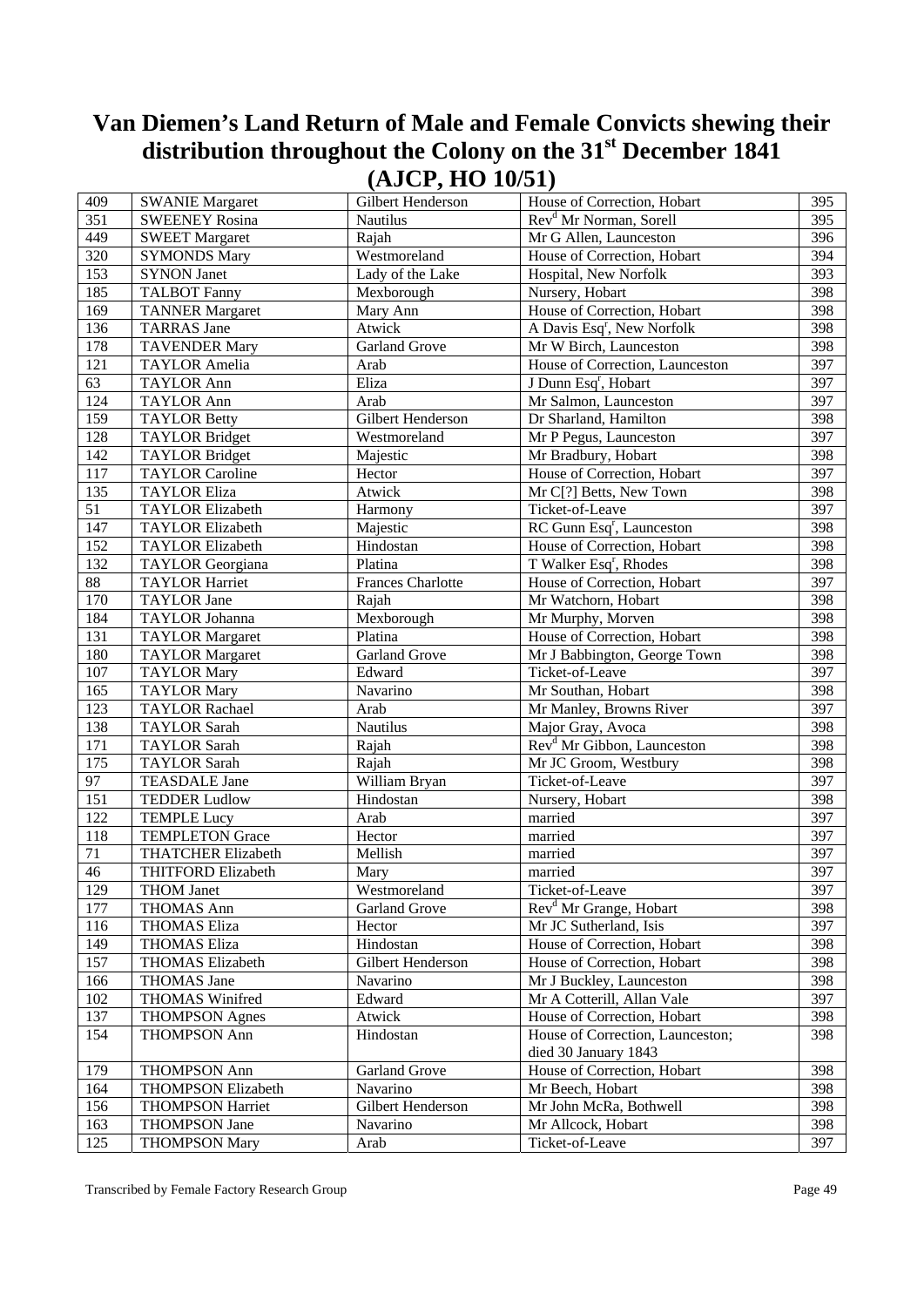| 153            | <b>THOMPSON Mary</b>     | Hindostan            | Mr Shoebridge, Providence Valley           | 398 |
|----------------|--------------------------|----------------------|--------------------------------------------|-----|
| 162            | <b>THOMPSON Mary</b>     | Gilbert Henderson    | House of Correction, Launceston            | 398 |
| 173            | <b>THOMPSON Mary</b>     | Rajah                | Lieutenant Wettenhall, Carlton             | 398 |
| 182            | <b>THOMPSON Mary</b>     | Garland Grove        | Thomas Walker Esq <sup>r</sup> , Rhodes    | 398 |
| 160            | <b>THOMPSON Mary Ann</b> | Gilbert Henderson    | Mr Parker, Green Ponds                     | 398 |
| 133            | <b>THOMPSON Sarah</b>    | Atwick               | House of Correction, Hobart                | 398 |
| 181            | <b>THOMPSON Susanna</b>  | Garland Grove        | Mr G Allen, Tamar                          | 398 |
| 140            | <b>THOMSON Janet</b>     | Nautilus             | died 5 September 1840                      | 398 |
| 111            | <b>THOMSON Mary</b>      | New Grove            | House of Correction, Launceston            | 397 |
| 167            | <b>THOMSON Mary</b>      | Navarino             | Mr R Williamson, Hobart                    | 398 |
| 148            | <b>THORNEY Harriett</b>  | Majestic             | Mr C Meredith, Swan Port                   | 398 |
| 141            | <b>THORPE Mary Ann</b>   | Majestic             | House of Correction, Launceston            | 398 |
| 143            | THURGOLAND Eliza         | Majestic             | married                                    | 398 |
| 115            | THURMAN Maria            | Hector               | Nursery, Hobart                            | 397 |
| 65             | <b>TICKNER Mary</b>      | Eliza                | Mr B Halford, Tamar                        | 397 |
| 186            | <b>TIERNEY Bridget</b>   | Mexborough           | Mr W Blythe, Hobart                        | 398 |
| 155            | <b>TIGHE Bridget</b>     | Gilbert Henderson    | Mr GF Reed, New Town                       | 398 |
| 168            | <b>TOBIN Ellen</b>       | Mary Ann             | House of Correction, Hobart                | 398 |
| 56             | <b>TOCHILL Catherine</b> | Lady of the Lake     | Mr GS Butler, Hobart                       | 397 |
| 54             | <b>TOD Elizabeth</b>     | Lady of the Lake     | Ticket-of-Leave                            | 397 |
| 145            | <b>TONGUE Jane</b>       | Majestic             | House of Correction, Launceston            | 398 |
| 150            | <b>TOOMEY Bridget</b>    | Hindostan            | House of Correction, Hobart                | 398 |
| 120            | <b>TOSH Jane</b>         | Arab                 | Ticket-of-Leave                            | 397 |
| 119            | <b>TOUGH Margaret</b>    | Hector               | House of Correction, Hobart                | 397 |
| 183            | <b>TOWE Eleanor</b>      | Mexborough           | Mr H Thrupp, Broad Marsh                   | 398 |
| 176            | <b>TOWN Ann</b>          | Garland Grove        | Mr WH Wilmott, Launceston                  | 398 |
| 126            | <b>TOYSBIN Eliza</b>     | Arab                 | Mr W Synnott, Launceston                   | 397 |
| 146            | <b>TOZER Ann</b>         | Majestic             | House of Correction, Launceston            | 398 |
| 130            | <b>TOZER Jane</b>        | Platina              | Ticket-of-Leave                            | 397 |
| 161            | <b>TREASURE Mary Ann</b> | Gilbert Henderson    | House of Correction, Hobart                | 398 |
| 158            | <b>TROAK Jane</b>        | Gilbert Henderson    | House of Correction, Hobart                | 398 |
| 83             | <b>TROWELL Ann</b>       | Mary                 | Ticket-of-Leave                            | 397 |
| 134            | <b>TULFORD Margaret</b>  | Atwick               | House of Correction, Hobart                | 398 |
| 144            | <b>TURLEY Mary</b>       | Majestic             | absconded                                  | 398 |
| 109            | TURNER Ann Maria         | New Grove            | Captain Stewart, Launceston                | 397 |
| 174            | <b>TURNER Emily</b>      | Rajah                | House of Correction, Launceston            | 398 |
| $10\,$         | <b>TURNER Jane</b>       | Janus                | Mr Smith, Brickfields                      | 397 |
| 139            | <b>TURTON Ann</b>        | Nautilus             | Mrs Currie, New Town                       | 398 |
| 172            | <b>TURTON Sarah</b>      | Rajah                | House of Correction, Launceston            | 398 |
| 104            | <b>TWAY Bridget</b>      | Edward               | Mr G Dixon, Hamilton                       | 397 |
| $\overline{4}$ | <b>UNDERWOOD Jane</b>    | Nautilus             | Mr Shelverton, Cascade                     | 399 |
| $\overline{3}$ | <b>URQUHART</b> Isabella | Westmoreland         | Nursery, Hobart                            | 399 |
| $\mathbf{1}$   | <b>URWIN</b> Bridget     | Henry                | House of Correction, Hobart                | 399 |
| 17             | VANDERPLANK Eliza        | Majestic             | House of Correction, Hobart                | 400 |
| 12             | <b>VARLEY Ellen</b>      | Hector               | House of Correction, Launceston            | 400 |
| 23             | <b>VEALE Harriet</b>     | <b>Garland Grove</b> | House of Correction, Hobart                | 400 |
| 13             | <b>VENABLES</b> Sarah    | Hector               | Ticket-of-Leave                            | 400 |
| 22             | <b>VERSO Sally</b>       | Navarino             | Mr W Wells, Launceston                     | 400 |
| 14             | <b>VICARS Hannah</b>     | Atwick               | G Hull Esq <sup>r</sup> , O'Brien's Bridge | 400 |
| 21             | <b>VICKERS Elizabeth</b> | Navarino             | Mr H Jennings, Launceston                  | 400 |
| 18             | VICO Martha              | Hindostan            | Mr H Learmouth, Ross                       | 400 |
| 19             | <b>VINE Mary</b>         | Gilbert Henderson    | Mr Jellicoe, Campbell Town                 | 400 |
| 11             | <b>VOWLES Mary</b>       | Princess Royal       | Mr T Brown, Launceston                     | 400 |

Transcribed by Female Factory Research Group **Page 50**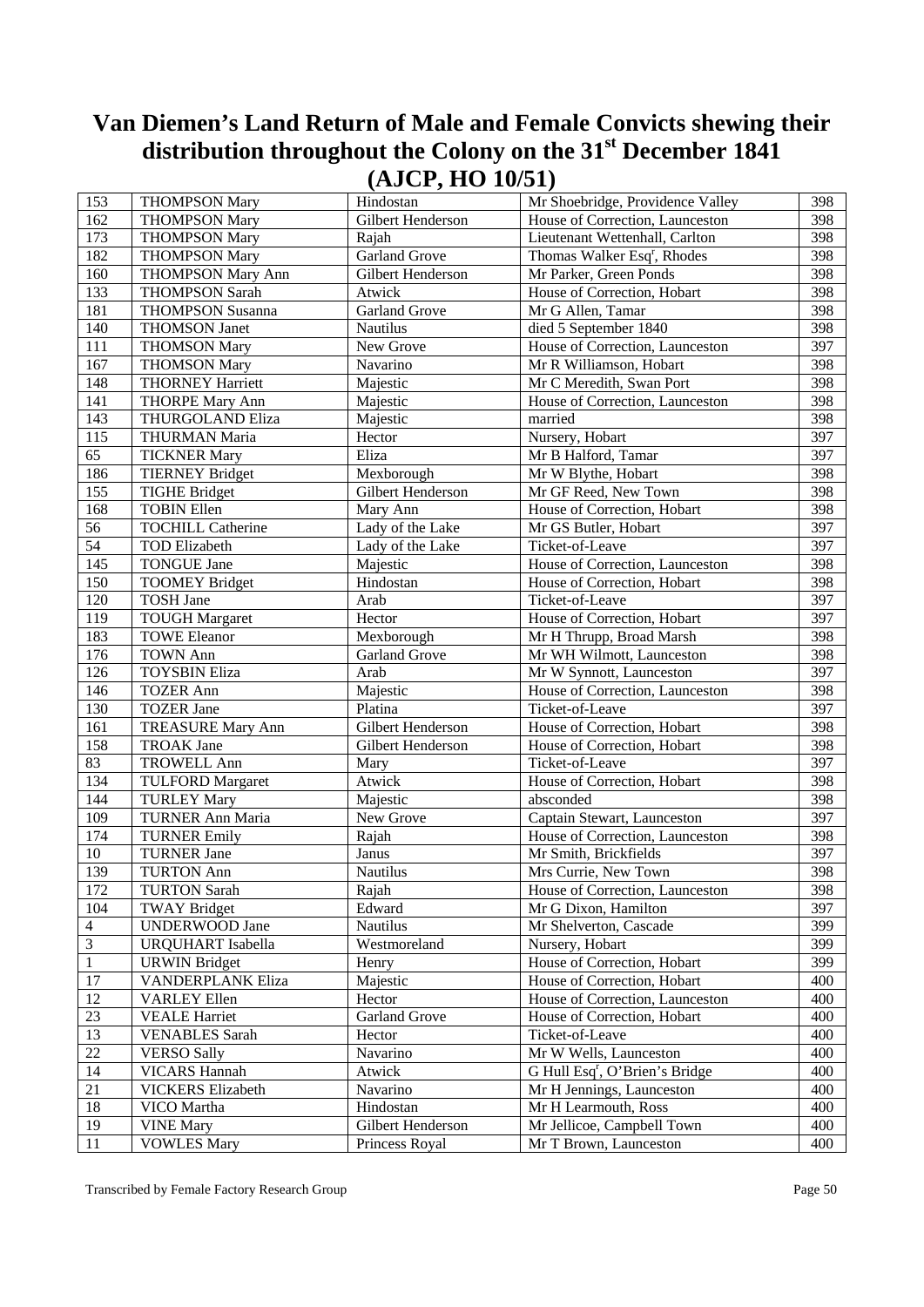| 396           | <b>WADDINGTON Emma</b>      | Navarino             | Mr GF Evans, Hobart                   | 403 |
|---------------|-----------------------------|----------------------|---------------------------------------|-----|
| 340           | <b>WADDLE Elizabeth</b>     | Atwick               | Nursery, Hobart                       | 403 |
| 366           | <b>WADDLING Elizabeth</b>   | Hindostan            | married                               | 403 |
| 247           | <b>WAFER Alice</b>          | Elizabeth Henrietta  | Ticket-of-Leave                       | 402 |
| 460           | WAINWRIGHT Jane             | Mexborough           | House of Correction, Launceston       | 404 |
| 306           | <b>WALES</b> Elizabeth Jane | Westmoreland         | House of Correction, Launceston       | 402 |
| 382           | <b>WALKER Eliza</b>         | Gilbert Henderson    | Honorable Mr Erskine, Green Ponds     | 403 |
| 131           | <b>WALKER</b> Jane          | Lady of the Lake     | House of Correction, Launceston       | 401 |
| 298           | <b>WALKER</b> Margaret      | Arab                 | Ticket-of-Leave                       | 402 |
| 312           | <b>WALKER Mary</b>          | Westmoreland         | Ticket-of-Leave                       | 402 |
| 352           | <b>WALKER Mary Ann</b>      | Majestic             | married                               | 403 |
| 163           | <b>WALL Eliza</b>           | America              | Ticket-of-Leave                       | 401 |
| 461           | <b>WALL Eliza</b>           | Mexborough           | Mr Austin, Launceston                 | 404 |
| 206           | <b>WALL Mary</b>            | Hydery               | J Hone Esq <sup>r</sup> , Hobart      | 401 |
| 440           | <b>WALLACE Ellen</b>        | <b>Garland Grove</b> | Mr J Lear, Hobart                     | 404 |
| 451           | <b>WALLACE Fanny</b>        | Garland Grove        | House of Correction, Launceston       | 404 |
| 319           | <b>WALLACE Helen</b>        | Westmoreland         | Ticket-of-Leave                       | 402 |
| 300           | <b>WALLACE</b> Louisa       | Arab                 | Ticket-of-Leave                       | 402 |
| 251           | <b>WALLISS Harriet</b>      | Edward               | Ticket-of-Leave                       | 402 |
| 406           | WALSH Ann                   | Mary Ann             | Mr J Johnson, Hobart                  | 403 |
| 459           | WALSH Ann                   | Mexborough           | Mr Stracey, New Town Road             | 404 |
| 458           | <b>WALSH Eliza</b>          | Mexborough           | Mr Munce, Launceston                  | 404 |
| 407           | <b>WALSH Margaret</b>       | Mary Ann             | House of Correction, Hobart           | 403 |
| 279           | <b>WALTON Mary</b>          | Hector               | married                               | 402 |
| 193           | <b>WALTON Sarah</b>         | Mary                 | Ticket-of-Leave                       | 401 |
| 368           | <b>WANFORD Susan</b>        | Hindostan            | Mr W Cox, Launceston                  | 403 |
| 425           | WANSBURN Elizabeth          | Mary                 | House of Correction, Launceston       | 404 |
| 305           | WARALL Maria                | Westmoreland         | House of Correction, Launceston       | 402 |
| 315           | <b>WARBURTON Ellen</b>      | Westmoreland         | Ticket-of-Leave                       | 402 |
| 302           | WARD Ann                    | Arab                 | Mr McRa, Restdown                     | 402 |
| 456           |                             | Mexborough           | House of Correction, Launceston       | 404 |
| 457           | WARD Ann                    |                      |                                       |     |
|               | WARD Ann                    | Mexborough           | Mr Barnett, Launceston                | 404 |
| 398           | <b>WARD</b> Mary            | Navarino             | Mrs Swan, New Town Road               | 403 |
| 439           | <b>WARDLE Rosanna</b>       | Garland Grove        | Mr Tabart, Eastern Marshes            | 404 |
| 320           | <b>WARDROP Elizabeth</b>    | Westmoreland         | Ticket-of-Leave                       | 402 |
| 323           | <b>WARE Elizabeth</b>       | Platina              | Ticket-of-Leave                       | 402 |
| $255-$<br>261 | <b>WARNER Ann</b>           | Edward               | Ticket-of-Leave                       | 402 |
| 417           | <b>WARREN</b> Catherine     | Rajah                | House of Correction, Hobart           | 404 |
| 379           | <b>WARREN Mary Ann</b>      | Gilbert Henderson    | House of Correction, Hobart           | 403 |
| 436           | <b>WASHINGTON Mary</b>      | <b>Garland Grove</b> | Mr Stenner, Morven;                   | 404 |
|               |                             |                      | died 17 December 1843                 |     |
| 248           | <b>WATERHOUSE Ann</b>       | Elizabeth Henrietta  | Ticket-of-Leave                       | 402 |
| 399           | <b>WATKINS Ann</b>          | Navarino             | Mr Peck, Pattersons Plains            | 403 |
| 325           | <b>WATKINS Elizabeth</b>    | Platina              | married                               | 402 |
| 313           | <b>WATKINS Ellen</b>        | Westmoreland         | Rev <sup>d</sup> Mr Richardson, Avoca | 402 |
| 444           | <b>WATKINS</b> Isabella     | <b>Garland Grove</b> | Mr E Bryan, Launceston                | 404 |
| 335           | <b>WATLING Rebecca</b>      | Atwick               | Ticket-of-Leave                       | 402 |
| 446           | <b>WATSON</b> Agnes         | <b>Garland Grove</b> | House of Correction, Hobart           | 404 |
| 381           | <b>WATSON Ann</b>           | Gilbert Henderson    | Lieutenant Foote, Westbury            | 403 |
| 408           | <b>WATSON Eliza</b>         | Mary Ann             | Mrs Burnett, New Norfolk              | 403 |
| 378           | <b>WATSON Elizabeth</b>     | Gilbert Henderson    | House of Correction, Launceston       | 403 |
| 154           | <b>WATSON</b> Margaret      | Mellish              | Ticket-of-Leave                       | 401 |
|               |                             |                      |                                       |     |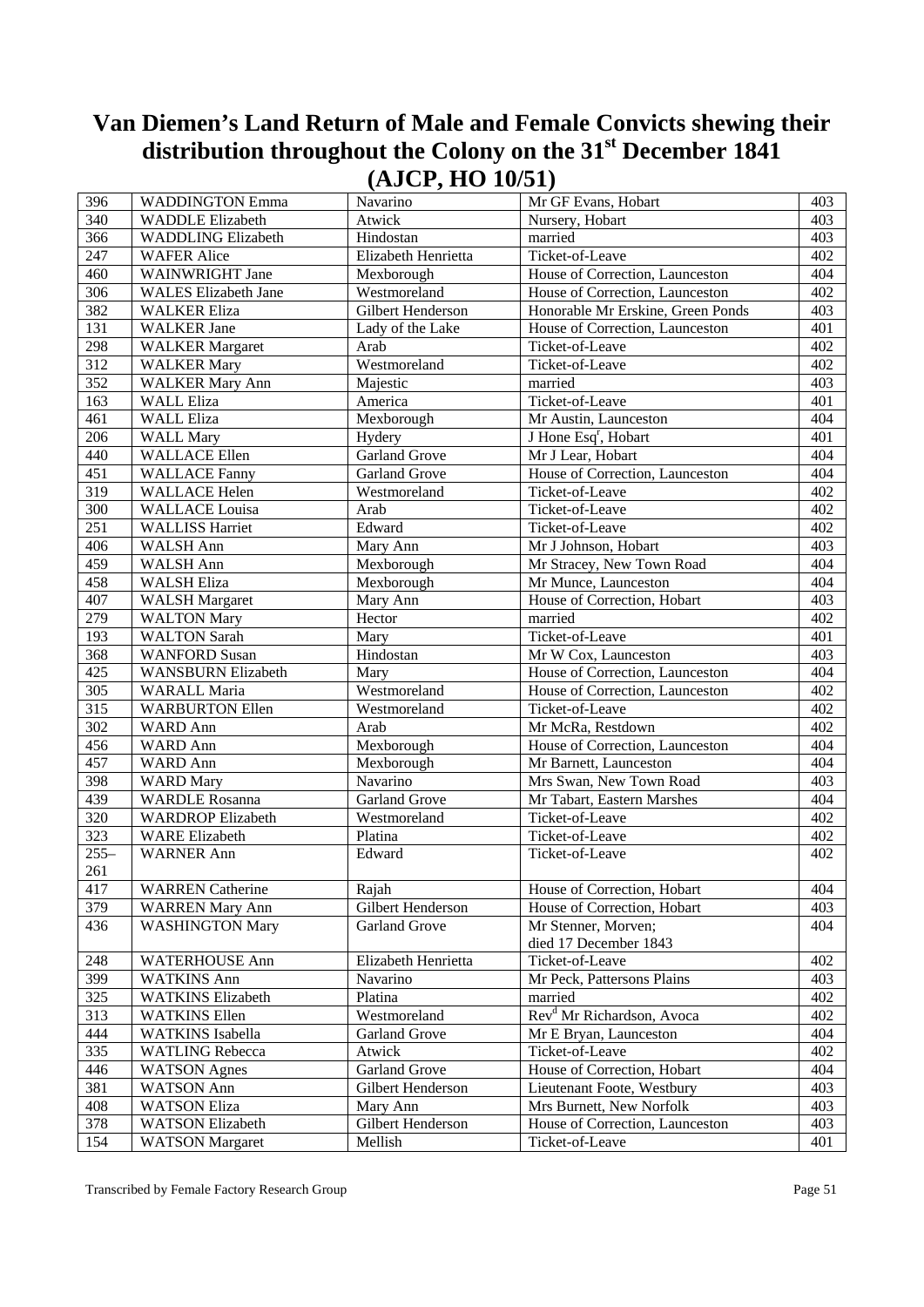| 389              | <b>WATSON Mary</b>      | Navarino                  | Mr Proctor, Browns River             | 403 |
|------------------|-------------------------|---------------------------|--------------------------------------|-----|
| 228              | <b>WATSON Mary Ann</b>  | Jane                      | Ticket-of-Leave                      | 402 |
| 453              | <b>WATSON Mary Ann</b>  | Mexborough                | Mr D Saunders, Launceston            | 404 |
| 387              | WATT Hannah             | Gilbert Henderson         | Mr Milne, Hobart                     | 403 |
| 283              | WATT Isabella           | Hector                    | married                              | 402 |
| $40\overline{2}$ | <b>WATT</b> Margaret    | Navarino                  | Rev <sup>d</sup> Mr Fry, Hobart      | 403 |
| 427              | <b>WATTS Fanny</b>      | <b>Garland Grove</b>      | Mr Hull, Tolosa                      | 404 |
| 234              | <b>WATTS Mary</b>       | William Bryan             | Ticket-of-Leave                      | 402 |
| 438              | <b>WAYLEN</b> Margaret  | <b>Garland Grove</b>      | House of Correction, Launceston      | 404 |
| 420              | <b>WEATHERALL Sarah</b> | Rajah                     | Mr R Bell, Launceston                | 404 |
| 141              | WEBB Ann                | Eliza                     | Ticket-of-Leave                      | 401 |
| 291              | <b>WEBB</b> Susanna     | Arab                      | Ticket-of-Leave                      | 402 |
| 355              | <b>WEBBER Rebecca</b>   | Majestic                  | J Spode Esq <sup>r</sup> , New Town  | 403 |
| 448              | <b>WEBSTER Martha</b>   | Garland Grove             | House of Correction, Launceston      | 404 |
| 349              | <b>WEBSTER Mary</b>     | Nautilus                  | G Hull Esq <sup>r</sup> , Kensington | 403 |
| 151              | <b>WEEKS Mary</b>       | Mellish                   | Ticket-of-Leave                      | 401 |
| 351              | <b>WEIR Christian</b>   | Nautilus                  | Mr Chaffy, Sandy Bay                 | 403 |
| 413              | <b>WELLER</b> Sophia    | Rajah                     | House of Correction, Hobart;         | 404 |
|                  |                         |                           | died 10 October 1843                 |     |
| 292              | <b>WELLS</b> Catherine  | Arab                      | Ticket-of-Leave                      | 402 |
| 344              | <b>WELLS Hannah</b>     | Nautilus                  | T Horne Esq <sup>r</sup> , Bothwell  | 403 |
| 290              | <b>WELLS Mary</b>       | Arab                      | Rev <sup>d</sup> S Martin, Westbury  | 402 |
| 394              | <b>WELLS</b> Susanna    | Navarino                  | Miss Moriarty, Westbury              | 403 |
| 395              | WELSH Jane              | Navarino                  | House of Correction, Hobart          | 403 |
| 414              | <b>WELSH Margaret</b>   | Rajah                     | Mr J Hudson, Launceston              | 404 |
| 92               | <b>WELSH Mary</b>       | <b>Sir Charles Forbes</b> | married                              | 401 |
| 430              | <b>WELSH Mary Ann</b>   | Garland Grove             | Mr J Atkinson, Launceston            | 404 |
| 237              | <b>WELSH Violet</b>     | William Bryan             | Ticket-of-Leave                      | 402 |
| 364              | WEST Elizabeth          | Hindostan                 | Mr J Cassell, Hobart                 | 403 |
| 361              | WESTBROOK Elizabeth     | Hindostan                 | House of Correction, Launceston      | 403 |
| 409              | <b>WESTON Elizabeth</b> | Rajah                     | Mr JA Denham, Tamar                  | 403 |
| $\overline{241}$ | <b>WESTON Mary Ann</b>  | William Bryan             | House of Correction, Hobart          | 402 |
| 198              | <b>WESTON Sarah</b>     | Mary                      | Ticket-of-Leave                      | 401 |
| 264              | WESTWOOD Ann            | Edward                    | Ticket-of-Leave                      | 402 |
| 277              | <b>WETHERLEY Ann</b>    | New Grove                 | Mrs Bennison, Hobart                 | 402 |
| 441              | <b>WHEELAN Bridget</b>  | Garland Grove             | Mr J Bramage, Launceston             | 404 |
| 309              | <b>WHEELER Ann</b>      | Westmoreland              | Ticket-of-Leave                      | 402 |
| 304              | <b>WHEELER Sarah</b>    | Arab                      | House of Correction, Hobart          | 402 |
| 242              | WHITE Ann               | William Bryan             | Ticket-of-Leave                      | 402 |
| 358              | WHITE Ann               | Majestic                  | Mr Williamson, Battery Point         | 403 |
| 360              | <b>WHITE Caroline</b>   | Hindostan                 | Captain Lindsay, Hobart              | 403 |
| 342              | WHITE Elizabeth         | Waterloo                  | Free by Servitude                    | 403 |
| 357              | <b>WHITE Foster</b>     | Majestic                  | Mr G Pyle, Launceston                | 403 |
| 332              | WHITE Hannah            | Atwick                    | Ticket-of-Leave                      | 402 |
| 362              | WHITE Jane              | Hindostan                 | married                              | 403 |
| 428              | WHITE Jane              | <b>Garland Grove</b>      | Mr Scott, Hobart                     | 404 |
| 463              | <b>WHITE Mary</b>       | Mexborough                | House of Correction, Hobart          | 404 |
| 376              | <b>WHITE Susan</b>      | Gilbert Henderson         | House of Correction, Launceston      | 403 |
| 178              | <b>WHITEAR Mary</b>     | America                   | married                              | 401 |
| $\overline{225}$ | WHITEHEAD Mary Ann      | Jane                      | Ticket-of-Leave                      | 402 |
| 370              | WHITEHOUSE Sarah        | Hindostan                 | House of Correction, Launceston      | 403 |
| 287              | WHITESIDE Jean          | Hector                    | House of Correction, Hobart          | 402 |
| 132              | WHITFIELD Mary Ann      | Lady of the Lake          | Ticket-of-Leave                      | 401 |
|                  |                         |                           |                                      |     |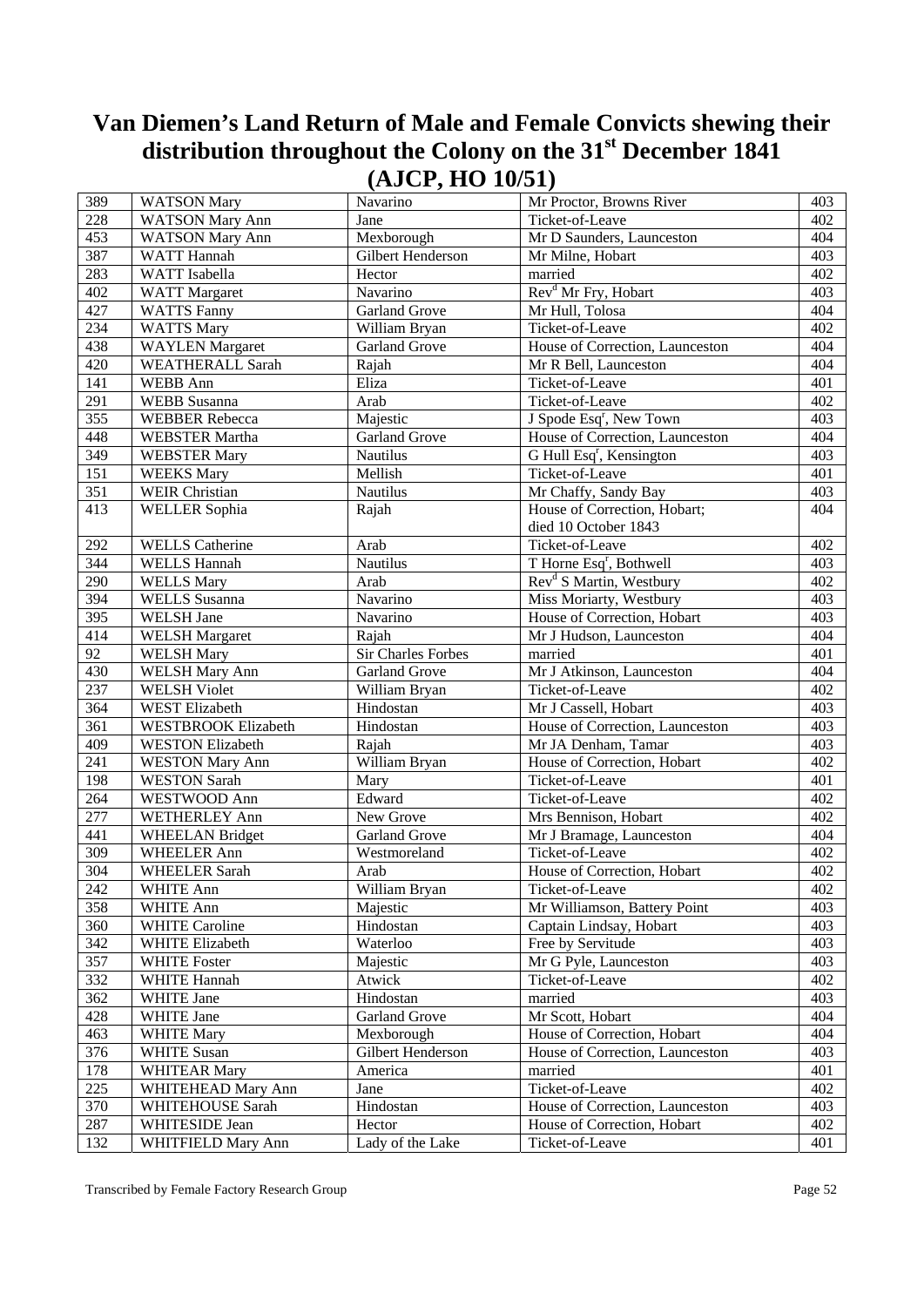| 334 | WHITING Martha             | Atwick               | Mr IC Chapman, Hobart           | 402 |
|-----|----------------------------|----------------------|---------------------------------|-----|
| 410 | <b>WHITMORE Mary Ann</b>   | Rajah                | Mr J Johnson, Hobart            | 404 |
| 205 | WHITTOCK Mary Ann          | Hydery               | Gaol, Longford                  | 401 |
| 112 | <b>WHITTON Elizabeth</b>   | Borneo               | <b>Conditional Pardon</b>       | 401 |
| 462 | WICKHAM Catherine          | Mexborough           | Mr Heckscher, Hobart            | 404 |
| 415 | <b>WICKS</b> Maria         | Rajah                | Mr J Scott, Launceston          | 404 |
| 385 | <b>WILCOCK Catherine</b>   | Gilbert Henderson    | House of Correction, Hobart     | 403 |
| 392 | <b>WILCOCKS Harriet</b>    | Navarino             | Mr R Crocker, Pittwater         | 403 |
| 367 | <b>WILDE</b> Charlotte     | Hindostan            | Mr Addison, Hobart              | 403 |
| 333 | WILES Lydia                | Atwick               | Ticket-of-Leave                 | 402 |
| 229 | WILKINS Ann                | Jane                 | Ticket-of-Leave                 | 402 |
| 314 | WILKINS Martha             | Westmoreland         | Ticket-of-Leave                 | 402 |
| 375 | <b>WILKINSON Catherine</b> | Gilbert Henderson    | Mr F Cotton, Swan Port          | 403 |
| 405 | <b>WILKINSON Eliza</b>     | Mary Ann             | Mr A Tolmey, Jerusalem          | 403 |
| 278 | <b>WILKINSON Margaret</b>  | New Grove            | Ticket-of-Leave                 | 402 |
| 327 | <b>WILKINSON Mary</b>      | Platina              | Mr Meredith, Swan Port          | 402 |
| 95  | <b>WILKINSON Sarah</b>     | Persian              | Ticket-of-Leave                 | 401 |
| 101 | WILLIAMS Ann               | Sovereign            | Ticket-of-Leave                 | 401 |
| 274 | WILLIAMS Ann               | New Grove            | Ticket-of-Leave                 | 402 |
| 401 | WILLIAMS Ann               | Navarino             | absconded                       | 403 |
| 391 | <b>WILLIAMS</b> Caroline   | Navarino             | Mr H Bilton, Glenorchy          | 403 |
| 434 | WILLIAMS Elizabeth         | <b>Garland Grove</b> | Dr Learmouth, Hobart            | 404 |
| 167 | WILLIAMS Ellen             | America              | House of Correction, Hobart     | 401 |
| 371 | WILLIAMS Ellen             | Hindostan            | House of Correction, Hobart     | 403 |
| 347 | WILLIAMS Emma              | Nautilus             | Mr F Midgeley, Bothwell         | 403 |
| 383 | WILLIAMS Jane              | Gilbert Henderson    | House of Correction, Hobart     | 403 |
| 454 | WILLIAMS Jane              | Mexborough           | House of Correction, Hobart     | 404 |
| 423 | WILLIAMS Margaret          | Rajah                | Gaol, Longford                  | 404 |
| 195 | WILLIAMS Maria             | Mary                 | Ticket-of-Leave                 | 401 |
| 377 | WILLIAMS Maria             | Gilbert Henderson    | House of Correction, Launceston | 403 |
| 328 | WILLIAMS Martha            | Platina              | Ticket-of-Leave                 | 402 |
| 416 | WILLIAMS Martha            | Rajah                | Nursery, Hobart                 | 404 |
| 71  | <b>WILLIAMS Mary</b>       | Midas                | married                         | 401 |
| 179 | <b>WILLIAMS Mary</b>       | America              | married                         | 401 |
| 189 | <b>WILLIAMS Mary</b>       | Mary                 | Ticket-of-Leave                 | 401 |
| 269 | <b>WILLIAMS Mary</b>       | New Grove            | married                         | 402 |
| 301 | <b>WILLIAMS Mary</b>       | Arab                 | Ticket-of-Leave                 | 402 |
| 308 | <b>WILLIAMS Mary</b>       | Westmoreland         | Mr W Burns, Launceston          | 402 |
| 330 | <b>WILLIAMS Mary</b>       | Atwick               | married                         | 402 |
| 372 | <b>WILLIAMS Mary</b>       | Hindostan            | House of Correction, Hobart     | 403 |
| 345 | WILLIAMS Mary Ann          | Nautilus             | married                         | 403 |
| 374 | WILLIAMS Mary Ann          | Gilbert Henderson    | House of Correction, Launceston | 403 |
| 384 | WILLIAMS Mary Ann          | Gilbert Henderson    | House of Correction, Launceston | 403 |
| 149 | WILLIAMS Sarah             | Mellish              | Ticket-of-Leave                 | 401 |
| 244 | WILLIAMS Sarah             | William Bryan        | Ticket-of-Leave                 | 402 |
| 337 | WILLIAMSON Elizabeth       | Atwick               | Ticket-of-Leave                 | 403 |
| 442 | WILLIAMSON Elizabeth       | Garland Grove        | Mr Irving, Hobart               | 404 |
| 156 | <b>WILLIAMSON Margaret</b> | Mellish              | House of Correction, Hobart     | 401 |
| 296 | <b>WILLIAMSON Margaret</b> | Arab                 | Mr Simmonds, Launceston         | 402 |
| 288 | WILLIAMSON Mary            | Hector               | married                         | 402 |
| 326 | WILLING Jane               | Platina              | Ticket-of-Leave                 | 402 |
| 266 | WILLIS Ann                 | New Grove            | married                         | 402 |
| 280 | WILLIS Ann                 | Hector               | Ticket-of-Leave                 | 402 |
|     |                            |                      |                                 |     |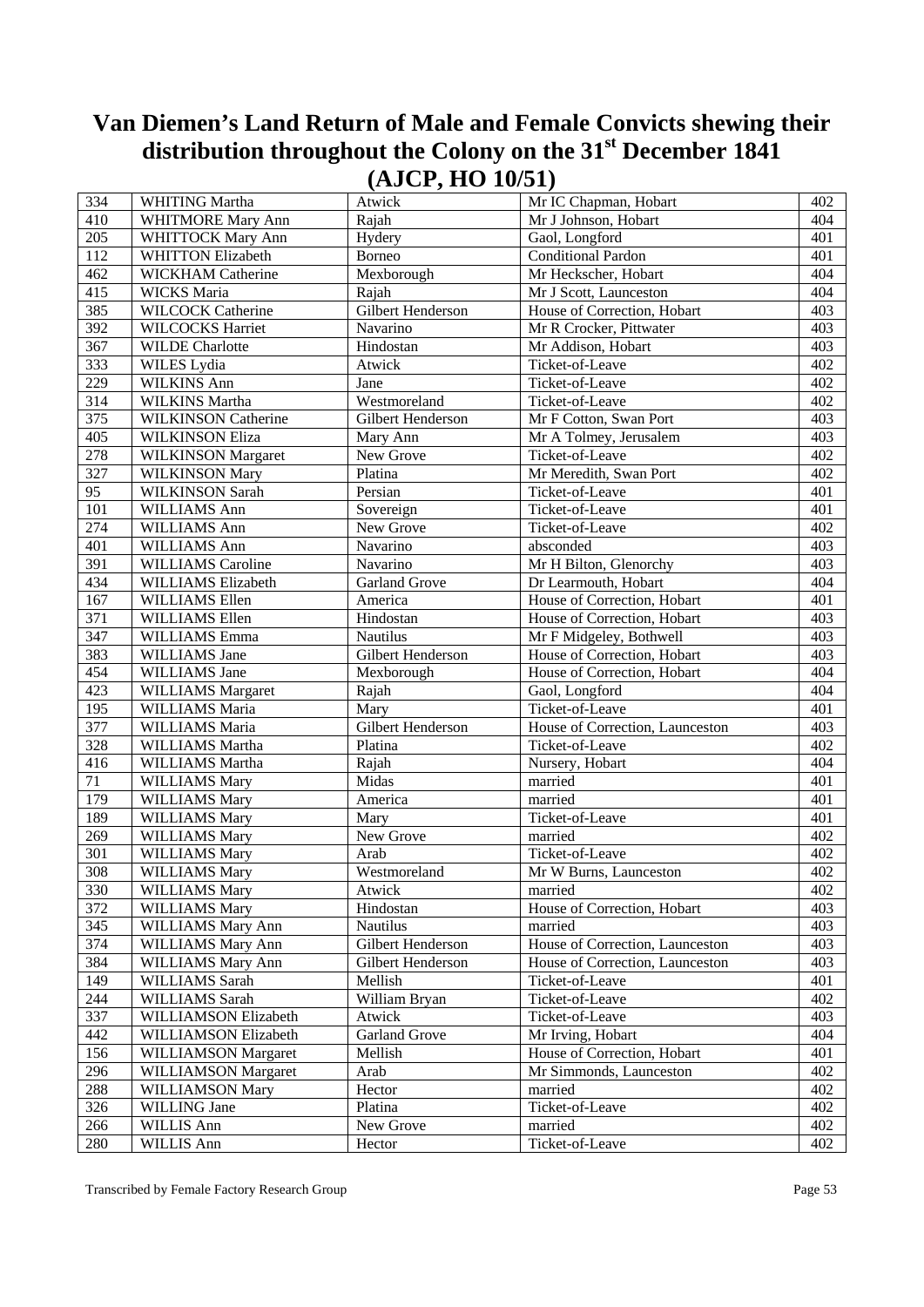| 311 | <b>WILLIS Hannah</b>    | Westmoreland                      | Ticket-of-Leave                              | 402 |
|-----|-------------------------|-----------------------------------|----------------------------------------------|-----|
| 435 | WILLIS Hannah           | <b>Garland Grove</b>              | Mr W Wise, Hobart                            | 404 |
| 431 | WILLIS Jane             | <b>Garland Grove</b>              | Nursery, Hobart                              | 404 |
| 363 | <b>WILSON Amy</b>       | Hindostan                         | Mr Whitney, Hobart                           | 403 |
| 144 | <b>WILSON Ann</b>       | Eliza                             | Hospital, New Norfolk                        | 401 |
| 307 | WILSON Ann              | Westmoreland                      | Mr Clarke, O'Brien's Bridge                  | 402 |
| 343 | WILSON Ann              | <b>Nautilus</b>                   | House of Correction, Hobart                  | 403 |
| 208 | <b>WILSON Eleanor</b>   | Hydery                            | House of Correction, Launceston              | 401 |
| 324 | <b>WILSON Eleanor</b>   | Platina                           | Mr G Walker, Westbury                        | 402 |
| 404 | <b>WILSON Eliza</b>     | Mary Ann                          | Thomas Horne Esq <sup>r</sup> , Hobart       | 403 |
| 455 | <b>WILSON Eliza</b>     | Mexborough                        | House of Correction, Hobart                  | 404 |
| 322 | <b>WILSON Elizabeth</b> | Platina                           | Ticket-of-Leave                              | 402 |
| 393 | <b>WILSON Elizabeth</b> | Navarino                          | Lieutenant Friend, George Town               | 403 |
| 252 | <b>WILSON Ellen</b>     | Edward                            | Ticket-of-Leave                              | 402 |
| 211 | WILSON Ephemia          | Hydery                            | Mr RP Stewart, Launceston                    | 402 |
| 348 | WILSON Jane             | Nautilus                          | Mr Hudson, Hobart                            | 403 |
| 412 | WILSON Jane             | Rajah                             | SR Dawson Esq <sup>r</sup> , Clarence Plains | 404 |
| 336 | WILSON Janet            | Atwick                            | Mr Ralston, Launceston                       | 402 |
| 403 | WILSON Julia            | Mary Ann                          | Mr Towner, Hobart                            | 403 |
| 449 | <b>WILSON</b> Margaret  | Garland Grove                     | House of Correction, Hobart;                 | 404 |
|     |                         |                                   | died 7 October 1843                          |     |
| 145 | <b>WILSON Mary</b>      | Eliza                             | House of Correction, Launceston              | 401 |
| 339 | <b>WILSON Mary</b>      | Atwick                            | married                                      | 403 |
| 380 | <b>WILSON Mary</b>      | Gilbert Henderson                 | Mr Propsting, Hobart; died 30 June 1843      | 403 |
| 419 | <b>WILSON Mary</b>      | Rajah                             | Mr Armitage, Bagdad                          | 404 |
| 450 | <b>WILSON Mary</b>      | <b>Garland Grove</b>              | Mr GF Evans, Hobart                          | 404 |
| 329 | <b>WILSON Mary Ann</b>  | Platina                           | House of Correction, Hobart                  | 402 |
| 354 | <b>WILSON Sarah</b>     | Majestic                          | Mr W Wright, Hobart                          | 403 |
| 426 | <b>WILSON Sarah</b>     | Elizabeth Henrietta <sup>11</sup> | House of Correction, Launceston;             | 404 |
|     |                         |                                   | died 7 June 1842                             |     |
| 443 | <b>WILSON Sarah</b>     | <b>Garland Grove</b>              | House of Correction, Hobart                  | 404 |
| 429 | WILSON Sophia           | <b>Garland Grove</b>              | Mr J Dowling, Campbell Town                  | 404 |
| 388 | <b>WINDSOR Maria</b>    | a native                          | House of Correction, Hobart                  | 403 |
| 254 | <b>WINES</b> Louisa     | Edward                            | married                                      | 402 |
| 321 | WINFIELD Ann            | Amelia Thompson                   | Ticket-of-Leave                              | 402 |
| 369 | WINTER Ann              | Hindostan                         | married                                      | 403 |
| 180 | <b>WINTER Jane</b>      | America                           | Ticket-of-Leave                              | 401 |
| 386 | <b>WINTER Mary</b>      | Gilbert Henderson                 | Mr Sharp, Sandy Bay                          | 403 |
| 299 | WINTERFLOOD Elizabeth   | Arab                              | married                                      | 402 |
| 447 | WISEMAN Margaret        | Garland Grove                     | Mr Henry, Launceston                         | 404 |
| 400 | <b>WITTON Dorothy</b>   | Navarino                          | M Franks Esq <sup>r</sup> , Launceston       | 403 |
| 127 | WOOD Ann                | Harmony                           | Ticket-of-Leave                              | 401 |
| 216 | WOOD Ann                | <b>Frances Charlotte</b>          | Ticket-of-Leave                              | 402 |
| 318 | <b>WOOD Betty</b>       | Westmoreland                      | Ticket-of-Leave                              | 402 |
| 262 | WOOD Ellen              | Edward                            | Ticket-of-Leave                              | 402 |
| 418 | <b>WOOD</b> Margaret    | Rajah                             | Mr W Button, Launceston                      | 404 |
| 350 | <b>WOOD Mary</b>        | Nautilus                          | Ticket-of-Leave                              | 403 |
| 432 | <b>WOOD Mary</b>        | <b>Garland Grove</b>              | Mr Murray, Launceston                        | 404 |
| 433 | WOODHEAD Ann            | <b>Garland Grove</b>              | Mr Cogle, Jericho                            | 404 |
| 437 | WOODHOUSE Jane          | <b>Garland Grove</b>              | Mr WD Lette, Morven                          | 404 |
| 424 | WOODHOUSE Sarah         | Rajah                             | Mr McTavish, Hobart                          | 404 |

<sup>&</sup>lt;sup>11</sup> Ship given as *Henrietta* on muster roll.

-

Transcribed by Female Factory Research Group **Page 54**